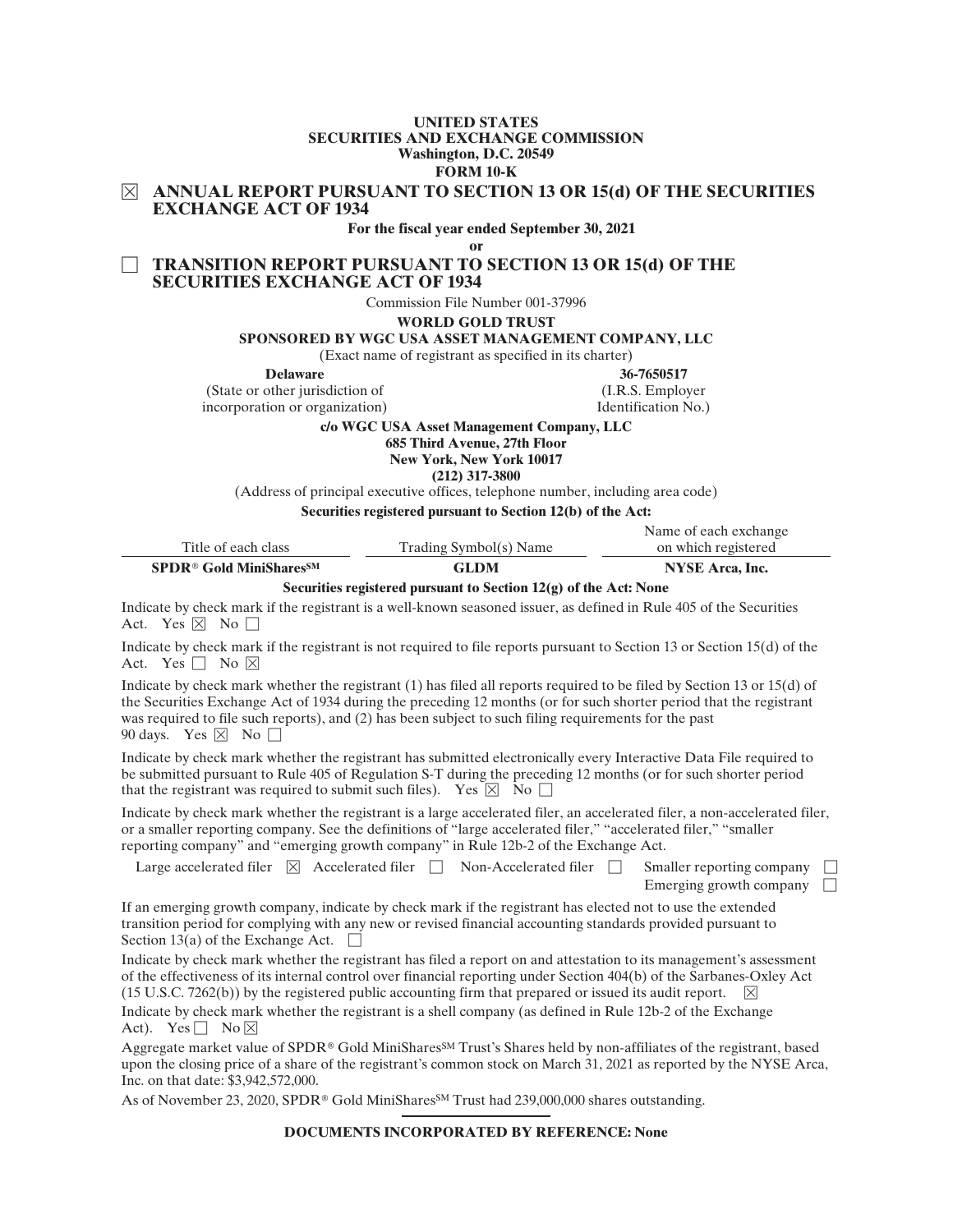# **FORWARD LOOKING STATEMENTS**

This Annual Report on Form 10-K contains various "forward-looking statements" within the meaning of Section 27A of the Securities Act of 1933, as amended, and Section 21E of the Securities Exchange Act of 1934, as amended, and within the Private Securities Litigation Reform Act of 1995, as amended. Forward-looking statements usually include the words "anticipates," "believes," "estimates," "expects," "intends," "plans," "projects," "understands," "may," "can," "could," and other words or terms of similar meaning or import suggesting uncertainty. We remind readers that forward-looking statements are merely predictions and therefore inherently subject to uncertainties and other factors and involve known and unknown risks that could cause the actual results, performance, levels of activity, or our achievements, or industry results, to be materially different from any future results, performance, levels of activity, or our achievements expressed or implied by such forward-looking statements. Readers are cautioned not to place undue reliance on these forward-looking statements, which speak only as of the date hereof. The Trust undertakes no obligation to publicly release any revisions to these forwardlooking statements to reflect events or circumstances after the date hereof or to reflect the occurrence of unanticipated events except as required by applicable securities laws.

Additional significant uncertainties and other factors affecting forward-looking statements are presented in Item 1A. Risk Factors.

"SPDR" is a product of S&P Dow Jones Indices LLC ("SPDJI"), and has been licensed for use by State Street Corporation. Standard & Poor's and S&P are registered trademarks of Standard & Poor's Financial Services LLC ("S&P"); Dow Jones is a registered trademark of Dow Jones Trademark Holdings LLC ("Dow Jones"); "SPDR" is a trademark of SPDJI; and these trademarks have been licensed for use by SPDJI and sublicensed for certain purposes by State Street Corporation. State Street Corporation's financial products are not sponsored, endorsed, sold or promoted by SPDJI, Dow Jones, S&P, their respective affiliates, and none of such parties make any representation regarding the advisability of investing in such product(s) nor do they have any liability for any errors, omissions or interruptions of SPDR®. Further limitations that could affect investors' rights may be found in this Annual Report.

WITHOUT LIMITING ANY OF THE FOREGOING, IN NO EVENT SHALL S&P HAVE ANY LIABILITY FOR ANY SPECIAL, PUNITIVE, INDIRECT, OR CONSEQUENTIAL DAMAGES (INCLUDING, BUT NOT LIMITED TO LOST PROFITS), EVEN IF NOTIFIED OF THE POSSIBILITY OF SUCH DAMAGES.

THE LBMA GOLD PRICE, WHICH IS ADMINISTERED AND PUBLISHED BY ICE BENCHMARK ADMINISTRATION LIMITED ("IBA"), SERVES AS, OR AS PART OF, AN INPUT OR UNDERLYING REFERENCE FOR SPDR® GOLD MINISHARESSM.

LBMA GOLD PRICE IS A TRADE MARK OF PRECIOUS METALS PRICES LIMITED, AND IS LICENSED TO IBA AS THE ADMINISTRATOR OF THE LBMA GOLD PRICE. ICE BENCHMARK ADMINSTRATION IS A TRADE MARK OF IBA AND/OR ITS AFFILIATES. THE LBMA GOLD PRICE PM, AND THE TRADE MARKS LBMA GOLD PRICE AND ICE BENCHMARK ADMINISTRATION, ARE USED BY SPDR® GOLD MINISHARESSM WITH PERMISSION UNDER LICENCE BY IBA.

IBA AND ITS AFFILIATES MAKE NO CLAIM, PREDICATION, WARRANTY OR REPRESENTATION WHATSOEVER, EXPRESS OR IMPLIED, AS TO THE RESULTS TO BE OBTAINED FROM ANY USE OF THE LBMA GOLD PRICE, OR THE APPROPRIATENESS OR SUITABILITY OF THE LBMA GOLD PRICE FOR ANY PARTICULAR PURPOSE TO WHICH IT MIGHT BE PUT, INCLUDING WITH RESPECT TO SPDR® GOLD MINISHARESSM. TO THE FULLEST EXTENT PERMITTED BY APPLICABLE LAW, ALL IMPLIED TERMS, CONDITIONS AND WARRANTIES, INCLUDING, WITHOUT LIMITATION, AS TO QUALITY, MERCHANTABILITY, FITNESS FOR PURPOSE, TITLE OR NON-INFRINGEMENT, IN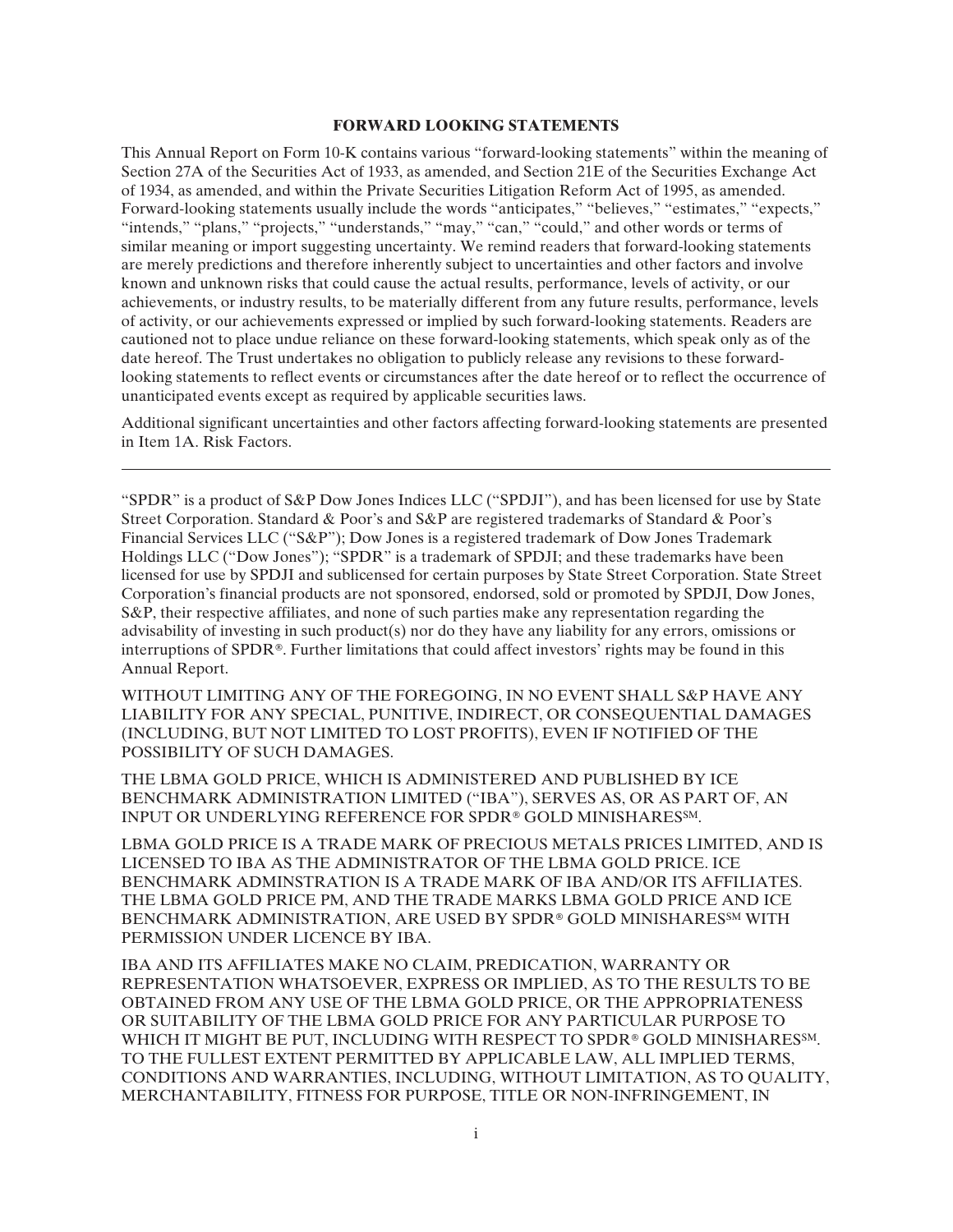RELATION TO THE LBMA GOLD PRICE, ARE HEREBY EXCLUDED AND NONE OF IBA OR ANY OF ITS AFFILIATES WILL BE LIABLE IN CONTRACT OR TORT (INCLUDING NEGLIGENCE), FOR BREACH OF STATUTORY DUTY OR NUISANCE, FOR MISREPRESENTATION, OR UNDER ANTITRUST LAWS OR OTHERWISE, IN RESPECT OF ANY INACCURACIES, ERRORS, OMISSIONS, DELAYS, FAILURES, CESSATIONS OR CHANGES (MATERIAL OR OTHERWISE) IN THE LBMA GOLD PRICE, OR FOR ANY DAMAGE, EXPENSE OR OTHER LOSS (WHETHER DIRECT OR INDIRECT) YOU MAY SUFFER ARISING OUT OF OR IN CONNECTION WITH THE LBMA GOLD PRICE OR ANY RELIANCE YOU MAY PLACE UPON IT.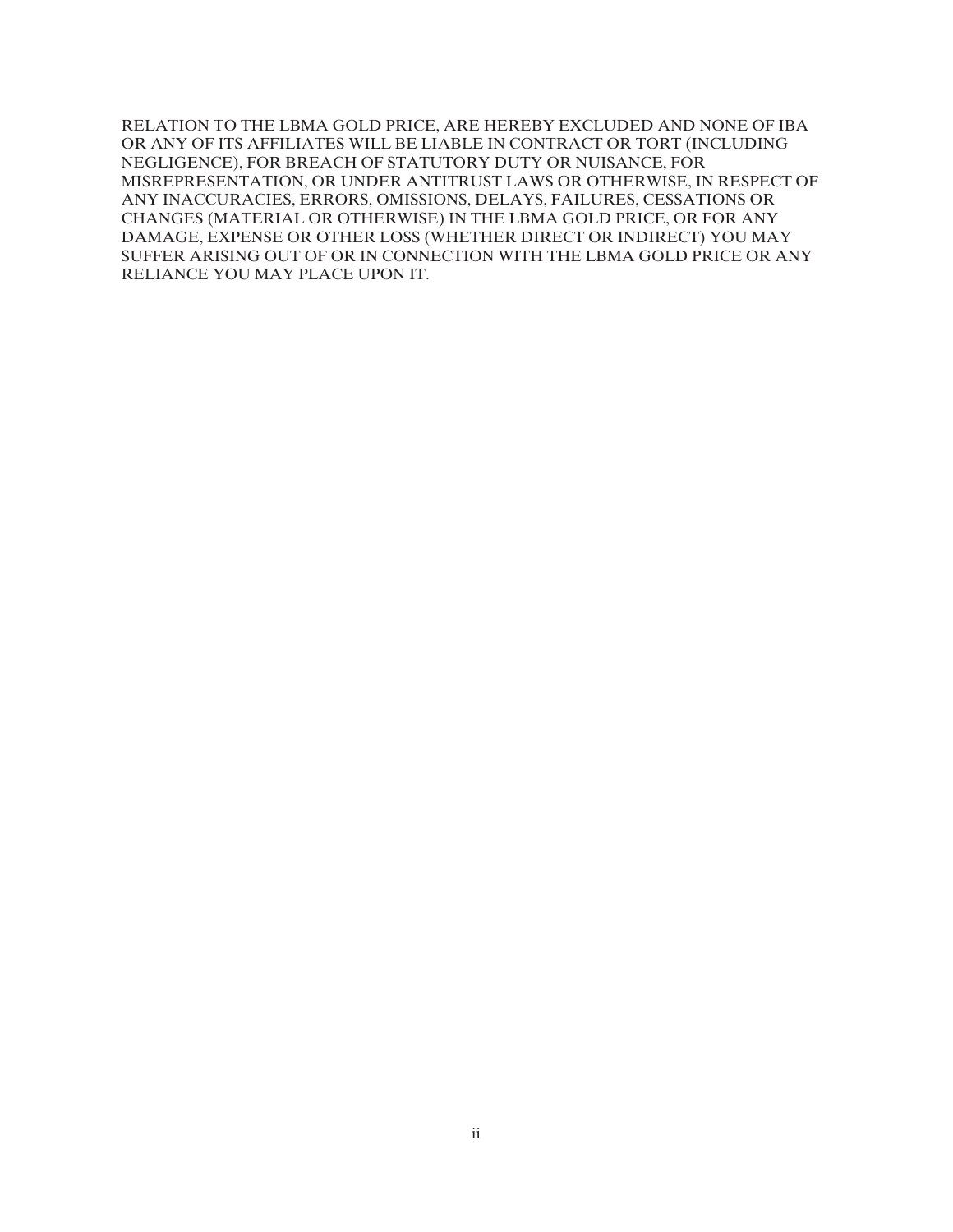|          | the control of the control of the control of the control of the control of the control of the control of the control of the control of the control of the control of the control of the control of the control of the control | Page |
|----------|-------------------------------------------------------------------------------------------------------------------------------------------------------------------------------------------------------------------------------|------|
|          |                                                                                                                                                                                                                               | 1    |
| Item 1.  |                                                                                                                                                                                                                               | 1    |
|          |                                                                                                                                                                                                                               | 1    |
|          |                                                                                                                                                                                                                               | 2    |
|          |                                                                                                                                                                                                                               | 3    |
|          |                                                                                                                                                                                                                               | 4    |
|          |                                                                                                                                                                                                                               | 7    |
|          |                                                                                                                                                                                                                               | 10   |
|          |                                                                                                                                                                                                                               | 10   |
|          |                                                                                                                                                                                                                               | 14   |
|          |                                                                                                                                                                                                                               | 18   |
|          |                                                                                                                                                                                                                               | 19   |
|          |                                                                                                                                                                                                                               | 28   |
| Item 2.  |                                                                                                                                                                                                                               | 28   |
| Item 3.  |                                                                                                                                                                                                                               | 28   |
| Item 4.  |                                                                                                                                                                                                                               | 28   |
|          |                                                                                                                                                                                                                               | 29   |
| Item 5.  | Market for Registrant's Common Equity, Related Stockholder Matters and Issuer                                                                                                                                                 | 29   |
| Item 6.  |                                                                                                                                                                                                                               | 29   |
| Item 7.  | Management's Discussion and Analysis of Financial Condition and Results of                                                                                                                                                    | 29   |
|          | Item 7A. Quantitative and Qualitative Disclosures about Market Risk                                                                                                                                                           | 34   |
| Item 8.  |                                                                                                                                                                                                                               | 34   |
| Item 9.  | Changes in and Disagreements with Accountants on Accounting and Financial                                                                                                                                                     | 34   |
|          |                                                                                                                                                                                                                               | 34   |
|          |                                                                                                                                                                                                                               | 37   |
|          |                                                                                                                                                                                                                               | 38   |
|          | Item 10. Directors, Executive Officers and Corporate Governance                                                                                                                                                               | 38   |
| Item 11. |                                                                                                                                                                                                                               | 40   |
| Item 12. | Security Ownership of Certain Beneficial Owners and Management and Related<br>.                                                                                                                                               | 40   |
| Item 13. | Certain Relationships and Related Transactions and Director Independence                                                                                                                                                      | 40   |
|          |                                                                                                                                                                                                                               | 40   |
|          |                                                                                                                                                                                                                               | 42   |
|          |                                                                                                                                                                                                                               | 42   |
| Item 16. |                                                                                                                                                                                                                               | 44   |

# **TABLE OF CONTENTS**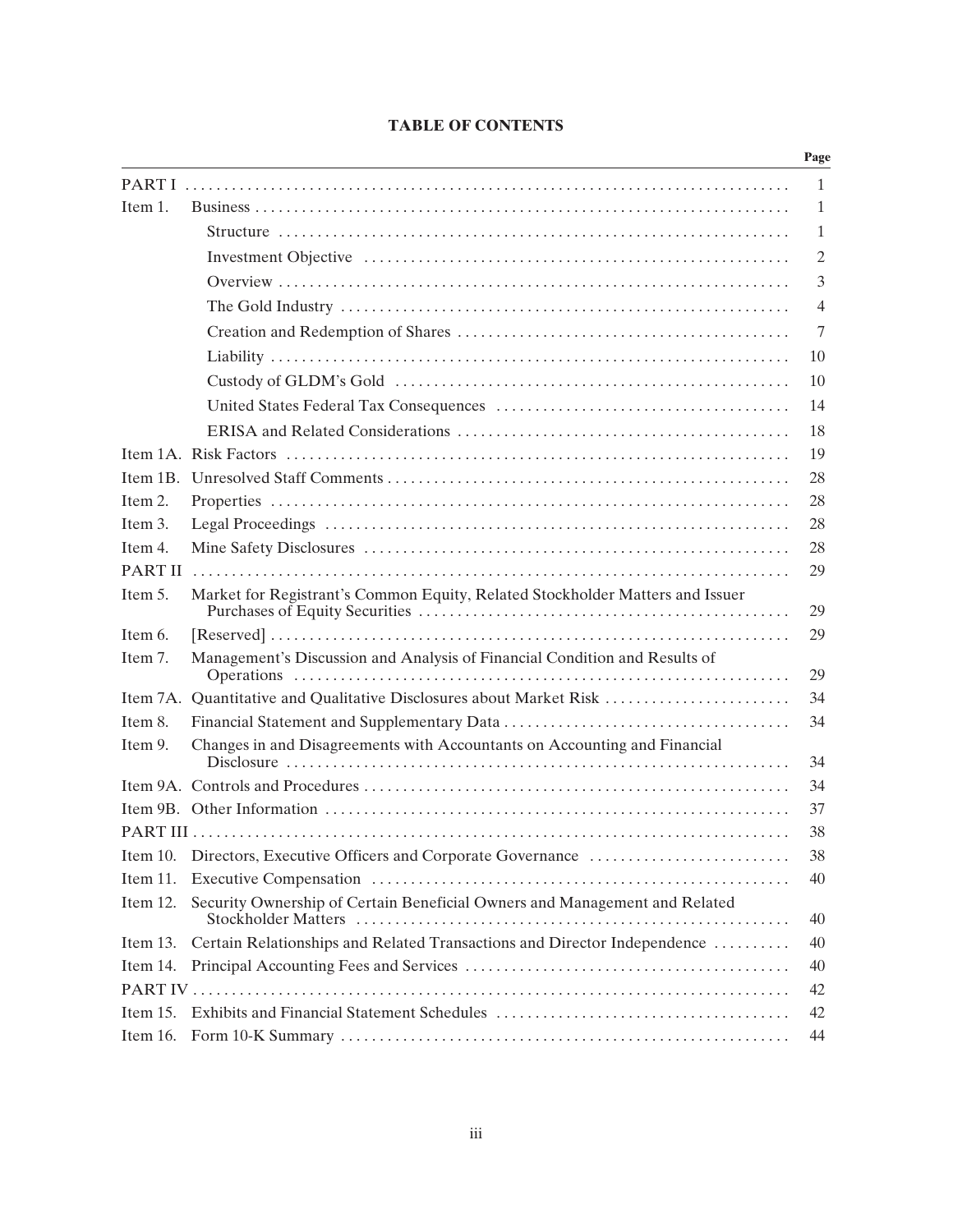# **PART I**

# **Item 1. Business STRUCTURE**

## *The Trust*

The World Gold Trust (the "Trust") was formed as a Delaware statutory trust on August 27, 2014. The Trust consists of multiple series (each, a "Fund" and collectively, the "Funds"). Each Fund issues common units of beneficial interest that represent units of fractional undivided beneficial interest in and ownership of such Fund. The term of the Trust and each Fund is perpetual (unless terminated earlier in certain circumstances). The Trust was organized in separate series as a Delaware statutory trust rather than as separate statutory trusts to achieve certain administrative and other efficiencies. The Trust is sponsored by WGC USA Asset Management Company, LLC ("WGC AM" or the "Sponsor").

# *The Funds*

The Trust has established six separate Funds of which one is operational at September 30, 2021. The accompanying financial statements relate to the Trust and SPDR® Gold MiniSharesSM Trust ("GLDM"). The financial statements for the Trust include the operations of  $SPDR<sup>®</sup> Long Dollar Gold Trust$ ("GLDW") until it was voluntarily liquidated on September 16, 2019.

GLDM commenced operations on June 26, 2018. GLDM's investment objective is for its shares (the "Shares") to reflect the performance of the price of gold bullion, less GLDM's expenses. GLDM issues and redeems Shares from time to time in Creation Units to institutional investors referred to as "Authorized Participants." Creation Units are offered continuously at the net asset value (the "NAV") for 100,000 Shares on the day that an order to create a Creation Unit is accepted by GLDM. Shares trade under the ticker symbol GLDM on the NYSE Arca. Authorized Participants and other investors may buy and sell Shares in the secondary market. Authorized share capital is unlimited, and the par value of Shares is \$0.00.

GLDW commenced operations on January 27, 2017. On July 15, 2019, the Sponsor notified the NYSE Arca, Inc. (the "NYSE Arca") that it had determined to voluntarily close GLDW, delist GLDW, liquidate GLDW's shares and withdraw GLDW's shares from registration under the Exchange Act. GLDW ceased accepting creation and redemption orders after September 6, 2019 and trading of GLDW's shares on the NYSE Arca ceased at the open of market on September 10, 2019. The NYSE Arca filed a Form 25 with the Commission on September 11, 2019 and on September 16, 2019, a Post-Effective Amendment deregistering GLDW's unsold shares was declared effective and the final liquidation payments were made.

The principal offices of the Trust and the Funds are at c/o WGC USA Asset Management Company, LLC, 685 Third Avenue, 27th Floor, New York, New York 10017.

### *The Sponsor*

The Sponsor is a Delaware limited liability company and was formed on August 1, 2014. WGC AM is wholly owned by WGC (US) Holdings, Inc. ("WGCUS"), a Delaware corporation. Under the Delaware Limited Liability Company Act and the governing documents of the Sponsor, WGCUS is not responsible for the debts, obligations and liabilities of the Sponsor solely by reason of being the sole member of the Sponsor.

The Sponsor is responsible for establishing the Funds and for the registration of the shares of each Fund. The Sponsor generally oversees the performance of the Funds' principal service providers but does not exercise day-to-day oversight over such service providers. The Sponsor maintains a public website on behalf of the Funds, containing information about each of the Funds and their respective shares. The Internet address of the Sponsor's website is http://www.spdrgoldshares.com. This Internet address is only provided here as a convenience to you, and the information contained on or connected to the Sponsor's website is not considered part of this filing.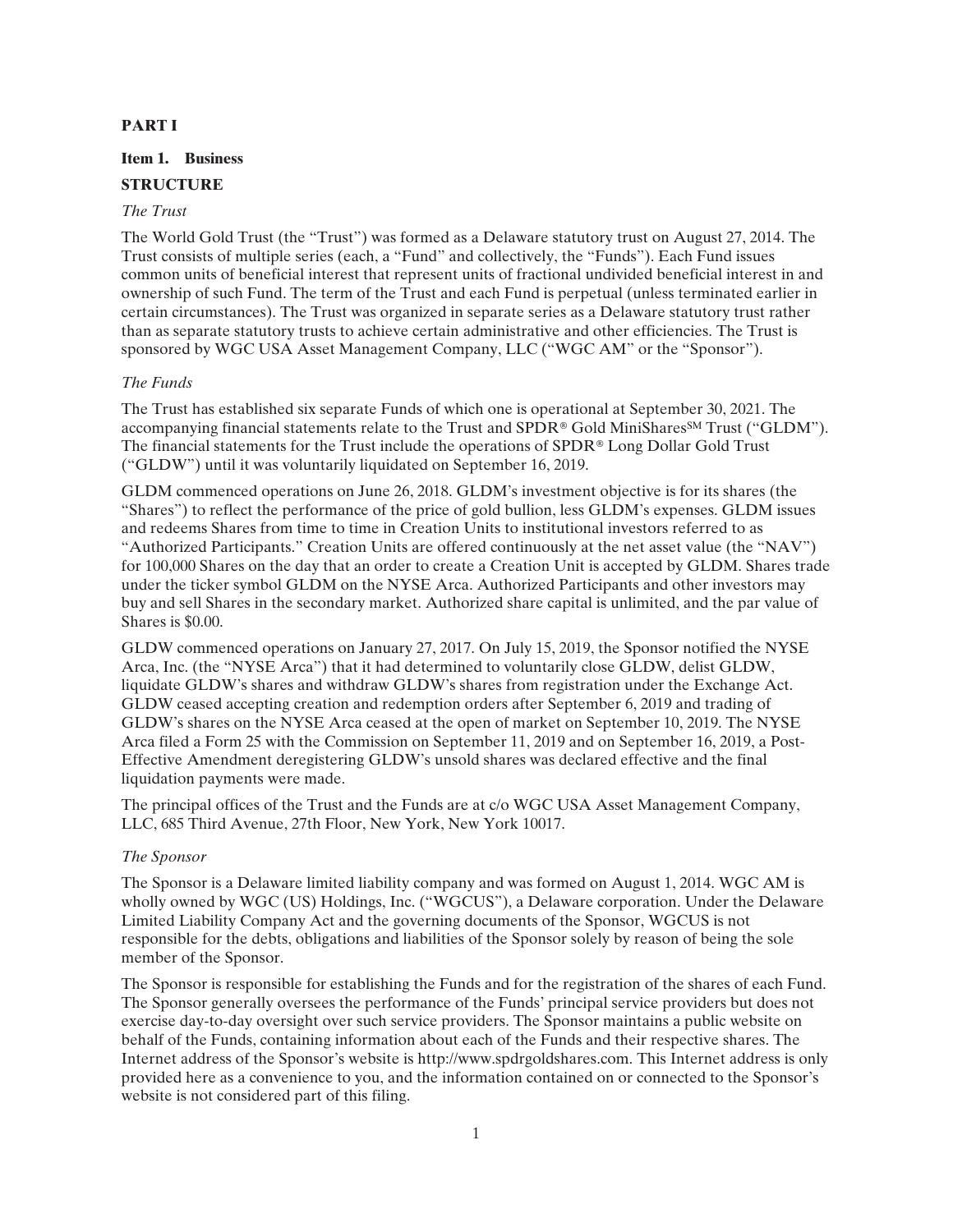The Trust's annual reports on Form 10-K, quarterly reports on Form 10-Q, current reports on Form 8-K, and any amendments to those reports filed or furnished pursuant to Section 13(a) or 15(d) of the Exchange Act are made available free of charge on the Sponsor's website after they have been filed with or furnished to the Securities and Exchange Commission (the "SEC"). Additional information regarding the Trust may also be found on the SEC's EDGAR database at www.sec.gov.

# *The Trustee*

Delaware Trust Company, a Delaware trust company with trust powers, serves as the sole trustee of the Trust (the "Trustee"). The Trustee's duties and liabilities with respect to the offering of shares and the management of the Trust and GLDM are limited to its express obligations under the Fourth Amended and Restated Agreement and Declaration of Trust ("Declaration of Trust"), dated as of April 16, 2018, between the Sponsor and the Trustee.

#### *The Administrator*

The Administrator of GLDM is BNY Mellon Asset Servicing, a division of The Bank of New York Mellon ("BNYM" or the "Administrator"). The Administrator is generally responsible for the day-to-day administration and operation of the Funds, including the calculation of the Funds' NAV and NAV per share.

### *The Transfer Agent*

BNYM serves also as GLDM's Transfer Agent in connection with Creation and Redemption transactions of the Shares and acts as the Funds' distribution disbursing agent. The Transfer Agent receives and processes orders from Authorized Participants to create and redeem Shares and coordinates the processing of such orders with the Custodian and The Depository Trust Company ("DTC").

# *The Custodian*

The Custodian on behalf of GLDM is ICBC Standard Bank Plc ("ICBC" or the "Custodian"). The Custodian is responsible for the safekeeping of the gold bullion held by GLDM, which includes the gold bullion bars delivered to GLDM by Authorized Participants in connection with the creation of Creation Units. The Custodian also facilitates the transfer of gold bullion into and out of GLDM through gold bullion accounts maintained for Authorized Participants. The Custodian is a market maker, clearer and approved weigher under the rules of the London Bullion Market Association ("LBMA"). The Custodian maintains insurance in support of its custodial obligations under the Allocated Bullion Account Agreement to help protect against the risk of loss for gold deposits. There can be no guarantee such insurance will be sufficient to cover all potential loss of gold deposits.

#### *The Marketing Agent*

The Marketing Agent is State Street Global Advisors Funds Distributors, LLC (the "Marketing Agent"). The Sponsor has entered into the Marketing Agent Agreement with the Marketing Agent to assist the Sponsor in marketing the Funds' shares. The Marketing Agent is a registered broker-dealer with the SEC and is a member of FINRA.

#### **INVESTMENT OBJECTIVE**

The investment objective of GLDM is for the Shares to reflect the performance of the price of gold bullion, less GLDM's expenses. The Shares trade on the NYSE Arca and provide institutional and retail investors with indirect access to the gold bullion market. The Shares may be bought and sold on the NYSE Arca like any other exchange-listed securities. The Sponsor expects that, for many investors, costs associated with buying and selling the Shares in the secondary market and the payment of GLDM's ongoing expenses will be lower than the costs associated with buying and selling gold bullion and storing and insuring gold bullion in a traditional allocated gold bullion account. The Shares are also listed on the Mexican Stock Exchange (Bolsa Mexicana de Valores).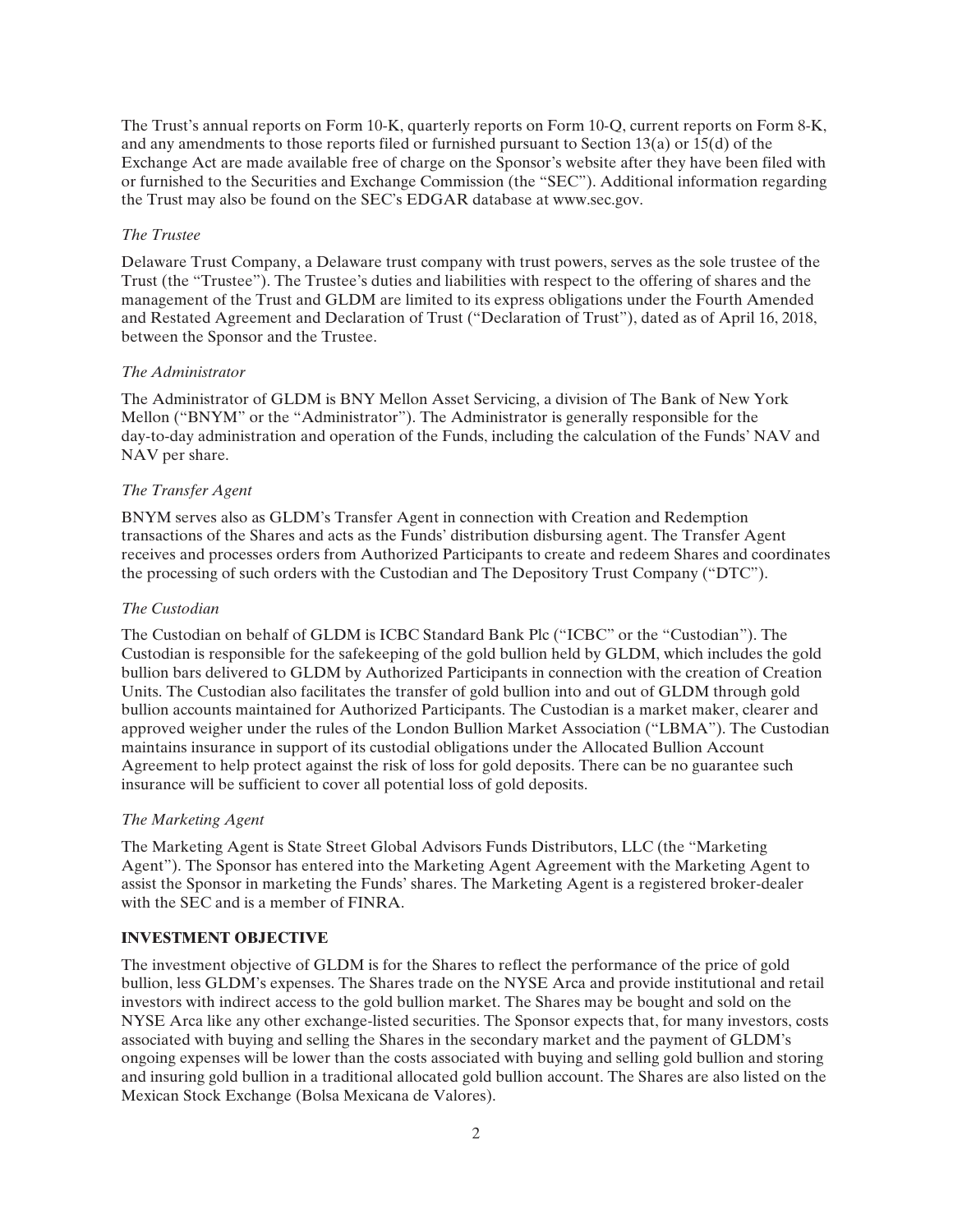GLDM's NAV is the aggregate value of GLDM's assets less its liabilities (which include estimated accrued but unpaid fees and expenses). The NAV is calculated based on the price of gold per ounce times the number of ounces of gold owned by GLDM. For purposes of calculating NAV, the number of ounces of gold owned by GLDM reflects the amount of gold delivered into (or out of) GLDM on a daily basis by Authorized Participants creating and redeeming Shares. Except as otherwise described herein, in determining the NAV, the Administrator will value the gold bullion held by GLDM on the basis of the price of an ounce of gold determined by the IBA 3:00 PM auction process ("LBMA Gold Price PM"). If no LBMA Gold Price PM is made on a particular evaluation day or if the LBMA Gold Price PM has not been announced by 12:00 p.m. New York time on a particular evaluation day, the next most recent LBMA Gold Price (AM or PM) will be used to determine the NAV, unless the Sponsor determines that such price is inappropriate to use as the basis for such determination. If the Sponsor determines that such price is inappropriate to use, it shall identify an alternate basis for evaluation of the gold bullion held by GLDM.

### **OVERVIEW**

GLDM is a passive investment vehicle designed for the Shares to reflect the performance of the price of gold bullion, less GLDM's expenses. GLDM's gold bullion holdings are not managed and GLDM does not have any investment discretion.

GLDM holds only gold bullion. As such, the gold bullion held by GLDM will only be sold (1) on an as-needed basis to pay GLDM's expenses, (2) in the event GLDM terminates and liquidates its assets, or (3) as otherwise required by law or regulation. The sale of gold bullion by GLDM is a taxable event to shareholders.

# *Sales of Gold*

The Administrator sells GLDM's gold as necessary to pay its expenses. As a result, the amount of gold sold will vary from time to time depending on the level of expenses and the market price of gold. Unless otherwise directed by the Sponsor, the Administrator sells gold to the Custodian at the next LBMA Gold Price PM, following the sale order. Neither the Administrator nor the Sponsor is liable for depreciation or loss incurred by reason of any sale. Any cash held by the Administrator on behalf of the Funds does not bear any interest.

The Administrator may also sell GLDM's gold if the Sponsor notifies the Administrator that the sale of gold is required by applicable law or regulation or in connection with the termination and liquidation of GLDM. The Administrator will not be liable or responsible in any way for depreciation or loss incurred by reason of any sale of gold directed by the Sponsor. Any property received by GLDM other than gold, cash or an amount receivable in cash (such as, for example, an insurance claim) will be promptly sold or otherwise disposed of by the Administrator.

### *Gold Price Information*

Investors may obtain gold pricing information on a 24-hour basis based on the spot price for an ounce of gold from various financial information service providers. Current spot prices are also generally available with bid/ask spreads from gold bullion dealers. In addition, the Sponsor's website provides ongoing pricing information for gold spot prices and the Shares. Market prices for the Shares are available from a variety of sources including brokerage firms, information websites and other information service providers. The NAV of GLDM is published by the Sponsor on each day that the NYSE Arca is open for regular trading and is posted on the Sponsor's website at www.spdrgoldshares.com.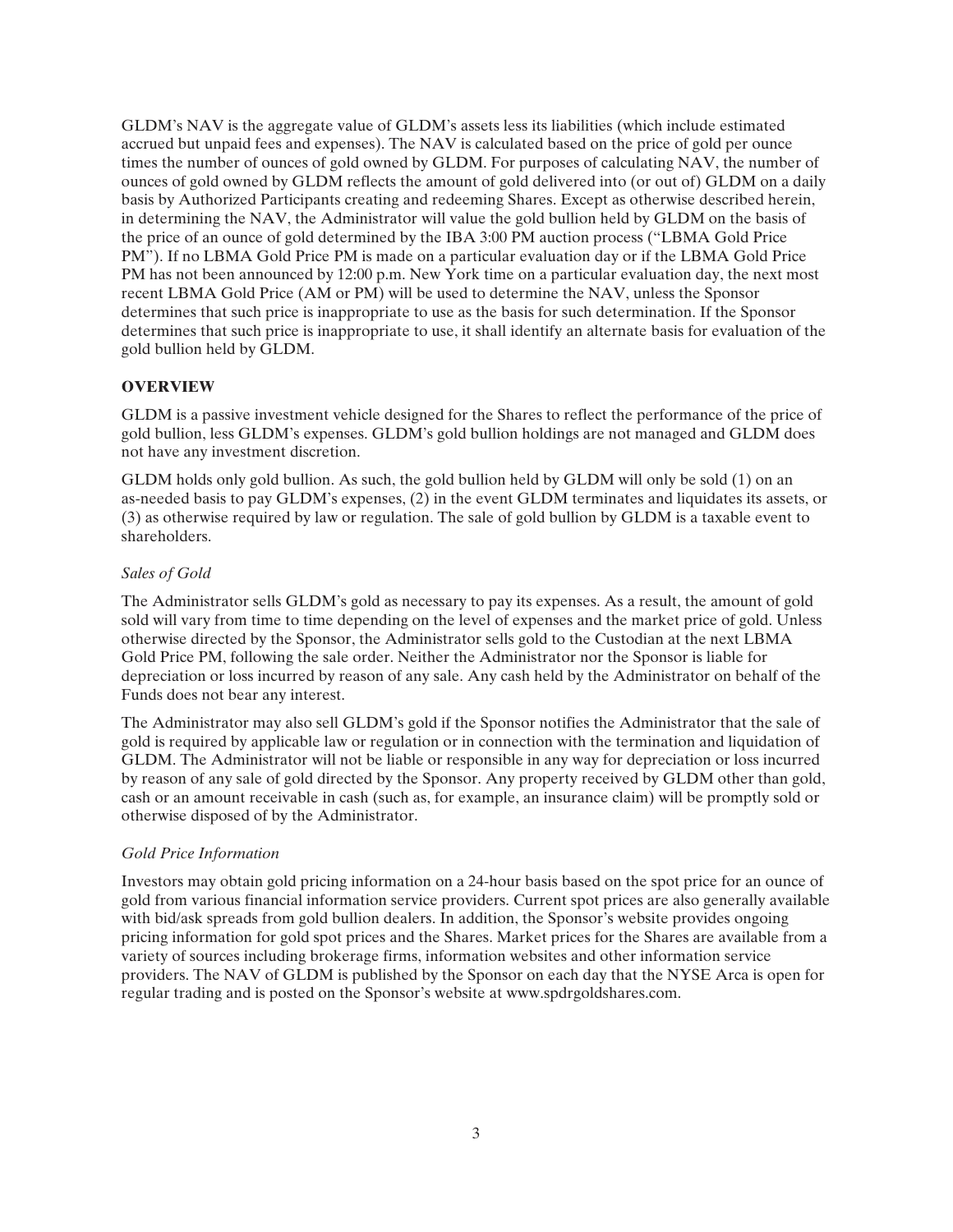# <span id="page-7-0"></span>**THE GOLD INDUSTRY**

# *Gold Supply and Demand*

Gold is a physical asset that is accumulated rather than consumed. As a result, virtually all the gold that has ever been mined still exists today in one form or another. The following table is a summary of the world gold supply and demand for the past 5 years. It is based on information reported in the *Gold Focus 2021*1*.*

*World Gold Supply and Demand (2016—2020)*

# **World Gold Supply and Demand, 2016-2020**

| <b>Tonnes</b> | 2016                     | 2017                     | 2018                     | 2019                     | 2020                     |
|---------------|--------------------------|--------------------------|--------------------------|--------------------------|--------------------------|
| <b>SUPPLY</b> |                          |                          |                          |                          |                          |
|               | 3,512                    | 3,576                    | 3,653                    | 3.597                    | 3.478                    |
|               | 1,233                    | 1.111                    | 1,132                    | 1,272                    | 1.279                    |
|               | 38                       | $\overline{\phantom{a}}$ | $\overline{\phantom{a}}$ | 6                        | $\overline{\phantom{a}}$ |
|               | 4,783                    | 4.688                    | 4,785                    | 4,876                    | 4,757                    |
| <b>DEMAND</b> |                          |                          |                          |                          |                          |
|               | 2,019                    | 2,257                    | 2,285                    | 2,138                    | 1,328                    |
|               | 323                      | 333                      | 335                      | 326                      | 302                      |
|               | 1.062                    | 1.035                    | 1.067                    | 844                      | 892                      |
|               | $\overline{\phantom{m}}$ | 26                       | 12                       | $\overline{\phantom{m}}$ | 52                       |
|               | 395                      | 379                      | 656                      | 606                      | 262                      |
|               | 3,798                    | 4,029                    | 4,355                    | 3,914                    | 2,837                    |
|               | 984                      | 659                      | 430                      | 962                      | 1.921                    |
|               | 541                      | 272                      | 70                       | 398                      | 887                      |
|               | 443                      | 387                      | 360                      | 564                      | 1.034                    |
|               | 1,251                    | 1.257                    | 1.268                    | 1.393                    | 1.770                    |

*Source: Metals Focus Gold Focus 2021*

#### *Sources of Gold Supply*

Based on data from *Gold Focus 2021*, gold supply averaged 4,777.8 tonnes per year between 2016 and 2020. Sources of gold supply include both mine production and recycled above-ground stocks and, to a lesser extent, producer net hedging. The largest portion of gold supplied to the market is from mine production, which averaged approximately 3,563 tonnes per year from 2016 through 2020. The second largest source of annual gold supply is recycling gold, which is gold that has been recovered from jewelry and other fabricated products and converted back into marketable gold. Recycled gold averaged approximately 1,205 tonnes annually between 2016 through 2020.

#### *Sources of Gold Demand*

Based on data from *Gold Focus 2021*, gold demand averaged 3,786 tonnes per year between 2016 and 2020. Gold demand generally comes from four sources: jewelry, industry (including medical applications), investment and the official sector (including central banks and supranational organizations). The largest source of demand comes from jewelry fabrication, which accounted for approximately 53% of the identifiable demand from 2016 through 2020 followed by net physical investment, which represents identifiable investment demand, which accounted for approximately 26%.

<sup>1</sup> *Gold Focus 2021* is published by Metals Focus, Ltd. which is a precious metals research consultancy based in London. Metals Focus Data Ltd., an affiliate of the Sponsor, provides the supply and demand data to Metals Focus, Ltd. When used in this prospectus "tonne" refers to one metric tonne, which is equivalent to 1,000 kilograms or 32,151 troy ounces.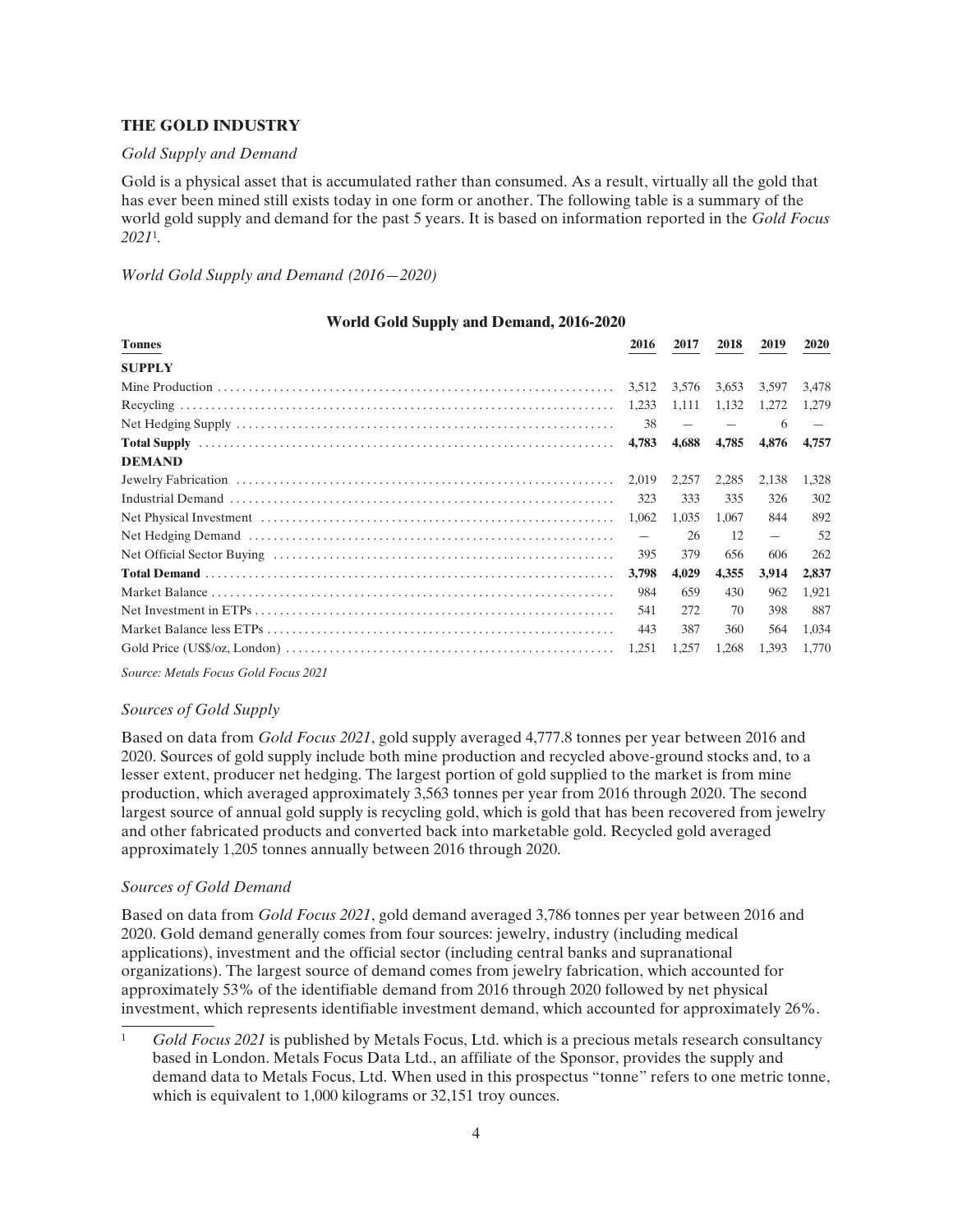Gold demand is widely dispersed throughout the world with significant contributions from India and China. In many countries there are seasonal fluctuations in the levels of demand for gold—especially jewelry. However, as a result of variations in the timing of seasons throughout the world, seasonal fluctuations in demand do not appear to have a significant impact on the global gold price.

Between 2016 and 2020, according to *Gold Focus 2021*, central bank purchases averaged 460 tonnes. The prominence given by market commentators to this activity coupled with the total amount of gold held by the official sector has resulted in this area being one of the more visible shifts in the gold market.

## *Operation of the Gold Bullion Market*

The global trade in gold consists of over-the-counter ("OTC") transactions in spot, forwards, and options and other derivatives, together with exchange-traded futures and options.

### *Global Over-the-Counter Market*

The OTC market trades on a continuous basis and accounts for most global gold trading. Market makers and participants in the OTC market trade with each other and their clients on a principal-to-principal basis. All risks and issues of credit are between the parties directly involved in the transaction. The three products relevant to LBMA market making are Spot (S), Forwards (F) and Options (O). There are twelve LBMA Market Makers who provide the service in one, two or all three products.2

| <b>Member</b>                                                         | <b>Membership Type</b>    | Spot (S)     | <b>Forwards</b> (F) | Options (O)  |
|-----------------------------------------------------------------------|---------------------------|--------------|---------------------|--------------|
|                                                                       | <b>Full Market Makers</b> | X            | X                   | X            |
| Goldman Sachs International                                           | <b>Full Market Makers</b> | X            | $\mathbf{x}$        | X            |
| $HSBC \ldots \ldots \ldots \ldots \ldots \ldots \ldots \ldots \ldots$ | <b>Full Market Makers</b> | $\mathbf{x}$ | X                   | X            |
|                                                                       |                           | $\mathbf{x}$ | $\mathbf{x}$        | X            |
| Morgan Stanley & Co International                                     |                           | X            | X                   | X            |
|                                                                       |                           | $\mathbf{x}$ | $\mathbf x$         | $\mathbf{x}$ |
| BNP Paribas                                                           | <b>Market Makers</b>      |              | X                   |              |
| ICBC Standard Bank Plc $\ldots$ , $\ldots$                            | Market Makers             | $\mathbf{x}$ |                     |              |
| Merrill Lynch International  Market Makers                            |                           | $\mathbf x$  |                     | $\mathbf{x}$ |
| Standard Chartered Bank                                               | <b>Market Makers</b>      | X            |                     | X            |
| The Bank of Nova Scotia  Market Makers                                |                           | $\mathbf{x}$ | X                   |              |
| Toronto-Dominion Bank  Market Makers                                  |                           |              | X                   |              |

The OTC market provides a relatively flexible market in term of quotes, price, size, destinations for delivery and other factors. Bullion dealers customize transactions to meet their clients' requirements. The OTC market has no formal structure and no open-outcry meeting place.

The main centers of the OTC market are London, New York and Zurich. Mining companies, central banks, manufacturers of jewelry and industrial products, together with investors and speculators, tend to transact their business through one of these centers. Centers such as Dubai and several cities in the Far East also transact substantial OTC market business. Bullion dealers have offices around the world and most of the world's major bullion dealers are either members or associate members of the LBMA.

In the OTC market, the standard size of gold trades ranges between 5,000 and 10,000 ounces. Bid-offer spreads are typically \$0.50 per ounce. Transaction costs in the OTC market are negotiable between the parties and therefore vary widely, with some dealers willing to offer clients competitive prices for larger volumes, although this will vary according to the dealer, the client and market conditions. Cost indicators can be obtained from various information service providers as well as dealers.

<sup>2</sup> http://www.lbma.org.uk/aboutmembership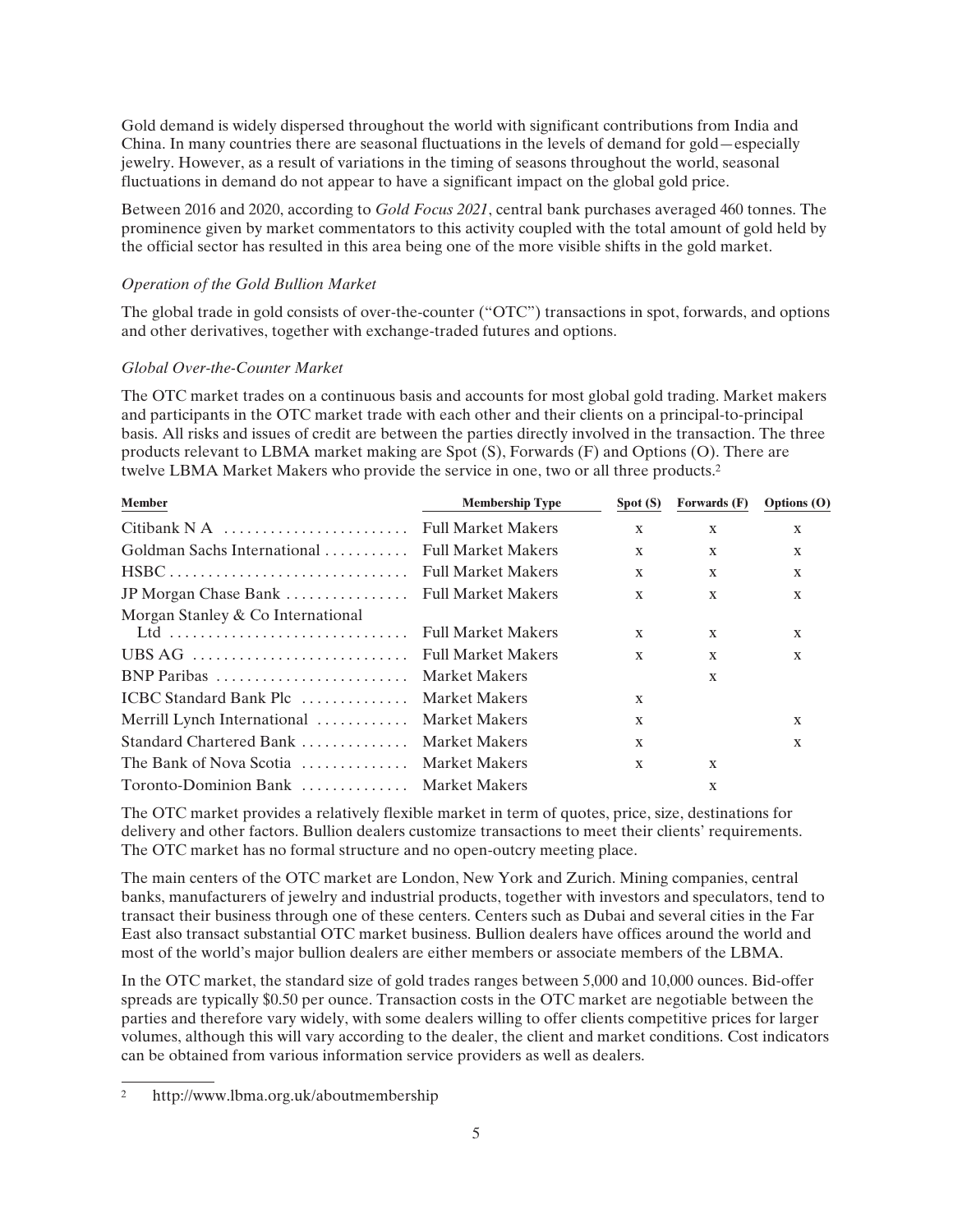Liquidity in the OTC market can vary from time to time during the course of the 24-hour trading day. Fluctuations in liquidity are reflected in adjustments to dealing spreads—the difference between a dealer's "buy" and "sell" prices. The period of greatest liquidity in the gold market generally occurs at the time of day when trading in the European time zones overlaps with trading in the United States, which is when OTC market trading in London, New York and other centers coincides with futures and options trading on the Commodity Exchange Inc. (the "COMEX").

### *The London Bullion Market*

Although the market for physical gold is global, most OTC market trades are cleared through London. In addition to coordinating market activities, the LBMA acts as the principal point of contact between the market and its regulators. A primary function of the LBMA is its involvement in the promotion of refining standards by maintenance of the "London Good Delivery Lists," which are the lists of LBMA accredited melters and assayers of gold. The LBMA also coordinates market clearing and vaulting, promotes good trading practices and develops standard documentation.

The term "loco London" refers to gold bars physically held in London that meet the specifications for weight, dimensions, fineness (or purity), identifying marks (including the assay stamp of an LBMA acceptable refiner) and appearance set forth in "The Good Delivery Rules for Gold and Silver Bars" published by the LBMA. Gold bars meeting these requirements are known as "London Good Delivery Bars." The unit of trade in London is the troy ounce, whose conversion between grams is: 1,000 grams = 32.1507465 troy ounces and 1 troy ounce = 31.1034768 grams. A London Good Delivery Bar is acceptable for delivery in settlement of a transaction on the OTC market. Typically referred to as 400 ounce bars, a London Good Delivery Bar must contain between 350 and 430 fine troy ounces of gold, with a minimum fineness (or purity) of 995 parts per 1,000 (99.5%), be of good appearance and be easy to handle and stack. The fine gold content of a gold bar is calculated by multiplying the gross weight of the bar (expressed in units of 0.025 troy ounces) by the fineness of the bar.

# *LBMA Gold Price*

The LBMA Gold Price is determined twice daily during London trading hours through an auction which provides reference gold prices for that day's trading. The LBMA Gold Price was initiated on March 20, 2015 and replaced the London PM Gold Fix. The auction that determines the LBMA Gold Price is a physically settled, electronic and tradeable auction, with the ability to settle trades in U.S. dollars, euros or British pounds. The IBA provides the auction platform and methodology as well as the overall administration and governance for the LBMA Gold Price. Many long-term contracts are expected to be priced on the basis of either the morning (AM) or afternoon (PM) LBMA Gold Price, and many market participants are expected to refer to one or the other of these prices when looking for a basis for valuations.

Participants in the IBA auction process submit anonymous bids and offers which are published on screen and in real-time. Throughout the auction process, aggregated gold bids and offers are updated in realtime with the imbalance calculated and the price updated every 45 seconds until the buy and sell orders are matched. When the net volume of all participants falls within a pre-determined tolerance, the auction is deemed complete and the applicable LBMA Gold Price is published. Information about the auction process (such as aggregated bid and offer volumes) will be immediately available after the auction on the IBA's website.

The Financial Conduct Authority (the "FCA") in the U.K. regulates the LBMA Gold Price.

#### *Futures Exchanges*

Although GLDM does not invest in gold futures, information about the gold futures market is relevant as such markets are a source of liquidity for the overall market for gold and impact the price of gold.

The most significant gold futures exchange is the COMEX, part of the CME Group. It began to offer trading in gold futures contracts in 1974, and for most of the period since that date, it has been the largest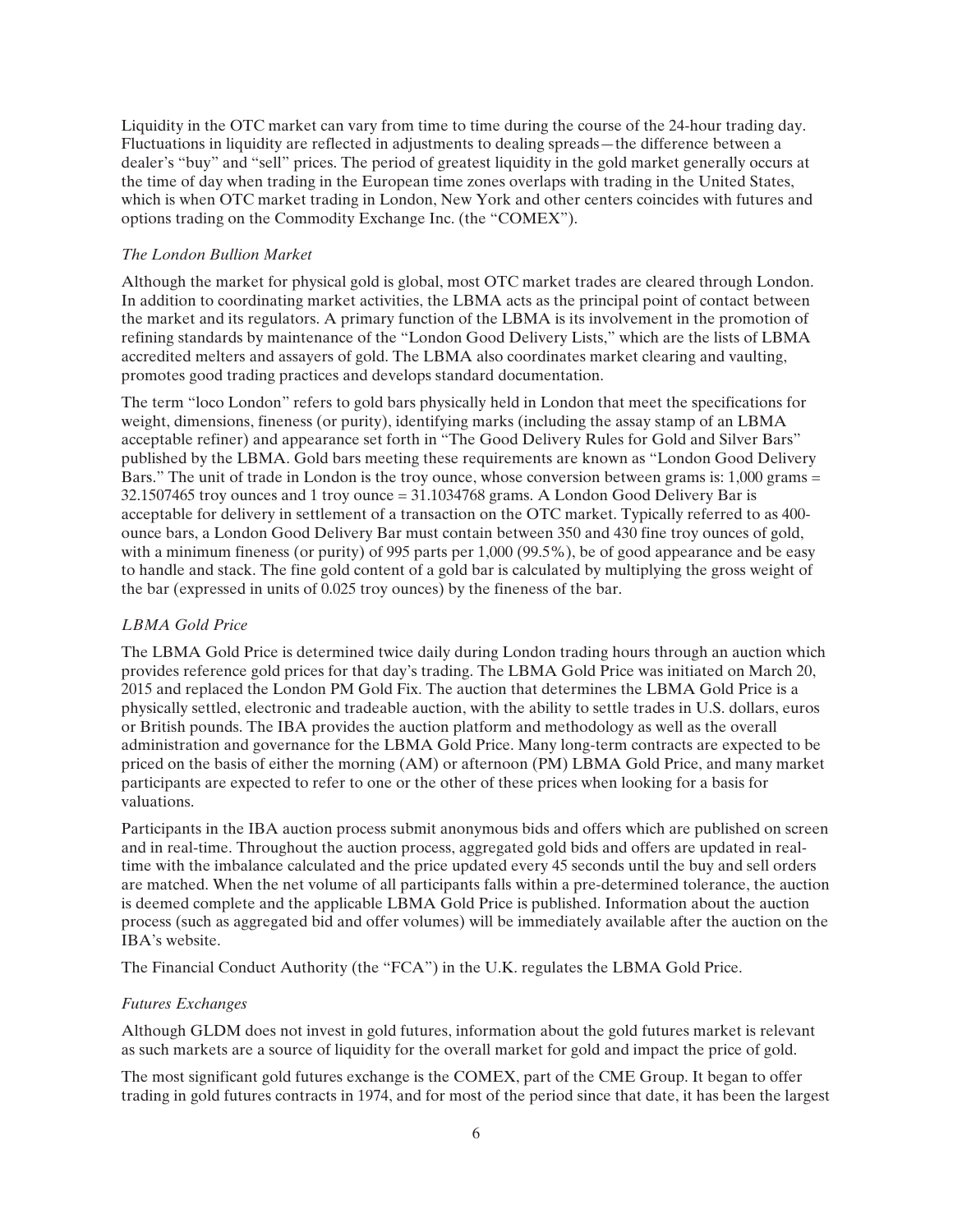exchange in the world for trading precious metals futures and options. The Tokyo Commodity Exchange (the "TOCOM") is another significant futures exchange and has been trading gold since 1982. Trading on these exchanges is based on fixed delivery dates and transaction sizes for the futures and options contracts traded. Trading costs are negotiable. As a matter of practice, only a small percentage of the futures market turnover ever comes to physical delivery of the gold represented by the contracts traded. Both exchanges permit trading on margin. Margin trading can add to the speculative risk involved given the potential for margin calls if the price moves against the contract holder. Both the COMEX and the TOCOM operate through a central clearance system, and in each case, the exchange acts as a counterparty for each member for clearing purposes. Other commodity exchanges include, the Multi Commodity Exchange of India ("MCX"), the Shanghai Futures Exchange, the Shanghai Gold Exchange, ICE Futures US (the "ICE"), and the Dubai Gold & Commodities Exchange. The ICE and CME Group are members of the Intermarket Surveillance Group ("ISG").

#### *Market Regulation*

The global gold markets are overseen and regulated by both governmental and self-regulatory organizations. In addition, certain trade associations have established rules and protocols for market practices and participants.

#### *Movements in the Price of Gold*

The following chart provides historical background on the price of gold. The chart illustrates movements in the price of gold in U.S. dollars per ounce over the period from the day the Shares began trading on the NYSE on June 26, 2018 to September 30, 2021, and is based on the LBMA Gold Price PM.





## <span id="page-10-0"></span>**CREATION AND REDEMPTION OF SHARES**

GLDM creates and redeems Shares from time to time, but only in one or more Creation Units (a Creation Unit equals a block of 100,000 Shares). The creation and redemption of Creation Units is only made in exchange for the delivery to GLDM or the distribution by GLDM of the amount of gold bullion represented by the Creation Units being created or redeemed. The amount of gold bullion required to be delivered to GLDM in connection with any creation, or paid out upon redemption, is based on the combined NAV of the number of Shares included in the Creation Units being created or redeemed as determined on the day the order to create or redeem Creation Units is properly received and accepted. The standard settlement cycle for most broker-dealer securities transactions is two business days, T+2 (the trade date plus two business days).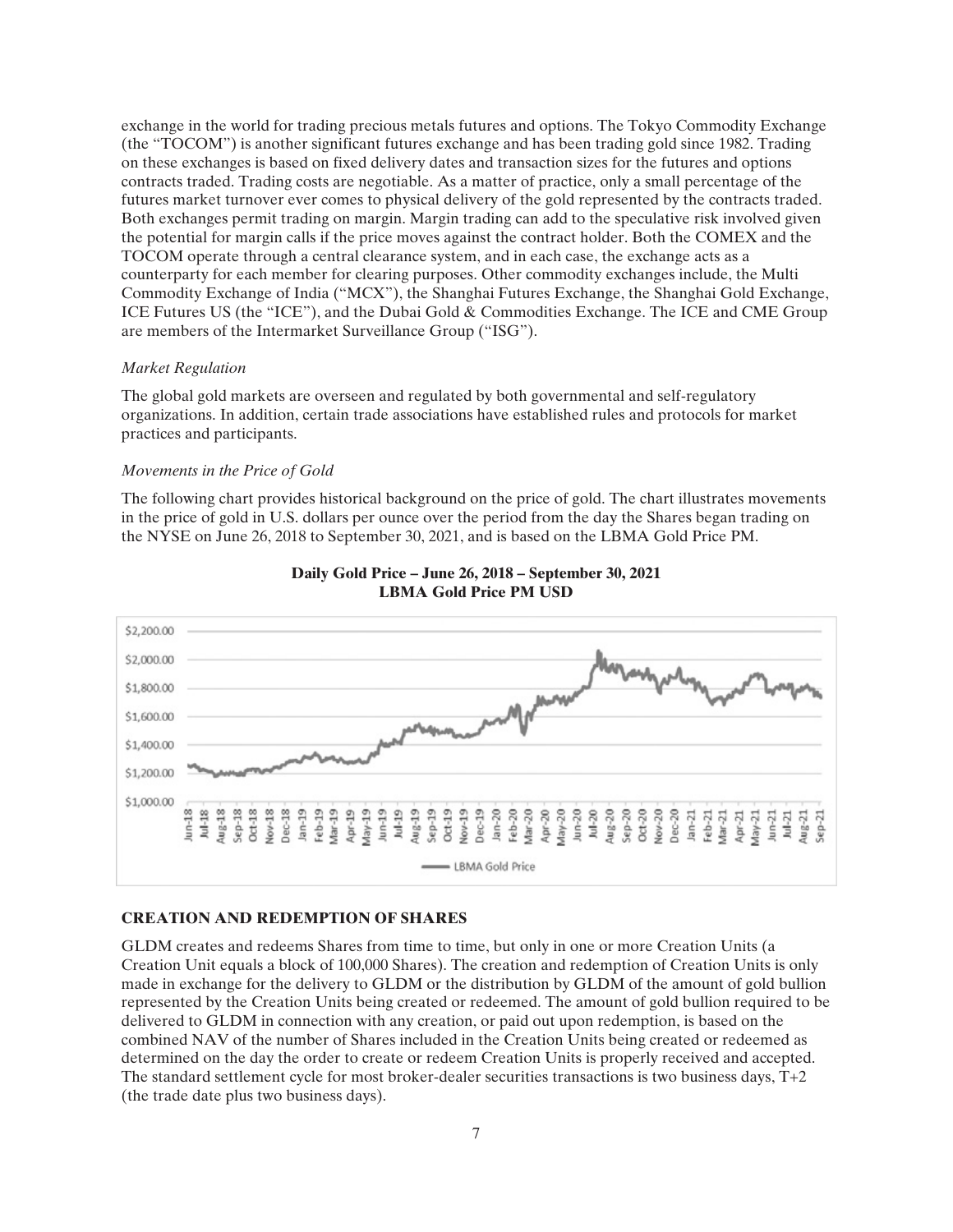Authorized Participants are the only persons that may place orders to create and redeem Creation Units. To become an Authorized Participant, a person must enter into a Participant Agreement with the Administrator. The Participant Agreement and the related procedures attached thereto may be amended by the Administrator and the Sponsor without the consent of any shareholder or Authorized Participant. Authorized Participants who make deposits with GLDM in exchange for Creation Units receive no fees, commissions or other form of compensation or inducement of any kind from either the Sponsor or GLDM, and no such person has any obligation or responsibility to the Sponsor or GLDM to effect any sale or resale of Shares.

Authorized Participants may act for their own accounts or as agents for broker-dealers, custodians and other securities market participants that wish to create or redeem Creation Units. An order for one or more Creation Units may be placed by an Authorized Participant on behalf of multiple clients. Persons interested in purchasing Creation Units should contact the Sponsor or the Administrator to obtain the contact information for the Authorized Participants. Shareholders who are not Authorized Participants' will only be able to redeem their Shares through an Authorized Participant.

As of the date of this annual report, the Authorized Participants are Goldman Sachs & Co., J.P. Morgan Securities LLC, Merrill Lynch Professional Clearing Corp., Morgan Stanley & Co. LLC, UBS Securities LLC, Virtu Americas LLC and HSBC Securities (USA) Inc. An updated list of Authorized Participants can be obtained from the Administrator or the Sponsor.

All gold bullion must be delivered by Authorized Participants to GLDM and distributed by GLDM in unallocated form through credits and debits between Authorized Participants' Unallocated Accounts and the GLDM Unallocated Account.

All gold bullion must be of at least a minimum fineness (or purity) of 995 parts per 1,000 (99.5%) and otherwise conform to the rules, regulations, practices and customs of the LBMA, including the specifications for a London Good Delivery Bar.

# *Delivery of Required Deposits*

An Authorized Participant who places a purchase order is responsible for transferring the required gold bullion deposit amount to the GLDM Unallocated Account on the second business day in London following the purchase order date. Upon receipt of the gold bullion deposit amount, the Administrator will direct DTC to credit the number of Creation Units ordered to the Authorized Participant's DTC account. The expense and risk of delivery, ownership and safekeeping of gold bullion until such gold bullion has been received by GLDM will be borne solely by the Authorized Participant. If gold bullion is to be delivered other than as described above, the Sponsor is authorized to establish such procedures and to appoint such custodians and establish such custody accounts as the Sponsor determines to be desirable.

Acting on standing instructions given by the Administrator, the Custodian will transfer the gold bullion deposit amount from the GLDM Unallocated Account to the GLDM Allocated Account by allocating to the GLDM Allocated Account specific bars of gold bullion which the Custodian holds or instructing a subcustodian to allocate specific bars of gold bullion held by or for the subcustodian. The gold bullion bars in an allocated gold bullion account are specific to that account and are identified by a list which shows, for each gold bullion bar, the refiner, assay or fineness, serial number and gross and fine weight. Gold bullion held in GLDM's allocated account is the property of GLDM and is not traded, leased or loaned under any circumstances.

The Custodian will use commercially reasonable efforts to complete the transfer of gold bullion to the GLDM Allocated Account prior to the time by which the Administrator is to credit the Creation Unit to the Authorized Participant's DTC account; if, however, such transfers have not been completed by such time, the number of Creation Units ordered will be delivered against receipt of the gold bullion deposit amount in the GLDM Unallocated Account, and all shareholders will be exposed to the risks of unallocated gold bullion to the extent of that gold bullion deposit amount until the Custodian completes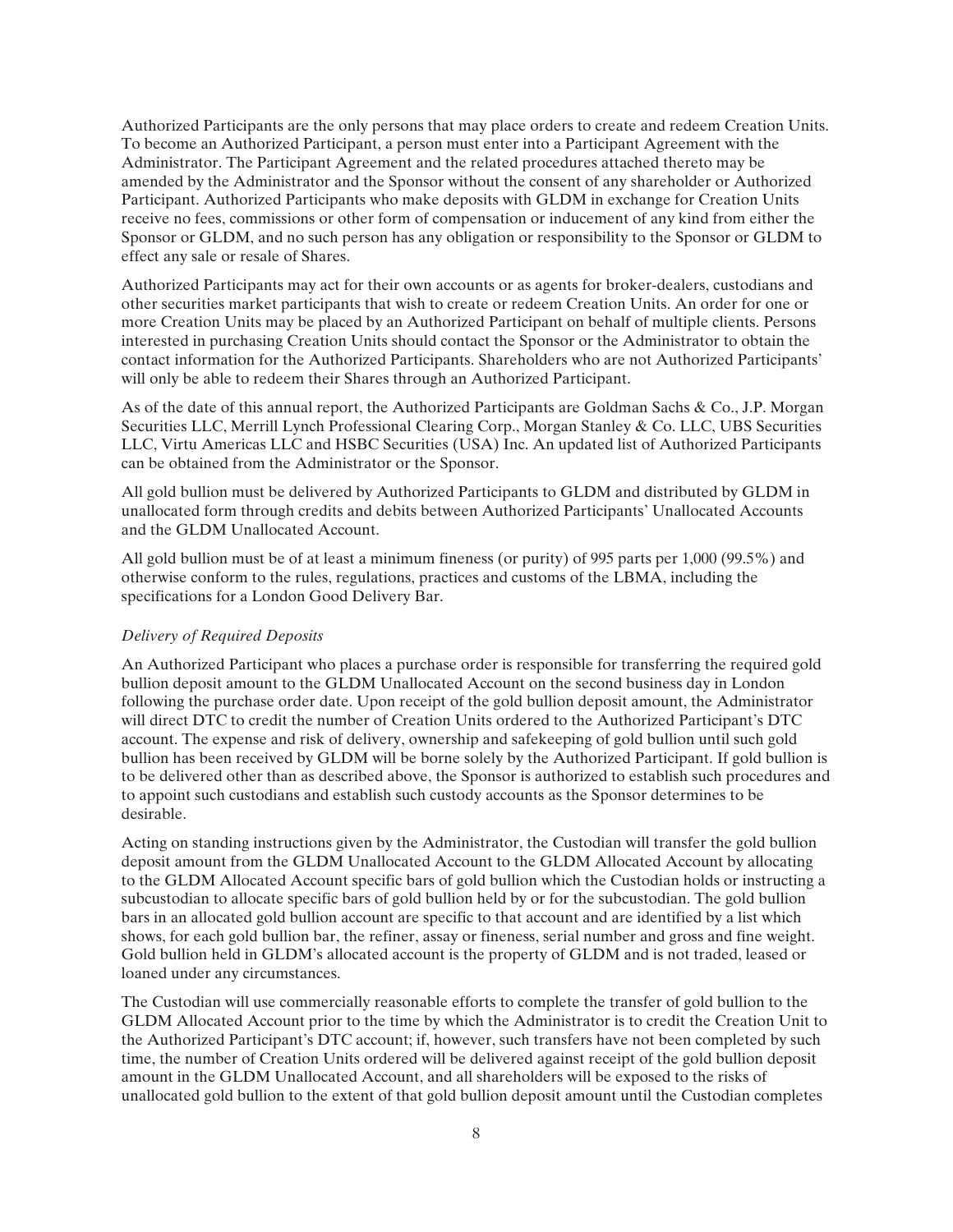the allocation process. See "Risk Factors—Risks Related to the Custody of Gold—Gold bullion held in GLDM's unallocated gold bullion account and any Authorized Participant's unallocated gold bullion account is not segregated from the Custodian's assets."

## *Rejection of Purchase Orders*

GLDM has the right, but not the obligation, to reject a purchase order if (i) the order is not in proper form as described in the Participant Agreement, (ii) the fulfillment of the order, in the opinion of its counsel, might be unlawful, (iii) it determines that acceptance of the order from an Authorized Participant would expose GLDM to credit risk, or (iv) circumstances outside the control of the Administrator, the Sponsor or the Custodian make the purchase, for all practical purposes, not feasible to process.

# *Redemption Procedures*

The procedures by which an Authorized Participant can redeem one or more Creation Units mirror the procedures for the creation of Creation Units. On any business day, an Authorized Participant may place an order with the Administrator to redeem one or more Creation Units. Redemption orders must be placed with the Administrator no later than 3:59:59 p.m. New York time. A redemption order so received is effective on the date it is received in satisfactory form by the Administrator. The day on which the Administrator receives a valid redemption order is the redemption order date.

# *Trading of Shares*

The Shares are listed on NYSE Arca under the ticker symbol GLDM. The Shares may be bought and sold in the secondary market throughout the trading day like other publicly traded securities. While the Shares are issued in Creation Units at NAV, the Shares traded in the secondary market may trade at prices that are lower or higher than their NAV per Share. The amount of the discount or premium in the trading price relative to the NAV per Share is a function of supply and demand, among other things, and may be influenced by non-concurrent trading hours between NYSE Arca and the COMEX, London, Zurich and Singapore. While the Shares trade on NYSE Arca until 4:00 p.m. New York time, liquidity in the global gold market is reduced after the close of the COMEX at 1:30 p.m. New York time. As a result, after 1:30 p.m. New York time, trading spreads, and the resulting premium or discount, on the Shares may widen.

Most retail investors purchase and sell the Shares through traditional brokerage or other intermediary accounts. Purchases or sales of the Shares in the secondary market, which will not involve the Funds, may be subject to customary brokerage commissions.

# *Determination of Redemption Distribution*

The redemption distribution from GLDM consists of a credit to the redeeming Authorized Participant's Unallocated Account in the amount of the Creation Unit Gold Delivery Amount. The Creation Unit Gold Delivery Amount for redemptions is the number of ounces of gold bullion held by GLDM to be paid out upon redemption of a Creation Unit. There will be no cash distributions made to Authorized Participants upon redemption.

### *Delivery of Redemption Distribution*

The redemption distribution due from GLDM is delivered to the Authorized Participant on the second business day following the redemption order date if, by 10:00 a.m. New York time on such second business day, the Administrator's DTC account has been credited with the Creation Units to be redeemed. The Custodian transfers the redemption gold bullion amount from the GLDM Allocated Account to the GLDM Unallocated Account and, thereafter, to the redeeming Authorized Participant's unallocated account. The Authorized Participant and GLDM are each at risk in respect of gold bullion credited to their respective unallocated accounts in the event of the Custodian's insolvency. See "Risk Factors—Risks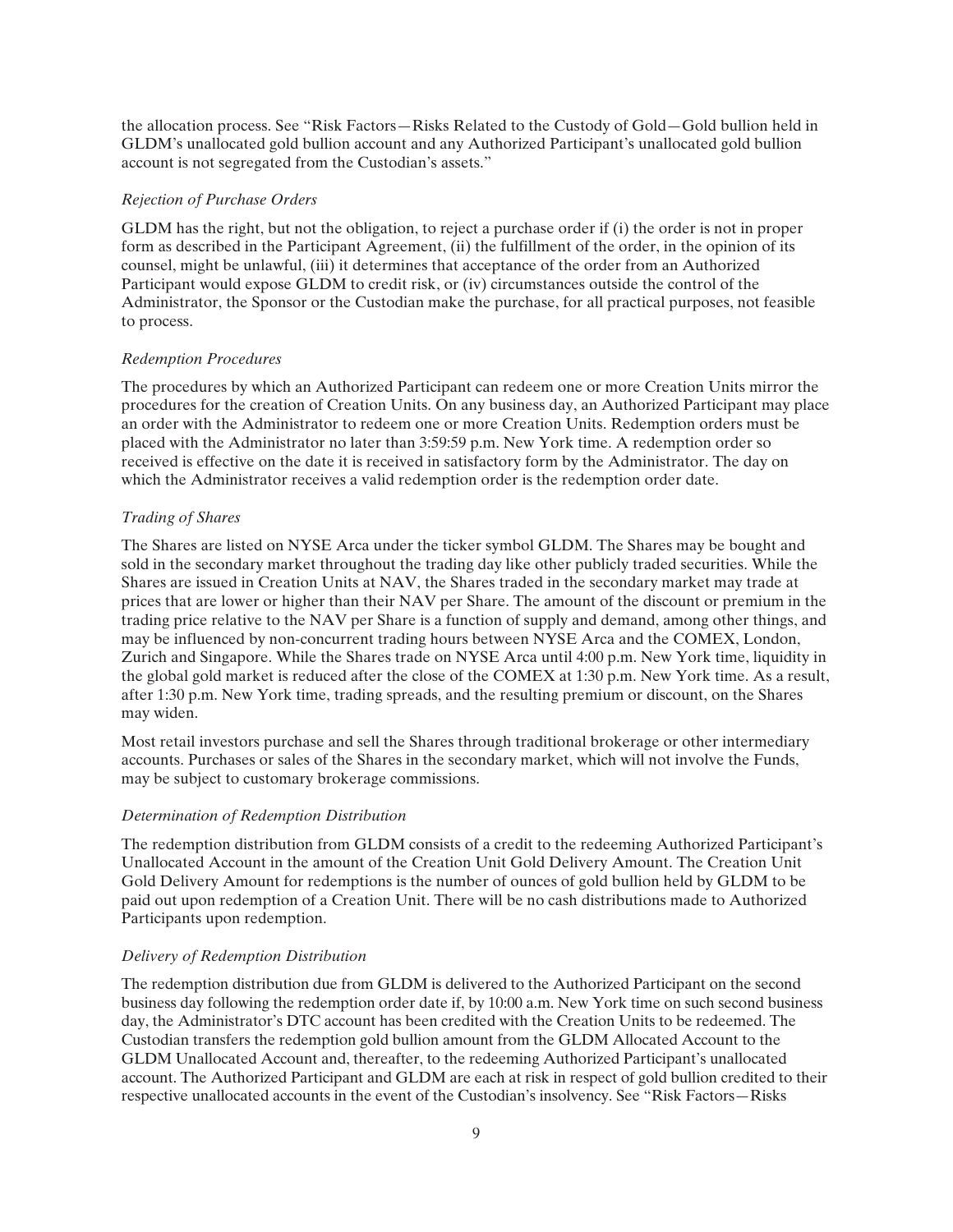Related to the Custody of Gold—Gold bullion held in GLDM's unallocated gold bullion account and any Authorized Participant's unallocated gold bullion account is not segregated from the Custodian's assets."

## *Suspension or Rejection of Redemption Orders*

GLDM may, in its discretion, and will when directed by the Sponsor, suspend the right of redemption, or postpone the redemption settlement date for: (1) any period during which NYSE Arca is closed other than customary weekend or holiday closings, or trading on NYSE Arca is suspended or restricted, (2) any period during which an emergency exists as a result of which delivery, disposal or evaluation of gold bullion is not reasonably practicable, or (3) such other period as the Sponsor determines to be necessary for the protection of the shareholders.

GLDM has the right, but not the obligation, to reject a redemption order if (i) the order is not in proper form as described in the Participant Agreement, (ii) the fulfillment of the order, in the opinion of its counsel, might be unlawful, (iii) it determines that acceptance of the order from an Authorized Participant would expose GLDM to credit risk, or (iv) circumstances outside the control of the Administrator, the Sponsor or the Custodian make the redemption, for all practical purposes, not feasible to process.

The Sponsor will not be liable to any person or liable in any way for any loss or damages that may result from any such suspension, postponement or rejection.

## *Creation and Redemption Transaction Fee*

An Authorized Participant is required to pay a transaction fee to the Administrator of \$500 per order to create or redeem Creation Units of GLDM. An order may include multiple Creation Units. The transaction fee may be changed from time to time at the sole discretion of the Sponsor and upon written notice to the Authorized Participant, which notice may be provided by disclosure in GLDM's prospectus. In addition, the Sponsor may waive the transaction fee on the creation or redemption of Creation Units for one or more Authorized Participants from time to time in its sole discretion.

#### <span id="page-13-0"></span>**LIABILITY**

No shareholder of GLDM shall be subject in such capacity to any personal liability whatsoever to any person in connection with GLDM's property or the acts, obligations or affairs of GLDM. Shareholders shall have the same limitation of personal liability as is extended to stockholders of a private corporation for profit incorporated under the Delaware General Corporation Law.

### <span id="page-13-1"></span>**CUSTODY OF GLDM'S GOLD**

The Custodian and its affiliates may from time to time purchase or sell gold bullion or Shares for their own accounts, as agents for their customers and for accounts over which they exercise investment discretion. Unless otherwise agreed by GLDM, the Custodian will hold the gold bullion deposited with and held for the account of GLDM at its London, England vault, except when the gold bullion has been allocated in the vault of a subcustodian solely for temporary custody and safekeeping. If held by a subcustodian, the Custodian has agreed that it will use commercially reasonable efforts promptly to transport the gold bullion from the subcustodian's vault to the Custodian's vault, at the Custodian's cost and risk. The Custodian is a market maker, clearer and approved weigher of gold under the rules of the LBMA.

The Custodian, as instructed by the Sponsor or GLDM, is authorized to accept, on behalf of GLDM, deposits of gold bullion in unallocated form. Acting on standing instructions given by the Sponsor or GLDM, the Custodian allocates gold bullion deposited in unallocated form with GLDM by selecting bars of gold bullion for deposit to the GLDM Allocated Account from unallocated bars that the Custodian holds or by instructing a subcustodian to allocate bars from unallocated bars held by the subcustodian. All gold bullion allocated to GLDM must conform to the rules, regulations, practices and customs of the LBMA, and the Custodian must replace any nonconforming gold bullion with conforming gold bullion as soon as practical.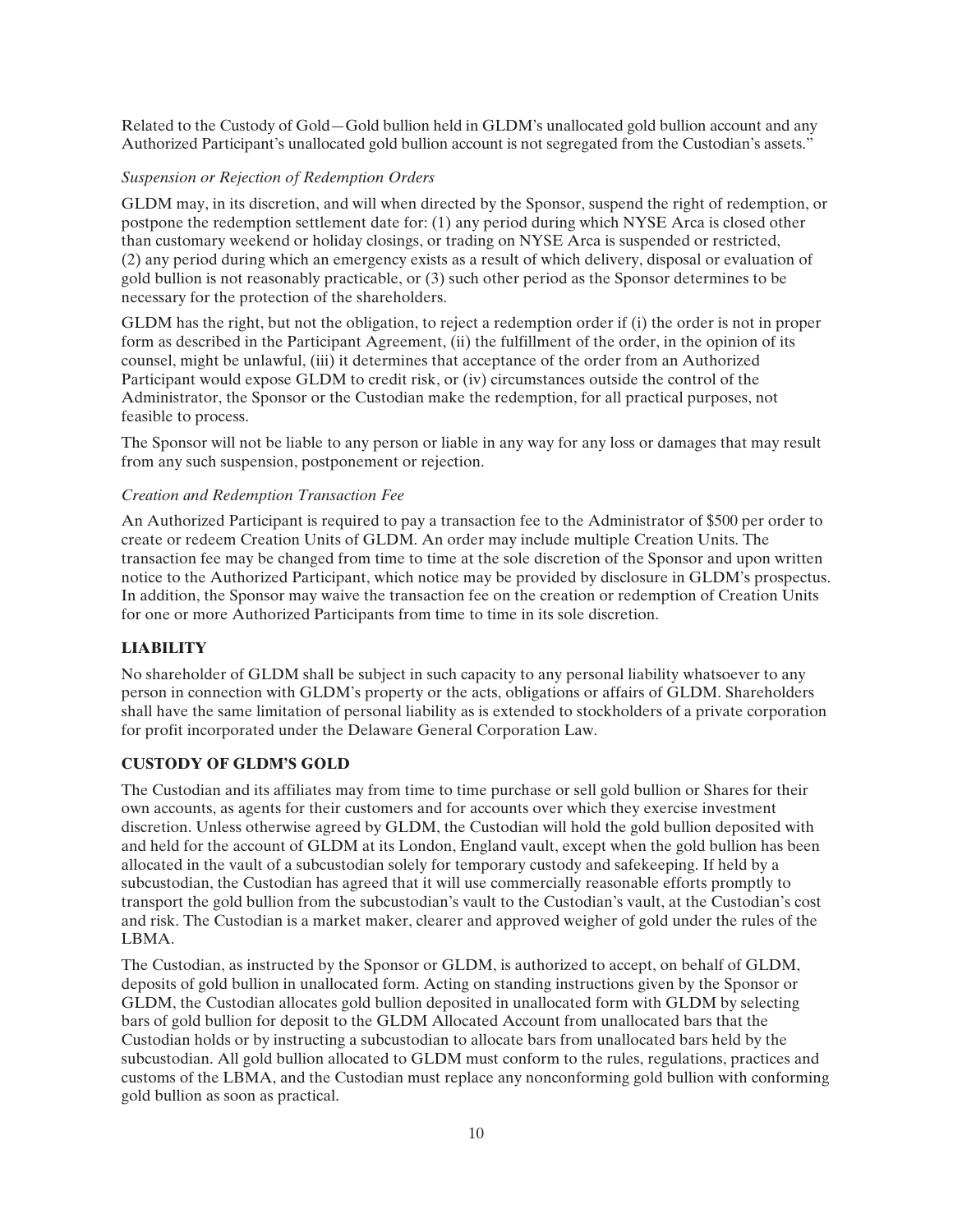The gold bullion bars in an allocated gold bullion account are specific to that account and are identified by a list which shows, for each gold bullion bar, the refiner, assay or fineness, serial number and gross and fine weight. Gold bullion held in GLDM's allocated account is the property of GLDM and is not traded, leased or loaned under any circumstances.

The gold bullion bars held in an unallocated account are not segregated from the Custodian's assets. The account holder therefore has no ownership interest in any specific bars of gold bullion that the unallocated account's bullion dealer holds or owns. The account holder is an unsecured creditor of the bullion dealer, and credits to an unallocated account are at risk of the bullion dealer's insolvency, in which event it may not be possible for a liquidator to identify any gold bullion held in an unallocated account as belonging to the account holder rather than to the bullion dealer.

The Trust, on behalf of GLDM, and the Custodian have entered into Custody Agreements that establish the GLDM Unallocated Account and the GLDM Allocated Account. The GLDM Unallocated Account is used for several purposes including to facilitate the transfer of gold bullion deposits and gold bullion redemption distributions between Authorized Participants and GLDM in connection with the creation and redemption of Creation Units. It is also used for sales of gold bullion to pay GLDM's expenses, and when gold bullion is transferred into and out of GLDM. The Custodian is instructed to allocate all gold bullion deposited with GLDM to the GLDM Allocated Account by the close of business on each Business Day. The Custodian is authorized to appoint from time to time one or more subcustodians to hold GLDM's gold bullion until it can be transported to the Custodian's vault. The Custodian has not utilized any subcustodians to date. In accordance with LBMA practices and customs, the Custodian does not have written custody agreements with the subcustodians it selects. This could affect the recourse of GLDM and the Custodian against any subcustodian in the event a subcustodian does not use due care in the safekeeping of GLDM's gold bullion. See "Risk Factors—Risks Related to the Custody of Gold—The ability of the Administrator and the Custodian to take legal action against subcustodians may be limited." The Custodian is required to use reasonable care in selecting subcustodians and will monitor the conduct of each subcustodian, and, where it is legally permissible to do so, promptly advise the Trust of any difficulties or problems existing with respect to such subcustodian of which the Custodian is aware. The Custodian is obliged under the Allocated Gold Account Agreement to use commercially reasonable efforts to obtain delivery of gold bullion from those subcustodians appointed by it. Under the Allocated Gold Account Agreement, except for an obligation on the part of the Custodian to use commercially reasonable efforts to obtain delivery of GLDM's gold bullion bars from any subcustodians appointed by the Custodian, the Custodian is not liable for the acts or omissions, or for the solvency, of its subcustodians unless the selection of such subcustodians was made by the Custodian fraudulently, negligently or in bad faith. Under the customs and practices of the London bullion market, allocated gold bullion is held by custodians and, on their behalf, by subcustodians under arrangements that permit each entity for which gold bullion is being held: (1) to request from the entity's custodian (and a custodian or subcustodian to request from its subcustodian) a list identifying each gold bullion bar being held and the identity of the particular custodian or subcustodian holding the gold bullion bar and (2) to request the entity's custodian to release the entity's gold within two business days following demand for release. Each custodian or subcustodian is obligated under the customs and practices of the London bullion market to provide the bar list and the identification of custodians and subcustodians referred to in (1) above, and each custodian is obligated to release gold as requested. Under English law, unless otherwise provided in any applicable custody agreement, a custodian generally is liable to its customer for failing to take reasonable care of the customer's gold and for failing to release the customer's gold upon demand.

The Custodian does not require any subcustodians to be insured or bonded with respect to their custodial activities. The Custodian has agreed to maintain insurance in connection with the storage of GLDM's precious metal under the Custody Agreements, including covering any loss of gold, on such terms and conditions as it considers appropriate, which may not cover the full amount of gold. The Sponsor (so long as the Sponsor is WGC AM) and GLDM may, subject to confidentiality restrictions, review this insurance coverage, and the Custodian will provide the Trust with evidence of the Custodian's insurance at GLDM's request within 10 business days following the end of the calendar year. GLDM will not be a beneficiary of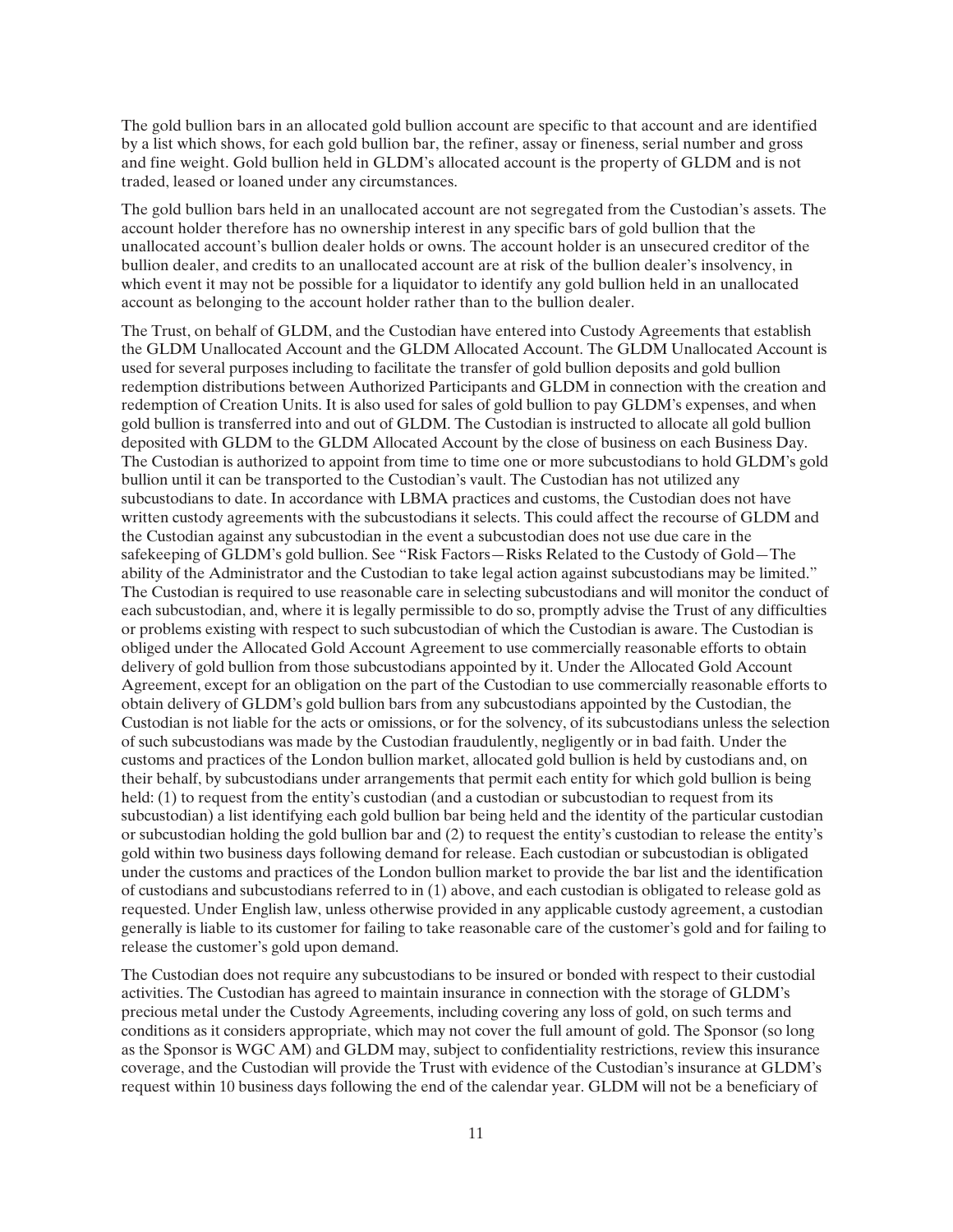any such insurance and does not have the ability to dictate the nature or amount of the coverage. Therefore, shareholders cannot be assured that the Custodian maintains adequate insurance or any insurance with respect to the gold bullion held by the Custodian on behalf of GLDM.

#### *Description of the GLDM Custody Agreements*

The Allocated Gold Account Agreement and the Unallocated Gold Account Agreement between the Trust, on behalf of GLDM, and the Custodian establishes the GLDM Allocated Account and the GLDM Unallocated Account, respectively. These agreements are sometimes referred to together as the "Custody Agreements." The following is a description of the material terms of the Custody Agreements. As the Custody Agreements are similar in form, they are discussed together, with material distinctions between the agreements noted.

### *Transfers into the GLDM Unallocated Account*

The Custodian credits to the GLDM Unallocated Account the amount of gold bullion it receives from the GLDM Allocated Account, an Authorized Participant's unallocated gold account, or from other third-party unallocated accounts representing the right to receive gold bullion. Unless otherwise agreed by the Custodian in writing, the only gold bullion the Custodian will accept in physical form for credit to the GLDM Unallocated Account is gold bullion transferred from the GLDM Allocated Account. No interest will be paid by the Custodian on any credit balance to the GLDM Unallocated Account.

#### *Transfers from the GLDM Unallocated Account*

The Custodian transfers gold bullion from the GLDM Unallocated Account only in accordance with the instructions to the Custodian. A transfer of gold bullion from the GLDM Unallocated Account may only be made, (1) by transferring gold bullion to an Authorized Participant's unallocated account, (2) by transferring gold bullion to the GLDM Allocated Account, (3) by making gold bullion available for collection at the Custodian's vault premises or at such other location as the Custodian may specify, (4) by delivering the gold bullion to such location as the Trust directs at GLDM's expense and risk, or (5) by transferring to an account maintained by the Custodian or by a third party on an unallocated basis in connection with the sale of Gold or other permitted transfers. Any gold bullion made available in physical form will be in a form which complies with the rules, regulations, practices and customs of the LBMA, the Bank of England or any applicable regulatory body, or Custody Rules, or in such other form as may be agreed between the Administrator and the Custodian, and in all cases will comprise one or more whole gold bullion bars selected by the Custodian.

The Custody Agreements provide for the full allocation of all gold bullion received from the Authorized Participants or other third parties and credited to the GLDM Unallocated Account at the end of each business day. The Sponsor established an overdraft facility with the Custodian under which the Custodian makes available to the GLDM Unallocated Account up to 430 fine ounces of gold bullion in order to allow the Custodian to fully allocate all gold bullion credited to the GLDM Unallocated Account to the GLDM Allocated Account at the end of each business day.

## *Transfers into the GLDM Allocated Account*

With respect to gold bullion delivered by Authorized Participants, the Custodian receives transfers of gold bullion into the GLDM Allocated Account only at the Trust's instructions by debiting gold bullion from the GLDM Unallocated Account and crediting such gold bullion to the GLDM Allocated Account.

# *Transfers from the GLDM Allocated Account*

The Custodian transfers gold bullion from the GLDM Allocated Account only in accordance with the Trust's instructions. Generally, the Custodian transfers gold bullion from the GLDM Allocated Account only by debiting gold bullion from the GLDM Allocated Account and crediting the gold bullion to the GLDM Unallocated Account.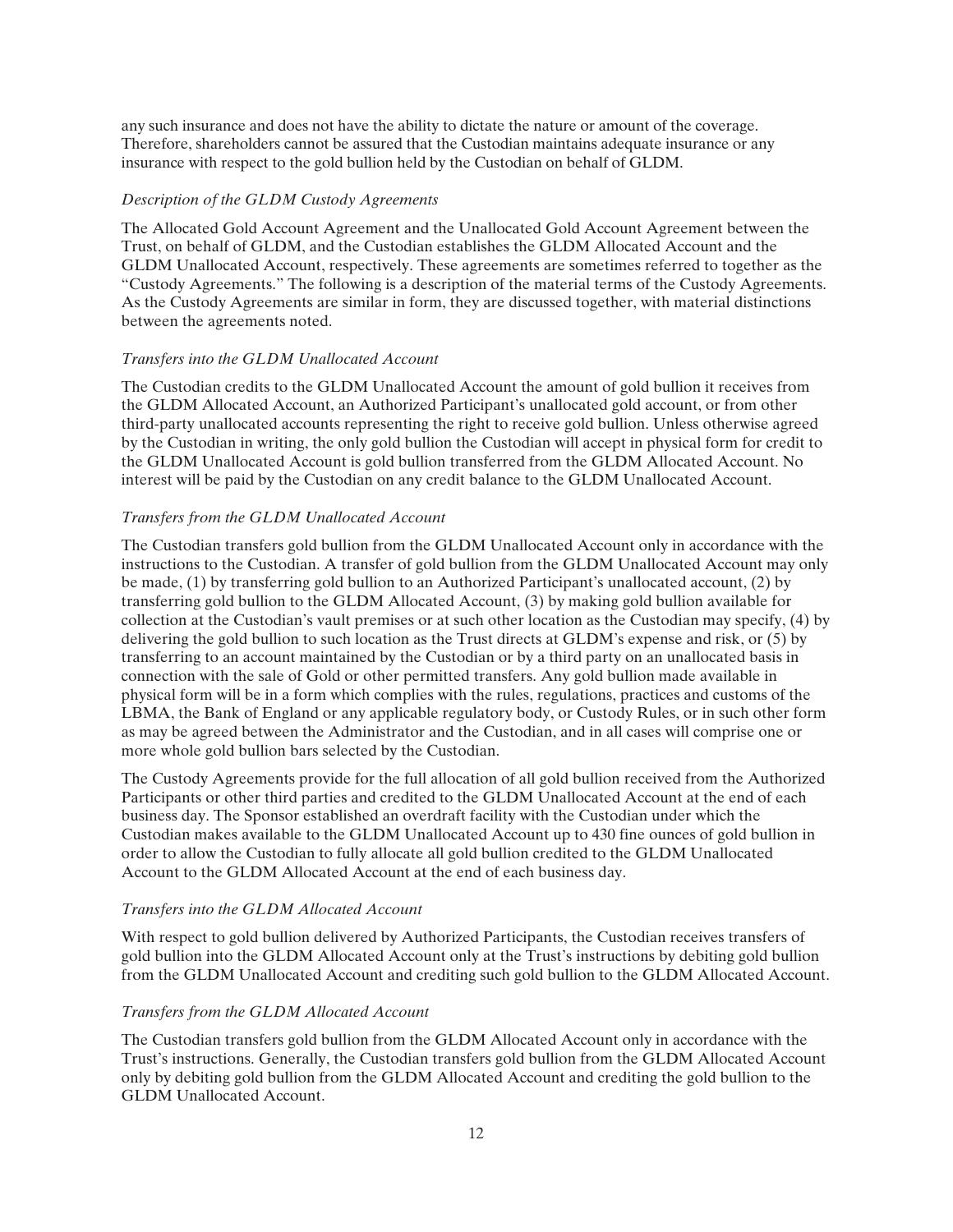#### *Withdrawals of Gold Directly from the GLDM Allocated Account*

Upon the Trust's instruction, the Custodian debits gold bullion from the GLDM Allocated Account and makes the gold bullion available for collection by the Trust or, if separately agreed, for delivery by the Custodian in accordance with its usual practices at GLDM's expense and risk. The Trust and the Custodian expect that the Trust will withdraw gold bullion physically from the GLDM Allocated Account (rather than by crediting it to the GLDM Unallocated Account and instructing a further transfer from that account) only in exceptional circumstances, such as if, for some unforeseen reason, it was not possible to transfer gold bullion in unallocated form. The Custodian is not obliged to effect any requested delivery if, in its reasonable opinion, (1) this would cause the Custodian or its agents to be in breach of the Custody Rules or other applicable law, court order or regulation, (2) the costs incurred would be excessive or (3) delivery is impracticable for any reason. When gold bullion is physically withdrawn from the GLDM Allocated Account pursuant to the Trust's instruction, all right, title, risk and interest in and to the gold bullion withdrawn shall pass to the person to whom or for whose account such gold bullion is transferred, delivered or collected at the time the recipient or its agent acknowledges in writing its receipt of gold bullion. Unless the Trust specifies the bars of gold bullion to be debited from the GLDM Allocated Account, the Custodian is entitled to select the gold bullion bars.

#### *Exclusion of Liability*

The Custodian will use reasonable care in the performance of its duties under the Custody Agreements and is only responsible for any loss or damage suffered by GLDM as a direct result of any negligence, fraud, or willful default on the part of the Custodian in the performance of the duties under the Custody Agreements. The Custodian's liability is further limited to the market value of the gold bullion held in the GLDM Allocated Account and the amount of the gold bullion credited to the GLDM Unallocated Account at the time such negligence, fraud, or willful default is either discovered by or notified to the Custodian, provided that the Custodian notifies the Sponsor and the Trust promptly after any discovery. Furthermore, the Custodian has no duty to make or take or to require any subcustodian selected by it to make or take any special arrangements or precautions beyond those required by the Custody Rules or as specifically set forth in the Custody Agreements.

In the event of a loss caused by the failure of the Custodian or a subcustodian to exercise reasonable care, the Trust, on behalf of GLDM, has the right to seek recovery from the Custodian in breach. The Custodian is not liable for any delay in performance or any non-performance of any of its obligations under the Custody Agreements by reason of any cause beyond the Custodian's reasonable control, including any act of God or war or terrorism, any breakdown, malfunction or failure of, or in connection with, any communication, computer, transmission, clearing or settlement facilities, industrial action, acts, rules and regulations of any governmental or supra national bodies or authorities or relevant regulatory or self-regulatory organizations.

#### *Indemnity*

Solely out of GLDM's assets, GLDM will indemnify the Custodian against all costs and expenses, damages, liabilities and losses (other than Value Added Tax and the expenses assumed by the Sponsor under its Agreement with the Custodian) which the Custodian may suffer or incur, directly or indirectly, in connection with services provided to GLDM under the Custody Agreements, except to the extent that such sums are due directly to the Custodian's negligence, willful default or fraud.

# *Termination*

GLDM and the Custodian may each terminate any Custody Agreement upon 90 business days' prior written notice. GLDM and the Custodian each may terminate any Custody Agreement immediately by written notice in the event it becomes unlawful for the Custodian or the Trust to be a party to the Agreement or for the Custodian to offer its services to the Trust or for the Trust to receive such services. GLDM and the Custodian each may terminate any Custody Agreement immediately by written notice in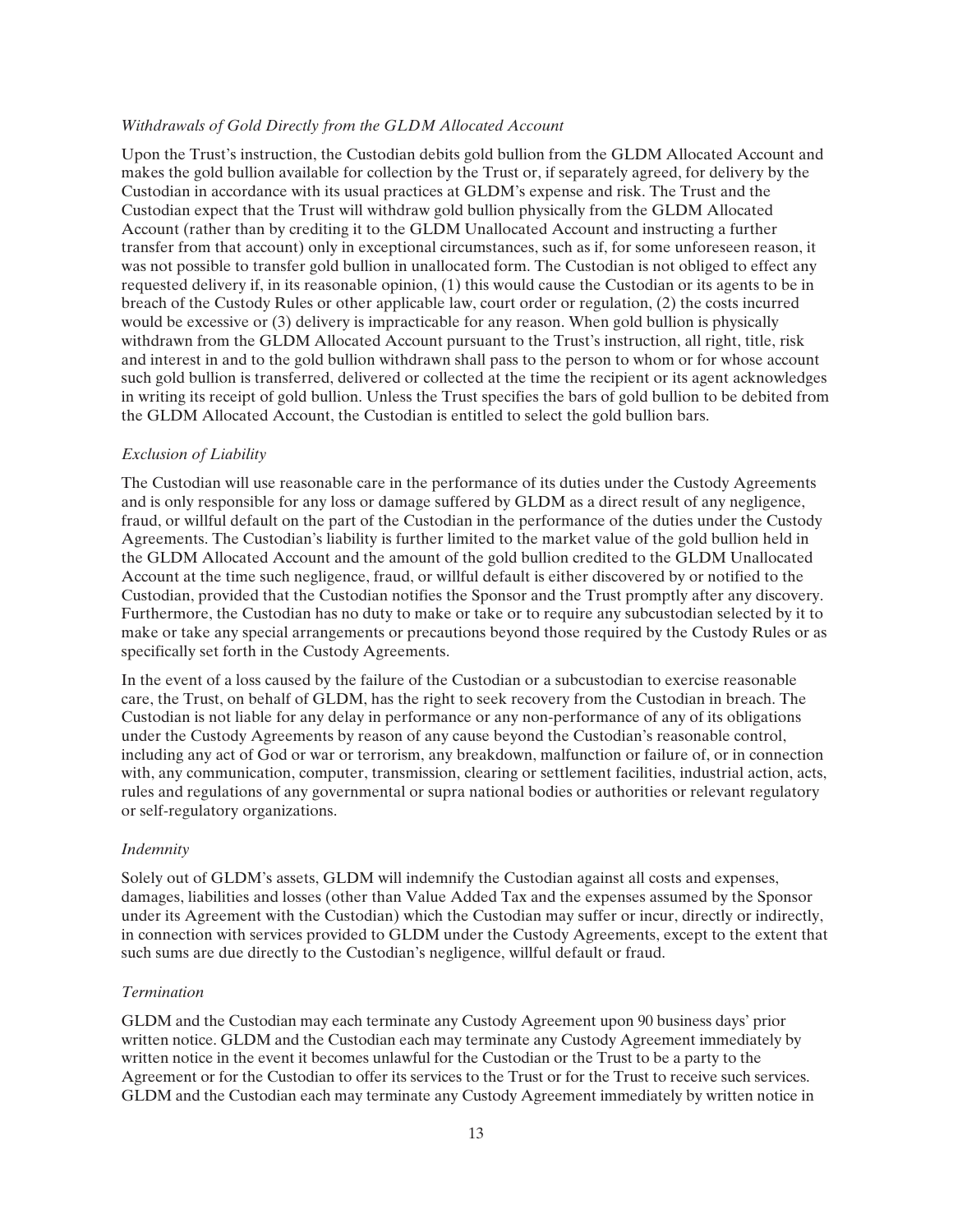the event either party determines in its commercially reasonable opinion the existence of the presentation of a winding-up order, bankruptcy or analogous event in relation to the other party. If either the Allocated Gold Account Agreement or the Unallocated Gold Account Agreement is terminated, the other agreement automatically terminates.

# *Governing Law*

The GLDM Custody Agreements are governed by English law. The Administrator and the Custodian both consent to the non-exclusive jurisdiction of the courts of the State of New York and the federal courts located in the borough of Manhattan in New York City. Such consent is not required for any person to assert a claim of New York jurisdiction over the Trustee or the Custodian.

# <span id="page-17-0"></span>**UNITED STATES FEDERAL TAX CONSEQUENCES**

The following discussion of the material U.S. federal income tax consequences that generally apply to the purchase, ownership and disposition of Shares by a U.S. Shareholder (as defined below), and certain U.S. federal gift and estate tax consequences that generally apply to an investment in Shares by a Non-U.S. Shareholder (as defined below), represents, insofar as it describes conclusions as to U.S. federal tax law and subject to the limitations and qualifications described therein, the opinion of Carter Ledyard & Milburn LLP, special U.S. federal tax counsel to the Sponsor. The discussion below is based on the U.S. Internal Revenue Code of 1986, as amended, (the "Code"), Treasury Regulations promulgated under the Code and judicial and administrative interpretations of the Code, all as in effect on the date of this annual report and all of which are subject to changes either prospectively or retroactively. The tax treatment of Shareholders may vary depending upon their own particular circumstances. Certain Shareholders (including brokerdealers, traders or other investors with special circumstances) may be subject to special rules not discussed herein. In addition, the following discussion applies only to investors who hold Shares as "capital assets" within the meaning of Code section 1221. Moreover, the discussion herein does not address the effect of any state, local or foreign tax law on the disposition of Shares. Purchasers of Shares are urged to consult their own tax advisors with respect to all U.S. federal, state, local and foreign tax law considerations potentially applicable to their investment in Shares.

For purposes of this discussion, a "U.S. Shareholder" is a Shareholder that is:

- An individual who is a U.S. citizen or resident of the United States for U.S. federal income tax purposes;
- An entity treated as a corporation for U.S. federal income tax purposes that is created or organized in or under the laws of the United States or any political subdivision thereof;
- An estate, the income of which is includible in gross income for U.S. federal income tax purposes regardless of its source; or
- A trust, if (1) a court within the United States is able to exercise primary supervision over the administration of the trust and one or more U.S. persons have the authority to control all substantial decisions of the trust; or (2) the trust has a valid election in effect under applicable U.S. Treasury regulations to be treated as a U.S. person.

A Shareholder (other than a partnership or other entity subject to tax as a partnership) that is not a U.S. Shareholder as defined above is generally considered a "Non-U.S. Shareholder" for purposes of this discussion. For U.S. federal income tax purposes, the treatment of any beneficial owner of an interest in a partnership, including any entity treated as a partnership for U.S. federal income tax purposes, will generally depend upon the status of the partner and upon the activities of the partnership. Partnerships and partners in partnerships should consult their tax advisors about the U.S. federal income tax consequences of purchasing, owning and disposing of Shares.

# *Taxation of GLDM*

GLDM is treated as a "grantor trust" for U.S. federal income tax purposes. There can be no assurance that the Internal Revenue Service ("IRS") will agree with that treatment, and it is possible that the IRS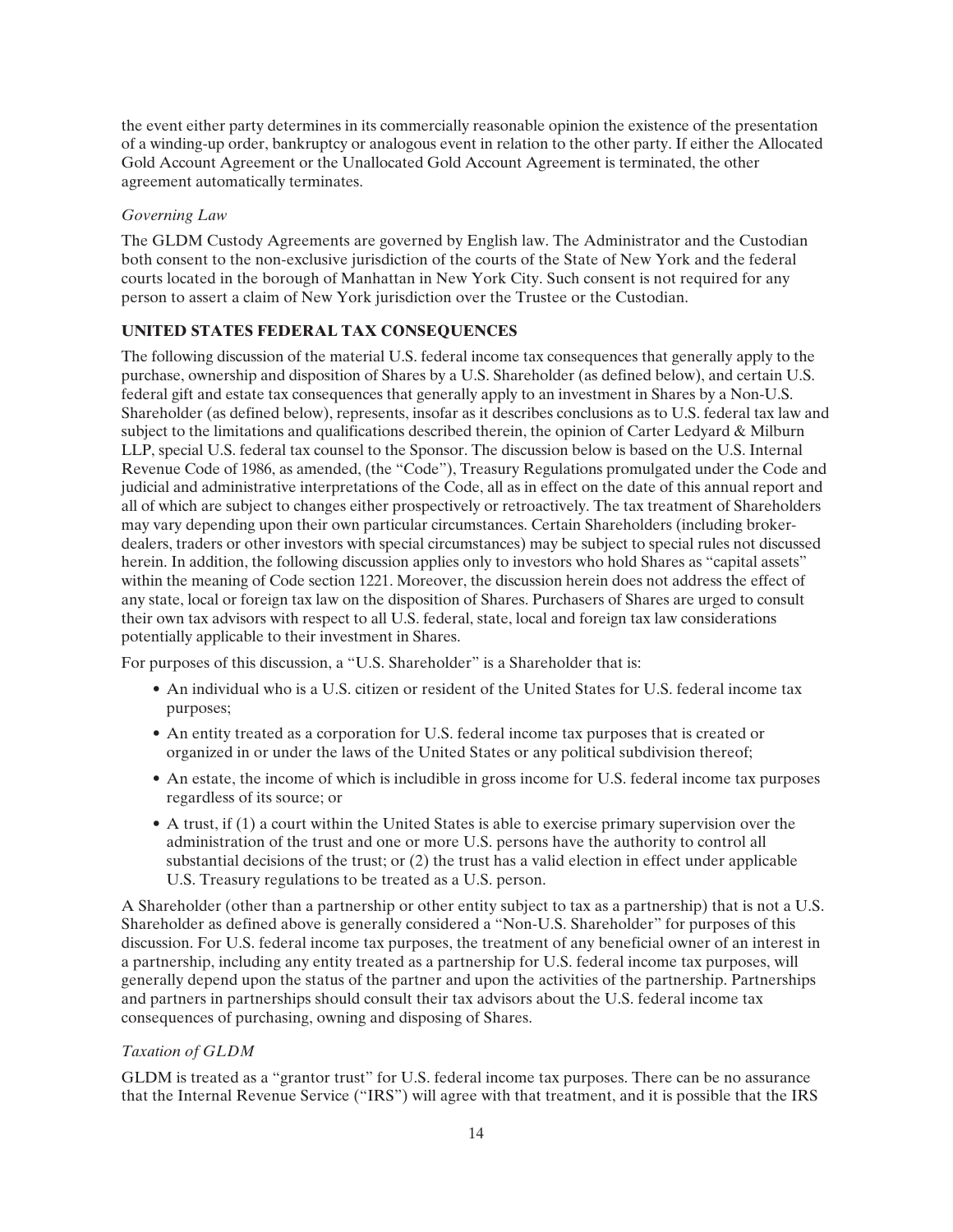or another tax authority could assert a position contrary thereto and that a court could sustain that contrary position. If GLDM were found not to be taxable as a "grantor trust," the Sponsor would likely terminate and liquidate GLDM. The balance of this disclosure assumes that GLDM will be treated as a "grantor trust" for U.S. federal income tax purposes.

As a "grantor trust" for U.S. federal income tax purposes, neither the Trust nor GLDM itself will pay U.S. federal income tax. Instead, the income and expenses of GLDM "flow through" to the Shareholders, and the Administrator will report GLDM's income, gains, losses and deductions to the IRS on that basis.

### *Taxation of U.S. Shareholders*

U.S. Shareholders generally will be treated, for U.S. federal income tax purposes, as if they directly owned a pro rata share of the underlying assets held in GLDM. U.S. Shareholders also will be treated as if they directly derived their respective pro rata shares of the GLDM's income, if any, regardless of whether they receive any distributions from GLDM. Shareholders will also be treated as if they directly incurred their respective pro rata shares of GLDM's expenses. In the case of Shareholders that purchase Shares for cash, their initial tax basis in their pro rata share of the assets held in GLDM at the time they acquire their Shares will be equal to their cost of acquiring the Shares. In the case of a Shareholder that acquires his, her or its Shares by delivering gold bullion to GLDM, the delivery of gold bullion to GLDM in exchange for the underlying gold bullion represented by the Shares will not be a taxable event to the Shareholder, and the Shareholder's tax basis and holding period for the Shareholder's pro rata share of the gold bullion held in GLDM will be the same as the Shareholder's tax basis and holding period for the gold bullion delivered in exchange therefor. For purposes of this discussion, it is assumed that all of a Shareholder's Shares are acquired on the same date, at the same price per Share and, except where otherwise noted, that GLDM's sole asset is gold bullion.

When GLDM sells gold bullion, for example to pay expenses, a Shareholder generally will recognize gain or loss in an amount equal to the difference between (1) the Shareholder's pro rata share of the amount realized by GLDM upon the sale; and (2) the Shareholder's tax basis for his, her or its pro rata share of the gold bullion that was sold, which gain or loss will generally be long-term or short-term capital gain or loss, depending upon whether the Shareholder is treated as having held his, her or its share of the gold bullion that was sold for more than one year. A Shareholder's tax basis for his, her or its share of any gold bullion sold by GLDM generally will be determined by multiplying the Shareholder's total tax basis for his, her or its share of all of the gold bullion held in GLDM immediately prior to the sale by a fraction, the numerator of which is the amount of gold bullion sold and the denominator of which is the total amount of the gold bullion held in GLDM immediately prior to the sale. After any such sale, a Shareholder's tax basis for his, her or its pro rata share of the gold bullion remaining in GLDM will be equal to the Shareholder's tax basis for his, her or its share of the total amount of the gold bullion held in GLDM immediately prior to the sale, less the portion of such tax basis allocable to the Shareholder's share of the gold bullion that was sold.

Upon a Shareholder's sale of some or all of his, her or its Shares, the Shareholder will be treated as having sold the portion of his, her or its pro rata share of the gold bullion held in GLDM at the time of the sale that is attributable to the Shares sold. Accordingly, the Shareholder generally will recognize gain or loss on the sale in an amount equal to the difference between (1) the amount realized pursuant to the sale of the Shares, and (2) the Shareholder's tax basis for the portion of its pro rata share of the gold bullion held in GLDM at the time of sale that is attributable to the Shares sold, as determined in the manner described in the preceding paragraph.

A redemption of some or all of a Shareholder's Shares in exchange for the underlying gold bullion represented by the Shares redeemed generally will not be a taxable event to the Shareholder. The Shareholder's tax basis for the gold bullion received in the redemption generally will be the same as the Shareholder's tax basis for the portion of his, her or its pro rata share of the gold bullion held in GLDM immediately prior to the redemption that is attributable to the Shares redeemed. The Shareholder's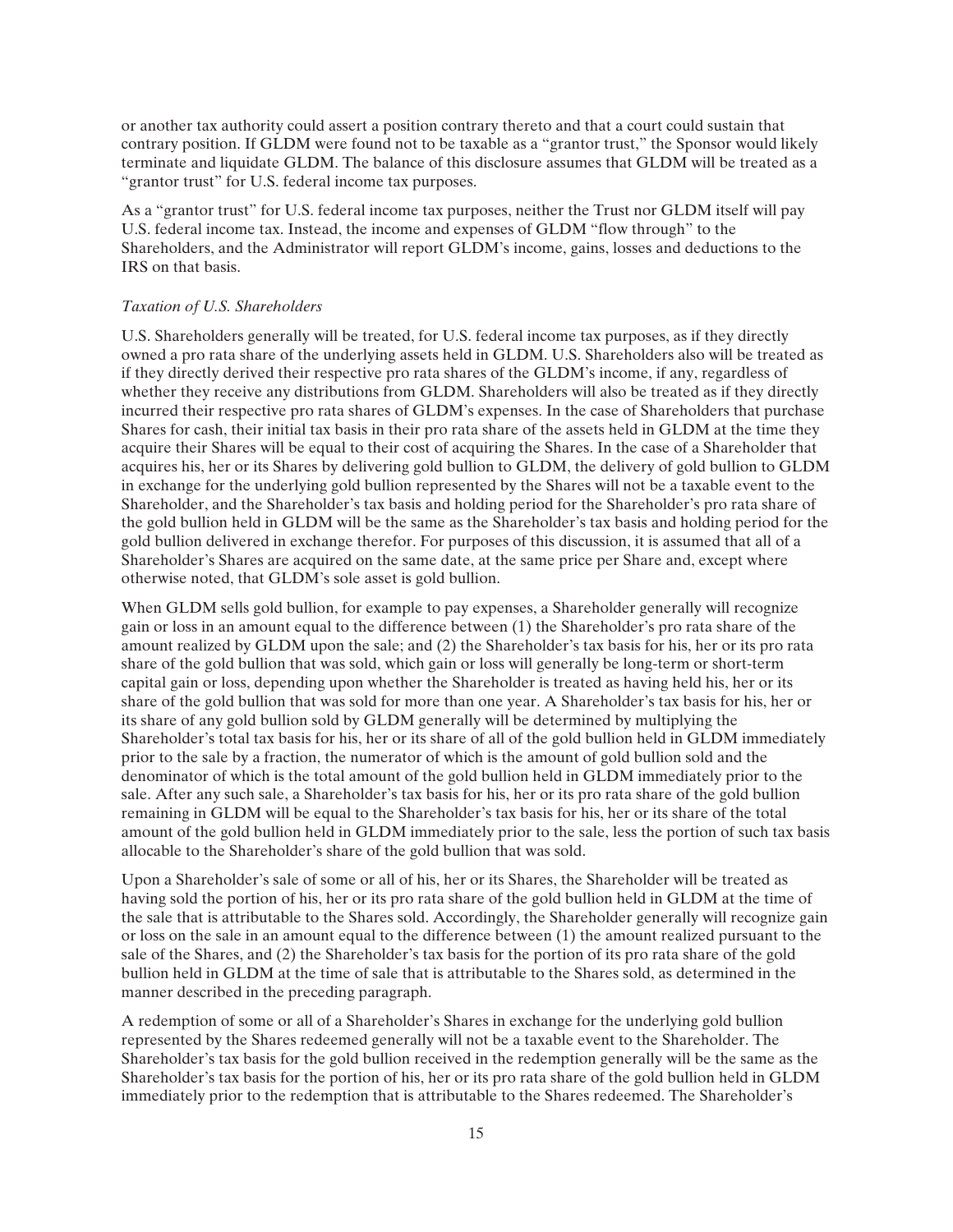holding period with respect to the gold bullion received should include the period during which the Shareholder held the Shares redeemed. A subsequent sale of the gold bullion received by the Shareholder will be a taxable event for U.S. federal income tax purposes, unless a nonrecognition provision of the Code applies to such sale.

After any sale or redemption of less than all of a Shareholder's Shares, the Shareholder's tax basis for his, her or its pro rata share of the gold bullion held in GLDM immediately after such sale or redemption generally will be equal to the Shareholder's tax basis for his, her or its share of the total amount of the gold bullion held in GLDM immediately prior to the sale or redemption, less the portion of such basis which is taken into account in determining the amount of gain or loss recognized by the Shareholder upon such sale or, in the case of a redemption, which is treated as the basis of the gold bullion received by the Shareholder in the redemption.

As noted above, the foregoing discussion assumes that all of a Shareholder's Shares were acquired on the same date and at the same price per Share. If a Shareholder owns multiple lots of Shares (*i.e.*, Shares acquired on different dates and/or at different prices), it is uncertain whether the Shareholder may use the "specific identification" rules that apply under Treasury Regulations Section 1.1012-1(c) in the case of sales of shares of stock, in determining the amount, and the long-term or short-term character, of any gain or loss recognized by the Shareholder upon GLDM's sale of gold bullion, upon the Shareholder's sale of any Shares, or upon the Shareholder's sale of any gold bullion received by the Shareholder upon the redemption of any of the Shareholder's Shares. The IRS could take the position that a Shareholder has a blended tax basis and holding period for his, her or its pro rata share of the underlying gold bullion in GLDM. Shareholders who or that hold multiple lots of Shares, or who or that are contemplating acquiring multiple lots of Shares, are urged to consult their own tax advisors as to the determination of the tax basis and holding period for the underlying gold bullion related to such Shares.

#### *Maximum 28% Long-Term Capital Gains Tax Rate for U.S. Shareholders Who are Individuals*

Under current U.S. federal income tax law, gains recognized by non-corporate U.S. Shareholders from the sale of "collectibles," including gold bullion, held for more than one year are taxed at a maximum rate of 28%, rather than the 20% rate applicable to most other long-term capital gains. For these purposes, gain recognized by a non-corporate U.S. Shareholder upon the sale of an interest in a trust that holds collectibles is treated as gain recognized on the sale of collectibles, to the extent that the gain is attributable to unrealized appreciation in value of the collectibles held by the trust. Therefore, any gain recognized by a non-corporate U.S. Shareholder attributable to a sale of Shares held for more than one year, or attributable to GLDM's sale of any gold bullion which the Shareholder is treated (through his, her or its ownership of Shares) as having held for more than one year, generally will be taxed at a maximum U.S. federal income tax rate of 28%; if the Shares or gold bullion sold is held (or treated as held) for one year or less, then any such gain so recognized would be taxed for U.S. federal income tax purposes at the same rate at which ordinary income is taxed.

#### *3.8% Tax on Net Investment Income*

Certain U.S. Shareholders who are individuals are required to pay a 3.8% tax on the lesser of the excess of their modified adjusted gross income over a threshold amount (\$250,000 for married persons filing jointly and \$200,000 for single taxpayers) or their "net investment income," which generally includes dividends, interest, and net gains from the disposition of investment property. This tax is in addition to any regular U.S. federal income tax due on such investment income. A similar tax will apply to certain shareholders that are estates or trusts. U.S. Shareholders are urged to consult their tax advisors regarding the effect, if any, this law may have on an investment in the Shares.

#### *Brokerage Fees and Trust Expenses*

Any brokerage or other transaction fee incurred by a Shareholder in purchasing Shares will be treated as part of the Shareholder's tax basis in the underlying assets of GLDM. Similarly, any brokerage fee incurred by a Shareholder in selling Shares will reduce the amount realized by the Shareholder with respect to the sale.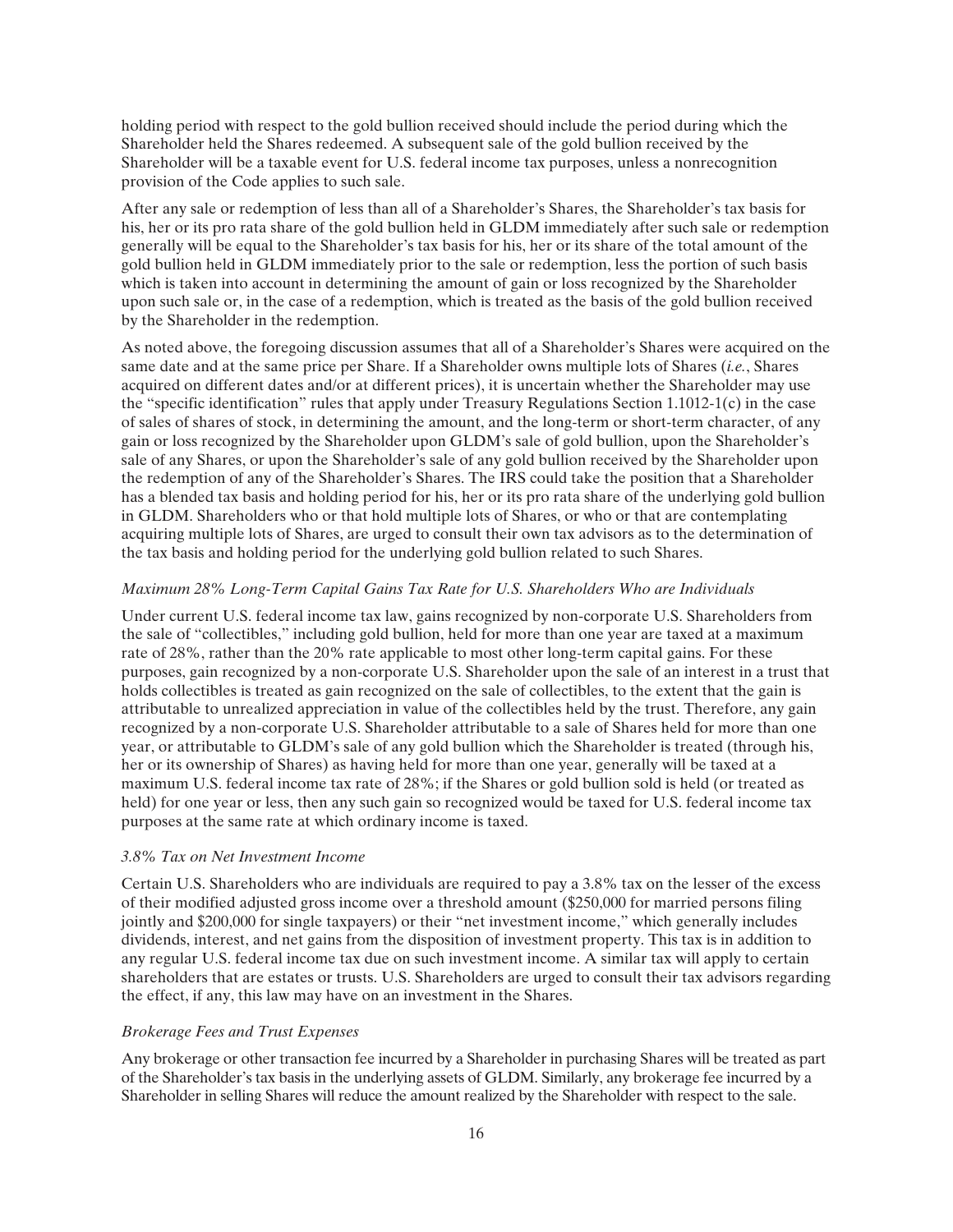Shareholders will be required to recognize gain or loss upon a sale of gold bullion by GLDM (as discussed above), even though some or all of the proceeds of such sale are used by the Administrator to pay GLDM's expenses. Shareholders may deduct their respective pro rata shares of each expense incurred by GLDM to the same extent as if they directly incurred the expense. Shareholders who or that are individuals, estates or trusts, however, may be required to treat some or all of the expenses of GLDM as miscellaneous itemized deductions. Individuals may not deduct miscellaneous itemized deductions for tax years beginning after December 31, 2017 and before January 1, 2026. For tax years beginning before January 1, 2018 and after December 31, 2025, individuals may deduct certain miscellaneous itemized deductions only to the extent they exceed 2% of adjusted gross income. In addition, such deductions may be subject to phase-outs and other limitations under applicable

#### *Investment by Tax-Exempt U.S. Shareholders*

Tax-Exempt U.S. Shareholders are subject to United States federal income tax only on their unrelated business taxable income ("UBTI"). Unless they incur debt in order to purchase Shares, it is expected that U.S. Tax-Exempt Shareholders should not realize UBTI in respect of income or gains from the Shares. U.S. Tax-Exempt Shareholders are urged to consult their own independent tax advisors regarding the United States federal income tax consequences of holding Shares in light of their particular circumstances.

## *Investment by Regulated Investment Companies*

Mutual funds and other investment vehicles which are taxed as "regulated investment companies" within the meaning of section 851 of the Code are strongly urged to consult with their tax advisors concerning th likelihood that an investment in Shares will affect their qualification as a "regulated investment company."

#### *Investment by Certain Retirement Plans*

Code Section 408(m) provides that the acquisition of a "collectible by an IRA, or a participant-directed account maintained under any plan that is tax-qualified under Code section  $401(a)$ , is treated as a taxable distribution from the account to the owner of the IRA, or to the participant for whom the plan account is maintained, of an amount equal to the cost to the account of acquiring the collectible. The IRS has issued private letter rulings to taxpayers, including an affiliate of the Sponsor, concluding that the purchase of shares in trusts similar to GLDM by an IRA owner or plan participant will not constitute the acquisition of a collectible or be treated as resulting in a taxable distribution to the IRA owner or plan participant under Code section 408(m). However, if any of the shares so purchased are distributed from an IRA or plan account to the IRA owner or plan participant, or if any gold received by such IRA or plan account upon the redemption of any of shares purchased by it is distributed (or treated as distributed under Code section 408(m)) to the IRA owner or plan participant, the shares or gold so distributed will be subject to U.S. federal income tax in the year of distribution, to the extent provided under the applicable provisions of Code section 408(d), 408(m) or 402. Private letter rulings are only binding on the IRS with respect to the taxpayer to which they are issued. GLDM has neither requested nor obtained, nor intends to request or obtain, such a private letter ruling. Accordingly, IRA owners and plan participants are strongly urged to consult with their tax advisors before directing any such accounts to invest in the Shares. See also "ERISA and Related Considerations."

### *U.S. Information Reporting and Backup Withholding for U.S. and Non-U.S. Shareholders*

The Administrator will file certain information returns with the IRS, and provide certain tax-related information to Shareholders, in connection with GLDM. The Administrator will make information available that will enable brokers and custodians through which investors hold Shares to prepare and, if required, file certain information returns (e.g., Form 1099) with the IRS. To the extent required by applicable regulations, each Shareholder will be provided with information regarding its allocable portion of GLDM's annual income, expenses, gains and losses (if any).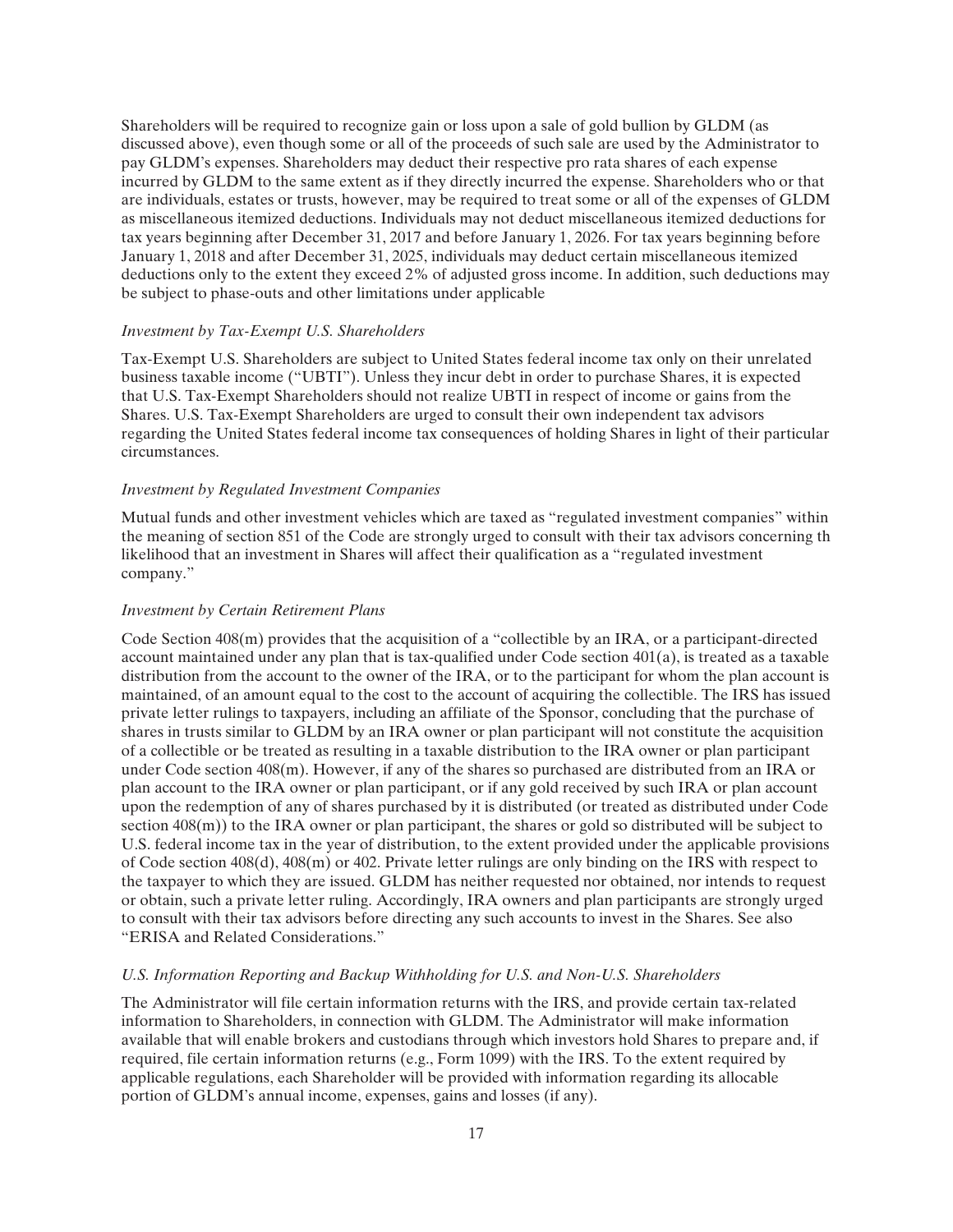A Shareholder may be subject to U.S. backup withholding tax in certain circumstances unless the Shareholder provides his, her or its taxpayer identification number and complies with certain certification procedures. Non-U.S. Shareholders may have to comply with certification procedures to establish that they are not U.S. persons, and some Non-U.S. Shareholders will be required to meet certain information reporting or certification requirements imposed by the Foreign Account Tax Compliance Act ("FATCA"), in order to avoid certain information reporting and backup withholding tax requirements.

The amount of any backup withholding will be allowed as a credit against a Shareholder's U.S. federal income tax liability and may entitle such a Shareholder to a refund, provided that the required information is furnished to the IRS.

# *Estate and Gift Tax Considerations for Non-U.S. Shareholders*

Under the U.S. federal tax law, individuals who are neither citizens nor residents (as determined for U.S. federal estate and gift tax purposes) of the United States are subject to estate tax on all property that has a U.S. "situs." Shares may well be considered to have a U.S. situs for these purposes. If they are, then Shares would be includible in the U.S. federal gross estate of an individual Non-U.S. Shareholder. Currently, U.S. federal estate tax is imposed at rates of up to 40% of the fair market value of the taxable estate. The U.S. federal estate tax rate is subject to change in future years. In addition, the U.S. federal "generation-skipping transfer tax" may apply in certain circumstances. The estate of an individual Non-U.S. Shareholder who is resident in a country that has an estate tax treaty with the United States may be entitled to benefit from such treaty.

For individual Non-U.S. Shareholders, the U.S. federal gift tax generally applies only to gifts of tangible personal property or real property having a U.S. situs. Tangible personal property (including gold) has a U.S. situs if it is physically located in the United States. Although the matter is not settled, it appears that ownership of Shares should not be considered ownership of the underlying gold for this purpose, even to the extent that gold was held in custody in the United States. Instead, Shares should be considered intangible property, and therefore they should not be subject to U.S. federal gift tax if transferred during the holder's lifetime. Individual Non-U.S. Shareholders are urged to consult their tax advisors regarding the possible application of U.S. federal estate, gift and generation-skipping transfer taxes in their particular circumstances.

### *Taxation in Jurisdictions Other than the United States*

Purchasers of Shares that are based in or acting out of a jurisdiction other than the United States are advised to consult his, her or its tax advisor as to the tax consequences under the laws of such jurisdiction (or any other jurisdiction not being the United States to which they are subject), of their purchase, holding, sale and redemption of or any other dealing in Shares and, in particular, as to whether any value added tax, other consumption tax or transfer tax is payable in relation to such purchase, holding, sale, redemption or other dealing.

### <span id="page-21-0"></span>**ERISA AND RELATED CONSIDERATIONS**

The Employee Retirement Income Security Act of 1974, as amended ("ERISA"), and Code section 4975 impose certain requirements on employee benefit plans and certain other plans and arrangements that are subject to ERISA or the Code section 4975, including IRAs and annuities, retirement plans for selfemployed individuals (so-called Keogh plans), and certain collective investment funds and insurance company general or separate accounts in which such plans or arrangements are invested (collectively, the "Plans"), and on persons who are fiduciaries with respect to the investment of assets treated as "plan assets" of a Plan. Non-U.S. plans, government plans and some church plans are not subject to the fiduciary responsibility provisions of ERISA or the provisions of Code section 4975, but may be subject to substantially similar rules under state, federal or other law ("Similar Law").

In contemplating an investment of a portion of Plan assets in Shares, the Plan fiduciary responsible for making such investment should carefully consider, taking into account the facts and circumstances of the Plan, the "Risk Factors" discussed below and whether such investment is consistent with its fiduciary responsibilities, including, but not limited to (1) whether the fiduciary has the authority to make the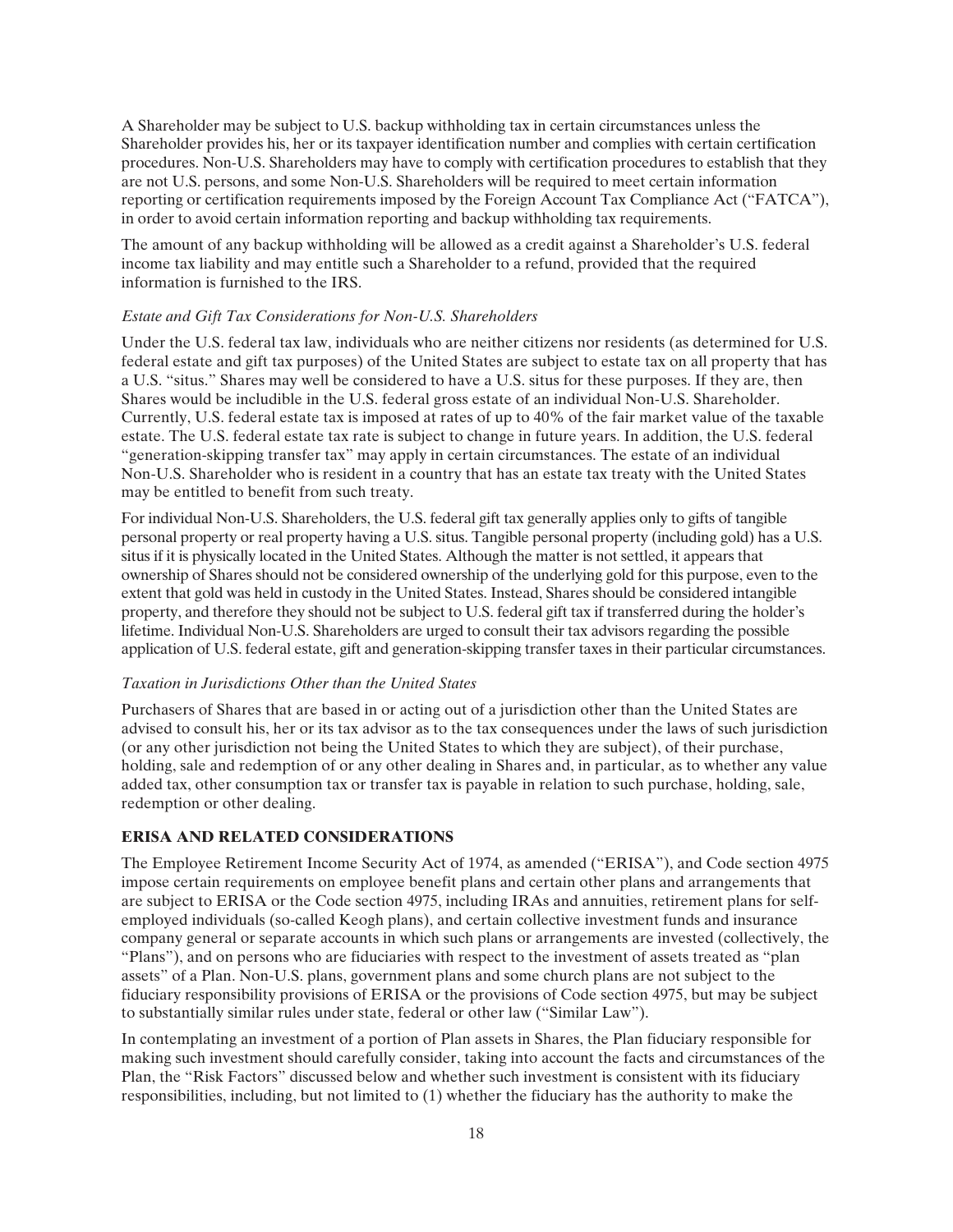investment under the appropriate governing plan instrument; (2) whether the investment would constitute a direct or indirect non-exempt "prohibited transaction" with a "party in interest" or "disqualified person," as described in ERISA section 406 or Code section 4975, as applicable; (3) the Plan's funding objectives; and (4) whether under the general fiduciary standards of investment prudence and diversification such investment is appropriate for the Plan, taking into account the overall investment policy of the Plan, the composition of the Plan's investment portfolio, and the Plan's need for sufficient liquidity to pay benefits when due."

### <span id="page-22-0"></span>**Item 1A. Risk Factors**

*You should consider carefully the risks described below before making an investment decision. You should also refer to the other information included in this report, including the Trust's and GLDM's financial statements and the related notes.*

# **RISKS RELATED TO GOLD**

# *The sale of GLDM's gold bullion to pay expenses at a time of low gold prices could adversely affect the value of the Shares.*

The Sponsor will sell gold bullion held by GLDM to pay GLDM expenses on an as-needed basis irrespective of then-current gold prices. GLDM is not actively managed and no attempt will be made to buy or sell gold bullion to protect against or to take advantage of fluctuations in the price of gold. Consequently, GLDM's gold bullion may be sold at a time when the gold price is low, resulting in a negative effect on the value of the Shares.

#### *An adverse development may lead to a decrease in gold bullion trading prices.*

An adverse development with respect to one or more factors such as global gold supply and demand, investors' inflation expectations, exchange rate volatility and interest rate volatility may lead to a decrease in gold bullion trading prices. A decline in prices of gold would have a negative impact on the GLDM's NAV and the Shares.

## *Substantial sales of gold by the official sector could adversely affect an investment in the Shares.*

The official sector consists of central banks, other governmental agencies and multi-lateral institutions that buy, sell and hold gold as part of their reserve assets. The official sector holds a significant amount of gold, most of which is static, meaning that it is held in vaults and is not bought, sold, leased or swapped or otherwise mobilized in the open market. In the event that future economic, political or social conditions or pressures require members of the official sector to liquidate their gold assets all at once or in an uncoordinated manner, the demand for gold might not be sufficient to accommodate the sudden increase in the supply of gold to the market. Consequently, the price of gold could decline significantly, which would adversely affect an investment in the Shares.

# *Crises may motivate large-scale sales of gold, which could decrease the price of gold and adversely affect an investment in the Shares.*

The possibility of large-scale distress sales of gold in times of crisis may have a negative impact on the price of gold and adversely affect an investment in the Shares. For example, the 2008 financial crisis resulted in significantly depressed prices of gold largely due to forced sales and deleveraging by institutional investors such as hedge funds and pension funds. Crises in the future may impair gold's price performance, which would, in turn, adversely affect an investment in the Shares.

# *Purchasing activity in the gold market associated with the delivery of gold bullion to GLDM in exchange for Creation Units may cause a temporary increase in the price of gold, which may adversely affect an investment in the Shares.*

Purchasing activity associated with acquiring the gold bullion required for deposit into GLDM in connection with the creation of Creation Units may temporarily increase the market price of gold, which would likely result in higher prices for the Shares. Temporary increases in the market price of gold may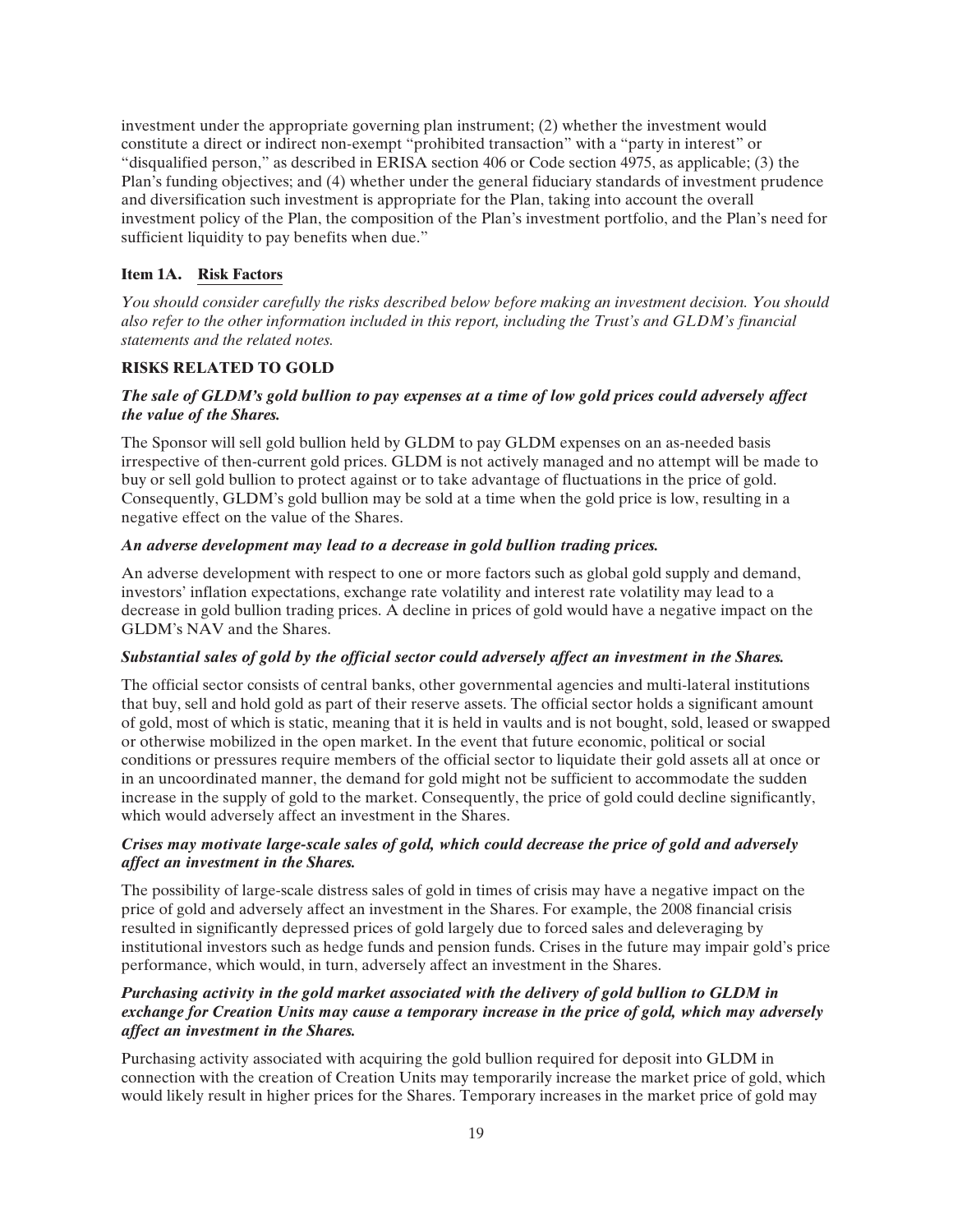also occur as a result of the purchasing activity of other market participants. Other market participants may attempt to benefit from an increase in the market price of gold that may result from increased purchasing activity of gold connected with the issuance of Creation Units. Consequently, the market price of gold may decline immediately after Creation Units are created. If the price of gold declines, it will have a negative impact on the value of the Shares.

# *The price of gold may be affected by the sale of gold by exchange-traded funds ("ETFs") or other exchange-traded vehicles tracking gold markets.*

To the extent existing ETFs or other exchange-traded vehicles tracking gold markets represent a significant proportion of demand for physical gold bullion, large redemptions of the securities of these ETFs or other exchange traded vehicles could negatively affect physical gold bullion prices and the price and NAV of the Shares.

# *The value of the gold bullion held by GLDM is determined using the LBMA Gold Price PM. Potential discrepancies in the calculation of the LBMA Gold Price, as well as any future changes to the LBMA Gold Price, could offset the value of the gold bullion held by GLDM and could have an adverse effect on the methodology used to calculate the investment in the Shares.*

The LBMA Gold Price is determined twice each Business Day (10:30 a.m. and 3:00 p.m. London time) by the participants in a physically settled, electronic and tradable auction administered by the IBA. The IBA oversees a bidding process that determines the price of gold by matching buy and sell orders submitted by the participants for the applicable auction time. GLDM's NAV is determined each day that the NYSE Arca is open for regular trading, based on the price of gold per ounce applied against the number of ounces of gold owned by GLDM. In determining the NAV, the Administrator generally will value the gold bullion held by GLDM using the LBMA Gold Price PM.

In the event that the LBMA Gold Price does not prove to be an accurate benchmark and the LBMA Gold Price varies materially from the price determined by other mechanisms, the NAV of GLDM and the value of an investment in the Shares could be adversely affected. Any future developments in the benchmark, to the extent they have a material impact on the LBMA Gold Price, could adversely affect the NAV of GLDM and the value of an investment in the Shares.

Further, the calculation of the LBMA Gold Price is not an exact process. Rather, it is based upon a procedure of matching orders from participants in the auction process and their customers to sell gold with orders from participants in the auction process and their customers to buy gold at particular prices. The LBMA Gold Price does not therefore purport to reflect each buyer or seller of gold in the market, nor does it purport to set a definitive price for gold at which all orders for sale or purchase will take place on that particular day or time. All orders placed into the auction process by the participants will be executed on the basis of the price determined pursuant to the LBMA Gold Price auction process (provided that orders may be cancelled, increased or decreased while the auction is in progress). It is possible that electronic failures or other unanticipated events may occur that could result in delays in the announcement of, or the inability of the system to produce, an LBMA Gold Price on any given date.

If concerns about the integrity or reliability of the LBMA Gold Price arise, even if eventually shown to be without merit, such concerns could adversely affect investor interest in gold and therefore adversely affect the price of gold and the value of an investment in the Shares. Because the NAV of GLDM is determined using the LBMA Gold Price, discrepancies in or manipulation of the calculation of the LBMA Gold Price could have an adverse impact on the value of an investment in the Shares. Furthermore, any concern about the integrity or reliability of the pricing mechanism could disrupt trading in gold and products using the LBMA Gold Price, such as the Shares. In addition, these concerns could potentially lead to both changes in the manner in which the LBMA Gold Price is calculated and/or the discontinuance of the LBMA Gold Price altogether. Each of these factors could lead to less liquidity or greater price volatility for gold and products using the LBMA Gold Price, such as the Shares, or otherwise could have an adverse impact on the trading price of the Shares.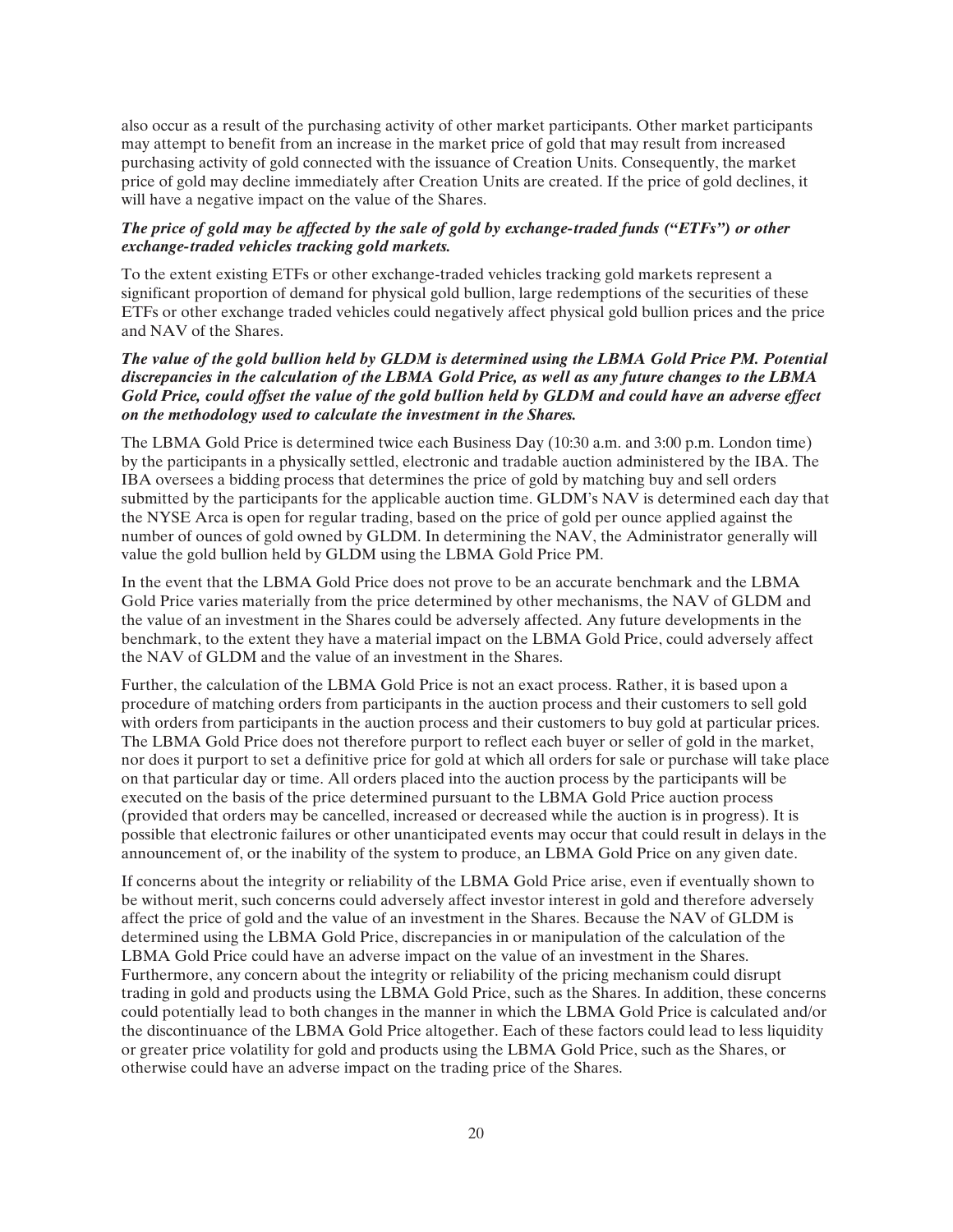# *Because GLDM invests only in gold, an investment in GLDM may be more volatile than an investment in a more broadly diversified portfolio.*

GLDM invests only in gold. As a result, GLDM's holdings are not diversified. Accordingly, the GLDM's NAV may be more volatile than another investment vehicle with a more broadly diversified portfolio and may fluctuate substantially over short or long periods of time. The price of gold can be volatile because gold is comparatively less liquid than other commodities. Fluctuations in the price of gold are expected to have a direct impact on the value of the Shares.

An investment in GLDM may be deemed speculative and is not intended as a complete investment program. An investment in the Shares should be considered only by persons financially able to maintain their investment and who can bear the risk of loss associated with an investment in GLDM. Investors should review closely the objective and strategy and redemption provisions of GLDM, as discussed herein, and familiarize themselves with the risks associated with an investment in GLDM.

# **RISKS RELATED TO THE CUSTODY OF GOLD**

# *GLDM relies on the Custodian for the safekeeping of its gold bullion. Failure by the Custodian to exercise due care in the safekeeping of GLDM's gold bullion could result in a loss to GLDM.*

GLDM relies on the Custodian for the safekeeping of essentially all of its gold bullion. The Administrator is not liable for the acts or omissions of the Custodian. The Administrator has no obligation to monitor the activities of the Custodian other than to receive and review reports prepared by the Custodian pursuant to the Custody Agreements. In addition, the ability to monitor the performance of the Custodian may be limited because under the Custody Agreements, the Trust and the Sponsor and any accountants or other inspectors selected by the Sponsor have only limited rights to visit the premises of the Custodian for the purpose of examining the GLDM's gold bullion and certain related records maintained by the Custodian. As a result of the above, any failure by the Custodian to exercise due care in the safekeeping of GLDM's gold bullion may not be detectable or controllable by the Administrator and could result in a loss to GLDM.

# *Failure by a subcustodian to exercise due care in the safekeeping of GLDM's gold bullion bars could result in a loss to GLDM.*

Under the Allocated Bullion Account Agreement, the Custodian agreed that it will hold all of GLDM's gold bullion bars in its own vault premises except when the gold bullion bars have been allocated in a vault other than the Custodian's vault premises, and in such cases the Custodian agreed that it will use commercially reasonable efforts promptly to transport the gold bullion bars to the Custodian's vault, at the Custodian's cost and risk. Nevertheless, there will be periods of time when some portion of GLDM's gold bullion bars will be held by one or more subcustodians appointed by the Custodian.

The Custodian is required under the Allocated Bullion Account Agreement to use reasonable care in appointing their subcustodians and will monitor the conduct of each of their subcustodians, and promptly advise the Trust of any difficulties or problems existing with respect to such subcustodian. However, the gold bullion held by a subcustodian is held in the name of the Custodian, and not in the name of GLDM, and the account with each subcustodian is only subject to the Custodian's instructions. In the event a subcustodian fails to exercise due care in the safekeeping of GLDM's gold bullion, there could be a resulting loss, and GLDM may have limited or no ability to pursue any action against the subcustodian. See "Description of the GLDM Custody Agreements" for more information about subcustodians that may hold GLDM's gold bullion.

# *The ability of the Administrator and the Custodian to take legal action against subcustodians may be limited, which increases the possibility that GLDM may suffer a loss if a subcustodian does not use due care in the safekeeping of GLDM's gold bullion bars.*

If any subcustodian that holds gold bullion on a temporary basis does not exercise due care in the safekeeping of GLDM's gold bullion bars, the ability of the Trust or the Custodian to recover damages against such subcustodian may be limited to only such recourse, if any, as may be available under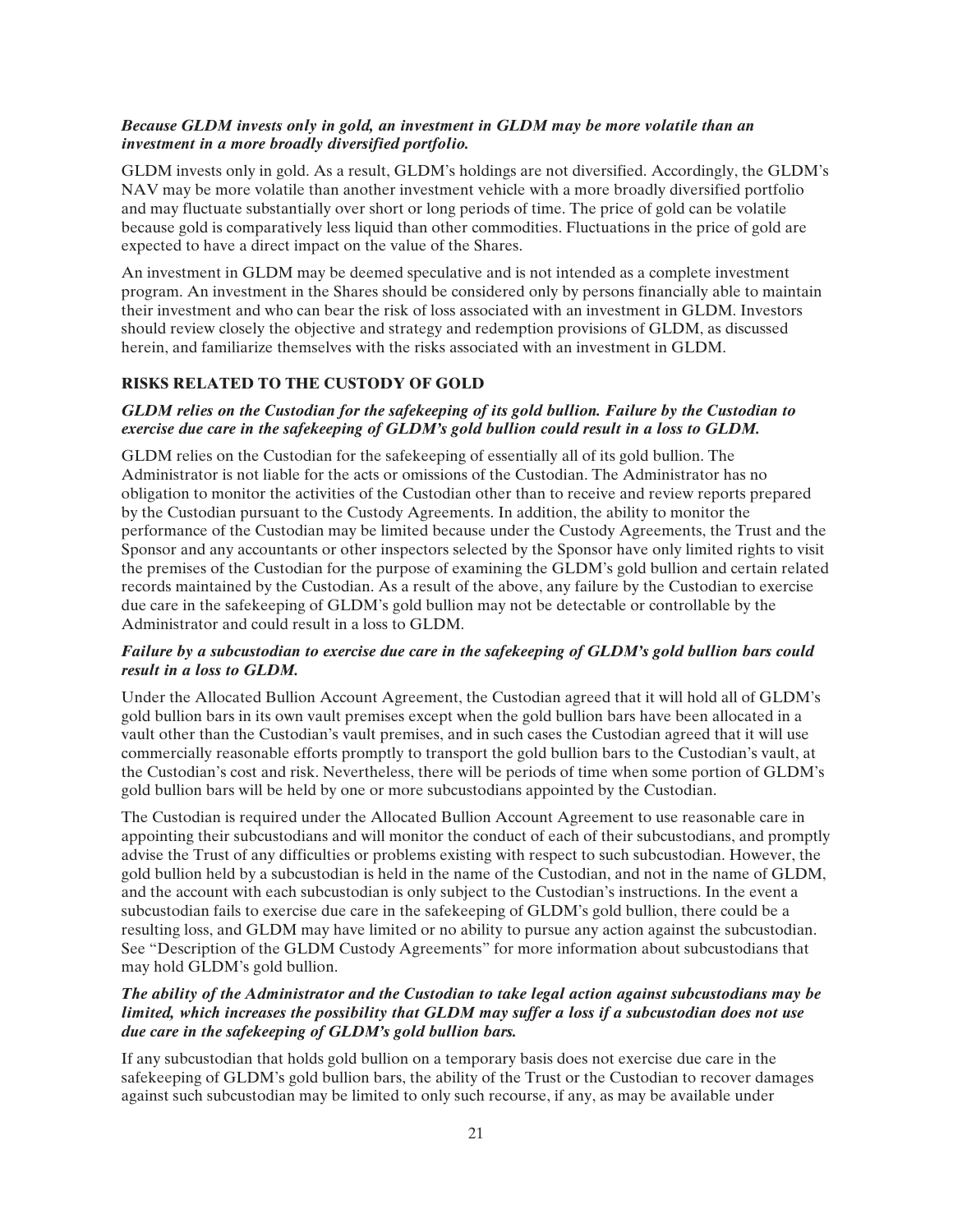applicable English law or, if the subcustodian is not located in England, under other applicable law. This is because there are expected to be no written contractual arrangements between subcustodians who may hold GLDM's gold bullion bars and the Trust or the Custodian, as the case may be. If the Trust's or the Custodian's recourse against the subcustodian is so limited, GLDM may not be adequately compensated for the loss. For more information on the Trust's and the Custodian' ability to seek recovery against subcustodians and the subcustodian's duty to safekeep GLDM's gold bullion bars, see "Description of the GLDM Custody Agreements."

# *Gold bullion held in GLDM's unallocated gold bullion account and any Authorized Participant's unallocated gold bullion account is not segregated from the Custodian's assets. If the Custodian becomes insolvent, its assets may not be adequate to satisfy a claim by GLDM or any Authorized Participant. In addition, in the event of the Custodian's insolvency, there may be a delay and costs incurred in identifying the gold bullion bars held in GLDM's allocated gold bullion account.*

Gold bullion that is part of a deposit for a purchase order or part of a redemption distribution, or which is transferred into or out of GLDM pursuant to the Gold Delivery Agreement, is held for a time in the Unallocated Account and in the case of creations and redemptions, previously or subsequently, in the Authorized Participant Unallocated Account of the purchasing or redeeming Authorized Participant. During those times, GLDM and the Authorized Participant, as the case may be, will have no proprietary rights to any specific bars of gold bullion held by the Custodian and will each be an unsecured creditor of the Custodian with respect to the amount of gold bullion held in such unallocated accounts. In addition, if the Custodian fails to allocate GLDM's gold bullion in a timely manner, in the proper amounts or otherwise in accordance with the terms of the Unallocated Bullion Account Agreement, or if a subcustodian fails to so segregate gold bullion held by it on behalf of GLDM, unallocated gold bullion will not be segregated from the Custodian's assets, and GLDM will be an unsecured creditor of the Custodian with respect to the amount so held in the event of the insolvency of the Custodian. In the event the Custodian becomes insolvent, the Custodian's assets might not be adequate to satisfy a claim by GLDM or the Authorized Participant for the amount of gold bullion held in their respective unallocated gold bullion accounts.

In the event of the insolvency of the Custodian, a liquidator may seek to freeze access to the gold bullion held in all of the accounts held by the Custodian, including the Allocated Account. Although GLDM would retain legal title to the allocated gold bullion bars, it could incur expenses in connection with obtaining control of the allocated gold bullion bars, and the assertion of a claim by such liquidator for unpaid fees due to the Custodian could delay creations and redemptions of Creation Units.

# *The lack of diversification of vault premises for the physical gold bullion held by the Custodian could result in significant losses to GLDM if the gold bullion held at such premises is lost, damaged, stolen or inaccessible.*

Unless otherwise agreed between GLDM and the Custodian, custody of the gold bullion deposited with and held for the account of GLDM is provided by the Custodian at its London, England vaults or, when gold bullion has been allocated in a vault other than the Custodian's London vault premises, by or for any subcustodian employed by the Custodian for the temporary custody and safekeeping of gold bullion until it can be transported to the Custodian's London vault premises. The lack of diversification of vault premises could result in significant losses to GLDM if its gold bullion bars held by the Custodian or any subcustodian on behalf of GLDM at any single location are lost, damaged, or stolen. The lack of diversification of vault premises could also result in significant losses if the gold bullion held at a single location becomes inaccessible for a substantial period of time due to natural events (such as an earthquake) or human actions (such as a terrorist attack).

The Custodian is authorized to appoint from time to time one or more subcustodians to hold GLDM's gold bullion until it can be transported to the Custodian's vaults.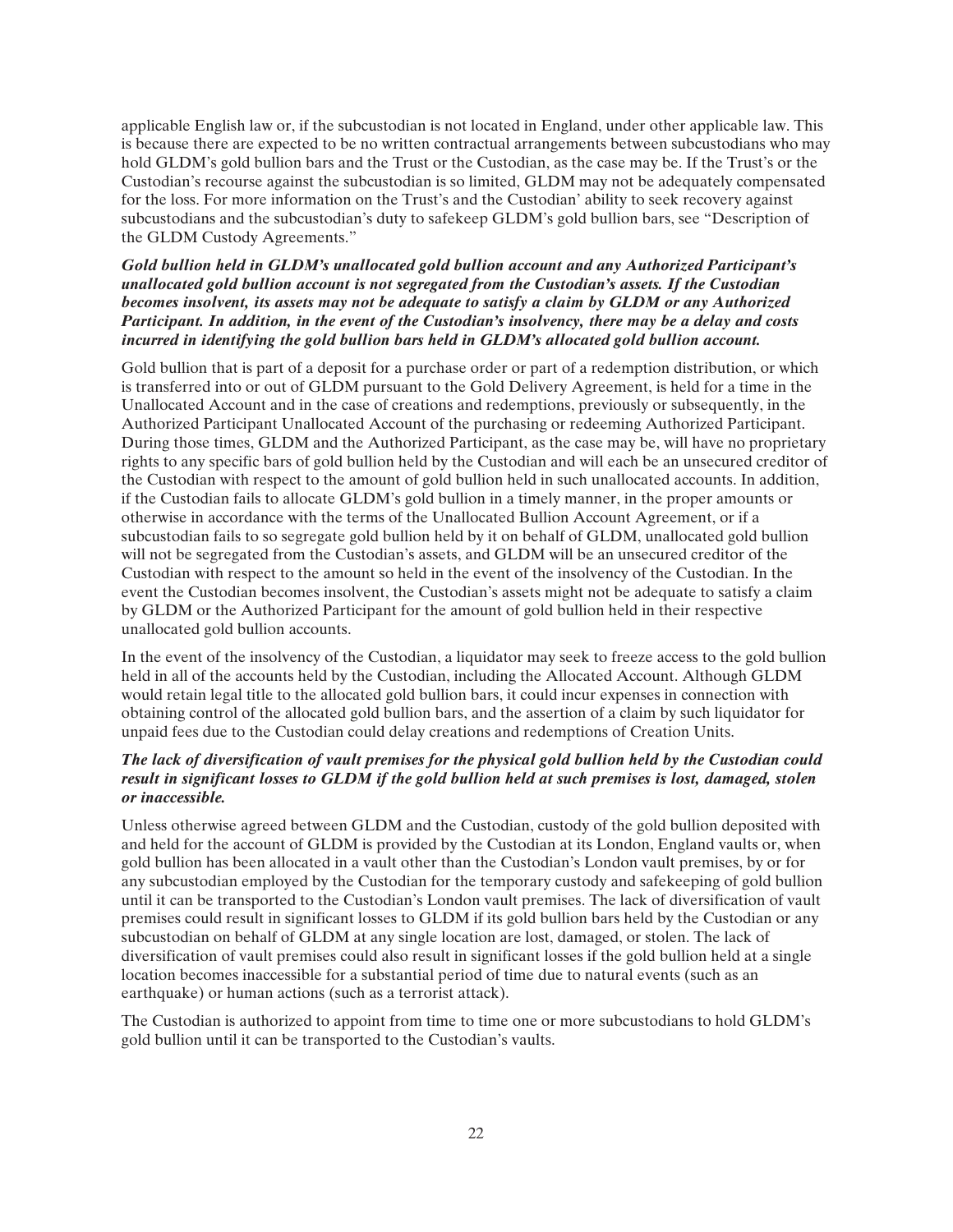# *The gold bullion custody operations of the Custodian are not subject to specific governmental regulatory supervision.*

The Custodian is responsible for the safekeeping of GLDM's gold bullion and also facilitates the transfer of gold bullion into and out of GLDM. Although the Custodian is a market maker, clearer and approved weigher under the rules of the LBMA (which sets out good practices for participants in the bullion market), the LBMA is not an official or governmental regulatory body. Furthermore, although the Custodian is generally regulated in the UK by the Prudential Regulatory Authority and the FCA, such regulations do not directly cover the Custodian's gold bullion custody operations in the UK. Accordingly, GLDM is dependent on the Custodian to comply with the best practices of the LBMA and to implement satisfactory internal controls for their gold bullion custody operations to keep GLDM's gold bullion secure.

# **RISKS RELATED TO TAXES**

*If a U.S. investor who or that is an individual, estate or trust (each referred to in this paragraph and the next paragraph as an "individual") sells or exchanges the Shares held for more than a year, any gain recognized on the sale or exchange generally will be subject to federal income tax at a maximum rate of 28% rather than the lower maximum rates applicable to most other long-term capital gains an individual recognizes.*

Gains recognized by an individual from the sale of "collectibles," which term includes gold held for more than one year, are subject to federal income tax at a maximum rate of 28% rather than the lower maximum rates applicable to most other long-term capital gains individuals recognize (currently a maximum of 20% for individuals). For these purposes, a gain that an individual recognizes on the sale of an interest in a "grantor trust" that holds collectibles (such as the Trust) is treated as a gain recognized on the sale of the collectibles, to the extent the gain is attributable to unrealized appreciation in value of the collectibles. Therefore, any gain recognized by an individual U.S. investor attributable to a sale or exchange of shares held for more than one year, or attributable to the sale of any gold that the investor is treated (through its ownership of shares) as having held for more than one year, generally will be subject to federal income tax at a maximum rate of 28%. The tax rates for capital gains recognized on the sale of assets held by an individual U.S. investor for one year or less, or by a taxpayer other than an individual, are generally the same as those at which ordinary income is taxed.

U.S. shareholders will be required to recognize a gain or loss upon a sale of gold by GLDM, even though some or all of the proceeds of such sale are used by the Sponsor to pay expenses. U.S. shareholders may deduct their respective pro rata shares of each expense incurred by GLDM to the same extent as if they directly incurred such an expense. U.S. shareholders who are individuals, estates or trusts, however, may be required to treat some or all of the expenses of GLDM as miscellaneous itemized deductions. An individual may not deduct miscellaneous itemized deductions for tax years beginning after December 31, 2017 and before January 1, 2026. For tax years beginning before January 1, 2018 and after December 31, 2025, individuals may deduct certain miscellaneous itemized deductions only to the extent they exceed 2% of adjusted gross income. In addition, such deductions may be subject to phase-outs and other limitations under applicable provisions of the Internal Revenue Code and regulations thereunder and, if the U.S. shareholder is an individual subject to the alternative minimum tax, may not be deductible at all.

## **GENERAL RISKS**

### *GLDM is exposed to various operational risks.*

GLDM is exposed to various operational risks, including human error, information technology failures and failure to comply with formal procedures intended to mitigate these risks, and is particularly dependent on electronic means of communicating, record-keeping and otherwise conducting business. In addition, GLDM generally exculpates, and in some cases indemnifies, counterparties with respect to losses arising from unforeseen circumstances and events, which may include the interruption, suspension or restriction of trading on or the closure of NYSE Arca, power or other mechanical or technological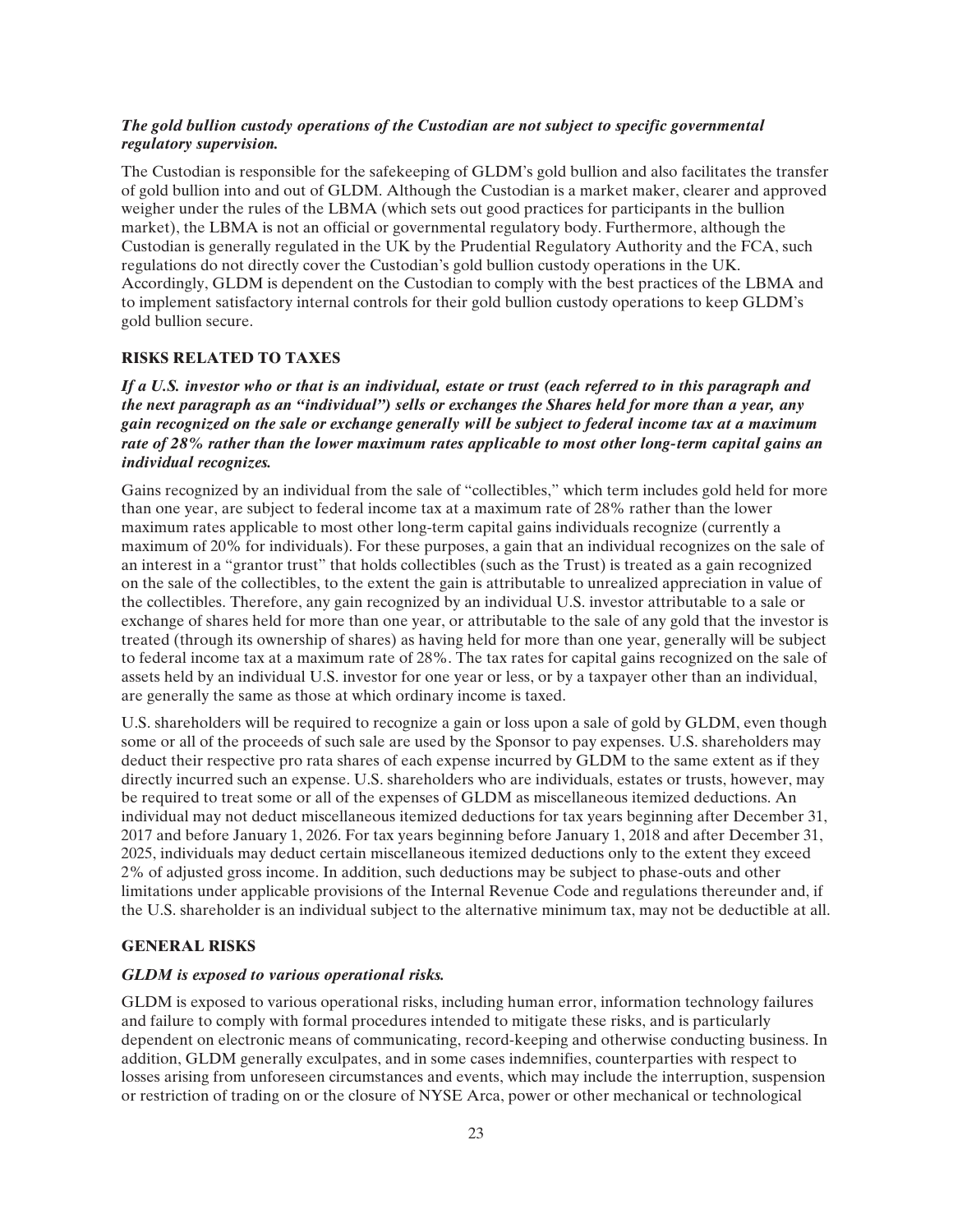failures or interruptions, computer viruses, communications disruptions, work stoppages, natural disasters, fire, war, terrorism, riots, rebellions or other circumstances beyond its or its counterparties' control. Accordingly, GLDM generally bears the risk of loss with respect to these unforeseen circumstances and events to the extent relating to GLDM or the Shares.

Although it is expected that the GLDM's direct counterparties will generally have disaster recovery or similar programs or safeguards in place to mitigate the effect of such unforeseen circumstances and events, these safeguards may not be in place for all parties whose activities may affect the performance of GLDM, and these safeguards, even if implemented, may not be successful in preventing losses associated with such unforeseen circumstances and events. Moreover, the systems and applications on which GLDM relies may not continue to operate as intended. In addition to potentially causing performance failures at, or direct losses to, GLDM, any such unforeseen circumstances and events or operational failures may further distract the counterparties or personnel on which GLDM relies, reducing their ability to conduct the activities on which GLDM is dependent. These risks cannot be fully mitigated or prevented, and further efforts or expenditures to do so may not be cost-effective, whether due to reduced benefits from implementing additional or redundant safeguards or due to increases in associated maintenance requirements and other expenses that may make it more costly for GLDM to operate in more typical circumstances.

## *GLDM as well as the Sponsor and its service providers are vulnerable to the effects of public health crises, including the ongoing novel coronavirus pandemic (the "COVID-19 pandemic").*

Pandemics and other public health crises may cause a curtailment of business activities which may potentially impact the ability of the Sponsor and its service providers to operate. The COVID-19 pandemic or a similar public health threat could adversely impact GLDM by causing operating delays and disruptions, market disruption and shutdowns (including as a result of government regulation and prevention measures). The COVID-19 pandemic has had and will likely continue to have serious negative effects on social, economic and financial systems, including significant uncertainty and volatility in the financial markets.

Governmental authorities and regulators throughout the world have, in the past, responded to major economic disruptions with a variety of fiscal and monetary policy changes, such as quantitative easing, new monetary programs and lower interest rates. An unexpected or quick reversal of these policies, or the ineffectiveness of these policies, is likely to increase volatility in the market generally, and could specifically increase volatility in the market for gold, which could adversely affect the price of the Shares. The outbreak could also cause the closure of futures exchanges, which could eliminate the ability of Authorized Participants to hedge purchases of Baskets, increasing trading costs of Shares and resulting in a sustained premium or discount in the Shares. The duration of the outbreak and its effects cannot be determined with any reasonable amount of certainty. A prolonged outbreak could result in an increase of the costs of GLDM, affect liquidity in the market for gold as well as the correlation between the price of the Shares and the net asset value of GLDM, any of which could adversely and materially affect the value of your Shares. The outbreak could impair information technology and other operational systems upon which the Trust's service providers, including the Sponsor, the Administrator and the Custodian, rely, and could otherwise disrupt the ability of employees of GLDM's service providers to perform essential tasks on behalf of GLDM. To date, the impact of COVID-19 has not materially affected the operations of GLDM.

# *The service providers engaged by GLDM may not carry adequate insurance to cover claims against them by GLDM, which could adversely affect the value of net assets of GLDM.*

The Administrator, the Custodian, and other service providers engaged by GLDM maintain such insurance as they deem adequate with respect to their respective businesses. Shareholders cannot be assured that any of the aforementioned parties will maintain any insurance with respect to the GLDM's assets held or the services that such parties provide to GLDM and, if they maintain insurance, that such insurance is sufficient to satisfy any losses incurred by them in respect of their relationship with GLDM. Accordingly, the GLDM will have to rely on the efforts of the service provider to recover from their insurer compensation for any losses incurred by GLDM in connection with such arrangements.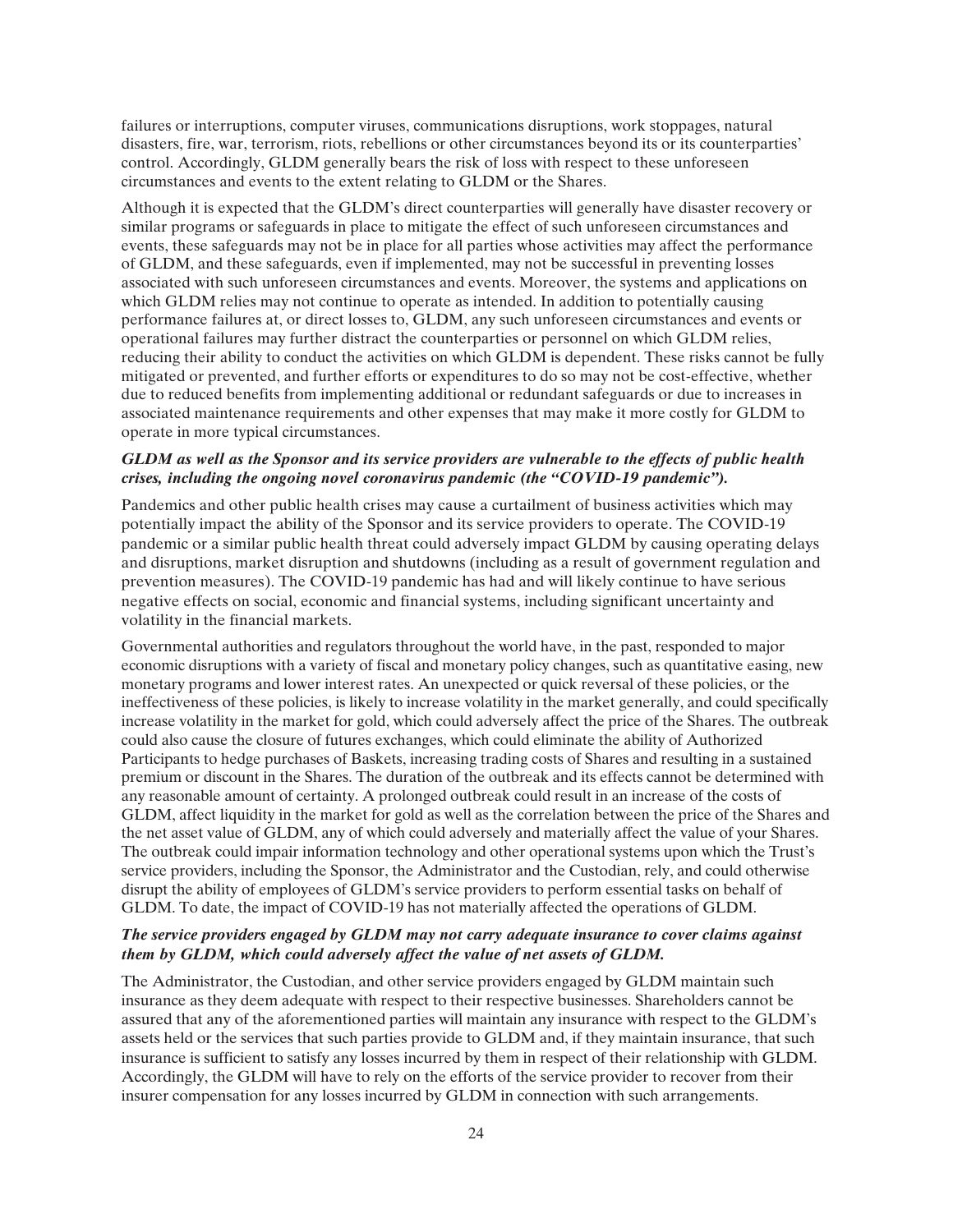# *GLDM's obligation to indemnify certain of its service providers could adversely affect an investment in the Shares.*

GLDM has agreed to indemnify certain of its service providers, including the Custodian, the Sponsor and the Trustee, for certain liabilities incurred by such parties in connection with their respective agreements to provide services for GLDM. In the event GLDM is required to indemnify any of its service providers, it may be required to sell gold bullion to cover such expenses and the NAV would be reduced accordingly, thus adversely affecting an investment in the Shares.

#### *Potential conflicts of interest may arise among the Sponsor or its affiliates and GLDM.*

The Sponsor manages the business and affairs of GLDM. Conflicts of interest may arise among the Sponsor and its affiliates, on the one hand, and GLDM and its shareholders, on the other hand. As a result of these conflicts, the Sponsor may favor its own interests and the interests of its affiliates over GLDM and its shareholders. These potential conflicts include, among others:

- The Trust, on behalf of GLDM, has agreed to indemnify the Sponsor and its affiliates pursuant to the terms of the Declaration of Trust.
- The Sponsor, its affiliates and their officers and employees are not prohibited from engaging in other businesses or activities, including those that might be in direct competition with GLDM.

# **RISKS RELATED TO THE SHARES**

#### *GLDM is a passive investment vehicle and is not actively managed.*

GLDM does not manage its portfolios to sell gold bullion at times when its price is high or acquire gold bullion at low prices in the expectation of future price increases. Also, GLDM does not use any of the hedging techniques available to professional gold investors to attempt to reduce the risks of losses resulting from gold price decreases. Any losses sustained by GLDM will adversely affect the value of the Shares.

#### *The costs inherent in buying or selling Shares may detract significantly from investment results.*

Buying or selling Shares on an exchange involves two types of costs that apply to all securities transactions effectuated on an exchange. When buying or selling Shares through a broker or other intermediary, you will likely incur a brokerage commission or other charges imposed by that broker or intermediary. In addition, you may incur the cost of the "spread," that is, the difference between what investors are willing to pay for Shares (the "bid" price) and the price at which they are willing to sell Shares (the "ask" price). Because of the costs inherent in buying or selling Shares, frequent trading may detract significantly from investment results and an investment in Shares may not be advisable for investors who anticipate regularly making small investments.

# *The lack of an active trading market or a halt in trading of the Shares may result in losses on investment at the time of disposition of the Shares.*

Although the Shares are listed for trading on NYSE Arca, we cannot guarantee that an active trading market for the Shares will be maintained. If an investor needs to sell Shares at a time when no active market for the Shares exists, or there is a halt in trading of securities generally or of the Shares, this will most likely adversely affect the price the investor receives for the Shares (assuming the investor is able to sell them).

# *The Shares may trade at a price that is at, above or below the NAV per Share and any discount or premium in the trading price relative to the NAV per Share may widen as a result of non-concurrent trading hours between the COMEX and NYSE Arca.*

The Shares may trade at, above or below the NAV per Share. The NAV per Share fluctuates with changes in the market value of the GLDM's assets. The trading price of the Shares fluctuates in accordance with changes in the NAV per Share as well as market supply and demand. The amount of the discount or premium in the trading price relative to the NAV per Share may be influenced by non-concurrent trading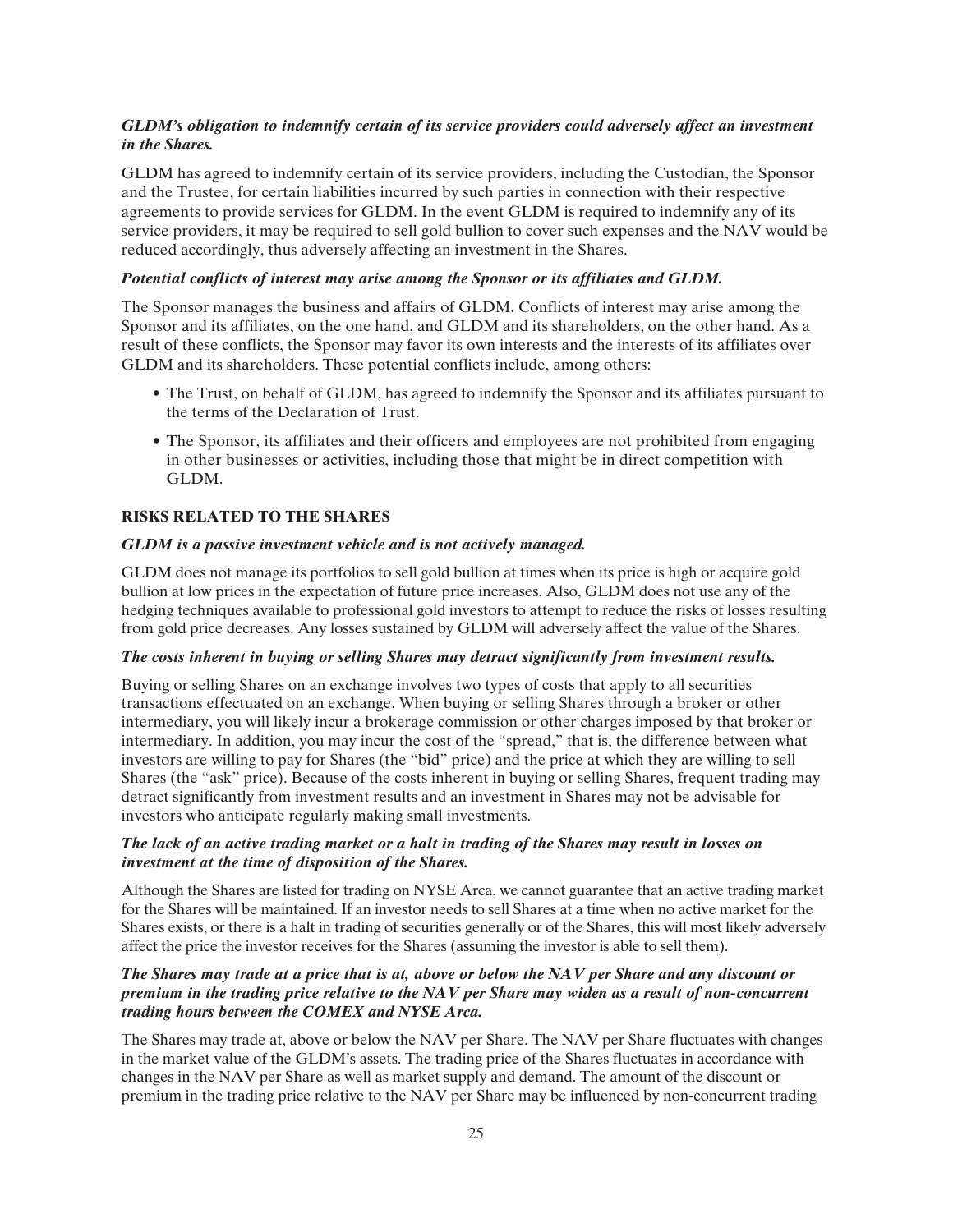hours between the COMEX and NYSE Arca. While the Shares trade on NYSE Arca until 4:00 p.m. New York time, liquidity in the global gold market may be reduced after the close of the COMEX at 1:30 p.m. New York time. As a result, after 1:30 p.m. New York time, trading spreads, and the resulting premium or discount, on the Shares may widen.

However, because shares can be created and redeemed in Creation Units at NAV (unlike shares of many closed-end funds, which frequently trade at appreciable discounts from, and sometimes at premiums to, their NAVs), the Sponsor believes that large discounts or premiums to the NAV of GLDM are not likely to be sustained over the long term. While the creation/redemption feature is designed to make it more likely that the Shares normally will trade on stock exchanges at prices close to the GLDM's next calculated NAV, exchange prices are not expected to correlate exactly with the GLDM's NAV due to timing reasons, supply and demand imbalances and other factors. In addition, disruptions to creations and redemptions, including disruptions at market makers or Authorized Participants, or to market participants or during periods of significant market volatility, may result in trading prices for the Shares that differ significantly from GLDM's NAV.

# *If the process of creation and redemption of Creation Units encounters any unanticipated difficulties, the possibility for arbitrage transactions intended to keep the price of the Shares closely linked to the price of gold may not exist and, as a result, the price of the Shares may fall.*

If the process for the creation and redemption of shares by Authorized Participants (which depends on, among other things, timely transfers of gold bullion to and by the Custodian) encounter any unanticipated difficulties, potential market participants who would otherwise be willing to purchase or redeem Creation Units to take advantage of arbitrage opportunities may not do so. If this is the case, the liquidity of the Shares may decline and the price of the Shares may fluctuate independently of the price of gold and may fall.

# *The value of the Shares could decline if unanticipated operational or trading problems arise.*

There may be unanticipated problems or issues with respect to the mechanics of the GLDM's operations and the trading of the Shares that could have a material adverse effect on an investment in the Shares. In addition, to the extent that unanticipated operational or trading problems or issues arise, the Sponsor's past experience and qualifications may not be suitable for solving these problems or issues.

# *The amount of gold represented by the Shares will continue to be reduced during the life of GLDM due to the sales of gold bullion necessary to pay expenses irrespective of whether the trading price of the Shares rises or falls in response to changes in the price of gold.*

Each outstanding Share represents a fractional, undivided interest in the gold bullion held by GLDM. GLDM does not generate any income and regularly sells gold bullion to pay for its ongoing expenses. Therefore, the amount of gold bullion represented by each Share will gradually decline over time. This is also true with respect to Shares that are issued in exchange for additional deposits of gold bullion into GLDM, as the amount of gold bullion required to create Shares proportionately reflects the amount of gold bullion represented by the Shares outstanding at the time of creation. Assuming a constant gold price, the trading price of the Shares is expected to gradually decline relative to the price of gold as the amount of gold bullion represented by the Shares gradually declines.

Investors should be aware that the gradual decline in the amount of gold bullion represented by the Shares will occur regardless of whether the trading price of the Shares rises or falls in response to changes in the price of gold. GLDM may be subject to certain liabilities (for example, as a result of litigation) that have not been assumed by the Sponsor. GLDM will sell gold bullion to pay those expenses, unless the Sponsor agrees to pay such expenses out of its own pocket.

# *An investment in the Shares may be adversely affected by competition from other methods of investing in gold.*

GLDM competes with other financial vehicles, including traditional debt and equity securities issued by companies in the gold industry and other securities backed by or linked to gold, direct investments in gold and investment vehicles similar to GLDM. Market and financial conditions, and other conditions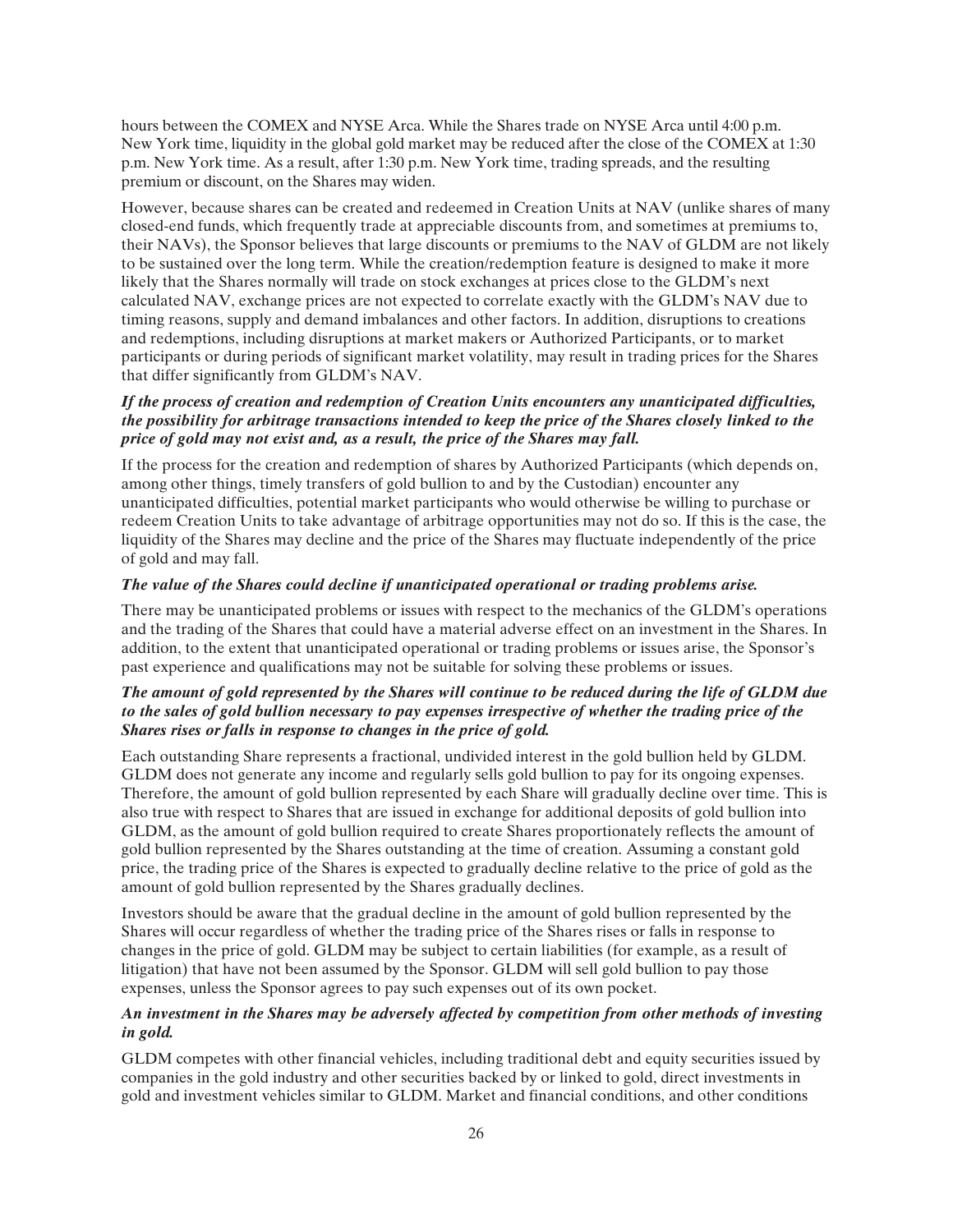beyond the Sponsor's control, may make it more attractive to invest in other financial vehicles or to invest in gold directly, which could limit the market for the Shares and reduce the liquidity of the Shares.

## *GLDM may be required to terminate and liquidate at a time that is disadvantageous to shareholders.*

If GLDM is required to terminate and liquidate, such termination and liquidation could occur at a time that is disadvantageous to shareholders, such as when gold prices are lower than the gold prices at the time when shareholders purchased their Shares. In such a case, when GLDM's gold bullion is sold as part of the liquidation, the resulting proceeds distributed to shareholders will be fewer than if gold prices were higher at the time of sale.

# *Redemption orders may be subject to rejection, suspension or postponement.*

GLDM has the right, but not the obligation, to reject any Redemption Order if (i) the order is not in proper form as described in the Participant Agreement, (ii) the fulfillment of the order, in the opinion of its counsel, might be unlawful, (iii) it determines that acceptance of the order from an Authorized Participant would expose it to credit risk, or (iv) circumstances outside the control of the Administrator, the Sponsor or the Custodian make the redemption, for all practical purposes, not feasible to process.

GLDM may, in its discretion, and will, when directed by the Sponsor, suspend the right of redemption, or postpone the redemption settlement date for: (1) any period during which NYSE Arca is closed other than customary weekend or holiday closings, or trading on NYSE Arca is suspended or restricted, (2) any period during which an emergency exists as a result of which delivery, disposal or evaluation of gold bullion is not reasonably practicable, or (3) such other period as the Sponsor determines to be necessary for the protection of the shareholders.

The Sponsor will not be liable to any person or liable in any way for any loss or damages that may result from any such rejection, suspension or postponement.

# *Loss of intellectual property rights related to GLDM, or competing claims over ownership of those rights, could adversely affect GLDM and an investment in the Shares.*

While the Sponsor believes that all intellectual property rights needed to operate GLDM are owned by or licensed to the Sponsor or an affiliate or have been obtained, third parties may allege or assert ownership of intellectual property rights that may be related to the design, structure and operations of GLDM. To the extent any claims of such ownership are brought, or any proceedings are instituted to assert such claims, the negotiation, litigation or settlement of such claims, or the ultimate disposition of such claims in a court of law if a suit is brought, may adversely affect GLDM and an investment in the Shares, for example, resulting in expenses or damages or the termination of GLDM.

# *The liquidity of the Shares may be affected by the withdrawal of Authorized Participants and substantial redemptions by Authorized Participants.*

In the event that one or more Authorized Participants that has substantial interests in the Shares withdraws from participation, the liquidity of the Shares will likely decrease, which could adversely affect the market price of the Shares. The liquidity of the Shares also may be affected by substantial redemptions by Authorized Participants related to or independent of the withdrawal from participation of Authorized Participants. If there are substantial redemptions of Shares or one or more Authorized Participants with a substantial interest in the Shares withdraws from participation, the liquidity of the Shares will likely decrease, which could adversely affect the market price of the Shares and result in your incurring a loss on your investment.

# *Shareholders do not have the rights enjoyed by investors in certain other vehicles.*

As interests in an investment trust, the Shares have none of the statutory rights normally associated with the ownership of shares of a corporation (including, for example, the right to bring "oppression" or "derivative" actions). In addition, the Shares have limited voting and distribution rights (for example, Shareholders do not have the right to elect directors and will not receive dividends).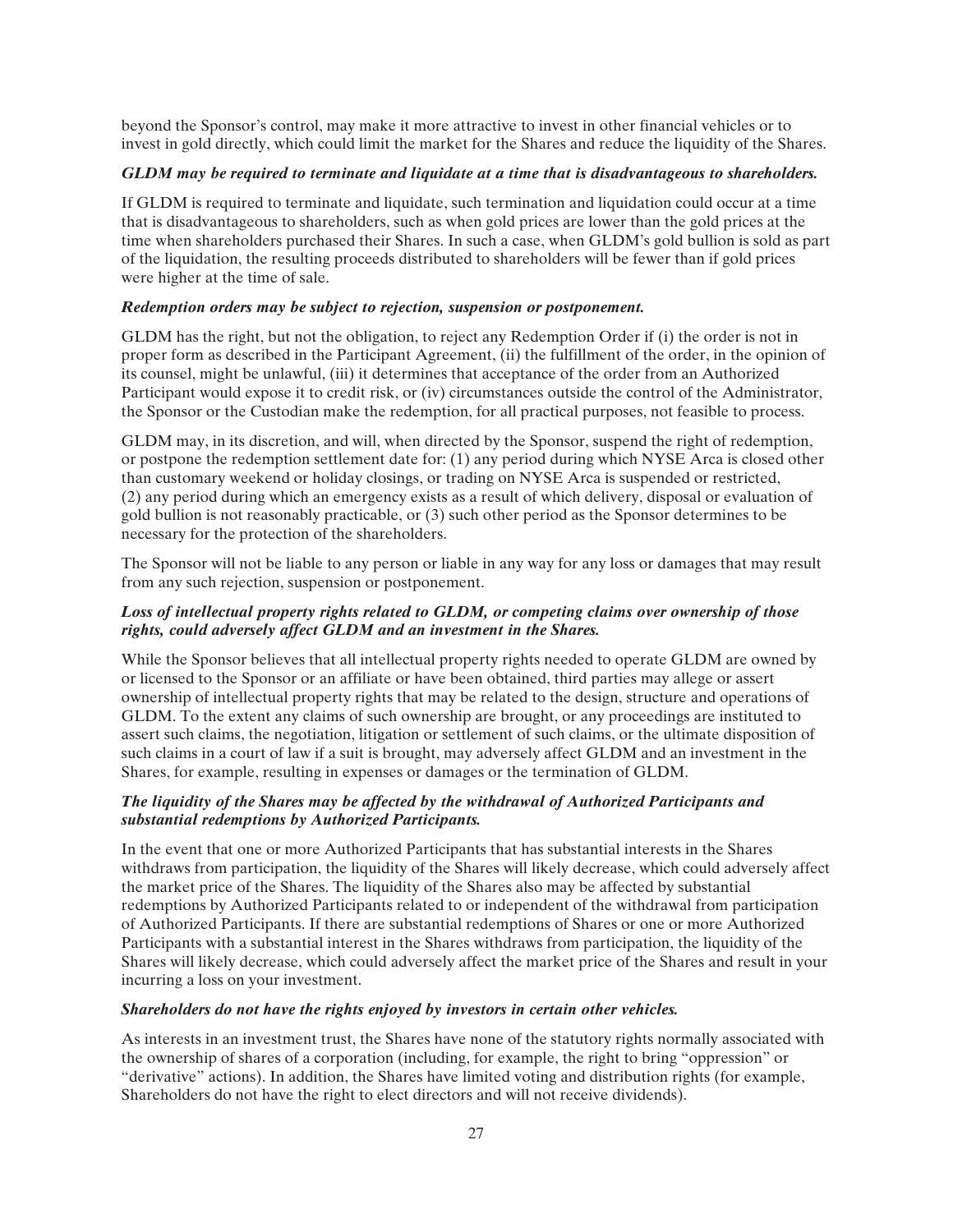# *Shareholders do not have the protections associated with ownership of shares in an investment company registered under the Investment Company Act of 1940, as amended, or the protections afforded by the Commodity Exchange Act.*

The Trust is not registered as an investment company under the Investment Company Act of 1940, as amended, and is not required to register under such act. Consequently, shareholders do not have the regulatory protections provided to investors in registered investment companies.

Furthermore, GLDM is not a commodity pool for purposes of the Commodity Exchange Act (the "CEA"), and none of the Sponsor, the Trustee, or the Marketing Agent is subject to regulation by the U.S. Commodity Futures Trading Commission as a commodity pool operator in connection with the Shares or a commodity trading advisor in connection with the Shares. Consequently, holders of the Shares do not have the regulatory protections provided to investors in CEA-regulated instruments or commodity pools.

# <span id="page-31-0"></span>**Item 1B. Unresolved Staff Comments**

Not applicable.

# <span id="page-31-1"></span>**Item 2. Properties**

Not applicable.

# <span id="page-31-2"></span>**Item 3. Legal Proceedings**

Not applicable.

# <span id="page-31-3"></span>**Item 4. Mine Safety Disclosures**

Not applicable.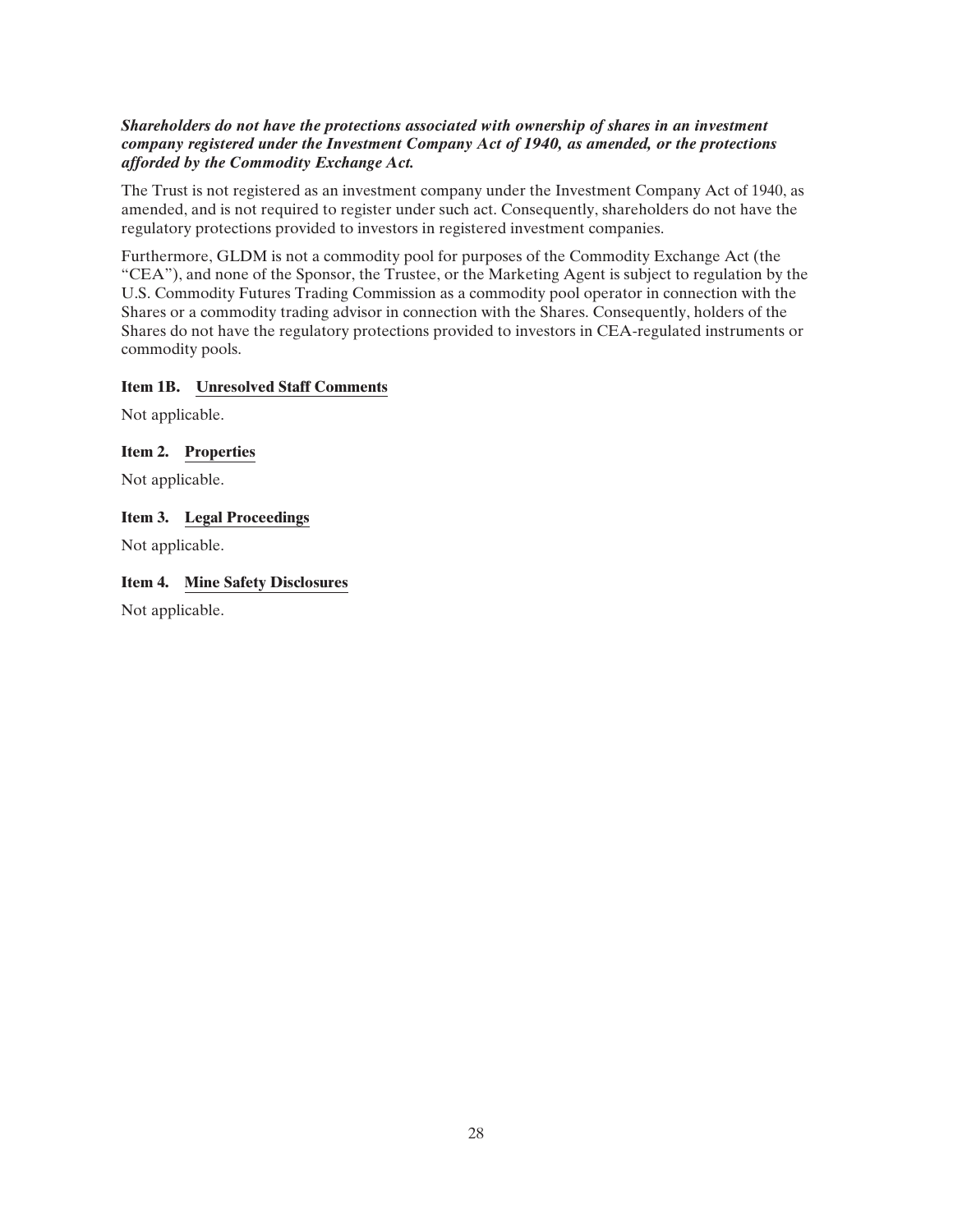# **PART II**

# **Item 5. Market for Registrant's Common Equity, Related Stockholder Matters and Issuer Purchases of Equity Securities**

# **MARKET INFORMATION**

SPDR<sup>®</sup> Gold MiniShares<sup>SM</sup> Trust's Shares are listed on the NYSE Arca under the symbol "GLDM" and have been listed since June 26, 2018.

# **HOLDERS OF RECORD**

As of October 31, 2021, there were approximately 111 DTC participating shareholders of record of GLDM. Because most of the Shares are held by brokers and other institutions on behalf of shareholders, we are unable to estimate the total number of shareholders represented by these record holders.

### **ISSUER PURCHASE OF SHARES**

Although GLDM does not purchase Shares directly from its shareholders, in connection with its redemption of Creation Units, GLDM redeemed 25,100,000 Shares (251 Baskets) during the year ended September 30, 2021, including 3,200,000 Shares (32 Baskets) for the three months ended September 30, 2021 as set forth in the table below.

| Period | Total number of Average ounces<br>Shares redeemed of gold per Share |        |
|--------|---------------------------------------------------------------------|--------|
|        |                                                                     |        |
|        |                                                                     |        |
|        |                                                                     | .00994 |
|        | 3,200,000                                                           | 00994  |

# **Item 6. [Reserved]**

### **Item 7. Management's Discussion and Analysis of Financial Condition and Results of Operations**

### **Trust Overview**

The World Gold Trust (the "Trust") was formed as a Delaware statutory trust on August 27, 2014. The Trust consists of multiple series (each, a "Fund" and collectively, the "Funds"). Each Fund issues common units of beneficial interest that represent units of fractional undivided beneficial interest in and ownership of such Fund. The term of the Trust and each Fund is perpetual (unless terminated earlier in certain circumstances). The Trust was organized in separate series as a Delaware statutory trust rather than as separate statutory trusts to achieve certain administrative and other efficiencies. The Trust is sponsored by WGC USA Asset Management Company, LLC (the "Sponsor").

The Trust established six separate series, of which only  $SPDR^{\circ}$  Gold MiniShares<sup>SM</sup> Trust ("GLDM") is operational as of September 30, 2021. GLDM commenced operations on June 26, 2018. GLDM's investment objective is for its shares (the "Shares") to reflect the performance of the price of gold, less its expenses.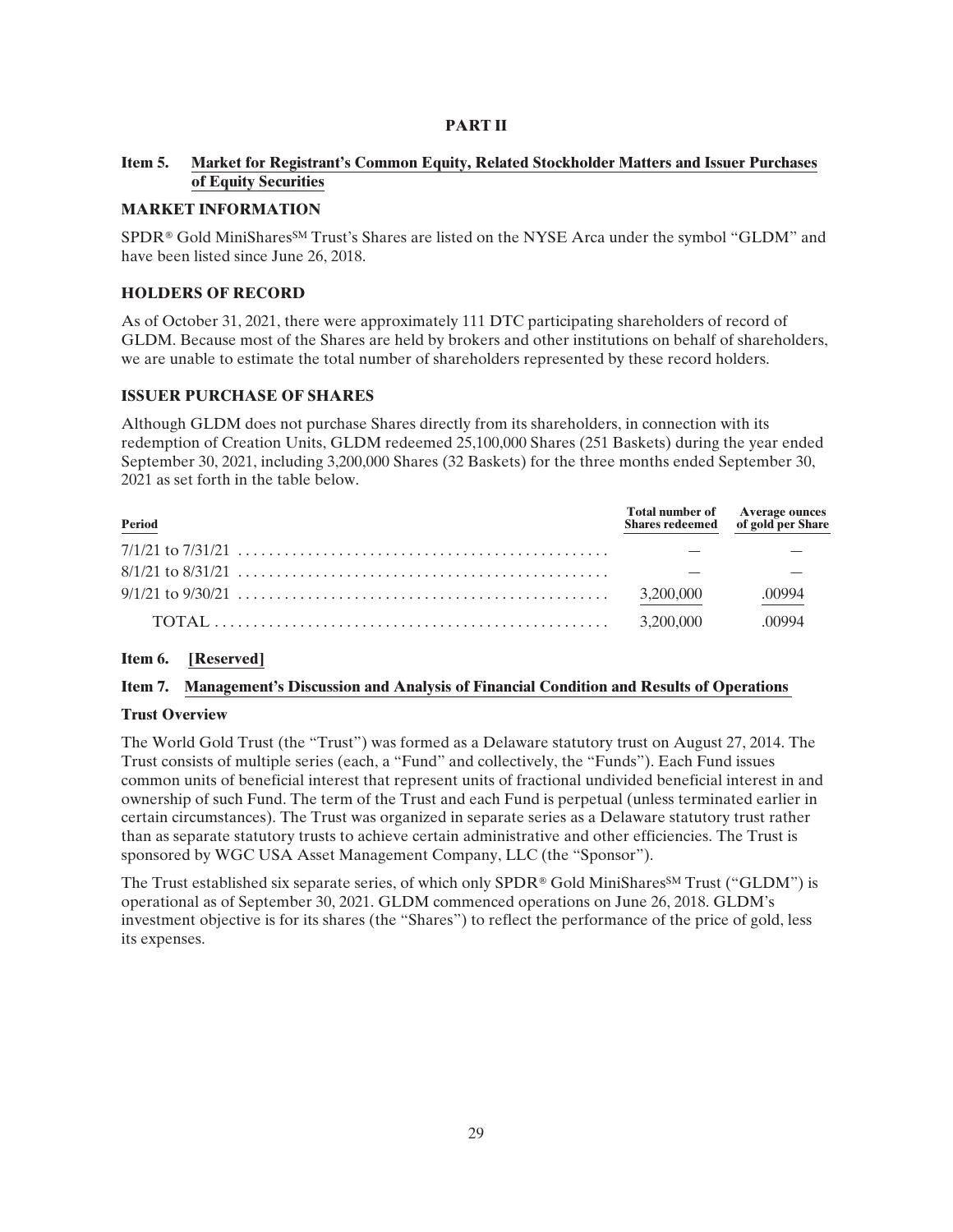Investing in the Shares does not insulate the investor from risks, including price volatility. The following chart illustrates the movement in the market price of the Shares and NAV of the Shares against the corresponding gold price (per 1/100 of an oz. of gold) since the day the Shares first began trading on the NYSE Arca:



**Share price & NAV v. gold price—June 26, 2018 to September 30, 2021**

### **Critical Accounting Policy**

# *Valuation of Gold, Definition of Net Asset Value*

GLDM values the investment in gold bullion at fair value. BNY Mellon Asset Servicing, a division of The Bank of New York Mellon (the "Administrator"), will value any gold bullion held by GLDM on the basis of the price of an ounce of gold as determined by the IBA. In determining the NAV, the Administrator will value the gold bullion held by GLDM on the basis of the LBMA Gold Price PM. The Administrator will calculate the NAV on each day the NYSE Arca is open for regular trading, at the earlier LBMA Gold Price PM for the day or 12:00 PM New York time. If no LBMA Gold Price (AM or PM) is made on a particular evaluation day or if the LBMA Gold Price PM has not been announced by 12:00 PM New York time on a particular evaluation day, the next most recent LBMA Gold Price AM or PM will be used in the determination of the NAV, unless the Sponsor determines that such price is inappropriate to use as the basis for such determination. Gold held by GLDM is reported at fair value on the Statement of Financial Condition.

Once the value of the gold has been determined, the Administrator subtracts all estimated accrued expenses and other liabilities of GLDM from the total value of the gold and all other assets of GLDM. The resulting figure is the NAV. The NAV is used to compute the Sponsor's fee. The Administrator determines the NAV per Share by dividing the NAV of GLDM by the number of Shares outstanding as of the close of trading on NYSE Arca.

Inspectorate conducts two counts each year of the gold bullion held on behalf of the Trust at the vaults of the Custodian. A complete bar count is conducted once per year and coincides with the Trust's financial year end at September 30th. On October 4, 2021, Inspectorate concluded the annual full count of the Trust's gold bullion held by the Custodian. On October 4, 2021, Inspectorate concluded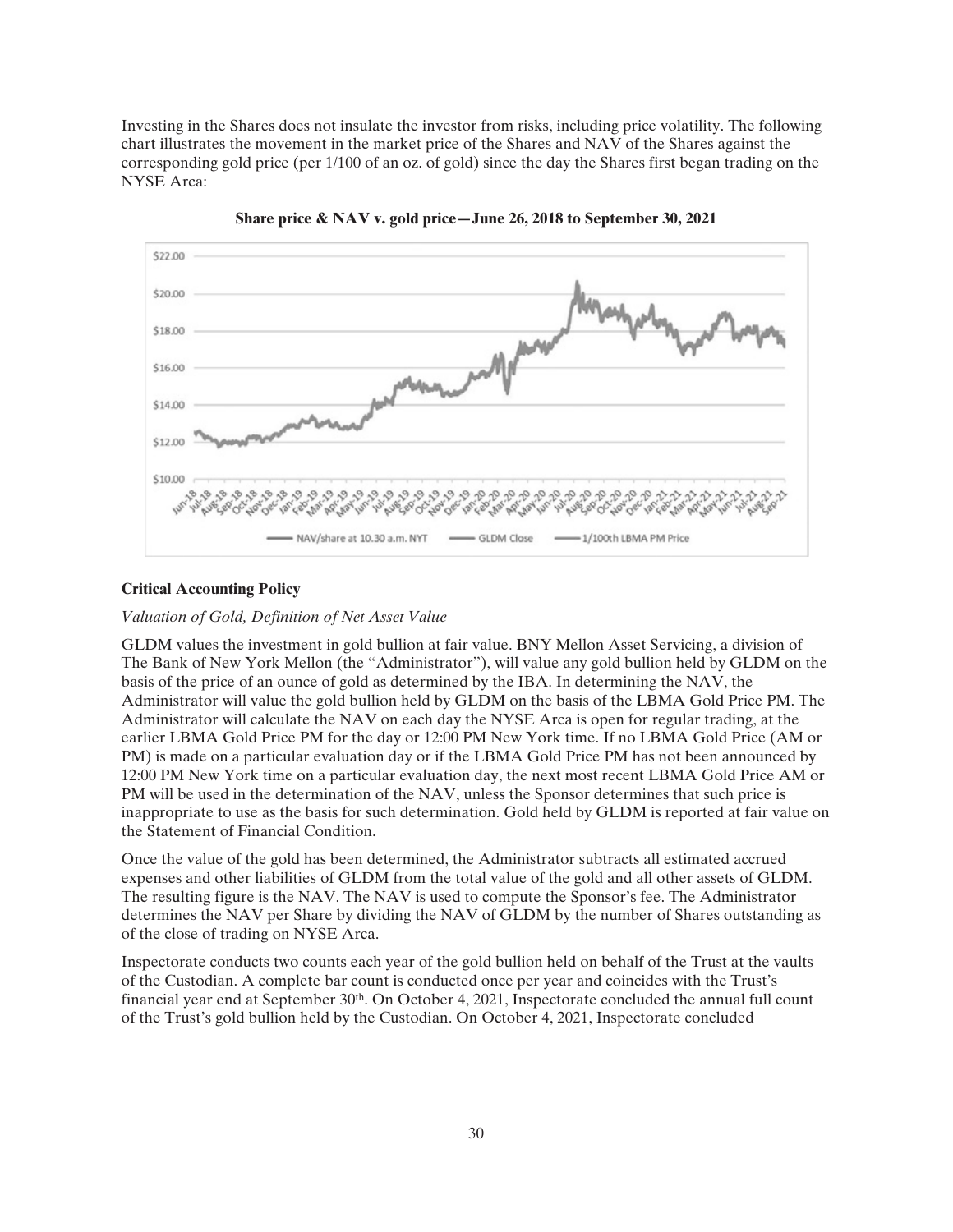reconciliation procedures from September 17, 2021 through September 30, 2021. The second count is a random sample count and is conducted at a date which falls within the same financial year and was conducted most recently on May 14, 2021. The results can be found on www.spdrgoldshares.com. The Sponsor generally visits the vaults of the Custodian twice a year as part of its due diligence procedures.

The table below summarizes the impact of unrealized appreciation on GLDM's gold holdings at September 30, 2021 and 2020:

| (Amount in 000's of US\$)                                                                                               | Sep-30,<br>2021 | Sep-30,<br>2020 |
|-------------------------------------------------------------------------------------------------------------------------|-----------------|-----------------|
|                                                                                                                         |                 |                 |
|                                                                                                                         |                 |                 |
| Investment in gold – market value $\dots \dots \dots \dots \dots \dots \dots \dots \dots \dots$ \$4,387,731 \$3,542,996 |                 |                 |

*Review of Financial Results*

|  | <b>Financial Highlights</b> |
|--|-----------------------------|
|--|-----------------------------|

| (All amounts in the following table and the subsequent paragraphs,<br>are in 000's of US\$)                                  | For the year ended<br>Sep-30, 2021 | For the year ended<br>Sep-30, 2020 | For the year ended<br>Sep-30, 2019 |
|------------------------------------------------------------------------------------------------------------------------------|------------------------------------|------------------------------------|------------------------------------|
| Net realized and change in unrealized gain/(loss) on<br>investment in gold $\dots \dots \dots \dots \dots \dots \dots \dots$ | \$(338,455)                        | \$446,656                          | \$130,766                          |
|                                                                                                                              | \$(345,917)                        | \$443,161                          | \$129,660                          |
| Net cash provided by operating activities                                                                                    |                                    |                                    |                                    |

GLDM's net realized and change in unrealized loss on investment in gold for the year ended September 30, 2021 of \$(338,455) is made up of a realized gain of \$634 from the sale of gold to pay Sponsor fees, a realized gain of \$39,311 from gold distributed for the redemption of shares, and a change in unrealized depreciation of \$(378,400) on investment in gold.

GLDM's net realized and change in unrealized gain on investment in gold for the year ended September 30, 2020 of \$446,656 is made up of a realized gain of \$455 from the sale of gold to pay Sponsor fees, a realized gain of \$37,008 from gold distributed for the redemption of shares, and a change in unrealized appreciation of \$409,193 on investment in gold.

GLDM's net realized and change in unrealized gain on investment in gold for the year ended September 30, 2019 of \$130,766 is made up of a realized gain of \$69 from the sale of gold to pay Sponsor fees, a realized gain of \$5,240 from gold distributed for the redemption of shares, and a change in unrealized appreciation of \$125,457 on investment in gold.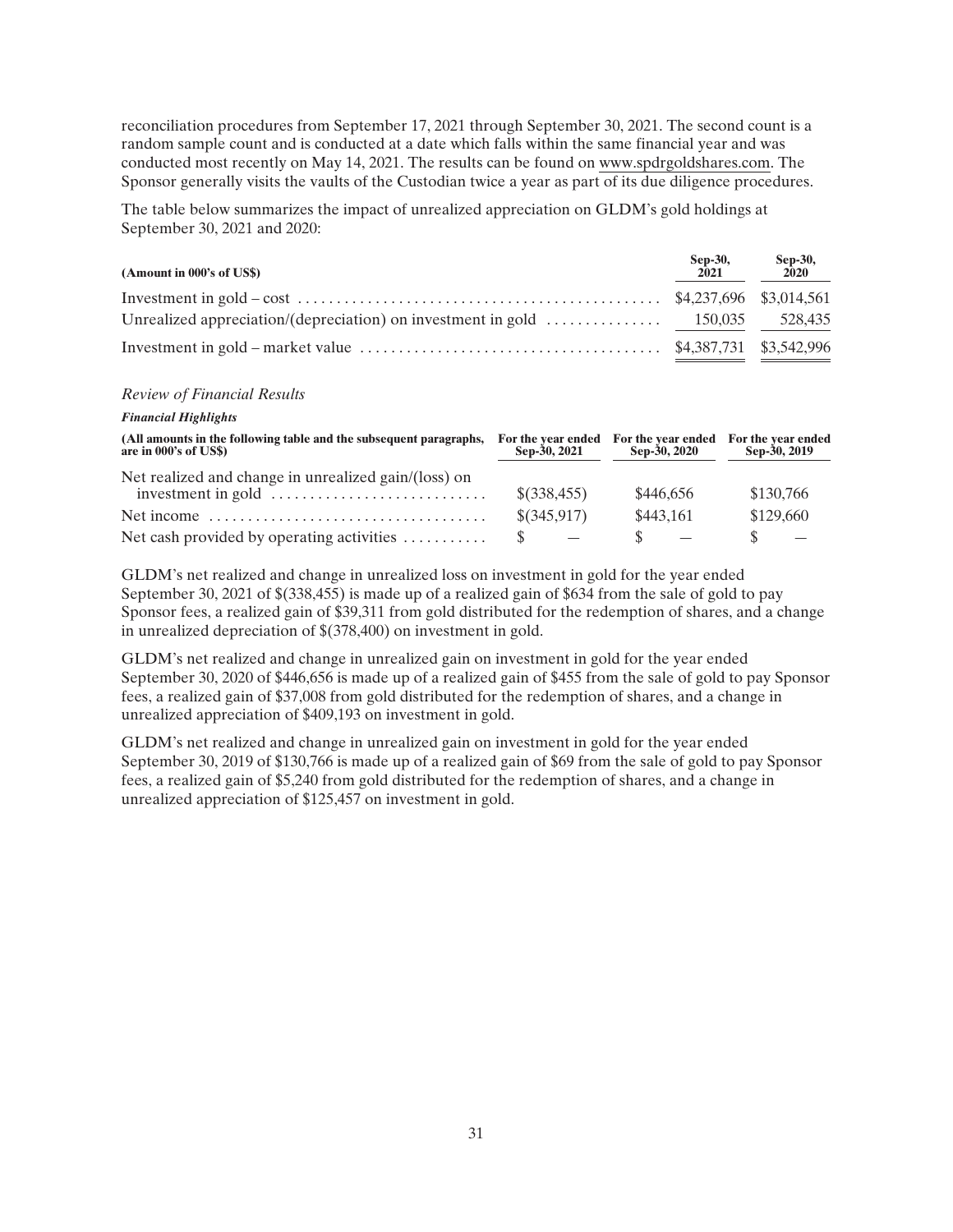#### *Selected Supplemental Data*

|                                                                                                                                                | <b>Year ended</b><br>Sep-30, 2021 | <b>Year ended</b><br>Sep-30, 2020        | <b>Year ended</b><br>Sep-30, 2019 |
|------------------------------------------------------------------------------------------------------------------------------------------------|-----------------------------------|------------------------------------------|-----------------------------------|
| <b>Ounces of Gold:</b>                                                                                                                         |                                   |                                          |                                   |
|                                                                                                                                                | 1,877,680.9                       | 697,523.6                                | 185,927.0                         |
| Creations (excluding gold receivable at September 30, $2021-0$ ;<br>September 30, 2020 - 9,959.7 and September 30, 2019 -                      | 893,821.8                         | 1,355,433.7                              | 551,248.1                         |
| Redemptions (excluding gold payable at September 30, $2021 - 0$ ;<br>September 30, 2020 – 0 and September 30, 2019 – 0) $\ldots \ldots \ldots$ |                                   | $(249,855.2)$ $(173,448.7)$ $(38,930.5)$ |                                   |
|                                                                                                                                                |                                   | $(4,014.8)$ $(1,827.7)$                  | (721.0)                           |
|                                                                                                                                                |                                   | 2,517,632.7 1,877,680.9 697,523.6        |                                   |
| Gold price per ounce – LBMA Gold Price PM \$ 1,742.80 \$ 1,886.90 \$ 1,485.30                                                                  |                                   |                                          |                                   |
| Market value of gold holdings (in 000's) \$ 4,387,731 \$ 3,542,996 \$1,036,032                                                                 |                                   |                                          |                                   |
| Number of Shares (in 000's):                                                                                                                   |                                   |                                          |                                   |
|                                                                                                                                                | 189,500                           | 70,900                                   | 19,300                            |
|                                                                                                                                                | 88,800                            | 136,000                                  | 55,500                            |
|                                                                                                                                                | (25,100)                          | (17,400)                                 | (3,900)                           |
|                                                                                                                                                | 253,200                           | 189,500                                  | 70,900                            |

In the year ended September 30, 2021, 88,800,000 Shares (880 Creation Units) were created in exchange for 893,821.8 ounces of gold, 25,100,000 Shares (251 Creation Units) were redeemed in exchange for 249,855.2 ounces of gold and 4,014.8 ounces of gold were sold to pay Sponsor fees. For accounting purposes, GLDM reflects creations and redemptions on the date of receipt of a notification of a creation but does not issue Shares until the requisite amount of gold is received. Upon a redemption, GLDM delivers gold upon receipt of Shares. These creations were completed in the normal course of business.

As at September 30, 2021, the amount of gold owned by GLDM and held by the custodian in its vault was 2,517,632.7 ounces, 100% of which is allocated gold in the form of London Good Delivery gold bars with a market value \$4,387,730,778 based on the LBMA Gold Price PM on September 30, 2021 (cost -\$4,237,695,934).

As at September 30, 2020, the amount of gold owned by GLDM and held by the custodian in its vault was 1,887,680.9 ounces, 100% of which is allocated gold in the form of London Good Delivery gold bars with a market value \$3,542,996,473 based on the LBMA Gold Price PM on September 30, 2020 (cost  $-$ \$3,014,561,176).

At September 30, 2019, the amount of gold owned by GLDM was 707,501.2 ounces, with a market value of \$1,050,857,504 (cost — \$931,609,406) based on the LBMA Gold Price PM on September 30, 2019 (in accordance with the Declaration of Trust).

At September 30, 2019, the Custodian held 697,523.6 ounces of gold in its vault, 100% of which is allocated gold in the form of London Good Delivery gold bars with a market value of \$1,036,031,998 (cost — \$916,789,900). Subcustodians did not hold any gold in their vaults on behalf of GLDM.

# *Cash Flow from Operations*

GLDM had no net cash flow from operations in the years ended September 30, 2021, 2020 and 2019. Cash received in respect of gold sold to pay expenses in the years ended September 30, 2021, 2020 and 2019 was the same as those expenses, resulting in a zero cash balance at September 30, 2021, 2020 and 2019.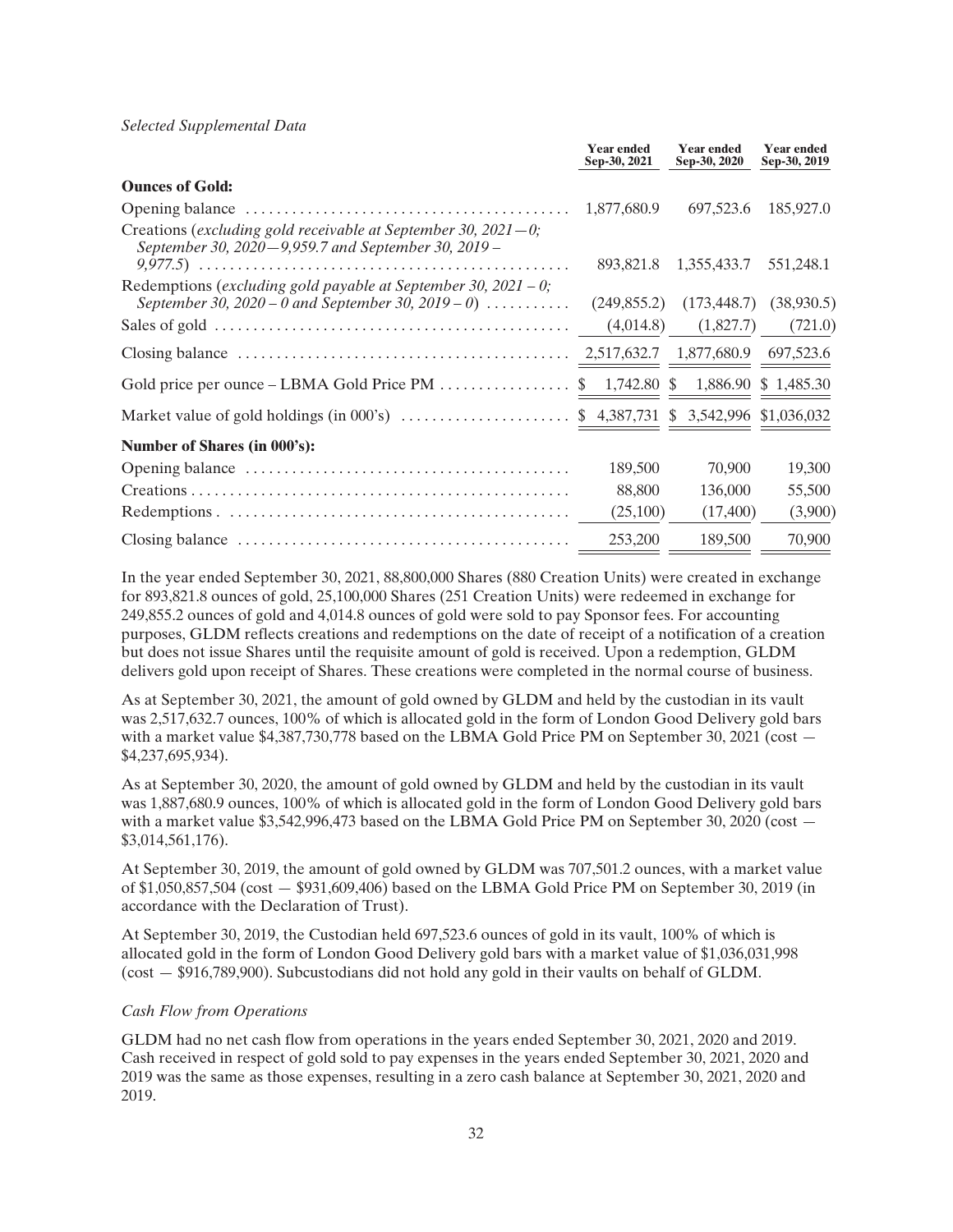### *Off-Balance Sheet Arrangements*

Neither GLDM nor the Trust is a party to any off-balance sheet arrangements.

### *Cash Resources and Liquidity*

At September 30, 2021 and 2020 GLDM did not have any cash balances. When selling gold to pay expenses, GLDM endeavors to sell the exact amount of gold needed to pay expenses in order to minimize GLDM's holdings of assets other than gold or any gold receivable. As a consequence, we expect that GLDM will not record any net cash flow from its operations and that its cash balance will be zero at the end of each reporting period.

### *Analysis of Movements in the Price of Gold*

As movements in the price of gold are expected to directly affect the price of the Shares, it is important to understand the recent movements in the price of gold. However, past movements in the price of gold are not indicators of future movements.

The following chart shows movements in the price of gold based on the LBMA Gold Price PM in U.S. dollars per ounce over the period from June 26, 2018 (the first date the Shares began trading on the NYSE Arca) to September 30, 2021.



# **Daily Gold Price - June 26, 2018 - September 30, 2021 LBMA Gold Price PM USD**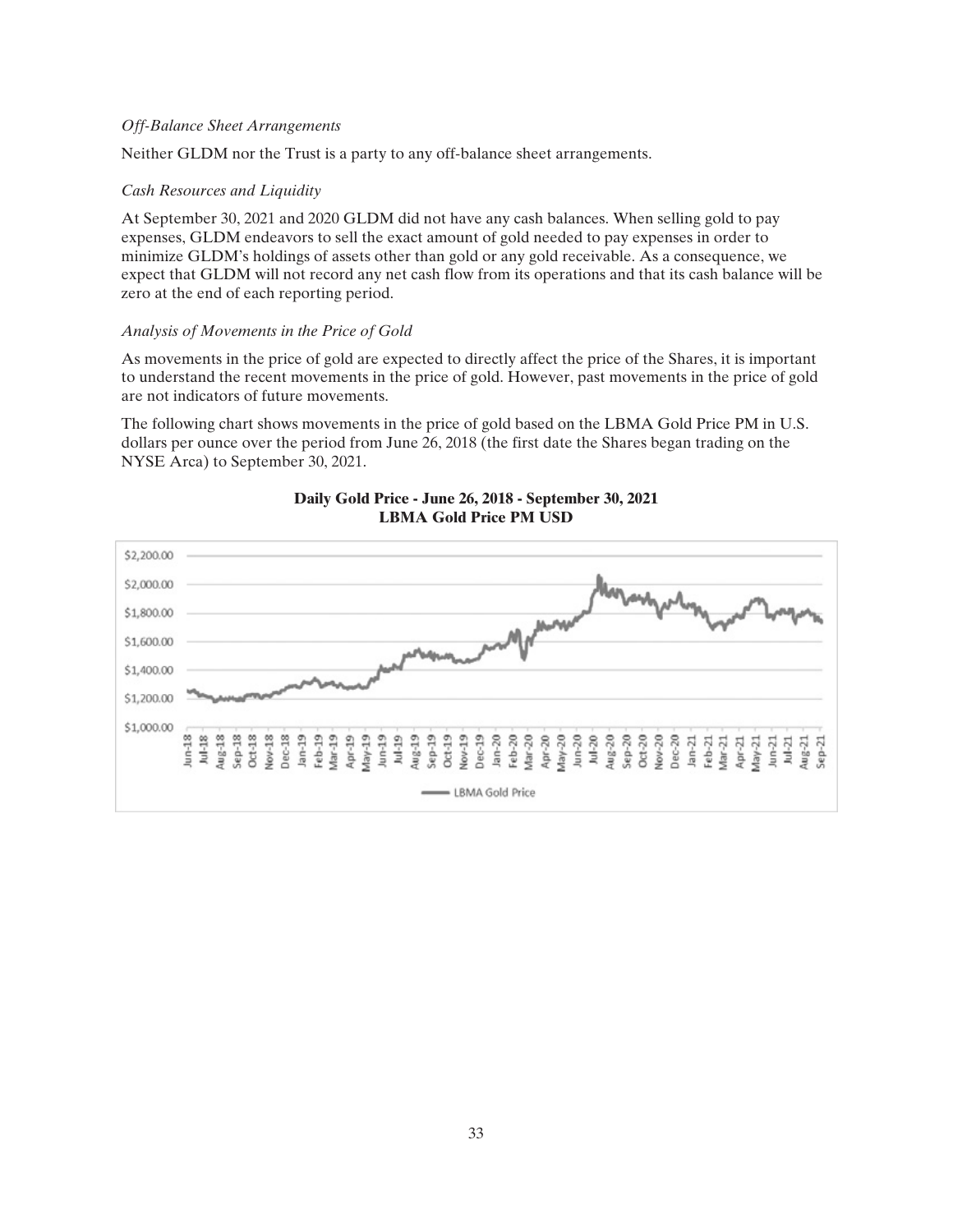The average, high, low and end-of-period gold prices for the three and twelve-month periods for the prior three years and for the period from June 26, 2018 (the date the Shares began trading on the NYSE Arca) to September 30, 2021, based on the LBMA Gold Price were:

| <b>Period</b>                                                                                                              | Average | High | Date                                                                                  | Low | Date | <b>End of</b><br>period | Last<br><b>business</b><br>$day^{(1)}$                                                            |
|----------------------------------------------------------------------------------------------------------------------------|---------|------|---------------------------------------------------------------------------------------|-----|------|-------------------------|---------------------------------------------------------------------------------------------------|
| Three months to December 31, 2018 $\dots\dots\dots$                                                                        |         |      |                                                                                       |     |      |                         | \$1,226.28 \$1,279.00 Dec 28, 2018 \$1,185.55 Oct 9, 2018 \$1,281.65 Dec 31, 2018 <sup>(2)</sup>  |
| Three months to March $31, 2019$                                                                                           |         |      | \$1,303.79 \$1,343.75 Feb 20, 2019 \$1,279.55 Jan 21, 2019 \$1,295.40 Mar 29, 2019    |     |      |                         |                                                                                                   |
| Three months to June $30, 2019$                                                                                            |         |      | \$1,309.39 \$1,431.40 June 25, 2019 \$1,269.50 Apr 23, 2019 \$1,409.00 June 28, 2019  |     |      |                         |                                                                                                   |
| Three months to September 30, 2019 $\dots\dots\dots$                                                                       |         |      | $$1,472.47$ $$1,546.10$ Sep 4, 2019 $$1,388.65$ July 5, 2019 $$1,485.30$ Sep 30, 2019 |     |      |                         |                                                                                                   |
| Three months to December 31, 2019 $\dots\dots\dots$                                                                        |         |      |                                                                                       |     |      |                         | \$1,480.96 \$1,517.10 Oct 3, 2019 \$1,452.05 Nov 12, 2019 \$1,523.00 Dec 31, 2019 <sup>(2)</sup>  |
| Three months to March $31, 2020$                                                                                           |         |      | \$1,582.80 \$1,683.65 Mar 6, 2020 \$1,474.25 Mar 19, 2020 \$1,608.95 Mar 31, 2020     |     |      |                         |                                                                                                   |
| Three months to June 30, 2020 $\dots$                                                                                      |         |      | \$1,711.13 \$1,771.60 June 29, 2020 \$1,576.55 Apr 1, 2020 \$1,768.10 June 30, 2020   |     |      |                         |                                                                                                   |
| Three months to September 30, 2020  \$1,908.56 \$2,067.15 Aug 6, 2020 \$1,771.05 July 1, 2020 \$1,886.90 Sep 30, 2020      |         |      |                                                                                       |     |      |                         |                                                                                                   |
| Three months to December 31, 2020 $\dots$                                                                                  |         |      |                                                                                       |     |      |                         | $$1,874.23$ \$1,940.80 Nov 6, 2020 \$1,762.55 Nov 30, 2020 \$1,891.10 Dec 31, 2020 <sup>(2)</sup> |
| Three months to March 31, 2021 $\dots$                                                                                     |         |      | \$1,794.01 \$1,943.20 Jan 4, 2021 \$1,683.95 Mar 30, 2021 \$1,691.05 Mar 31, 2021     |     |      |                         |                                                                                                   |
| Three months to June 30, 2021 $\dots$                                                                                      |         |      | \$1,816.48 \$1,902.75 June 2, 2021 \$1,726.05 Apr 1, 2021 \$1,763.15 June 30, 2021    |     |      |                         |                                                                                                   |
| Three months to September 30, 2021 $\dots$                                                                                 |         |      | \$1,789.52 \$1,829.30 Jul 29, 2021 \$1,723.35 Aug 10, 2021 \$1,742.80 Sep 30, 2021    |     |      |                         |                                                                                                   |
| Twelve months ended September 30, 2019                                                                                     |         |      | \$1,329.69 \$1,546.10 Sep 4, 2019 \$1,185.55 Oct 9, 2018 \$1,485.30 Sep 30, 2019      |     |      |                         |                                                                                                   |
| Twelve months ended September 30, 2020  \$1,672.83 \$2,067.15 Aug 6, 2020 \$1,452.05 Nov 12, 2019 \$1,886.90               |         |      |                                                                                       |     |      |                         | Sep 30, 2020                                                                                      |
| Twelve months ended September 30, 2021  \$1,818.12 \$1,943.20 Jan 04, 2021 \$1,683.95 Mar 30, 2021 \$1,742.80 Sep 30, 2021 |         |      |                                                                                       |     |      |                         |                                                                                                   |
| June 26, 2018 to September 30, 2021  \$1,574.59 \$2,067.15 Aug 6, 2020 \$1,178.40 Aug 17, 2018 \$1,742.80 Sep 30, 2021     |         |      |                                                                                       |     |      |                         |                                                                                                   |

(1) The end of period gold price is the LBMA Gold Price PM on the last business day of the period. This is in accordance with the Trust Indenture and the basis used for calculating the Net Asset Value of the Trust.

(2) There was no LBMA Gold Price PM on the last business day of December 2020, 2019 or 2018. The LBMA Gold Price AM on the last business day of December 2020, 2019 and 2018 was \$1,891.10, \$1,523.00 and \$1,281.65, respectively. The Net Asset Value of the Trust on December 31, 2020, 2019 and 2018 was calculated using the LBMA Gold Price AM, in accordance with the Trust Indenture.

#### **Item 7A. Quantitative and Qualitative Disclosures about Market Risk**

GLDM is a passive investment vehicle. Fluctuations in the value of gold bullion will affect the value of Shares which are designed to reflect the performance of the price of gold bullion, less GLDM's expenses.

# **Item 8. Financial Statements and Supplementary Data**

See Index to Financial Statements on page F-1 for a list of the financial statements being filed therein, which are incorporated by reference herein.

### **Item 9. Changes in and Disagreements with Accountants on Accounting and Financial Disclosure**

There have been no changes in accountants and no disagreements with accountants on any matter of accounting principles or practices or financial statement disclosures during the fiscal year ended September 30, 2021.

#### **Item 9A. Controls and Procedures**

#### **Conclusion Regarding the Effectiveness of Disclosure Controls and Procedures**

The Trust maintains disclosure controls and procedures that are designed to ensure that information required to be disclosed in its Exchange Act reports is recorded, processed, summarized and reported within the time periods specified in the SEC's rules and forms, and that such information is accumulated and communicated to the Principal Executive Officer and Principal Financial and Accounting Officer of the Sponsor, and to the Audit Committee of the Board of Directors of the Sponsor, as appropriate, to allow timely decisions regarding required disclosure.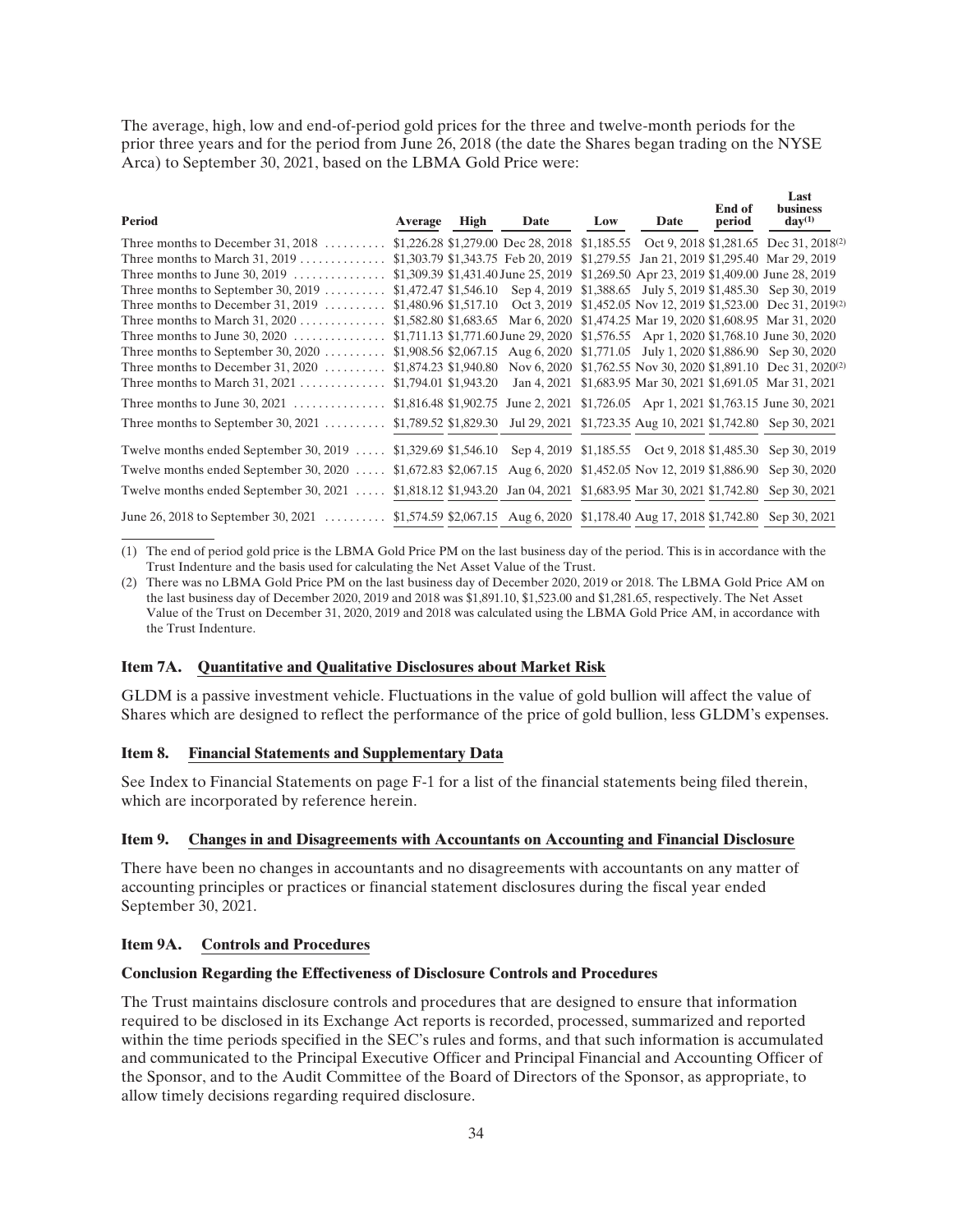Under the supervision and with the participation of the Principal Executive Officer and the Principal Financial and Accounting Officer of the Sponsor, the Sponsor conducted an evaluation of the Trust's disclosure controls and procedures, as defined under Exchange Act Rule 13a-15(e). Based on this evaluation, the Principal Executive Officer and the Principal Financial and Accounting Officer of the Sponsor concluded that, as of September 30, 2021, the Trust's disclosure controls and procedures were effective.

### **Change in Internal Control Over Financial Reporting**

There was no change in the Trust's or the Funds' internal controls over financial reporting that occurred during the year ended September 30, 2021 that has materially affected, or is reasonably likely to materially affect, these internal controls.

### **Management's Report on Internal Control over Financial Reporting**

The Sponsor's management is responsible for establishing and maintaining adequate internal control over financial reporting, as defined under Exchange Act Rules 13a-15(f) and 15d-15(f). The Trust's and the Funds' internal control over financial reporting is a process designed to provide reasonable assurance regarding the reliability of financial reporting and the preparation of financial statements for external purposes in accordance with accounting principles generally accepted in the United States. Internal control over financial reporting includes those policies and procedures that: (1) pertain to the maintenance of records that, in reasonable detail, accurately and fairly reflect the transactions and dispositions of the Trust's and the Funds' assets, (2) provide reasonable assurance that transactions are recorded as necessary to permit preparation of financial statements in accordance with generally accepted accounting principles, and that the Trust's and the Funds' receipts and expenditures are being made only in accordance with appropriate authorizations; and (3) provide reasonable assurance regarding prevention or timely detection of unauthorized acquisition, use, or disposition of the Trust's and the Funds' assets that could have a material effect on the financial statements.

Because of its inherent limitations, internal control over financial reporting may not prevent or detect misstatements. Also, projections of any evaluation of effectiveness to future periods are subject to the risk that controls may become ineffective because of changes in conditions, or that the degree of compliance with the policies or procedures may deteriorate.

The Principal Executive Officer and Principal Financial and Accounting Officer of the Sponsor assessed the effectiveness of the Trust's and GLDM's internal control over financial reporting as of September 30, 2021. In making this assessment, they used the criteria set forth by the Committee of Sponsoring Organizations of the Treadway Commission (COSO) in Internal Control—Integrated Framework (2013). Their assessment included an evaluation of the design of the Trust's and GLDM's internal control over financial reporting and testing of the operational effectiveness of its internal control over financial reporting. Based on their assessment and those criteria, the Principal Executive Officer and Principal Financial and Accounting Officer of the Sponsor concluded that the Trust and GLDM maintained effective internal control over financial reporting as of September 30, 2021.

KPMG LLP, the independent registered public accounting firm that audited and reported on the financial statements as of and for the year ended September 30, 2021 included in this Form 10-K, as stated in their report which is included herein, issued an attestation report on the effectiveness of the Trust's and GLDM's internal control over financial reporting as of September 30, 2021.

November 24, 2021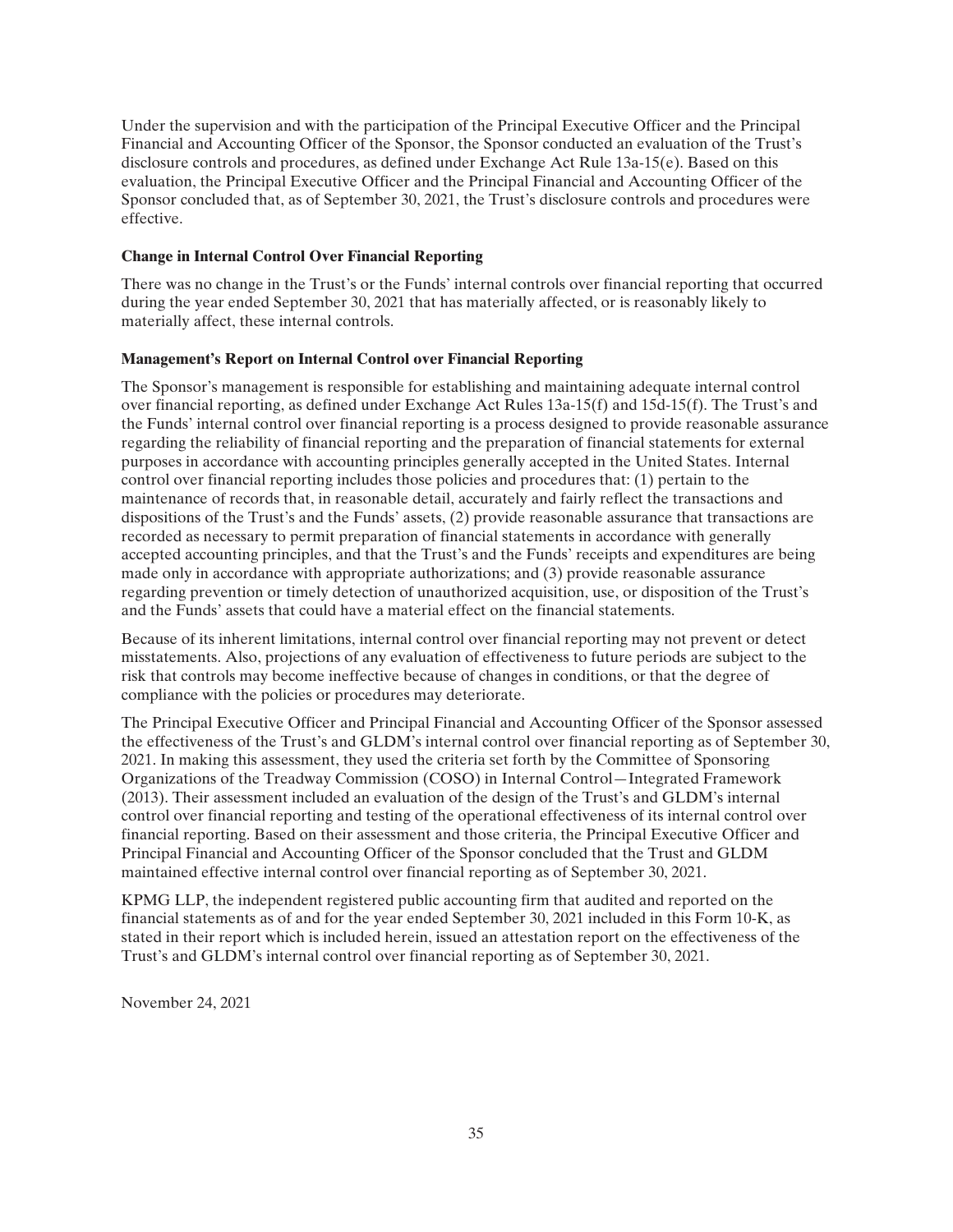#### **Report of Independent Registered Public Accounting Firm**

To the Shareholders and the Trustee of SPDR® Gold MiniShares<sup>SM</sup> Trust, the Trustee of World Gold Trust and the Board of Directors of WGC USA Asset Management Company, LLC:

#### *Opinion on Internal Control Over Financial Reporting*

We have audited World Gold Trust's (the Trust) and its series SPDR® Gold MiniShares<sup>SM</sup> Trust's (the Fund) internal control over financial reporting as of September 30, 2021, based on criteria established in Internal Control Integrated Framework (2013) issued by the Committee of Sponsoring Organizations of the Treadway Commission. In our opinion, the Trust and the Fund maintained, in all material respects, effective internal control over financial reporting as of September 30, 2021, based on criteria established in Internal Control Integrated Framework (2013) issued by the Committee of Sponsoring Organizations of the Treadway Commission.

We also have audited, in accordance with the standards of the Public Company Accounting Oversight Board (United States) (PCAOB), the (1) combined statements of financial condition of the Trust, including the combined schedules of investment, as of September 30, 2021 and 2020, the related combined statements of operations, cash flows, and changes in net assets for each of the years in the three-year period ended September 30, 2021, and the related notes, and (2) the statements of financial condition of the Fund, including the schedules of investment, as of September 30, 2021 and 2020, the related statements of operations, cash flows, and changes in net assets for each of the years in the three-year period ended September 30, 2021, and the related notes (collectively, the combined and individual financial statements), and our reports dated November 24, 2021 expressed an unqualified opinion on those combined and individual financial statements.

#### *Basis for Opinion*

The management of WGC USA Asset Management Company, LLC (the Trust's and Fund's sponsor) is responsible for maintaining effective internal control over financial reporting and for its assessment of the effectiveness of internal control over financial reporting, included in the accompanying Management's Report on Internal Control over Financial Reporting. Our responsibility is to express an opinion on the Trust's and Fund's internal control over financial reporting based on our audits. We are a public accounting firm registered with the PCAOB and are required to be independent with respect to the Trust and Fund in accordance with the U.S. federal securities laws and the applicable rules and regulations of the Securities and Exchange Commission and the PCAOB.

We conducted our audits in accordance with the standards of the PCAOB. Those standards require that we plan and perform the audits to obtain reasonable assurance about whether effective internal control over financial reporting was maintained in all material respects. Our audits of internal control over financial reporting included obtaining an understanding of internal control over financial reporting, assessing the risk that a material weakness exists, and testing and evaluating the design and operating effectiveness of internal control based on the assessed risk. Our audits also included performing such other procedures as we considered necessary in the circumstances. We believe that our audits provide a reasonable basis for our opinion.

#### *Definition and Limitations of Internal Control Over Financial Reporting*

An entity's internal control over financial reporting is a process designed to provide reasonable assurance regarding the reliability of financial reporting and the preparation of financial statements for external purposes in accordance with generally accepted accounting principles. An entity's internal control over financial reporting includes those policies and procedures that (1) pertain to the maintenance of records that, in reasonable detail, accurately and fairly reflect the transactions and dispositions of the assets of the entity; (2) provide reasonable assurance that transactions are recorded as necessary to permit preparation of financial statements in accordance with generally accepted accounting principles, and that receipts and expenditures of the entity are being made only in accordance with authorizations of management and directors of the entity; and (3) provide reasonable assurance regarding prevention or timely detection of unauthorized acquisition, use, or disposition of the entity's assets that could have a material effect on the financial statements.

Because of its inherent limitations, internal control over financial reporting may not prevent or detect misstatements. Also, projections of any evaluation of effectiveness to future periods are subject to the risk that controls may become inadequate because of changes in conditions, or that the degree of compliance with the policies or procedures may deteriorate.

/s/ KPMG LLP

New York, New York November 24, 2021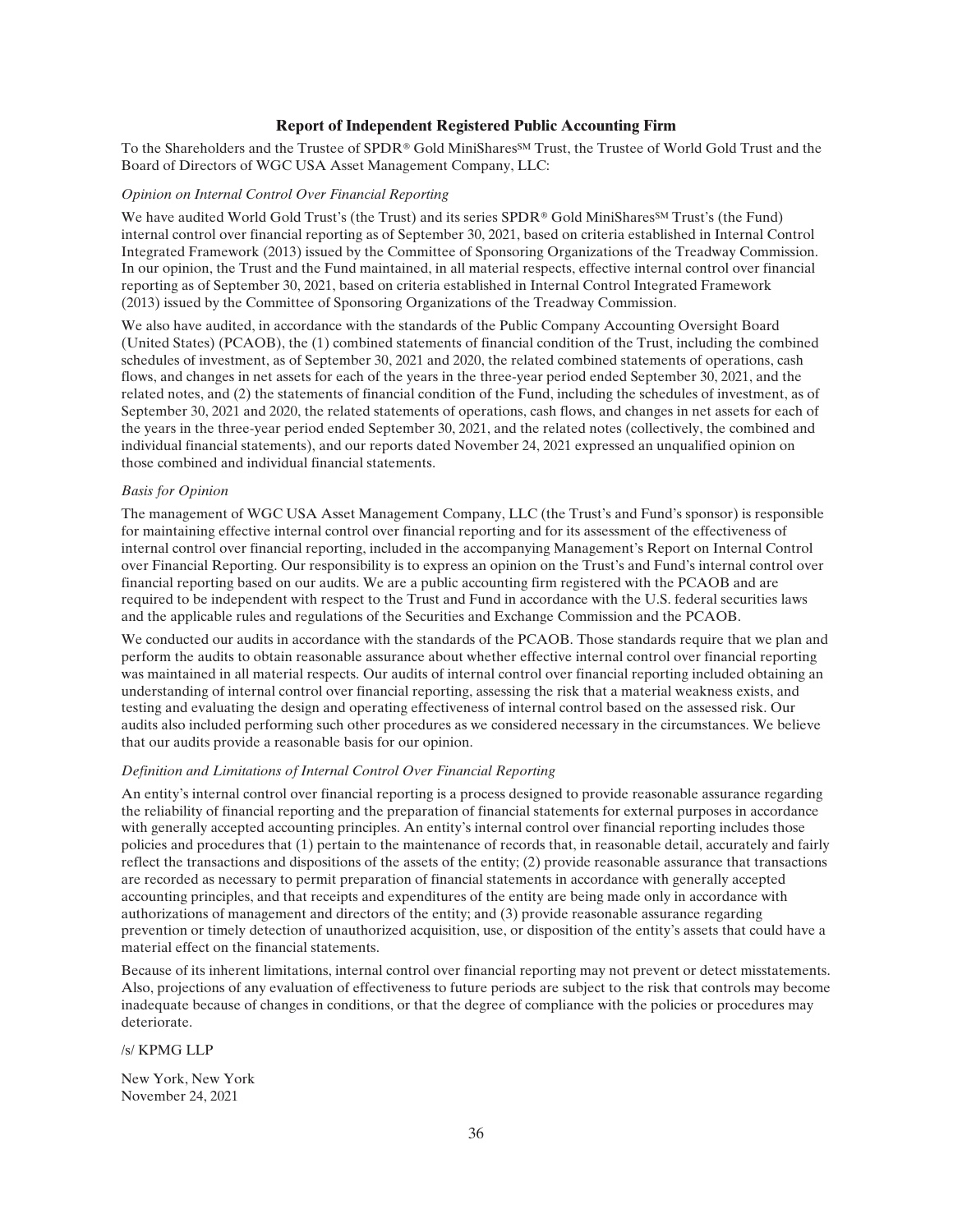# **Item 9B. Other Information**

Not applicable.

# **Item 9C. Disclosure Regarding Foreign Jurisdictions that Prevent Inspections.**

Not applicable.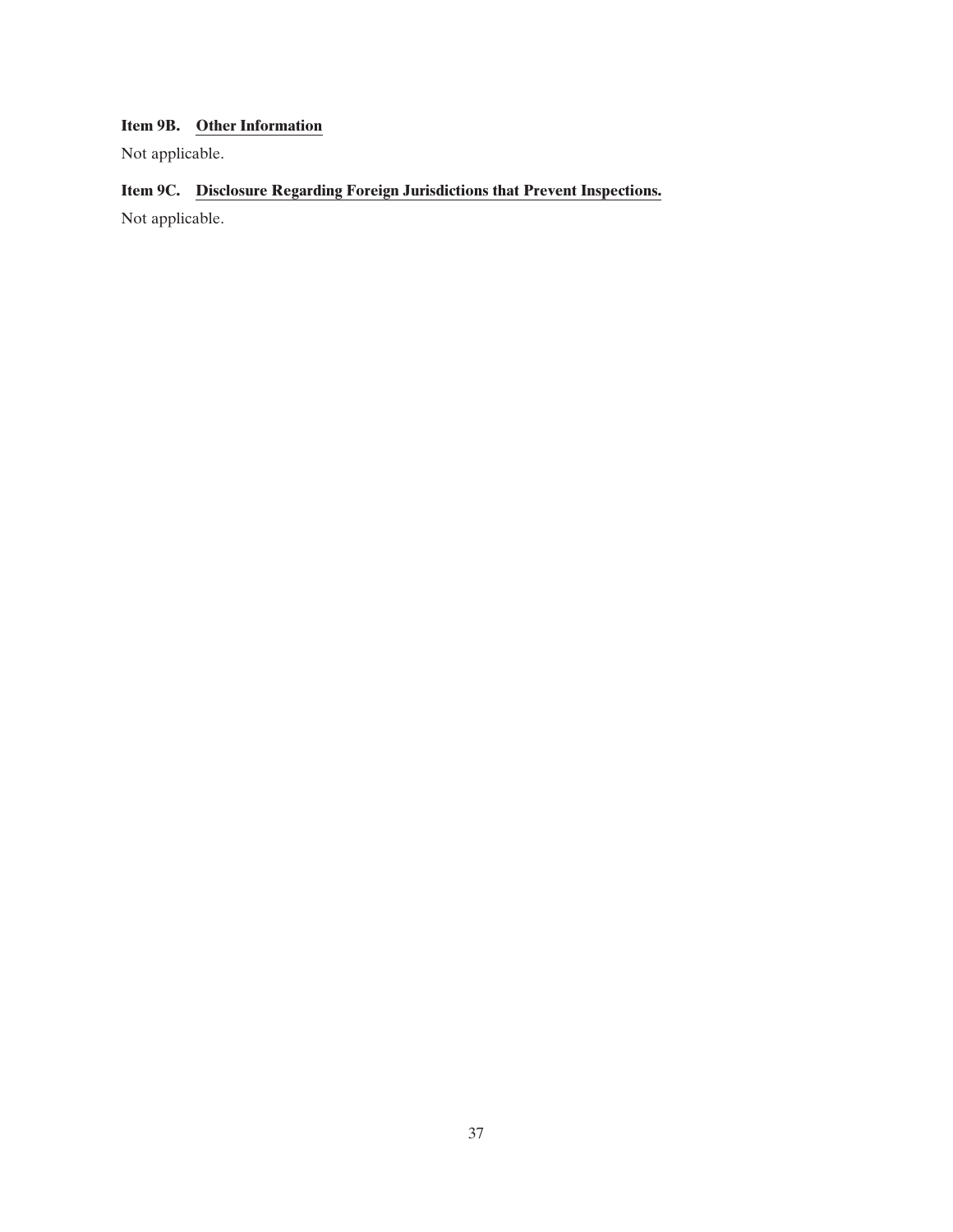# **PART III**

#### **Item 10. Directors, Executive Officers and Corporate Governance**

Neither GLDM nor the Trust has any directors, officers or employees. The following persons, in their respective capacities as directors or executive officers of the Sponsor, a Delaware limited liability company, perform certain functions with respect to the Trust that, if the Trust had directors or executive officers, would typically be performed by them.

Joseph R. Cavatoni is the Principal Executive Officer and Brandon Woods is the Principal Financial and Accounting Officer of the Sponsor. The Board of Directors of the Sponsor consists of four individuals, of whom three serve on its Audit Committee. The Audit Committee is responsible for overseeing the financial reporting process of the Trust, including the risks and controls of that process and such other oversight functions as are typically performed by an audit committee of a public company.

*Joseph R. Cavatoni*, age 53, is the Principal Executive Officer of the Sponsor. He joined the World Gold Council as Managing Director USA and ETFs in September 2016. From October 2016 to the present, he has served as Principal Executive Officer of World Gold Trust Services, LLC ("WGTS LLC"), sponsor of the SPDR® Gold Trust and an affiliate of the Sponsor. Prior to that, from April 2009 to December 2015 he served with BlackRock, Inc., a publicly traded investment management firm, first as the head of iShares Capital Markets in Asia Pacific (2009) and as Head of iShares Capital Markets and Product Development in the same region (2009-2011). From November 2011 to December 2015, Mr. Cavatoni served as a BlackRock Managing Director and Head of iShares Capital Markets, Americas. From August 2003 to April 2009, Mr. Cavatoni served with UBS Securities Asia Limited, first as Executive Director, Head of Swaps, Asia (2003-2006) and then as Managing Director, Head of Equity Finance APAC (2006-2009). Prior to that, Mr. Cavatoni was on garden leave during June and July 2003. Prior to joining UBS Securities Asia Limited, he served with Merrill Lynch & Company, Inc. from June 1994 to May 2003 as Senior Credit Analyst, Credit and Risk Management Team in New York (1994-1995), Vice President, Credit and Risk Management Team, Hong Kong (1995-2000) and Director, Head of Prime Brokerage Asia, Japan and Australia (2000-2003). Mr. Cavatoni received his Bachelor of Business Administration degree from The George Washington University and his Master of Business Administration degree from Northwestern University and the Hong Kong University of Science and Technology.

*Brandon Woods*, age 40, is the Funds Chief Operating Officer. He is also the Principal Financial and Accounting Officer of the Sponsor. He joined World Gold Council as Head of Compliance and Regulatory Reporting in May 2017. From September 2015 to April 2017, he was Vice President and Head of Hedge Fund Operations at iCapital Network, Inc. Prior thereto, he was Senior Vice President of Fund Services from March 2013 to February 2015, and Vice President of Fund Services from October 2011 to March 2013 at Meridian Fund Services, LLC. Mr. Woods holds a Bachelor of Business Administration.

*William J. Shea*, age 73, is Chairman of the Board of Directors of the Sponsor and a member of the Board's Audit Committee. He was appointed to the Board when it was formed in January 2017. In January 2013, he was appointed to the Board of Directors of WGTS LLC, the sponsor of the largest exchange-traded fund in the world backed by physical gold and an affiliate of the Sponsor. He serves as Chairman of WGTS LLC's Board of Directors and is a member of its Audit Committee. From March 1998 to the present, he has served on the Board of Directors of Caliber ID, Inc., which provides medical equipment supporting imaging and diagnosis at the cellular level in the treatment of skin cancer and other diseases, and was appointed Chairman in December 2010. Mr. Shea has been a member of the boards of AIG SunAmerica, a mutual funds company, from December 2004 to September 2016, and has served as Chairman of the Board of Demoulas Supermarkets, Inc., a privately held retail grocery store chain in New England, from March 1999 to the present. He was a board member of Boston Private Financial Holdings, a public bank holding company, and its related bank from June 2005 to May 2014 and a board member of NASDAQ OMXBX/the Boston Stock Exchange, a US stock exchange, from March 1998 to December 2014. Mr. Shea holds both a Bachelor of Arts degree and a Master of Arts degree in Economics.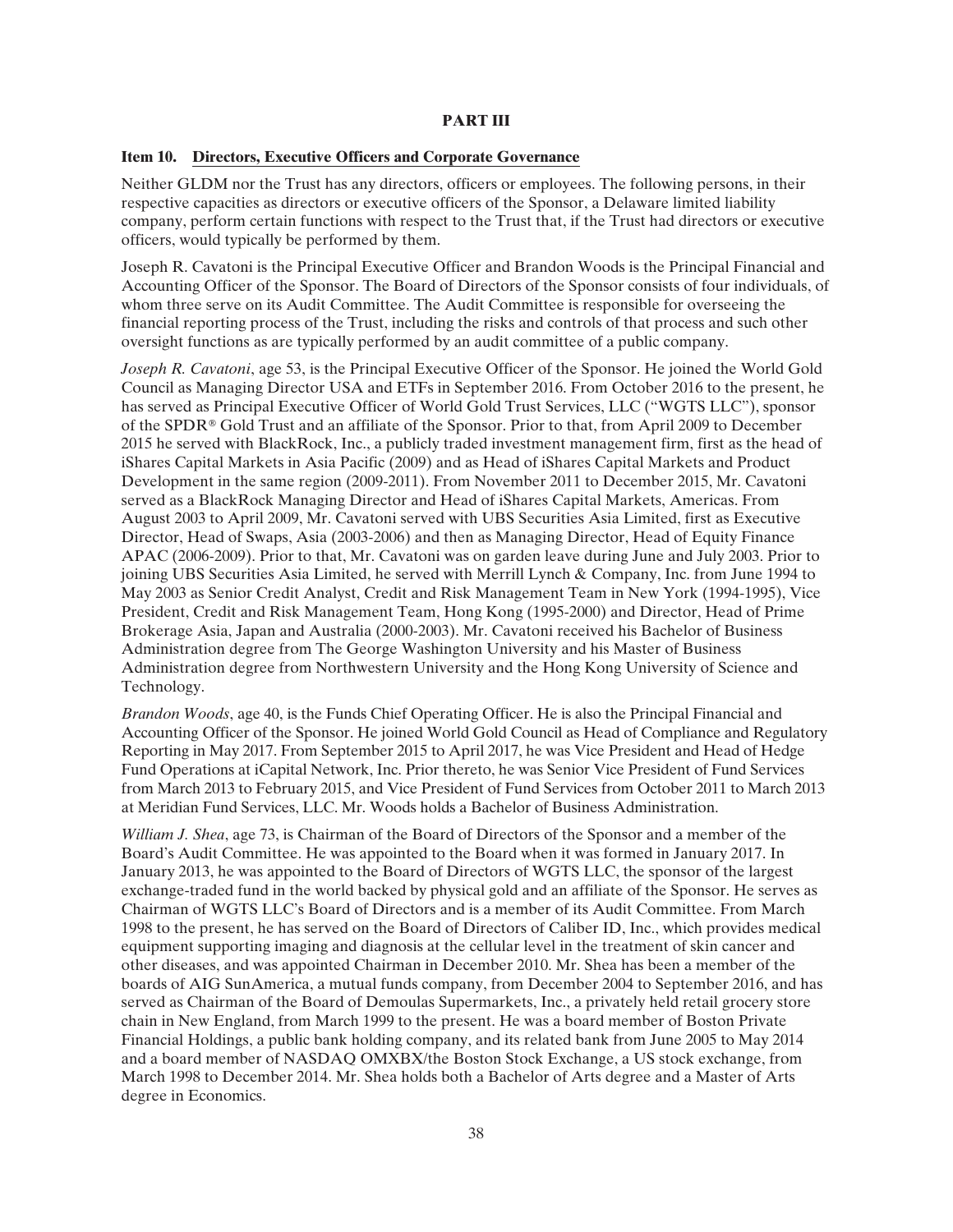The Sponsor has concluded that Mr. Shea should serve as Director because of the knowledge and extensive experience he gained in a variety of leadership roles with different financial institutions and an international public accounting firm, his extensive experience in business restructurings, and the experience he has gained serving as a director of WGTS LLC.

*Carlos Rodriguez*, age 48, has served as a Director on the Board of Directors of the Sponsor since February 25, 2019, and Chairman of the Board's Audit Committee. Mr. Rodriguez has served as a Director on the Board of Directors of WGTS LLC since February 25, 2019 and is a member of that board's Audit Committee. Mr. Rodriguez began his career on Wall Street in the Public Finance Department of Merrill Lynch in 1996, where he focused on interest rate hedging strategies for municipal clients and non-for-profit institutions. After working several years covering banking clients, he shifted his focus to trading, where he rose to manage Merrill Lynch's proprietary municipal investments portfolio until December 2000. Mr. Rodriguez has since worked at WestLB, from December 2000 to May 2003, where he managed the bank's complex guaranteed reinvestment contract business, and BNP Paribas, from May 2003 to May 2004, where he served as Director and Head of Municipals. From May 2004 to August 2010, Mr. Rodriguez served as Director and Managing Director of Deutsche Bank and worked to establish the bank's public finance efforts. As Managing Director, Mr. Rodriguez subsequently led Credit Suisse's global rates structuring effort in London from August 2010 until June 2016. Mr. Rodriguez retired from banking in June 2016, and remained retired until March 2017, when he launched a private equity fund that focuses on lower middle market companies. He also devotes his time to personal investing as well as volunteering for local causes and mentoring local entrepreneurs.

The Sponsor has concluded that Mr. Rodriguez should serve as Director because of the knowledge and extensive experience he gained in a variety of leadership roles different financial institutions and the experience he has gained serving as a director of WGTS LLC.

*David Tait*, age 59, has served as a Director on the Board of Directors of the Sponsor since February 25, 2019. Mr. Tait has also served as the Chief Executive Officer of World Gold Council, the parent company of the Sponsor since January 2019, and as a Director on the Board of Directors of WGTS LLC since February 25, 2019. Prior to joining World Gold Council, Mr. Tait served as Executive Producer with EMU Films from April 2016 to January 2019. Mr. Tait served as the Global Head of Fixed Income Macro Products at Credit Suisse from January 2012 until April 2016. Mr. Tait also served as a Managing Director of Union Bank of Switzerland from October 2009 until December 2011. He is currently an Independent Member of the Bank of England's FICC Market Standards Board, which he joined in July 2017. Mr. Tait is also a major supporter of the National Society for the Prevention of Cruelty to Children and has raised over £1 million by climbing Mount Everest on five occasions. He was awarded an MBE by the Queen for his services to the charity.

The Sponsor has concluded that Mr. Tait should serve as Director because of the knowledge and extensive experience he gained in a variety of leadership roles with different financial institutions and the experience he has gained serving as the Chief Executive Officer of World Gold Council and director of WGTS LLC.

*Neal Wolkoff*, age 66, is a Director on the Board of Directors of the Sponsor and a member of the Board's Audit Committee. He was appointed to the Board when it was formed in January 2017. In January 2013, he was appointed to the Board of Directors of WGTS LLC, the sponsor of the largest exchange-traded fund in the world backed by physical gold and an affiliate of the Sponsor. He also serves as a member of the Audit Committee of WGTS LLC's Board of Directors. Mr. Wolkoff has served as a Director on the Board of Directors of WGCAM since January 2017 and is a member of that board's Audit Committee. Mr. Wolkoff is the founder and CEO of Wolkoff Consulting Services, LLC. Previously, from October 2008 to February 2012 he served as the Chief Executive Officer of ELX Futures, L.P., founded by major dealer banks and trading firms to compete in the area of interest rate futures. From April 2005 to October 2008 Mr. Wolkoff served as Chairman and Chief Executive Officer of the American Stock Exchange (AMEX). Prior to the AMEX, for over 20 years, Mr. Wolkoff held several senior level officer positions at the New York Mercantile Exchange (NYMEX) including Acting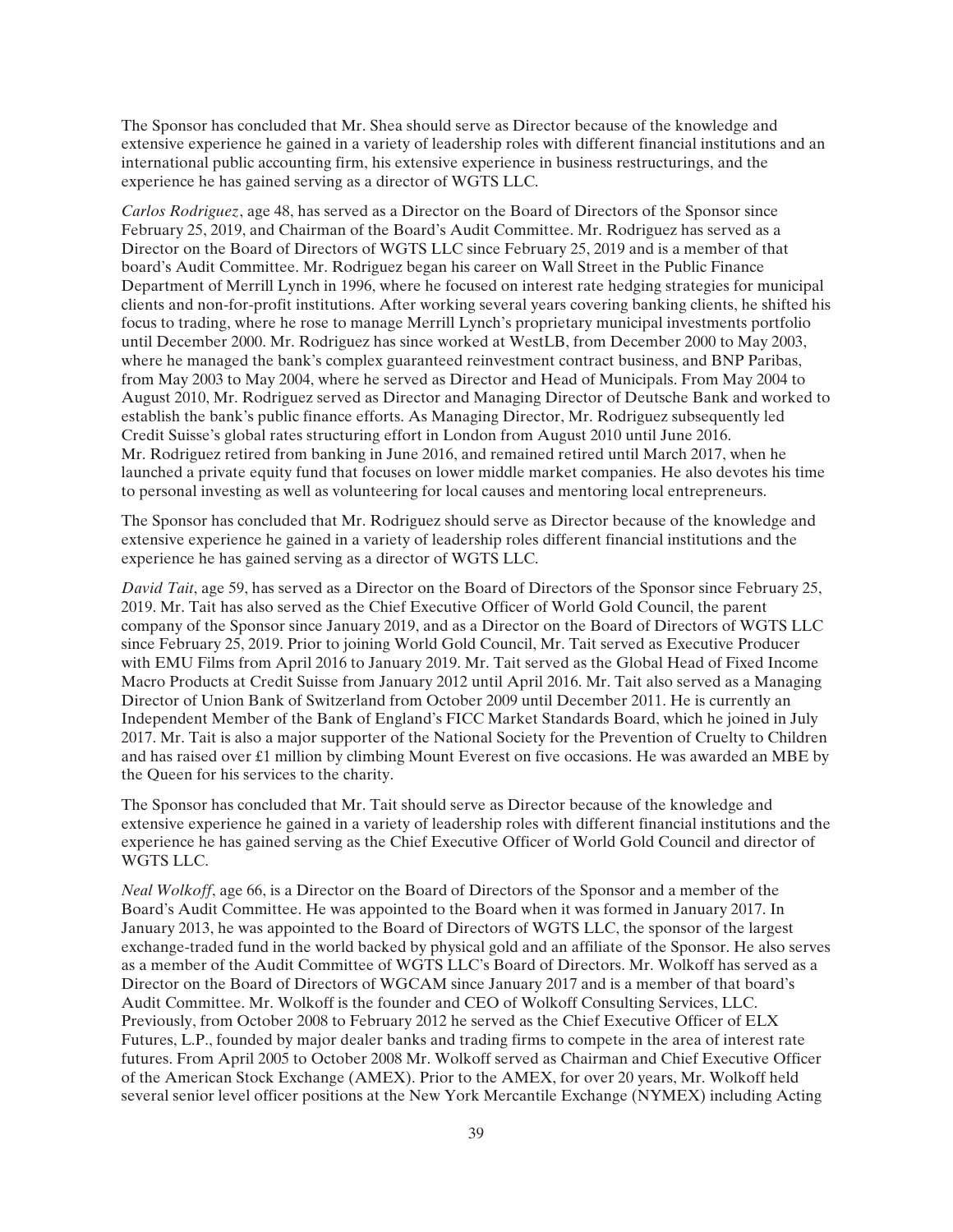President, Executive Vice President and Chief Operating Officer, and Senior Vice President for Regulation and Clearing, in which position Mr. Wolkoff was the exchange's chief regulatory officer.

Mr. Wolkoff started his career as an Honors Program Trial Attorney in the Division of Enforcement of the Commodity Futures Trading Commission. He was appointed to the Board of OTC Markets Group in September 2012 and in November 2013 became the non-executive Chairman of that board. Mr. Wolkoff has also served on the Board of Directors and Executive Committee of the National Futures Association. Mr. Wolkoff received a Bachelor of Arts degree and a Juris Doctor degree and is a member of the Bar of the State of New York.

The Sponsor has concluded that Mr. Wolkoff should serve as Director because of the knowledge and extensive experience he gained in a variety of leadership roles at a major stock exchange and futures exchange, the experience he gained as a trial attorney, his extensive experience as a director on other boards, and the experience he has gained serving as a director of WGTS LLC.

The Sponsor has a code of ethics (the "Code of Ethics") that applies to its executive officers and agents, including its Principal Executive Officer and Principal Financial and Accounting Officer, who perform certain functions with respect to the Trust that, if the Trust had executive officers would typically be performed by them. The Code of Ethics is available without charge by writing the Sponsor at 685 Third Avenue, 27th Floor, New York, NY 10017 or calling the Sponsor at (212) 317-3800. The Sponsor's Code of Ethics is intended to be a codification of the business and ethical principles that guide the Sponsor, and to deter wrongdoing, to promote honest and ethical conduct, to avoid conflicts of interest, and to foster compliance with applicable governmental laws, rules and regulations, the prompt internal reporting of violations and accountability for adherence to this code.

## **Item 11. Executive Compensation**

Not applicable.

# **Item 12. Security Ownership of Certain Beneficial Owners and Management and Related Stockholder Matters**

*Securities Authorized for Issuance under Equity Compensation Plans and Related Stockholder Matters* Not applicable.

*Security Ownership of Certain Beneficial Owners and Management*

Not applicable.

### **Item 13. Certain Relationships and Related Transactions and Director Independence**

Not applicable.

#### **Item 14. Principal Accounting Fees and Services**

Fees for services performed by LLP for the years ended September 30, 2021 and 2020 were:

|            | <b>Years Ended September 30,</b> |             |  |
|------------|----------------------------------|-------------|--|
|            | 2021                             | <b>2020</b> |  |
| Audit fees | \$77,000                         | \$ 89,600   |  |
|            |                                  | 48,000      |  |
|            | \$120,000                        | \$137,600   |  |

In the table above, in accordance with the SEC's definitions and rules, Audit Fees are fees paid to KPMG LLP for professional services for the audit of the Trust's financial statements included in the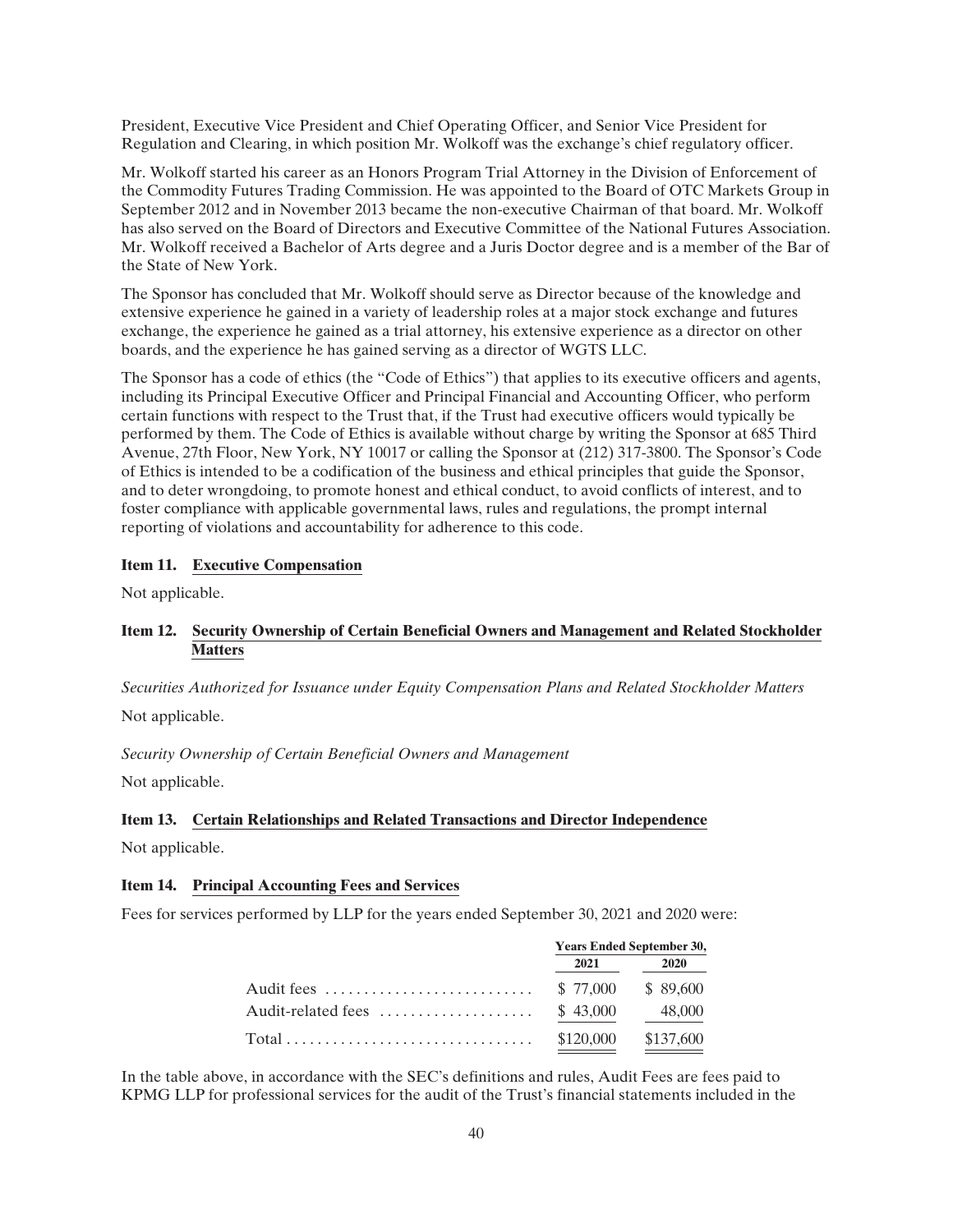Form 10-K and review of financial statements included in the Forms 10-Q, and for services that are normally provided by the accountants in connection with regulatory filings or engagements. Audit Related Fees are fees for assurance and related services that are reasonably related to the performance of the audit or review of the Trust's financial statements.

#### *Pre-Approved Policies and Procedures*

The Trust has no board of directors, and as a result, has no audit committee or pre-approval policy with respect to fees paid to its principal accounting firm. Such determinations, including for the fiscal year ended September 30, 2021, are made by the Sponsor's Board of Directors and Audit Committee.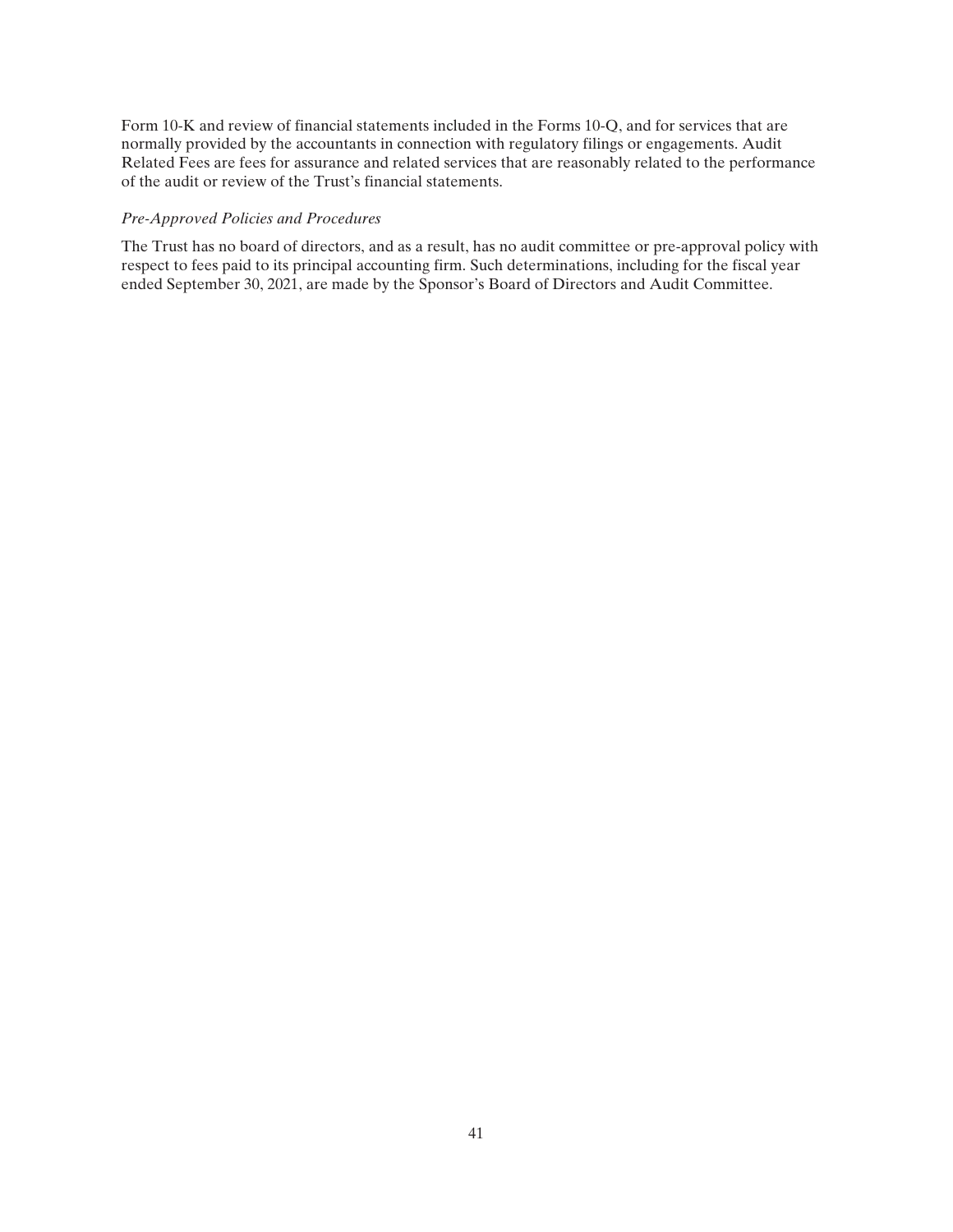# **PART IV**

# **Item 15. Exhibits and Financial Statements Schedules**

## **1. Financial Statements**

See Index to Financial Statements on Page F-1 for a list of the financial statements being filed herein.

# **2. Financial Statement Schedules**

Schedules have been omitted since they are either not required, not applicable, or the information has otherwise been included.

# **3. Exhibits**

### **Exhibit Index**

|                       |                                                                                                                 | Incorporated by Reference |         |                                       |  |
|-----------------------|-----------------------------------------------------------------------------------------------------------------|---------------------------|---------|---------------------------------------|--|
| <b>Exhibit Number</b> | <b>Exhibit Description</b>                                                                                      | Form                      | Exhibit | Filing Date/Period<br><b>End Date</b> |  |
| 3.1                   | <b>Certificate of Trust</b>                                                                                     | $S-1$                     | 3.1     | 8/28/15                               |  |
| 3.2                   | Certificate of Amendment to Certificate of<br><b>Trust</b>                                                      | $S-1/A$                   | 3.2     | 8/30/16                               |  |
| 3.3                   | Second Certificate of Amendment to<br><b>Certificate of Trust</b>                                               | $S-1/A$                   | 3.3     | 5/4/18                                |  |
| 4.1                   | Fourth Amended and Restated Agreement<br>and Declaration of Trust, dated April 16, 2018                         | $S-1/A$                   | 4.2     | 5/4/18                                |  |
| 4.1.1                 | Amendment No. 1 to Fourth Amended and<br>Restated Agreement and Declaration of Trust,<br>dated February 6, 2020 | $10-Q$                    | 4.1.1   | 2/7/20                                |  |
| 4.2                   | Form of Participant Agreement                                                                                   | $S-1/A$                   | 4.3     | 5/4/18                                |  |
| $4.3*$                | Description of the Securities Registered under<br>Section 12 of the Securities Exchange Act of<br>1934          |                           |         |                                       |  |
| 10.1                  | Custody Agreement - Amended and<br>Restated Allocated Gold Account Agreement,<br>dated November 23, 2020        | $10-K$                    | 10.1    | 11/23/20                              |  |
| 10.2                  | Custody Agreement - Unallocated Bullion<br>Account Agreement, dated June 14, 2018                               | $10-Q$                    | 10.2    | 8/7/18                                |  |
| 10.3                  | Fund Administration and Accounting<br>Agreement, dated January 5, 2017                                          | $S-1/A$                   | 10.4    | 1/9/17                                |  |
| 10.3.1                | Amendment to Fund Administration and<br>Accounting Agreement, dated June 6, 2018                                | $S-1/A$                   | 10.4    | 6/13/18                               |  |
| 10.3.2                | Second Amendment to the Fund<br>Administration and Accounting Agreement,<br>dated October 11, 2019              | $10-K$                    | 10.3.2  | 12/10/19                              |  |
| 10.4                  | Transfer Agency and Service Agreement,<br>dated January 5, 2017                                                 | $S-1/A$                   | 10.5    | 1/9/17                                |  |
| 10.4.1                | Amendment to Transfer Agency and Service<br>Agreement, dated June 6, 2018                                       | $S-1/A$                   | 10.6    | 6/13/18                               |  |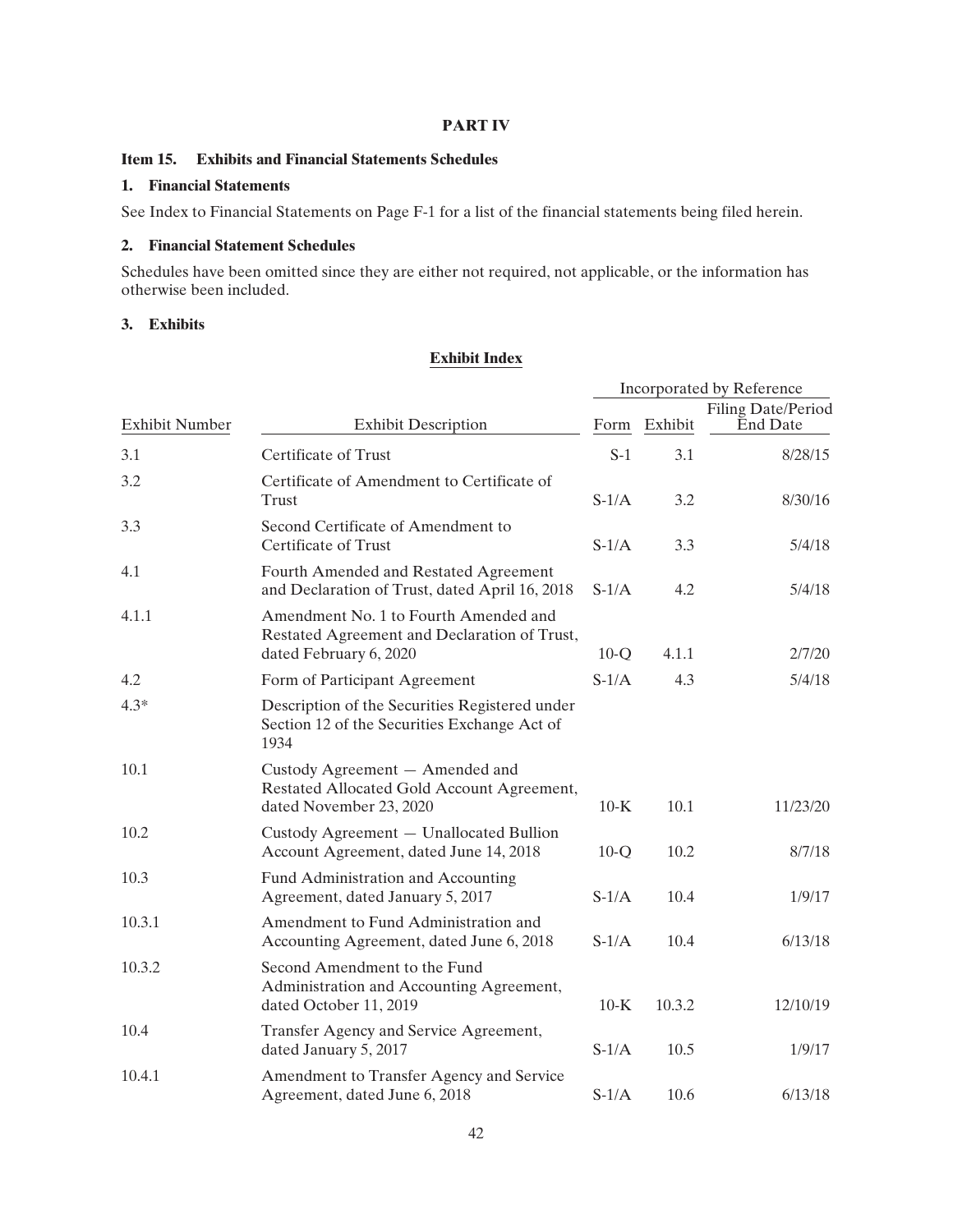|                |                                                                                                                                                                     |         |         | Incorporated by Reference             |
|----------------|---------------------------------------------------------------------------------------------------------------------------------------------------------------------|---------|---------|---------------------------------------|
| Exhibit Number | <b>Exhibit Description</b>                                                                                                                                          | Form    | Exhibit | <b>Filing Date/Period</b><br>End Date |
| 10.4.2         | Second Amendment to the Transfer Agency<br>and Service Agreement, dated October 11,<br>2019                                                                         | $10-K$  | 10.4.2  | 12/10/19                              |
| 10.5           | Amended and Restated Sponsor Agreement,<br>dated October 14, 2016                                                                                                   | $S-1/A$ | 10.7    | 1/9/17                                |
| 10.5.1         | Amendment to Amended and Restated<br>Sponsor Agreement, dated November 28, 2017                                                                                     | $10-K$  | 10.11   | 11/29/17                              |
| 10.5.2         | Second Amendment to Amended and<br>Restated Sponsor Agreement, dated June 12,<br>2018                                                                               | $S-1/A$ | 10.9    | 6/13/18                               |
| 10.6           | Custody Agreement (U.S. Dollar Only), dated<br>January 5, 2017                                                                                                      | $S-1/A$ | 10.8    | 1/9/17                                |
| 10.6.1         | Amendment to Custody Agreement (U.S.<br>Dollar Only), dated June 6, 2018                                                                                            | $S-1/A$ | 10.11   | 6/13/18                               |
| 10.6.2         | Second Amendment to Custody Agreement<br>(U.S. Dollar Only), dated October 11, 2019                                                                                 | $10-K$  | 10.6.2  | 12/10/19                              |
| 10.7           | Master Marketing Agent Agreement, dated<br>July 17, 2015                                                                                                            | $S-1/A$ | 10.10   | 8/30/16                               |
| 10.7.1         | First Amendment to the Marketing Agent<br>Agreement, dated May 4, 2018                                                                                              | $S-1/A$ | 10.13   | 6/13/18                               |
| $23.1*$        | Consent of KPMG LLP                                                                                                                                                 |         |         |                                       |
| $23.2*$        | Consent of Carter Ledyard & Milburn LLP.                                                                                                                            |         |         |                                       |
| $31.1*$        | Certification of Principal Executive Officer<br>pursuant to Rule $13a-14(a)$ and $15d-14(a)$<br>under the Securities Exchange Act of 1934, as<br>amended            |         |         |                                       |
| $31.2*$        | Certification of Principal Financial and<br>Accounting Officer pursuant to Rule 13a-14(a)<br>and 15d-14(a) under the Securities Exchange<br>Act of 1934, as amended |         |         |                                       |
| $32.1*$        | Certification of Principal Executive Officer<br>pursuant to Section 906 of the Sarbanes-Oxley<br>Act of 2002                                                        |         |         |                                       |
| $32.2*$        | Certification of Principal Financial and<br>Accounting Officer pursuant to Section 906 of<br>the Sarbanes-Oxley Act of 2002                                         |         |         |                                       |
| 101.INS*       | <b>XBRL Instance Document</b>                                                                                                                                       |         |         |                                       |
| $101.SCH*$     | <b>XBRL Taxonomy Extension Schema Document</b>                                                                                                                      |         |         |                                       |
| 101.CAL*       | XBRL Taxonomy Extension Calculation Linkbase Document                                                                                                               |         |         |                                       |
| $101.DEF*$     | XBRL Taxonomy Extension Definition Linkbase Document                                                                                                                |         |         |                                       |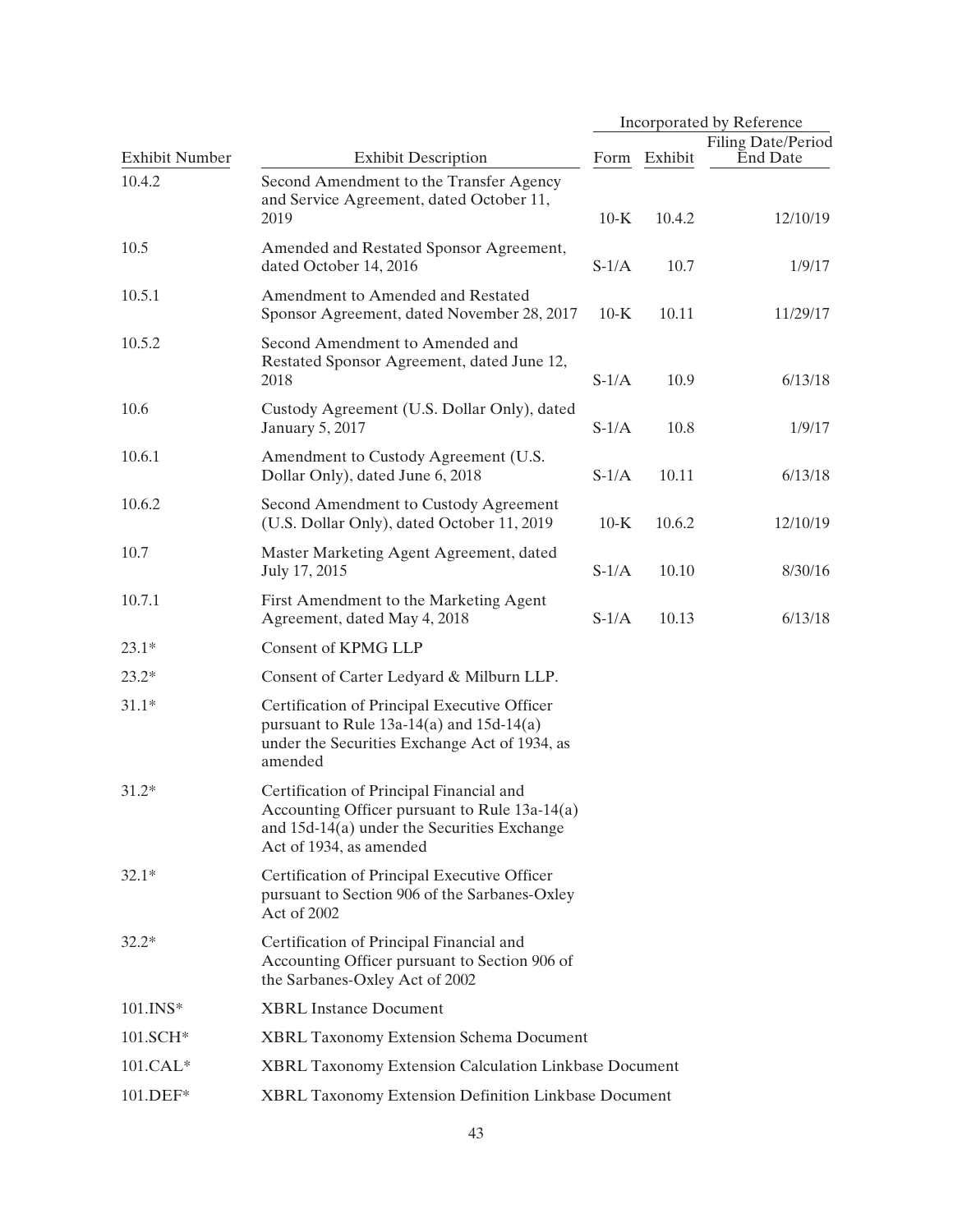|                |                                                                                                                                                                                                | Incorporated by Reference |         |                                |  |
|----------------|------------------------------------------------------------------------------------------------------------------------------------------------------------------------------------------------|---------------------------|---------|--------------------------------|--|
| Exhibit Number | <b>Exhibit Description</b>                                                                                                                                                                     | Form                      | Exhibit | Filing Date/Period<br>End Date |  |
| $101.LAB*$     | <b>XBRL Taxonomy Extension Label Linkbase Document</b>                                                                                                                                         |                           |         |                                |  |
| 101.PRE*       | <b>XBRL Taxonomy Extension Presentation Linkbase Document</b>                                                                                                                                  |                           |         |                                |  |
| 104.1          | Cover Page Interactive Data File – The cover page interactive data file does not<br>appear in the interactive data file because its XBRL tags are embedded within the<br>inline XBRL document. |                           |         |                                |  |

\* Filed herewith.

# **Item 16. Form 10-K Summary**

Not applicable.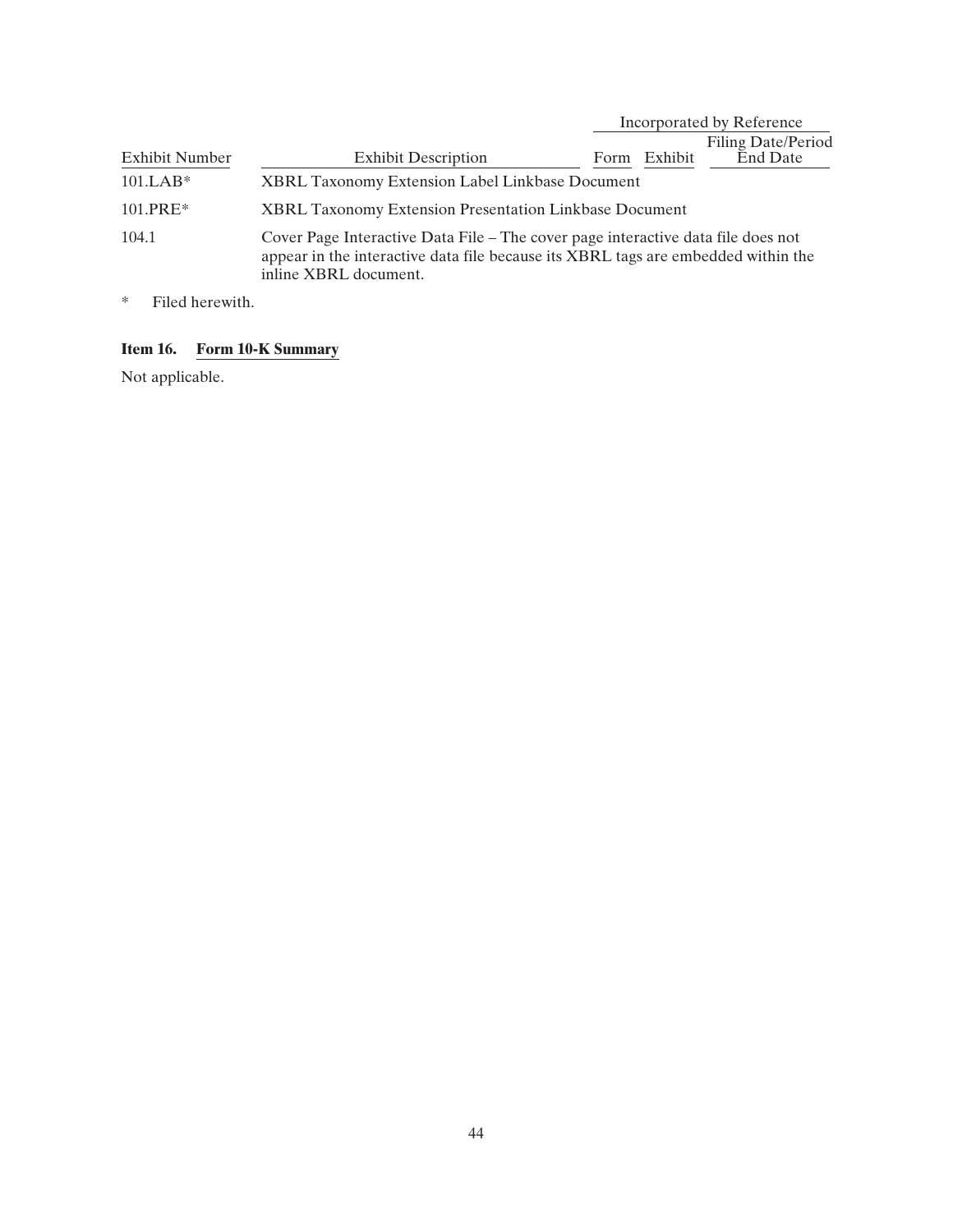#### **SIGNATURES**

Pursuant to the requirements of the Securities Exchange Act of 1934, the registrant has duly caused this report to be signed on its behalf by the undersigned in the capacities\* indicated thereunto duly authorized.

> WGC USA Asset Management Company, LLC Sponsor of the World Gold Trust (Registrant)

/s/ Joseph R. Cavatoni

Joseph R. Cavatoni Principal Executive Officer\*

/s/ Brandon Woods

Brandon Woods Principal Financial and Accounting Officer\*

/s/ David Tait

David Tait Director\*

/s/ William J. Shea

William J. Shea Director\*

/s/ Neal Wolkoff

Neal Wolkoff Director\*

/s/ Carlos Rodriguez

Carlos Rodriguez Director\*

Date: November 24, 2021

\* The Registrant is a trust and the persons are signing in their capacities as officers or directors of WGC USA Asset Management Company, LLC, the Sponsor of the Registrant.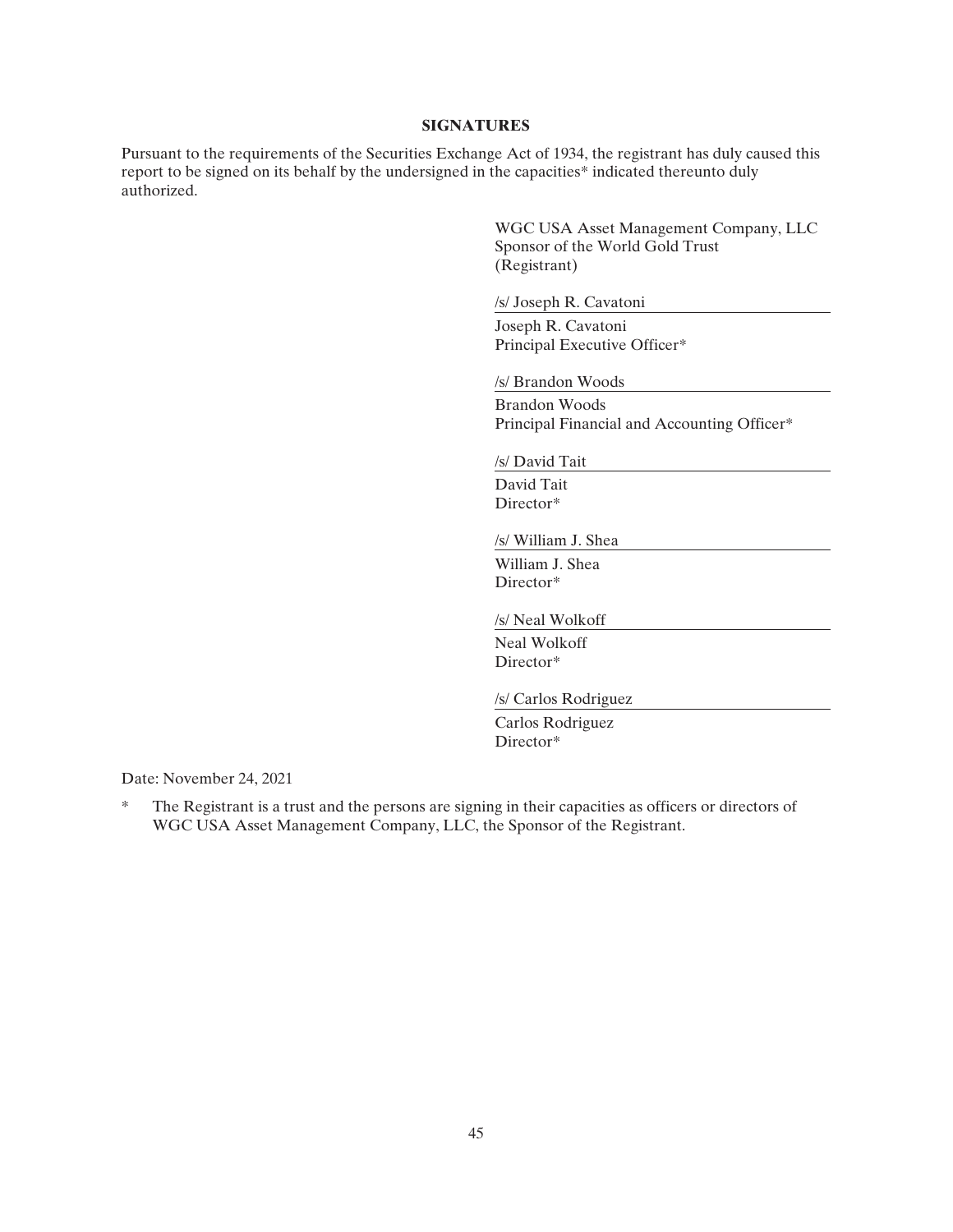# **FINANCIAL STATEMENTS AS OF SEPTEMBER 30, 2021**

# **INDEX**

|                                                                                                      | Page   |
|------------------------------------------------------------------------------------------------------|--------|
| Report of Independent Registered Public Accounting Firm for World Gold Trust                         | $F-2$  |
| Combined Statements of Financial Condition at September 30, 2021 and 2020 for World Gold             |        |
|                                                                                                      | $F-4$  |
| Combined Schedules of Investment at September 30, 2021 and 2020 for World Gold Trust                 | $F-5$  |
| Combined Statements of Operations for the years ended September 30, 2021, 2020 and 2019 for          |        |
|                                                                                                      | $F-6$  |
| Combined Statements of Cash Flows for the years ended September 30, 2021, 2020 and 2019 for          |        |
|                                                                                                      | $F-7$  |
| Combined Statements of Changes in Net Assets for the years ended September 30, 2021, 2020 and        |        |
|                                                                                                      | $F-8$  |
| Notes to the Combined Financial Statements for World Gold Trust                                      | $F-9$  |
| Report of Independent Registered Public Accounting Firm for SPDR® Gold MiniShares SM                 |        |
|                                                                                                      | $F-18$ |
| Statements of Financial Condition at September 30, 2021 and 2020 for SPDR® Gold MiniSharesSM         |        |
|                                                                                                      | $F-20$ |
| Schedules of Investment at September 30, 2021 and 2020 for SPDR® Gold MiniShares <sup>SM</sup> Trust | $F-21$ |
| Statements of Operations for the years ended September 30, 2021, 2020 and 2019 for SPDR® Gold        |        |
|                                                                                                      | $F-22$ |
| Statements of Cash Flows for the years ended September 30, 2021, 2020 and 2019 for SPDR®             |        |
|                                                                                                      | $F-23$ |
| Statements of Changes in Net Assets for the years ended September 30, 2021, 2020 and 2019 for        |        |
|                                                                                                      | $F-24$ |
| Notes to the Financial Statements for SPDR® Gold MiniShares <sup>SM</sup> Trust                      | $F-25$ |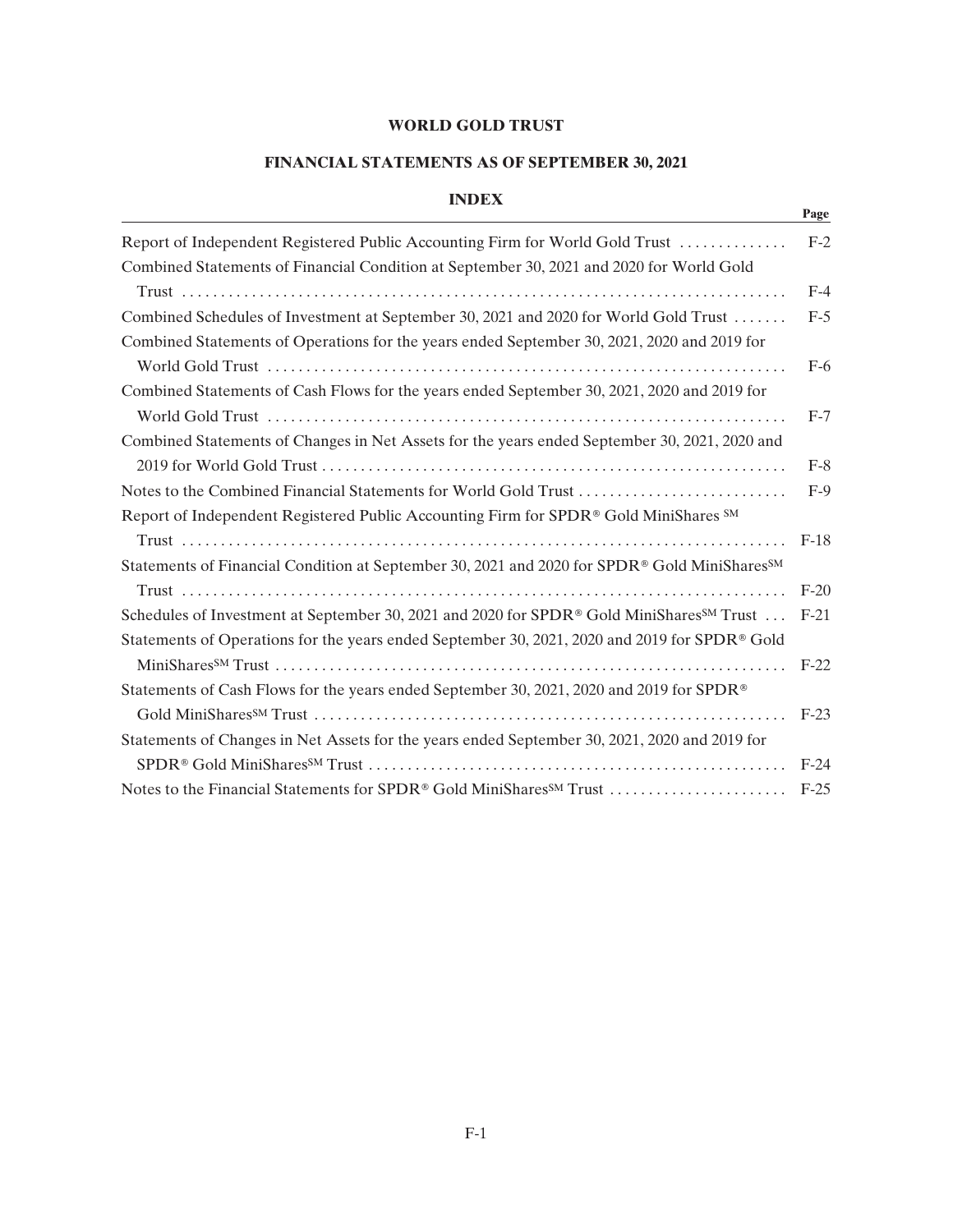#### **Report of Independent Registered Public Accounting Firm**

<span id="page-50-0"></span>To the Shareholders and the Trustee of SPDR<sup>®</sup> Gold MiniShares<sup>SM</sup> Trust and the Board of Directors of WGC USA Asset Management Company, LLC:

#### *Opinion on the Financial Statements*

We have audited the accompanying statements of financial condition of SPDR® Gold MiniSharesSM Trust (GLDM), a series of the World Gold Trust (the Trust), including the schedules of investment, as of September 30, 2021 and 2020, the related statements of operations, cash flows, and changes in net assets for each of the years in the three-year period ended September 30, 2021 and the related notes (collectively, the financial statements). In our opinion, the financial statements present fairly, in all material respects, the financial position of GLDM as of September 30, 2021 and 2020, and the results of its operations, its cash flows, and changes in its net assets for each of the years in the three-year period ended September 30, 2021, in conformity with U.S. generally accepted accounting principles.

We also have audited, in accordance with the standards of the Public Company Accounting Oversight Board (United States) (PCAOB), GLDM's internal control over financial reporting as of September 30, 2021, based on criteria established in Internal Control Integrated Framework (2013) issued by the Committee of Sponsoring Organizations of the Treadway Commission, and our report dated November 24, 2021 expressed an unqualified opinion on the effectiveness of GLDM's internal control over financial reporting.

### *Basis for Opinion*

These financial statements are the responsibility of WGC USA Asset Management Company, LLC (the Trust's sponsor). Our responsibility is to express an opinion on these financial statements based on our audits. We are a public accounting firm registered with the PCAOB and are required to be independent with respect to GLDM in accordance with the U.S. federal securities laws and the applicable rules and regulations of the Securities and Exchange Commission and the PCAOB.

We conducted our audits in accordance with the standards of the PCAOB. Those standards require that we plan and perform the audit to obtain reasonable assurance about whether the financial statements are free of material misstatement, whether due to error or fraud. Our audit included performing procedures to assess the risks of material misstatement of the financial statements, whether due to error or fraud, and performing procedures that respond to those risks. Such procedures included examining, on a test basis, evidence regarding the amounts and disclosures in the financial statements. Our audits also included evaluating the accounting principles used and significant estimates made by management, as well as evaluating the overall presentation of the financial statements. We believe that our audits provide a reasonable basis for our opinion.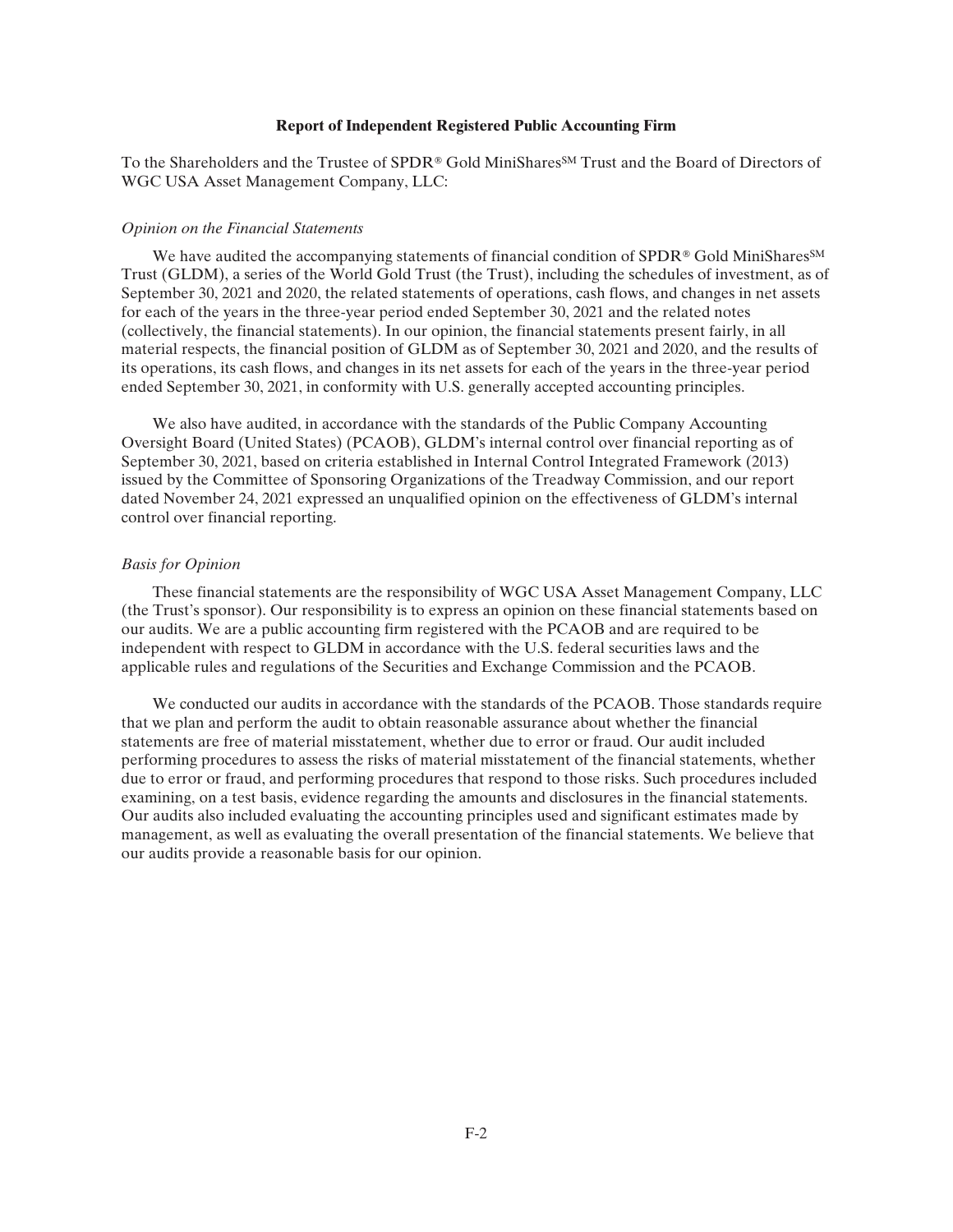#### *Critical Audit Matter*

The critical audit matter communicated below is a matter arising from the current period audit of the financial statements that was communicated or required to be communicated to the audit committee and that: (1) relates to accounts or disclosures that are material to the financial statements and (2) involved our especially challenging, subjective, or complex judgments. The communication of a critical audit matter does not alter in any way our opinion on the financial statements, taken as a whole, and we are not, by communicating the critical audit matter below, providing a separate opinion on the critical audit matter or on the accounts or disclosures to which it relates.

#### *Evaluation of the evidence pertaining to the existence of the gold holdings*

As disclosed in the schedule of investment, as of September 30, 2021, GLDM's market value of gold holdings was \$4.4 billion, representing approximately 100% of GLDM's total assets. All of the gold holdings, which were 2.5 million ounces as of September 30, 2021, were held by a third-party custodian (the custodian).

We identified the evaluation of the evidence pertaining to the existence of the gold holdings as a critical audit matter. Given the nature and volume of the gold holdings, subjective auditor judgment was required to evaluate the extent and nature of evidence obtained to assess the quantity of gold held by the custodian as of September 30, 2021.

The following are the primary procedures we performed to address this critical audit matter. We evaluated the design and tested the operating effectiveness of certain internal controls over GLDM's gold holdings process, including controls over (1) the comparison of GLDM's records of gold held to the custodian's records and (2) the approval of gold deposits and withdrawals by the trustee of GLDM. We obtained a schedule directly from the custodian of GLDM's gold holdings held by the custodian as of September 30, 2021. We compared the total ounces on such schedule to GLDM's record of gold holdings. We also attended and observed part of the physical count of GLDM's gold holdings performed at the custodian's location by a third party engaged by GLDM's sponsor. We obtained the physical count result of that third party and reconciled it to both GLDM's and the custodian's records.

### /s/ KPMG LLP

We have served as the Trust s auditor since 2016.

New York, New York November 24, 2021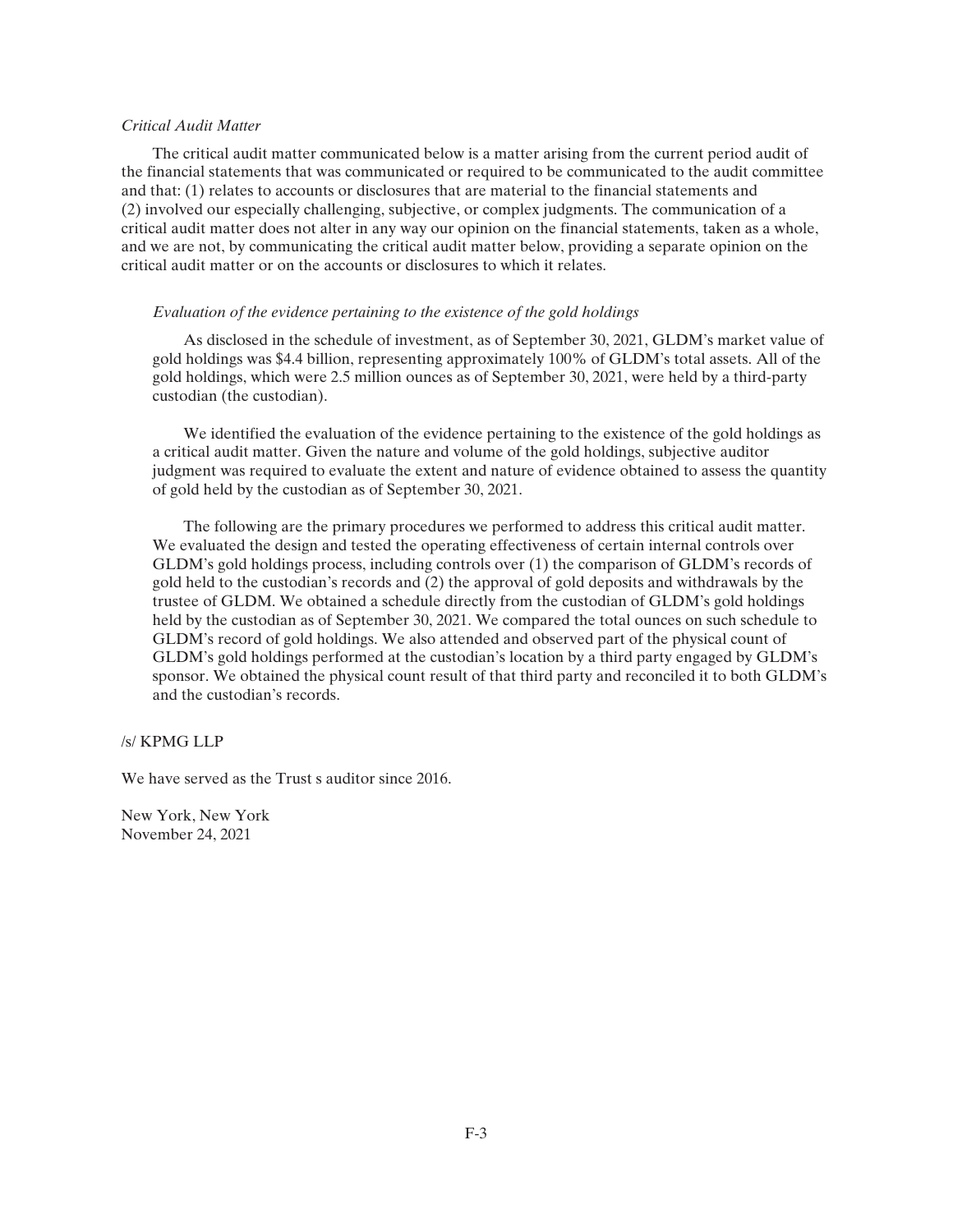# <span id="page-52-0"></span>**Combined Statements of Financial Condition**

at September 30, 2021 and 2020

| (Amounts in 000's of US\$)                                              | Sep-30,<br>2021 | Sep-30,<br><b>2020</b> |
|-------------------------------------------------------------------------|-----------------|------------------------|
| <b>ASSETS</b>                                                           |                 |                        |
| Investments in Gold, at fair value (cost \$4,237,696 and \$3,014,561 at |                 |                        |
|                                                                         |                 | 18,793                 |
|                                                                         |                 |                        |
| <b>LIABILITIES</b>                                                      |                 |                        |
|                                                                         | 666 \$          | 517                    |
|                                                                         | 666 \$          | 517                    |
|                                                                         | \$4,387,065     | \$3,561,272            |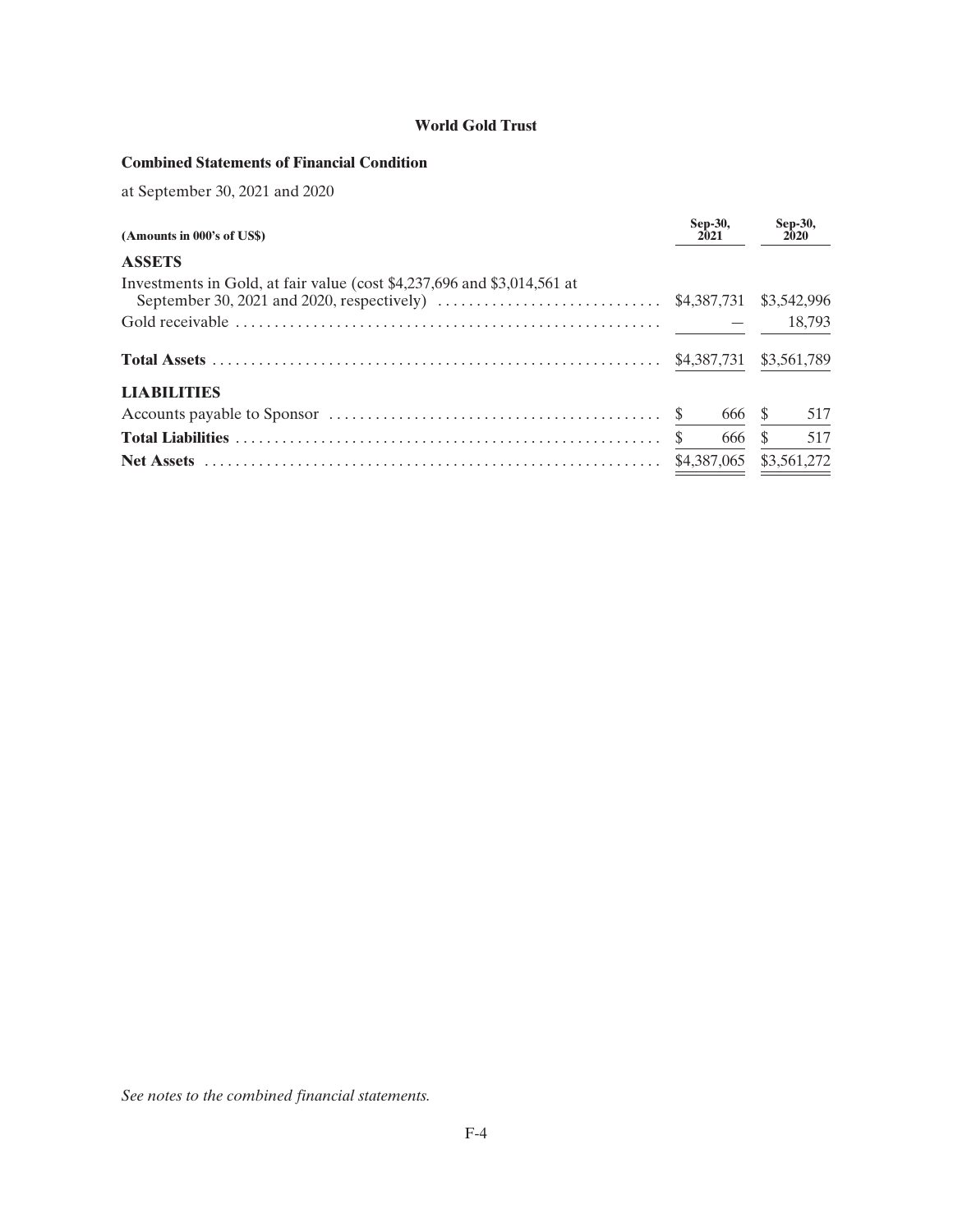# <span id="page-53-0"></span>**Combined Schedules of Investment**

# **(Amounts in 000's except for percentages)**

| <b>September 30, 2021</b>                                                        | <b>Ounces of</b><br>gold | <b>Cost</b> | <b>Fair Value</b>    | $%$ of<br><b>Net Assets</b> |
|----------------------------------------------------------------------------------|--------------------------|-------------|----------------------|-----------------------------|
| Investment in Gold $\dots\dots\dots\dots\dots\dots\dots\dots\dots\dots\dots$     | 2,517.6                  | \$4,237,696 | \$4,387,731          | 100.02%                     |
| Liabilities in excess of other assets $\dots\dots\dots\dots\dots\dots$           |                          | \$4,237,696 | \$4,387,731<br>(666) | 100.02%<br>$(0.02)\%$       |
|                                                                                  |                          |             | \$4,387,065          | 100.00%                     |
| <b>September 30, 2020</b>                                                        | <b>Ounces of</b><br>gold | <b>Cost</b> | <b>Fair Value</b>    | $%$ of<br><b>Net Assets</b> |
| Investment in Gold $\dots \dots \dots \dots \dots \dots \dots \dots \dots \dots$ | 1,877.7                  | \$3,014,561 | \$3,542,996          | 99.49%                      |
|                                                                                  |                          | \$3,014,561 | \$3,542,996          | 99.49%                      |
|                                                                                  |                          |             | 18,276               | $0.51\%$                    |
|                                                                                  |                          |             | \$3,561,272          | 100.00%                     |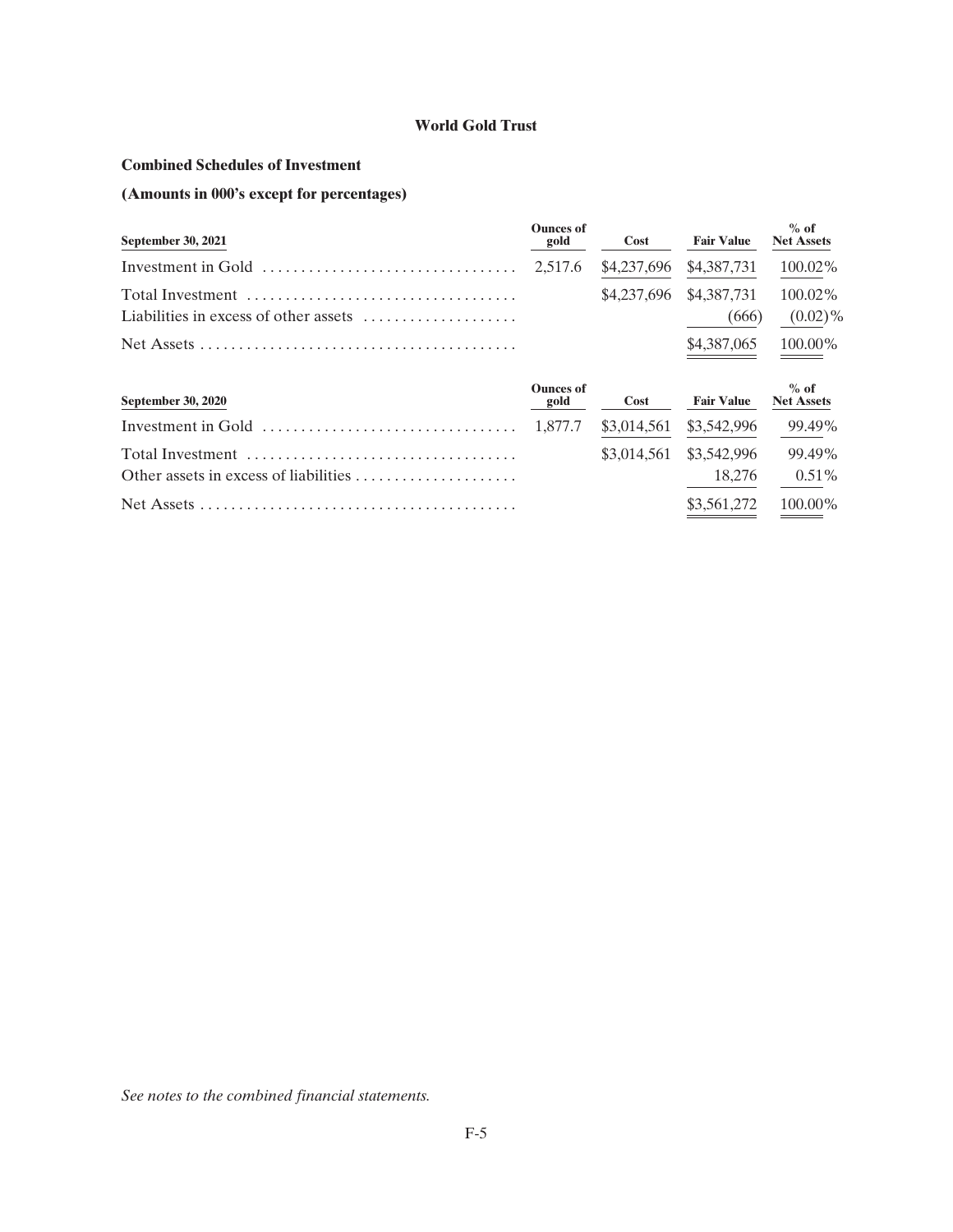# <span id="page-54-0"></span>**Combined Statements of Operations**

For the years ended September 30, 2021, 2020 and 2019

| (Amounts in 000's of US\$)                                                                                       | <b>Year Ended</b><br>Sep-30, 2021 | <b>Year Ended</b><br>Sep-30, 2020 | <b>Year Ended</b><br>Sep-30, 2019 <sup>(1)</sup> |
|------------------------------------------------------------------------------------------------------------------|-----------------------------------|-----------------------------------|--------------------------------------------------|
| <b>EXPENSES</b>                                                                                                  |                                   |                                   |                                                  |
|                                                                                                                  | \$<br>7,462                       | $\mathbb{S}$<br>3,495             | S<br>1,201                                       |
|                                                                                                                  |                                   |                                   | 48                                               |
|                                                                                                                  | 7,462                             | 3,495                             | 1,249                                            |
|                                                                                                                  | (7, 462)                          | (3,495)                           | (1,249)                                          |
| Net realized and change in unrealized gain/(loss) on investment in<br>gold and Gold Delivery Agreement           |                                   |                                   |                                                  |
| Net realized gain/(loss) from investment in gold sold to pay                                                     | 634                               | 455                               | 77                                               |
| Net realized gain/(loss) on Gold Delivery Agreement                                                              |                                   |                                   | 1,820                                            |
| Net realized gain/(loss) on gold transferred to cover Gold<br>Delivery Agreement and Gold Delivery Provider fees |                                   |                                   | 440                                              |
| Net realized gain/(loss) from gold distributed for the redemption                                                | 39,311                            | 37,008                            | 6,093                                            |
| Net realized gain (loss) from investment in gold sold to pay                                                     |                                   |                                   | 4,982                                            |
| Net change in unrealized appreciation/(depreciation) on                                                          | (378, 400)                        | 409,193                           | 126,795                                          |
| Net realized and change in unrealized gain/(loss) on investment in                                               | (338, 455)                        | 446,656                           | 140,207                                          |
|                                                                                                                  | \$(345,917)                       | \$443,161                         | \$138,958                                        |

(1) Information is reflective of the period from October 1, 2018 through September 16, 2019 for GLDW (see note 1) and the year ended September 30, 2019 for GLDM.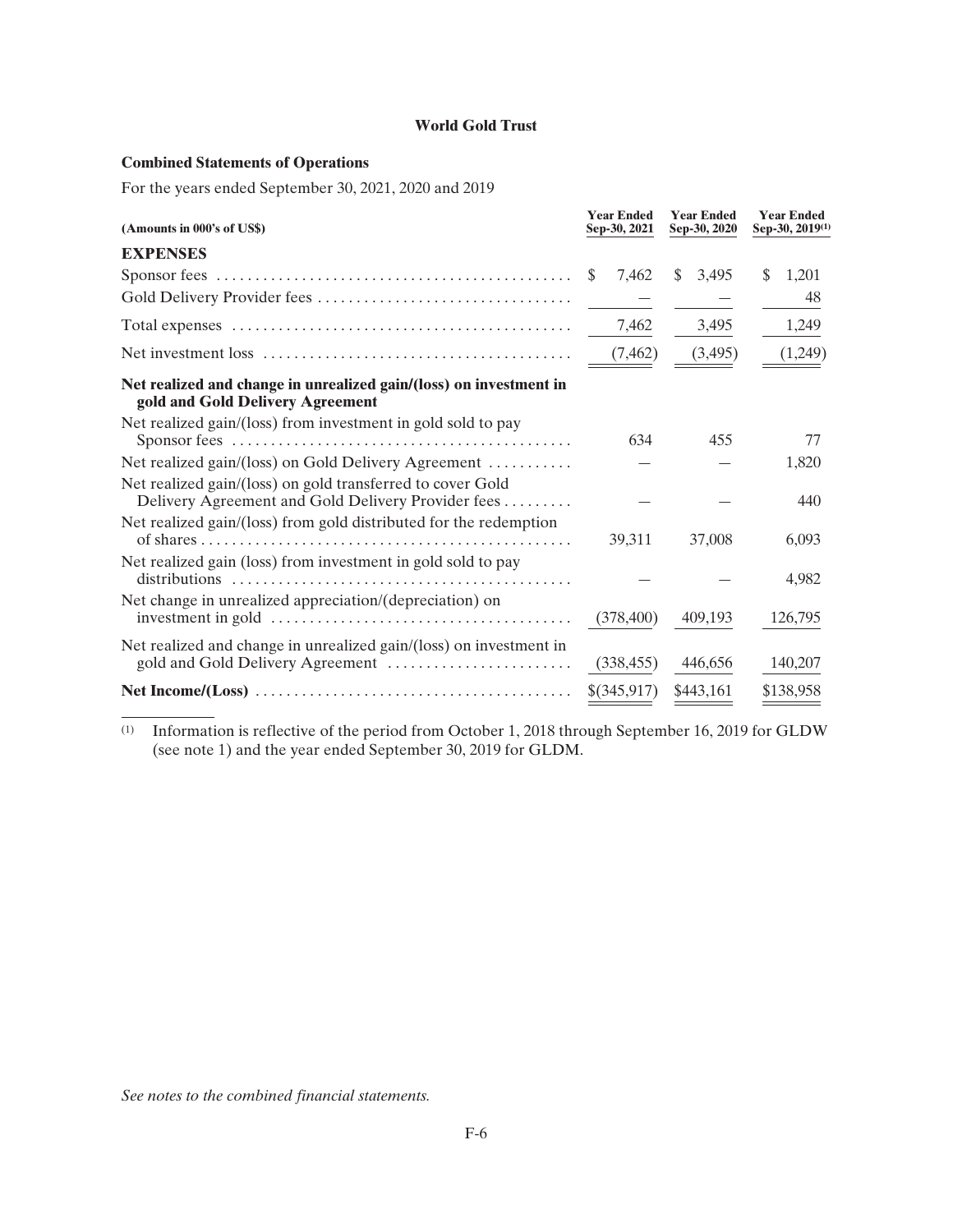# <span id="page-55-0"></span>**Combined Statements of Cash Flows**

For the years ended September 30, 2021, 2020 and 2019

| (Amounts in 000's of US\$)                                                                  | <b>Year Ended Year Ended</b> |                              | <b>Year Ended</b><br>Sep-30, 2021 Sep-30, 2020 Sep-30, 2019(1)             |
|---------------------------------------------------------------------------------------------|------------------------------|------------------------------|----------------------------------------------------------------------------|
| <b>INCREASE/DECREASE IN CASH FROM OPERATIONS:</b>                                           |                              |                              |                                                                            |
|                                                                                             | 7,313 \$                     | 3,126                        | \$<br>1.082                                                                |
|                                                                                             | (7,313)                      | (3,126)                      | (1,082)                                                                    |
|                                                                                             |                              |                              |                                                                            |
| <b>INCREASE/DECREASE IN CASH FLOWS FROM FINANCING</b><br><b>ACTIVITIES:</b>                 |                              |                              |                                                                            |
|                                                                                             |                              |                              |                                                                            |
|                                                                                             |                              |                              |                                                                            |
| Cash proceeds from sales of gold to pay distributions                                       |                              |                              | 33,452                                                                     |
|                                                                                             |                              |                              | (33, 452)                                                                  |
| Increase/(Decrease) in cash resulting from financing activities                             |                              |                              |                                                                            |
| Cash and cash equivalents at beginning of period                                            |                              |                              |                                                                            |
|                                                                                             |                              |                              |                                                                            |
|                                                                                             |                              |                              |                                                                            |
| SUPPLEMENTAL DISCLOSURE OF NON-CASH FINANCING<br><b>ACTIVITIES:</b>                         |                              |                              |                                                                            |
| Value of gold received for creation of shares-net of change in gold                         |                              |                              |                                                                            |
|                                                                                             | \$1,602,034 \$2,348,580      |                              | \$743,766                                                                  |
| Value of gold distributed for redemption of shares-net of change in gold                    |                              | $(449,117)$ \$ $(285,146)$   | \$ (60, 418)                                                               |
|                                                                                             |                              |                              |                                                                            |
| SUPPLEMENTAL DISCLOSURE OF NON-CASH OPERATING<br><b>ACTIVITIES</b>                          |                              |                              |                                                                            |
| Value of Gold Delivery Agreement inflows - net of Gold Delivery                             | S.                           |                              | 9,556                                                                      |
| Value of Gold Delivery Agreement outflows - net of Gold Delivery                            |                              |                              |                                                                            |
|                                                                                             |                              |                              | (7, 736)                                                                   |
| (Amounts in 000's of US\$)                                                                  |                              | <b>Year Ended Year Ended</b> | <b>Year Ended</b><br>Sep-30, 2021 Sep-30, 2020 Sep-30, 2019 <sup>(1)</sup> |
|                                                                                             |                              |                              |                                                                            |
| <b>RECONCILIATION OF NET INCOME/(LOSS) TO NET CASH</b><br>PROVIDED BY OPERATING ACTIVITIES  |                              |                              |                                                                            |
|                                                                                             |                              |                              | \$138,958                                                                  |
| Adjustments to reconcile net income/(loss) to net cash provided by operating<br>activities: |                              |                              |                                                                            |
|                                                                                             |                              |                              | 48                                                                         |
|                                                                                             | 7,313                        | 3,126                        | 1,082                                                                      |
| Net realized (gain)/loss from investment in gold sold to pay Sponsor fees                   | (634)                        | (455)                        | (77)                                                                       |
| Net realized gain/(loss) on Gold Delivery Agreement                                         |                              |                              | (1,820)                                                                    |
| Net realized gain/(loss) from investment in gold sold to pay distributions                  |                              |                              | (4,982)                                                                    |
| Net realized gain/(loss) on gold transferred to cover Gold Delivery                         |                              |                              | (440)                                                                      |
| Net realized (gain)/loss from gold distributed for the redemption of shares                 | (39,311)                     | (37,008)                     | (6,093)                                                                    |
| Net change in unrealized (appreciation)/depreciation on investment in                       | 378,400                      | (409, 193)                   | (126,795)                                                                  |
| Increase/(Decrease) in accounts payable to Sponsor                                          | 149                          | 369                          | 119                                                                        |
|                                                                                             | $\overline{\phantom{0}}$     | \$                           | \$                                                                         |

(1) Information is reflective of the period from October 1, 2018 through September 16, 2019 for GLDW (see note 1) and the year ended September 30, 2019 for GLDM.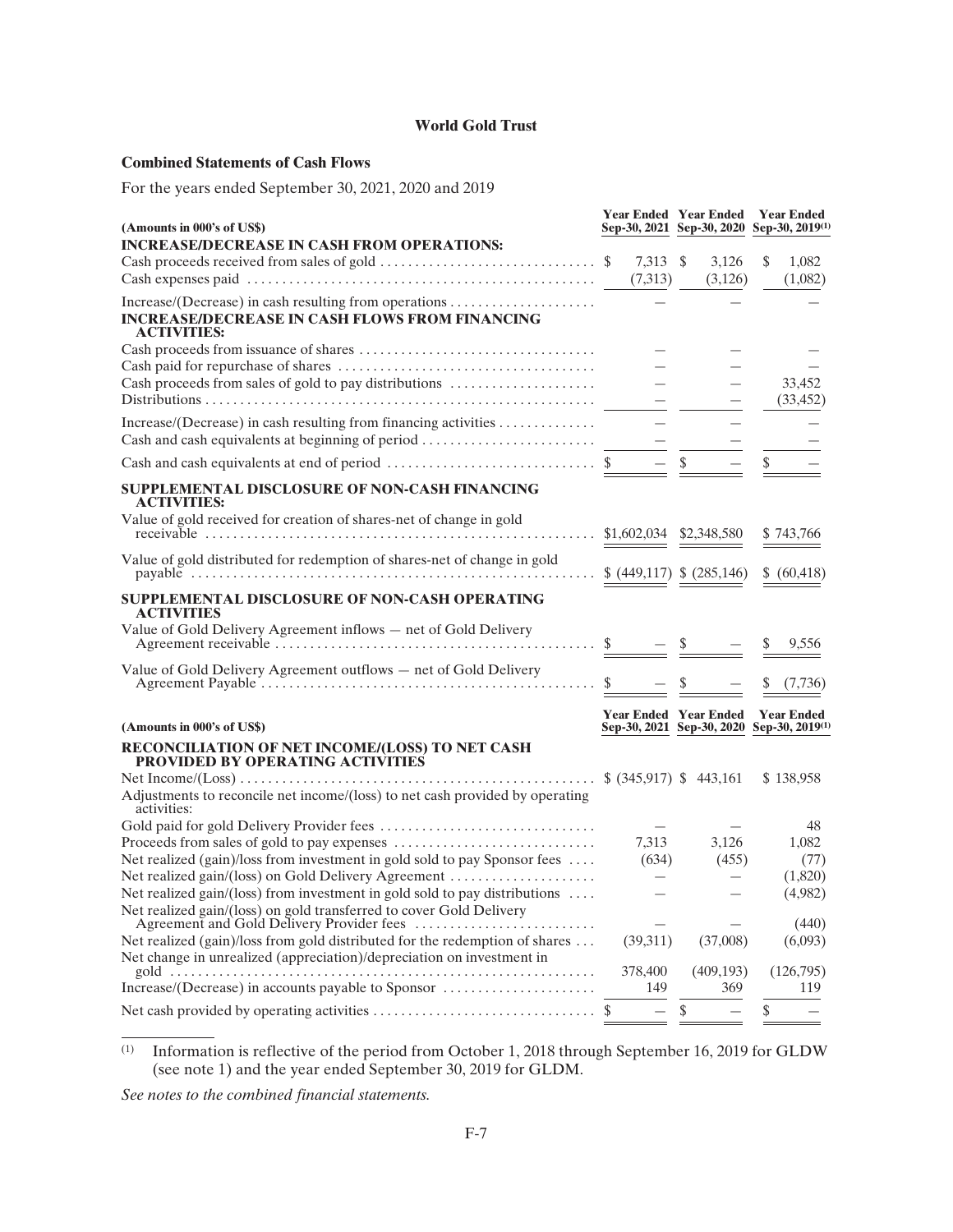# <span id="page-56-0"></span>**Combined Statements of Changes in Net Assets**

For the years ended September 30, 2021, 2020 and 2019

| (Amounts in 000's of US\$)                                                                                       | <b>Year Ended</b><br>Sep-30, 2021 | <b>Year Ended</b><br>Sep-30, 2020 | <b>Year Ended</b><br>Sep-30, 2019(1) |
|------------------------------------------------------------------------------------------------------------------|-----------------------------------|-----------------------------------|--------------------------------------|
|                                                                                                                  | \$3,561,272                       | \$1,050,703                       | 255,337<br>S.                        |
|                                                                                                                  | 1,620,827                         | 2,352,554                         | 750,278                              |
|                                                                                                                  | (449, 117)                        | (285, 146)                        | (60, 418)                            |
|                                                                                                                  |                                   |                                   | (33, 452)                            |
|                                                                                                                  | (7, 462)                          | (3,495)                           | (1,249)                              |
| Net realized gain/(loss) from investment in gold sold to pay                                                     | 634                               | 455                               | 77                                   |
| Net realized gain/(loss) from investment in gold sold to pay                                                     |                                   |                                   | 4,982                                |
| Net realized gain/(loss) on Gold Delivery Agreement                                                              |                                   |                                   | 1,820                                |
| Net realized gain/(loss) on gold transferred to cover Gold<br>Delivery Agreement and Gold Delivery Provider fees |                                   |                                   | 440                                  |
| Net realized gain/(loss) from gold distributed for the redemption                                                | 39,311                            | 37,008                            | 6,093                                |
| Net change in unrealized appreciation/(depreciation) on                                                          | (378, 400)                        | 409,193                           | 126,795                              |
|                                                                                                                  | \$4,387,065                       | \$3,561,272                       | \$1,050,703                          |

(1) Information is reflective of the period from October 1, 2018 through September 16, 2019 for GLDW (see note 1) and the year ended September 30, 2019 for GLDM.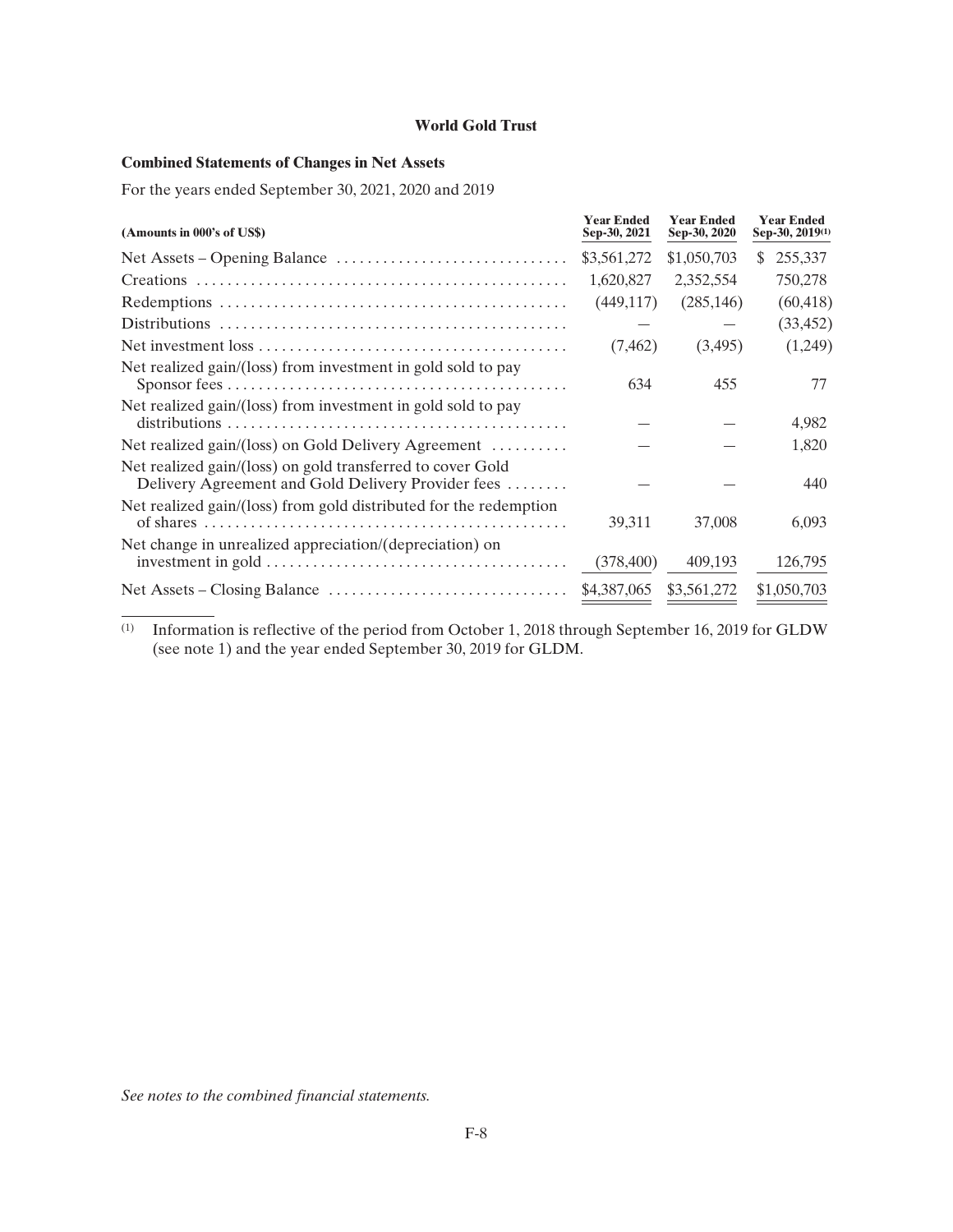# <span id="page-57-0"></span>**Notes to the Combined Financial Statements**

# **1. Organization**

World Gold Trust (the "Trust"), formerly known as "World Currency Gold Trust," was organized as a Delaware statutory trust on August 27, 2014 and is governed by the Fourth Amended and Restated Agreement and Declaration of Trust ("Declaration of Trust"), dated as of April 16, 2018, between WGC USA Asset Management Company, LLC (the "Sponsor") and the Delaware Trust Company (the "Trustee"). The Trust is authorized to issue an unlimited number of shares of beneficial interest ("Shares"). The beneficial interest in the Trust may be divided into one or more series. The Trust has established six separate series, one of which is operational as of September 30, 2021. All of the series of the Trust are collectively referred to as the "Funds" and each individually as a "Series." The fiscal year-end for the Trust and the Funds is September 30<sup>th</sup>.

The Trust had no operations with respect to the Funds' Shares prior to January 27, 2017 other than matters relating to its organization and the registration of the offer and sale of the Funds' Shares under the Securities Act of 1933, as amended.

SPDR<sup>®</sup> Gold MiniShares<sup>SM</sup> Trust ("GLDM") commenced operations on June 26, 2018. The investment objective of GLDM is for its Shares to reflect the performance of the price of gold, less its expenses. GLDM's only ordinary recurring expense is the Sponsor's annual fee of 0.18% of its net asset value ("NAV").

SPDR® Long Dollar Gold Trust ("GLDW") commenced operations on January 27, 2017. On July 15, 2019, the Sponsor notified the NYSE Arca, Inc. (the "NYSE Arca") that it had determined to voluntarily close GLDW, delist GLDW, liquidate GLDW's Shares and withdraw GLDW's Shares from registration under the Exchange Act. GLDW ceased accepting creation and redemption orders after September 6, 2019 and trading of GLDW's Shares on the NYSE Arca ceased at the open of market on September 10, 2019. The NYSE Arca filed a Form 25 with the Commission on September 11, 2019 and on September 16, 2019, a Post-Effective Amendment deregistering GLDW's unsold Shares was declared effective and the final liquidation payments were made. The Combined Statements of Financial Condition and Schedules of Investment of the Trust for the year ended September 30, 2019 include the operations of GLDW up to its liquidation.

BNY Mellon Asset Servicing, a division of The Bank of New York Mellon, ("BNYM" or the "Administrator") is the administrator and transfer agent of the Funds. BNYM also serves as the custodian of Funds' cash, if any. ICBC Standard Bank Plc (the "Custodian") is responsible for custody of GLDM's gold. Gold bullion was held by HSBC Bank plc on behalf of GLDW. State Street Global Advisors Funds Distributors, LLC is the marketing agent (the "Marketing Agent").

# **2. Significant Accounting Policies**

The preparation of financial statements in accordance with accounting principles generally accepted in the United States of America ("U.S. GAAP") requires those responsible for preparing financial statements to make estimates and assumptions and disclosure of contingent assets and liabilities at the date of the financial statements that affect the reported amounts and disclosures. Actual results could differ from those estimates. The following is a summary of significant accounting policies followed by the Funds and the Trust.

# **2.1 Basis of Accounting**

The Funds are investment companies within the scope of Financial Accounting Standards Board Accounting Standards Codification ("ASC") 946, Financial Services—Investment Companies, and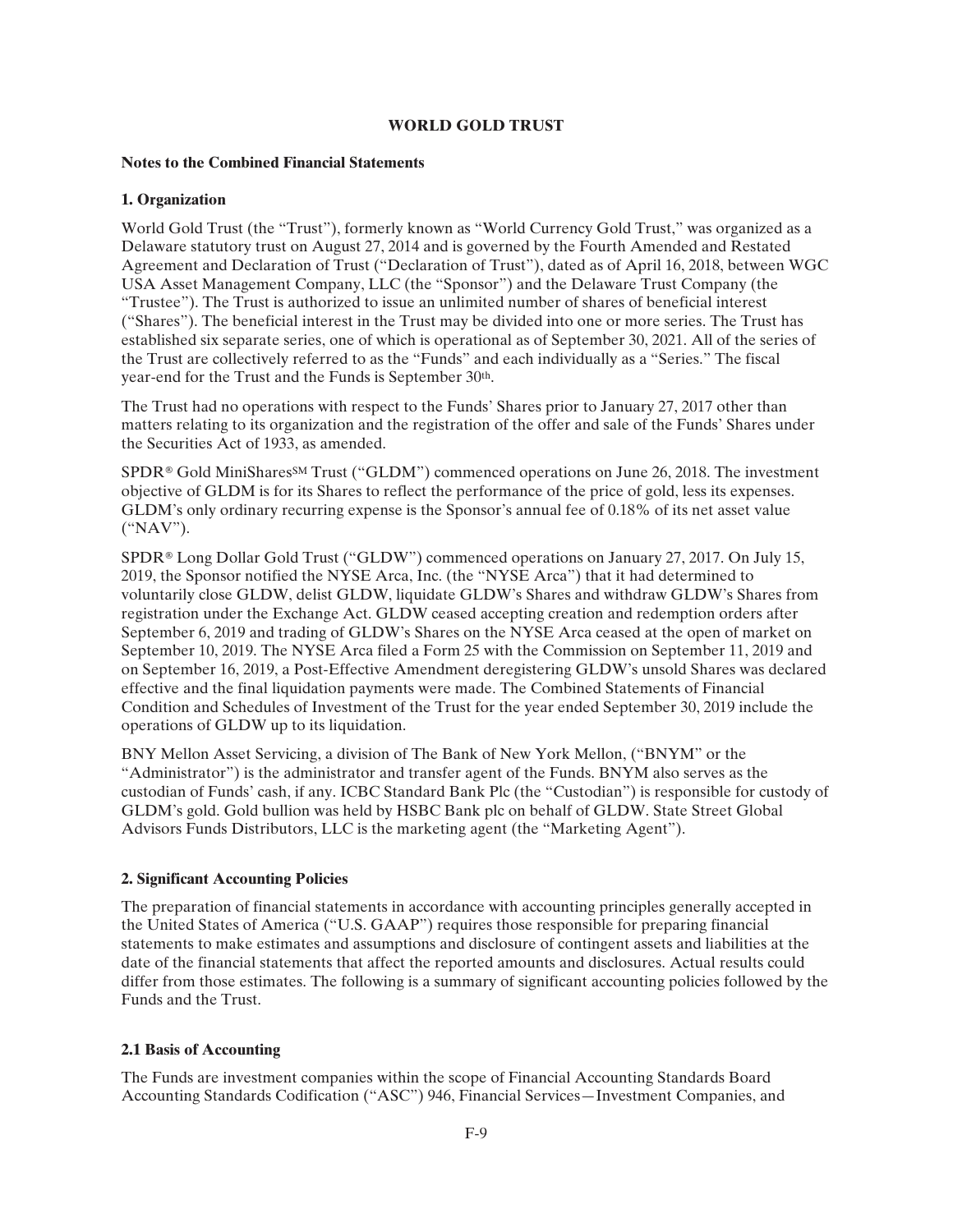# **Notes to the Combined Financial Statements**

# **2.1 Basis of Accounting—(continued)**

therefore apply the specialized accounting and reporting guidance therein. The Funds are not registered as investment companies under the Investment Company Act of 1940, as amended.

These financial statements present the financial condition, results of operations and cash flows of the Funds and the Trust combined. For all periods presented, there were no balances or activity for the Trust and all balances and activity related to the Funds, and the footnotes accordingly relate to the Funds, unless stated otherwise.

# **2.2 Basis of Presentation**

The financial statements are presented for the Trust, as the SEC registrant, combined with the Funds. The debts, liabilities, obligations and expenses incurred, contracted for or otherwise existing with respect to each Series shall be enforceable only against the assets of that Series and not against the Trust generally or any other Series that the Trust may establish in the future.

# **2.3 Cash and Cash Equivalents**

Cash and cash equivalents include highly liquid investments of sufficient credit quality with original maturity of three months or less.

# **2.4 Solactive GLD**È **Long USD Gold Index—Gold Delivery Agreement**

The Gold Delivery Agreement terminated with the liquidation of GLDW as of September 12, 2019. Pursuant to the terms of the Gold Delivery Agreement prior to termination, GLDW entered into a transaction to deliver gold bullion to, or receive gold bullion from, Merrill Lynch International, as Gold Delivery Provider, each Business Day. The amount of gold bullion transferred essentially was equivalent to GLDW's profit or loss as if it had exchanged the Reference Currencies comprising the Index ("FX Basket"), in the proportion in which they were reflected in the Index, for USDs in an amount equal to its holdings of gold bullion on such day. In general, if there was a currency gain (i.e., the value of the USD against the Reference Currencies comprising the FX Basket increases), GLDW would receive gold bullion. In general, if there was a currency loss (i.e., the value of the USD against the Reference Currencies comprising the FX Basket decreases), it would deliver gold bullion. In this manner, the amount of gold bullion held would be adjusted to reflect the daily change in the value of the Reference Currencies comprising the FX Basket against the USD. The Gold Delivery Agreement required gold bullion ounces, calculated pursuant to formulas contained in the Gold Delivery Agreement, to be delivered to the custody account of GLDW or the Gold Delivery Provider, as applicable. The fee that GLDW paid the Gold Delivery Provider for its services under the Gold Delivery Agreement was accrued daily and reflected in the calculation of the amount of gold bullion delivered pursuant to the Gold Delivery Agreement.

The Index was designed to represent the daily performance of a long position in physical gold, as represented by the LBMA Gold Price AM, and a short position in the basket of Reference Currencies with weightings determined by the FX Basket. The Reference Currencies and their respective weightings in the Index were as follows: Euro (EUR/USD) (57.6%), Japanese Yen (USD/ JPY) (13.6%), British Pound Sterling (GBP/USD) (11.9%), Canadian Dollar (USD/CAD) (9.1%), Swedish Krona (USD/SEK) (4.2%), and Swiss Franc (USD/CHF) (3.6%).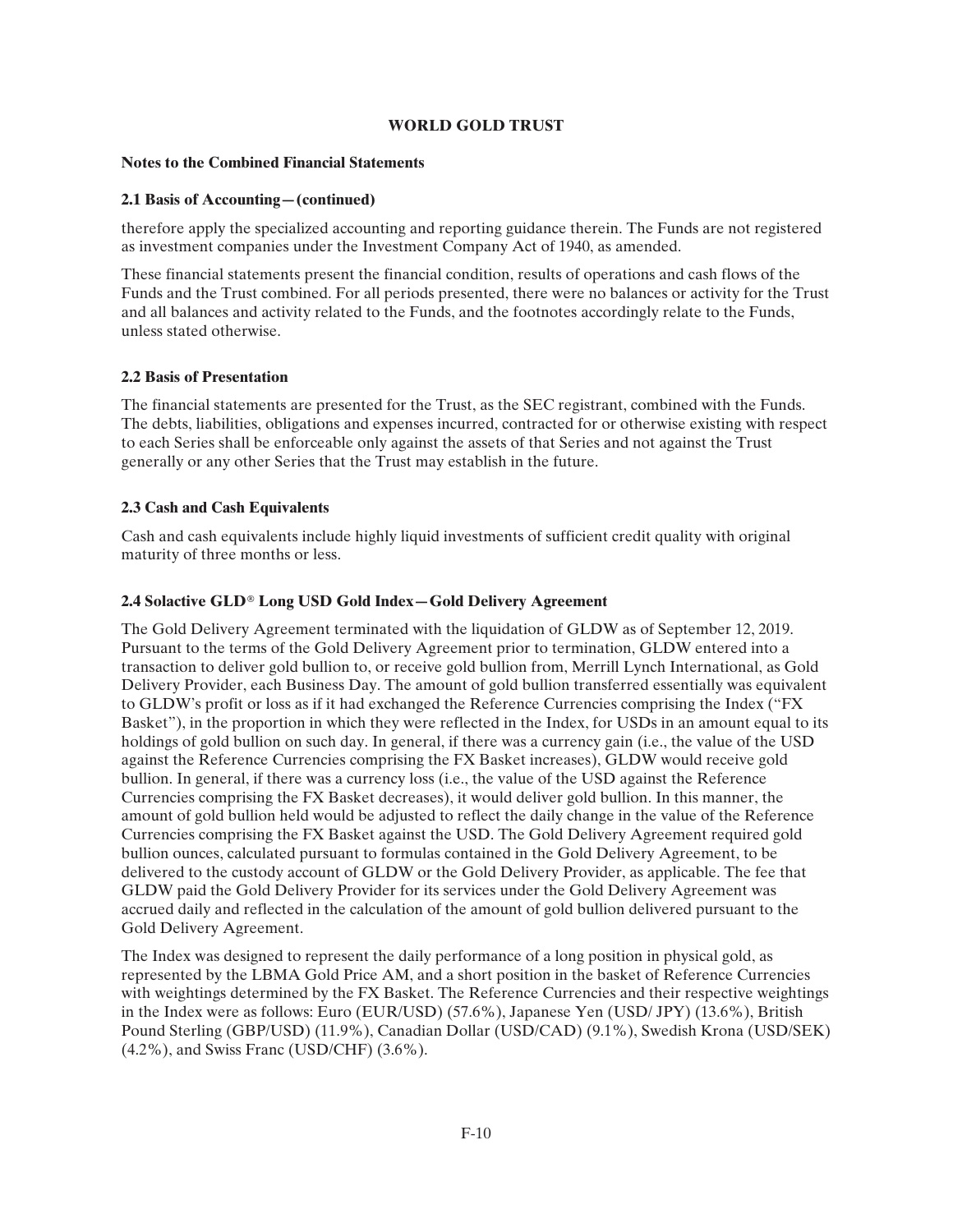#### **Notes to the Combined Financial Statements**

### **2.5 Fair Value Measurement**

U.S. GAAP defines fair value as the price the Funds would receive to sell an asset or pay to transfer a liability in an orderly transaction between market participants at the measurement date. The Funds' policy is to value their investments at fair value.

Various inputs are used in determining the fair value of the Funds' assets or liabilities. Inputs may be based on independent market data ("observable inputs") or they may be internally developed ("unobservable inputs"). These inputs are categorized into a disclosure hierarchy consisting of three broad levels for financial reporting purposes. The level of a value determined for an asset or liability within the fair value hierarchy is based on the lowest level of any input that is significant to the fair value measurement in its entirety. The three levels of the fair value hierarchy are:

- Level 1 Unadjusted quoted prices in active markets for identical assets or liabilities;
- Level 2 Inputs other than quoted prices included within Level 1 that are observable for the asset or liability either directly or indirectly, including quoted prices for similar assets or liabilities in active markets, quoted prices for identical or similar assets or liabilities in markets that are not considered to be active, inputs other than quoted prices that are observable for the asset or liability and inputs that are derived principally from or corroborated by observable market data by correlation or other means; and
- Level 3 Inputs that are unobservable for the asset and liability, including the Funds' assumptions (if any) used in determining the fair value of investments.

The following table summarizes the Funds' investments at fair value:

| (Amounts in 000's of US\$) |                                                |                     |                   |
|----------------------------|------------------------------------------------|---------------------|-------------------|
| <b>September 30, 2021</b>  | <b>Level 1</b>                                 | Level 2             | Level 3           |
|                            | $$4,387,731$ <u>\$ – \$ –</u>                  |                     |                   |
|                            | $\frac{1}{\$4,387,731}$ $\overline{\$ - \ \ }$ |                     |                   |
| (Amounts in 000's of US\$) |                                                |                     |                   |
| <b>September 30, 2020</b>  | <b>Level 1</b>                                 | <b>Level 2</b>      | Level 3           |
|                            | \$3,542,996                                    | $\frac{\$ -}{\$ -}$ |                   |
|                            | $$3,542,996$ \$-                               |                     | $\overline{\$ -}$ |

There were no transfers between Level 1 and other Levels for the years ended September 30, 2021 and 2020.

The Administrator values the gold held by the Funds on the basis of the price of an ounce of gold as determined by ICE Benchmark Administration Limited ("IBA"), a benchmark administrator, which provides an independently administered auction process, as well as the overall administration and governance for London Bullion Market Association (the "LBMA"). The auction runs twice daily at 10:30 AM and 3:00 PM London time. The Administrator calculates the net asset value ("NAV") of the Funds on each day the NYSE Arca is open for regular trading. If no gold price is made on a particular evaluation day, the next most recent gold price is used in the determination of the NAV of the Funds, unless the Administrator, in consultation with the Sponsor, determines that such price is inappropriate to use as the basis for such determination.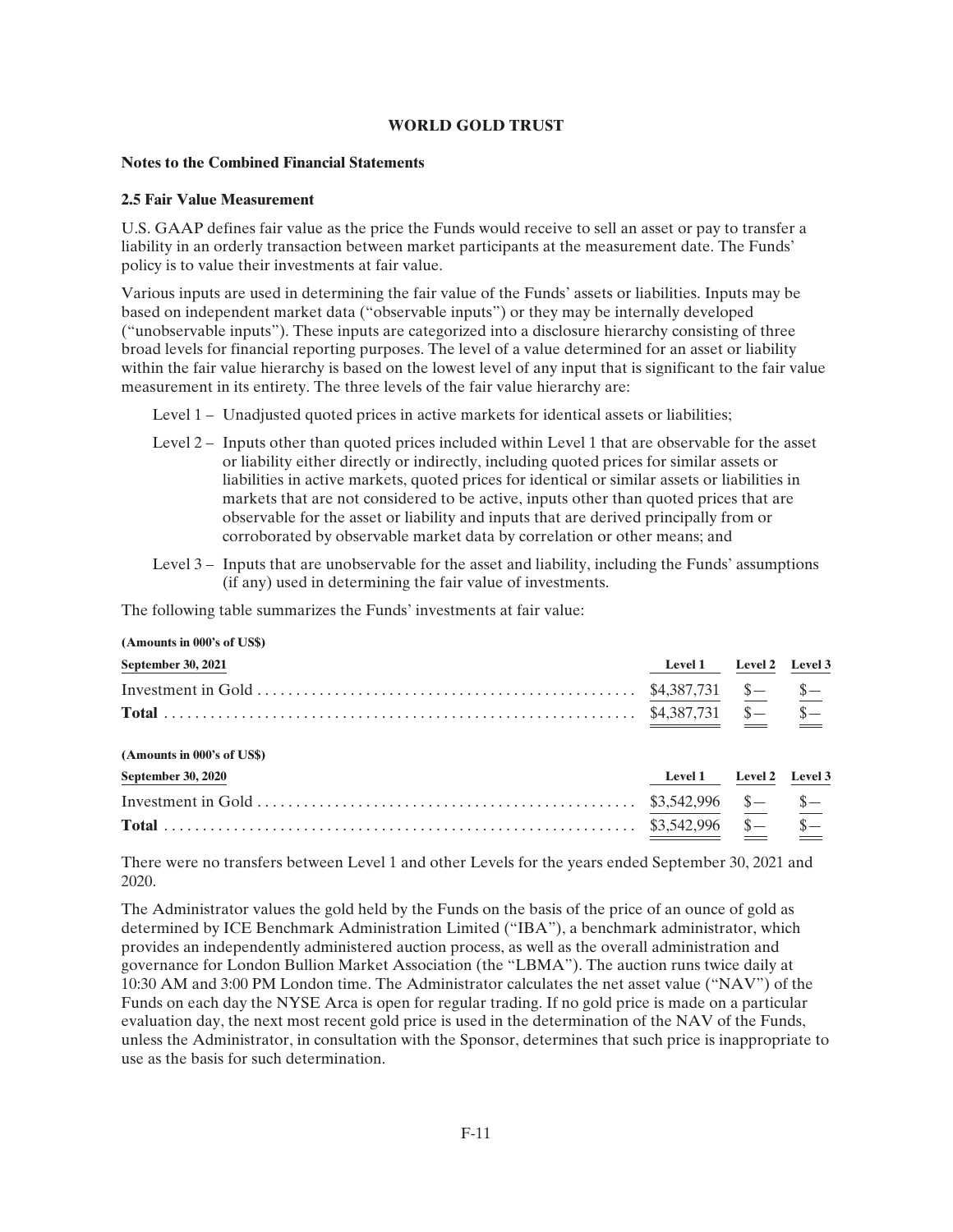## **Notes to the Combined Financial Statements**

# **2.6 Custody of Gold**

Gold bullion was held by HSBC Bank plc on behalf of GLDW and is held by ICBC Standard Bank Plc on behalf of GLDM, each individually referred to as the "Custodian."

# **2.7 Gold Receivable/Payable**

Gold receivable/payable represents the quantity of gold covered by contractually binding orders for the creation/redemption of Shares where the gold has not yet been transferred into/out of the Series' account. Generally, ownership of the gold is transferred within two business days of the trade date.

| (Amounts in 000's of US\$) | Sep-30,<br>2021 | Sep-30,<br>2020              |
|----------------------------|-----------------|------------------------------|
|                            |                 |                              |
| (Amounts in 000's of US\$) |                 | Sep-30, Sep-30,<br>2021 2020 |
|                            |                 |                              |

# **2.8 Gold Delivery Agreement Receivable**

Gold Delivery Agreement receivable represented the quantity of gold due to be received under the Gold Delivery Agreement. The gold was transferred to GLDW's allocated gold bullion account at the Custodian two business days after the valuation date. There was no Gold Delivery Agreement receivable for the years ended September 30, 2021, 2020 and 2019 as a result of GLDW's liquidation and termination of the agreement effective September 12, 2019.

# **2.9 Gold Delivery Agreement Payable**

Gold Delivery Agreement payable represented the quantity of gold due to be delivered under the Gold Delivery Agreement. The gold was transferred from GLDW's allocated gold bullion account at the Custodian two business days after the valuation date. There was no Gold Delivery Agreement payable for the years ended September 30, 2021, 2020 and 2019 as a result of GLDW's liquidation and termination of the agreement effective September 12, 2019.

# **2.10 Creations and Redemptions of Shares**

The Funds create and redeem Shares from time to time, but only in one or more Creation Units (a Creation Unit equaled a block of 1,000 GLDW Shares (as reduced from 10,000 GLDW Shares on December 14, 2018) or equals a block of 100,000 GLDM Shares). The Funds issue Shares in Creation Units to certain authorized participants ("Authorized Participants") on an ongoing basis. The creation and redemption of Creation Units is only made in exchange for the delivery to the Funds or the distribution by the Funds of the amount of gold and any cash represented by the Creation Units being created or redeemed, the amount of which will be based on the net asset value of the number of Shares included in the Creation Units being created or redeemed determined on the day the order to create or redeem Creation Units is properly received.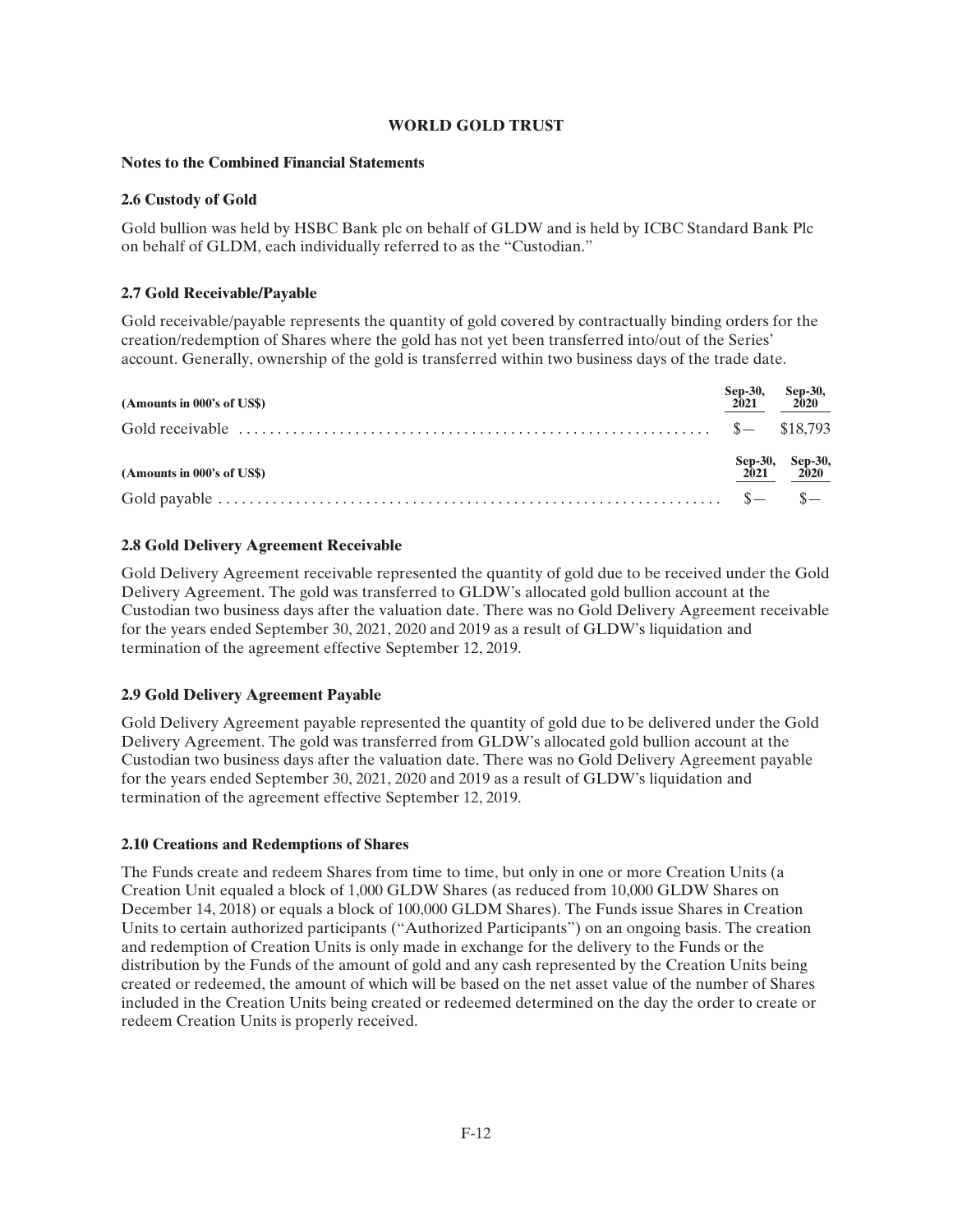# **Notes to the Combined Financial Statements**

# **2.10 Creations and Redemptions of Shares—(continued)**

As the Shares of the Funds are redeemable in Creation Units at the option of the Authorized Participants, the Funds have classified the Shares as Net Assets for financial reporting purposes. Changes in the Shares for the years ended September 30, 2021, 2020 and 2019 were:

| (Amounts are in 000's)                                    | <b>Year Ended</b><br>Sep-30, 2021 | <b>Year Ended</b><br>Sep-30, 2020 | <b>Year Ended</b><br>Sep-30, 2019 |
|-----------------------------------------------------------|-----------------------------------|-----------------------------------|-----------------------------------|
| <b>Activity in Number of Shares Created and Redeemed:</b> |                                   |                                   |                                   |
|                                                           | 88,800                            | 136,000                           | 55,525                            |
|                                                           | (25,100)                          | (17,400)                          | (3,937)                           |
|                                                           |                                   |                                   | (218)                             |
| Net Change in Number of Shares Created and Redeemed       | 63,700                            | 118,600                           | 51,370                            |
| (Amounts in 000's of US\$)                                | <b>Year Ended</b><br>Sep-30, 2021 | <b>Year Ended</b><br>Sep-30, 2020 | <b>Year Ended</b><br>Sep-30, 2019 |
|                                                           |                                   |                                   |                                   |
| <b>Activity in Value of Shares Created and Redeemed:</b>  |                                   |                                   |                                   |
|                                                           | \$1,620,827                       | \$2,352,554                       | \$750,278                         |
|                                                           | (449,117)                         | (285, 146)                        | (60, 418)                         |
|                                                           |                                   |                                   | (33, 452)                         |

# **2.11 Income and Expense (Amounts in 000's of US\$)**

The Administrator will, at the direction of the Sponsor, sell the Funds' gold as necessary to pay the Funds' expenses. When selling gold to pay expenses, the Administrator will endeavor to sell the smallest amount of gold needed to pay expenses in order to minimize the Funds' holdings of assets other than gold. Unless otherwise directed by the Sponsor, to meet expenses the Administrator will give a sell order and sell gold to the Custodian following the sell order. A gain or loss is recognized based on the difference between the selling price and the average cost of the gold sold, and such amounts are reported as net realized gain/(loss) from investment in gold sold to pay Sponsor fees on the Combined Statements of Operations.

The Funds' net realized and change in unrealized loss on investment in gold for the year ended September 30, 2021 of \$(338,455) is made up of a net realized gain of \$634 from the sale of gold to pay Sponsor fees, a net realized gain of \$39,311 from gold distributed for the redemption of shares, and a net change in unrealized depreciation of \$(378,400) on investment in gold.

The Funds' net realized and change in unrealized gain on investment in gold for the year ended September 30, 2020 of \$446,656 is made up of a net realized gain of \$455 from the sale of gold to pay Sponsor fees, a net realized gain of \$37,008 from gold distributed for the redemption of shares, and a net change in unrealized appreciation of \$409,193 on investment in gold.

# **2.12 Income Taxes**

The Funds are classified as "grantor trusts" for U.S. federal income tax purposes. As a result, the Funds are not subject to U.S. federal income tax. Instead, the Funds' income and expenses "flow through" to the shareholders, and the Administrator will report the Funds' proceeds, income, deductions, gains and losses to the Internal Revenue Service on that basis.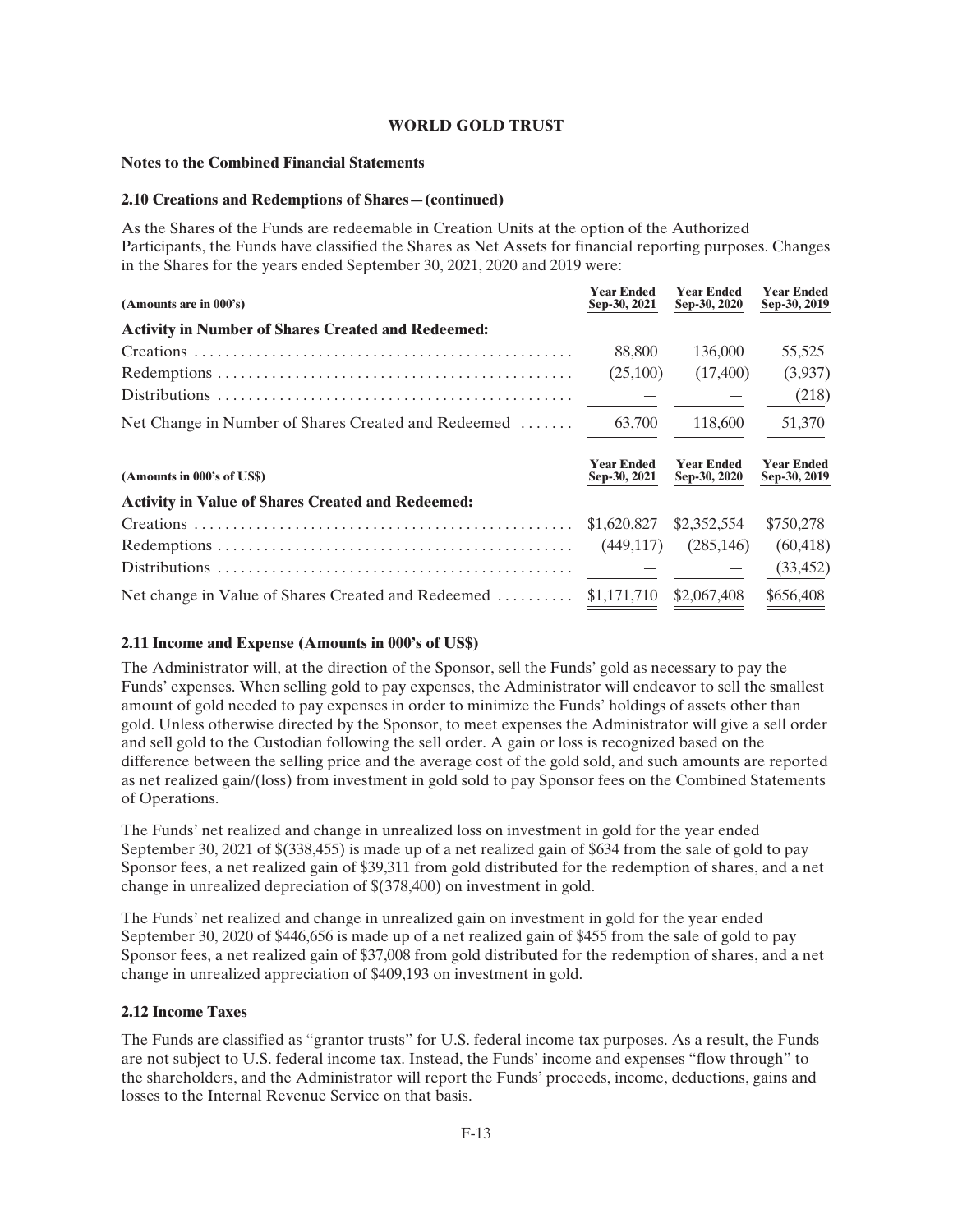# **Notes to the Combined Financial Statements**

## **2.12 Income Taxes—(continued)**

The Sponsor has evaluated whether there are uncertain tax positions that require financial statement recognition and has determined that no reserves for uncertain tax positions are required as of September 30, 2021 or 2020. As of September 30, 2021, the 2020, 2019, and 2018 tax years remain open for examination. There were no examinations in progress at period end.

# **3. Quarterly Combined Statements of Operations**

| <b>Year Ended September 30, 2021</b>                                                        |                 | <b>Three Months Ended (unaudited)</b> |                        |                 |                                      |
|---------------------------------------------------------------------------------------------|-----------------|---------------------------------------|------------------------|-----------------|--------------------------------------|
| (Amounts in 000's of US\$, except per share data)                                           | Dec 31.<br>2020 | <b>Mar 31,</b><br>2021                | <b>Jun 30,</b><br>2021 | Sep 30,<br>2021 | <b>Year Ended</b><br>Sep 30,<br>2021 |
| <b>EXPENSES</b>                                                                             |                 |                                       |                        |                 |                                      |
| Sponsor fees                                                                                | 1,693<br>\$     | 1,794<br>S                            | 1,952<br>S             | 2,023           | 7,462                                |
| Total expenses                                                                              | 1,693           | 1,794                                 | 1,952                  | 2,023           | 7,462                                |
|                                                                                             | (1,693)         | (1,794)                               | (1,952)                | (2,023)         | (7, 462)                             |
| Net realized and change in unrealized gain/(loss)<br>on investment in gold                  |                 |                                       |                        |                 |                                      |
| Net realized gain/(loss) from investment in gold<br>sold to pay Sponsor fees                | 224             | 122                                   | 154                    | 134             | 634                                  |
| Net realized gain/(loss) from gold distributed for<br>the redemption of shares              | 34,670          | 2,205                                 | 19                     | 2,417           | 39,311                               |
| Net change in unrealized appreciation/<br>(depreciation) on investment in gold $\dots\dots$ | (27, 914)       | (453,395)                             | 160,714                | (57,805)        | (378, 400)                           |
| Net realized and change in unrealized gain/(loss)<br>on investment in gold                  | 6,980           | (451,068)                             | 160,887                | (55,254)        | (338, 455)                           |
| Net income/(loss) $\dots\dots\dots\dots\dots\dots\dots\dots\dots$                           | 5,287<br>S      | $$(452,862)$ \$158,935                |                        |                 | $$(57,277)$ $$(345,917)$             |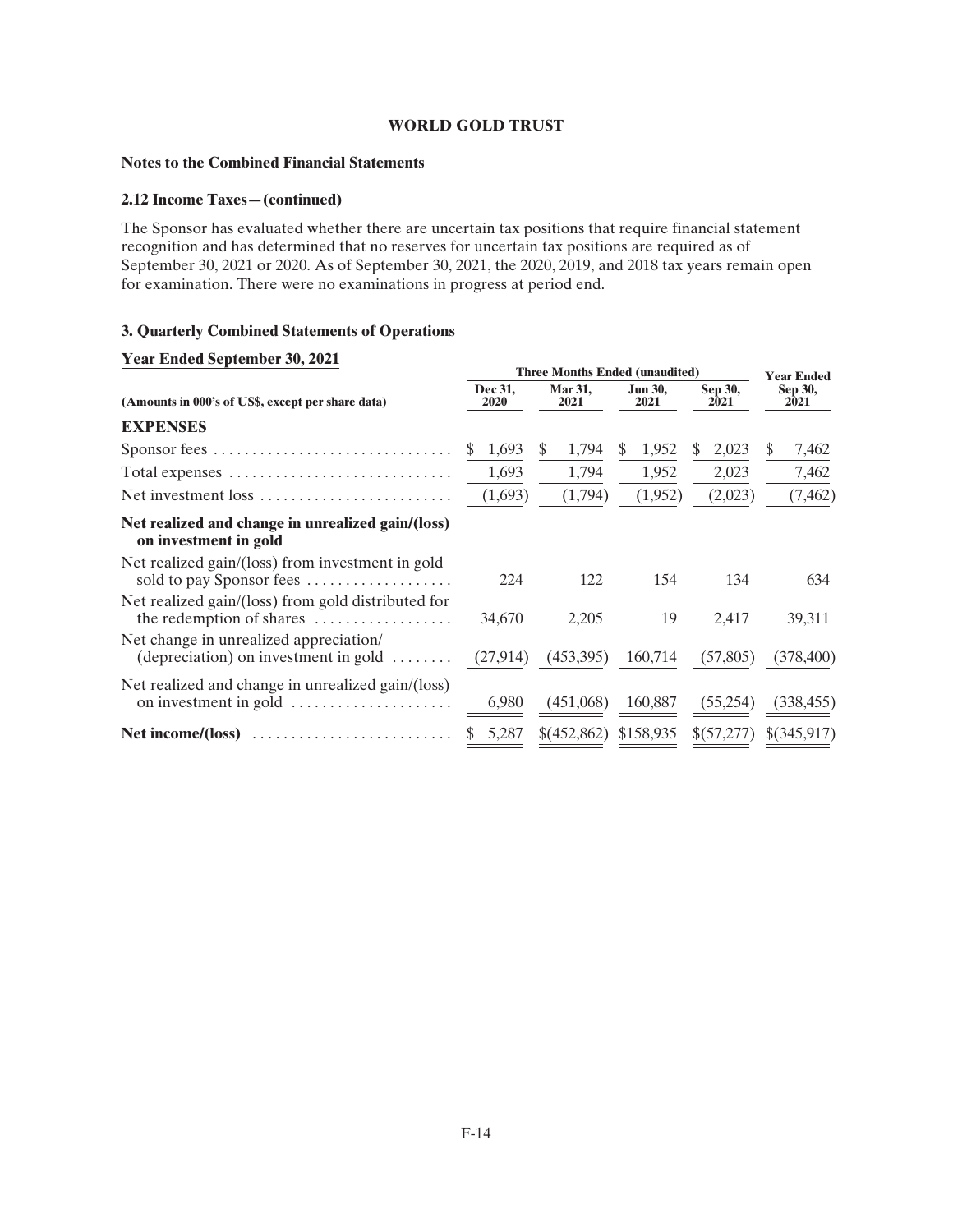### **Notes to the Combined Financial Statements**

### **3. Quarterly Combined Statements of Operations—(continued)**

| <b>Year Ended September 30, 2020</b>                                                                                 |                 |                        |                                       |                 |                   |
|----------------------------------------------------------------------------------------------------------------------|-----------------|------------------------|---------------------------------------|-----------------|-------------------|
|                                                                                                                      |                 |                        | <b>Three Months Ended (unaudited)</b> |                 | <b>Year Ended</b> |
| (Amounts in 000's of US\$, except per share data)                                                                    | Dec 31,<br>2019 | <b>Mar 31,</b><br>2020 | <b>Jun 30.</b><br>2020                | Sep 30,<br>2020 | Sep 30,<br>2020   |
| <b>EXPENSES</b>                                                                                                      |                 |                        |                                       |                 |                   |
|                                                                                                                      | 497<br>S        | 586<br>\$.             | 946<br>\$.                            | 1,466<br>S.     | 3,495<br>\$.      |
|                                                                                                                      | 497             | 586                    | 946                                   | 1,466           | 3,495             |
|                                                                                                                      | (497)           | (586)                  | (946)                                 | (1,466)         | (3, 495)          |
| Net realized and change in unrealized gain/(loss)<br>on investment in gold                                           |                 |                        |                                       |                 |                   |
| Net realized gain/(loss) from investment in gold                                                                     | 48              | 68                     | 116                                   | 223             | 455               |
| Net realized gain/(loss) from gold distributed for<br>the redemption of shares $\dots \dots \dots \dots \dots \dots$ | 4,685           | 3,320                  | 24,743                                | 4,260           | 37,008            |
| Net change in unrealized appreciation/<br>(depreciation) on investment in gold $\dots\dots\dots\dots$                | 22,372          | 61,192                 | 167,695                               | 157,934         | 409,193           |
| Net realized and change in unrealized gain/(loss)                                                                    | 27,105          | 64,580                 | 192,554                               | 162,417         | 446,656           |
| Net income/(loss) $\dots \dots \dots \dots \dots \dots \dots \dots \dots$                                            | \$26,608        | \$63,994               | \$191,608                             | \$160,951       | \$443,161         |

# **4. Fund Expenses**

For GLDW, the only ordinary recurring operating expenses were the Gold Delivery Provider's annual fee and the Sponsor's annual fee. For GLDM, the only ordinary recurring operating expense is the Sponsor's annual fee.

Expenses, which accrue daily, and are payable by the Funds, will reduce the NAV of the Funds.

# **5. Foreign Currency Risk**

GLDW did not hold foreign currency but was exposed to foreign currency risk as a result of its transactions under the Gold Delivery Agreement. Foreign currency exchange rates could fluctuate significantly over short periods of time and be unpredictably affected by political developments or government intervention. The value of the Reference Currencies included in the FX Basket were affected by several factors, including: monetary policies of central banks within the relevant foreign countries or markets; global or regional economic, political or financial events; inflation or interest rates of the relevant foreign countries and investor expectations concerning inflation or interest rates; and debt levels and trade deficits of the relevant foreign countries.

Currency exchange rates could be influenced by the factors identified above and could also be influenced by, among other things: changing supply and demand for a particular currency; monetary policies of governments (including exchange control programs, restrictions on local exchanges or markets and limitations on foreign investment in a country or on investment by residents of a country in other countries); changes in balances of payments and trade; trade restrictions; and currency devaluations and revaluations. Also, governments from time to time intervene in the currency markets, including by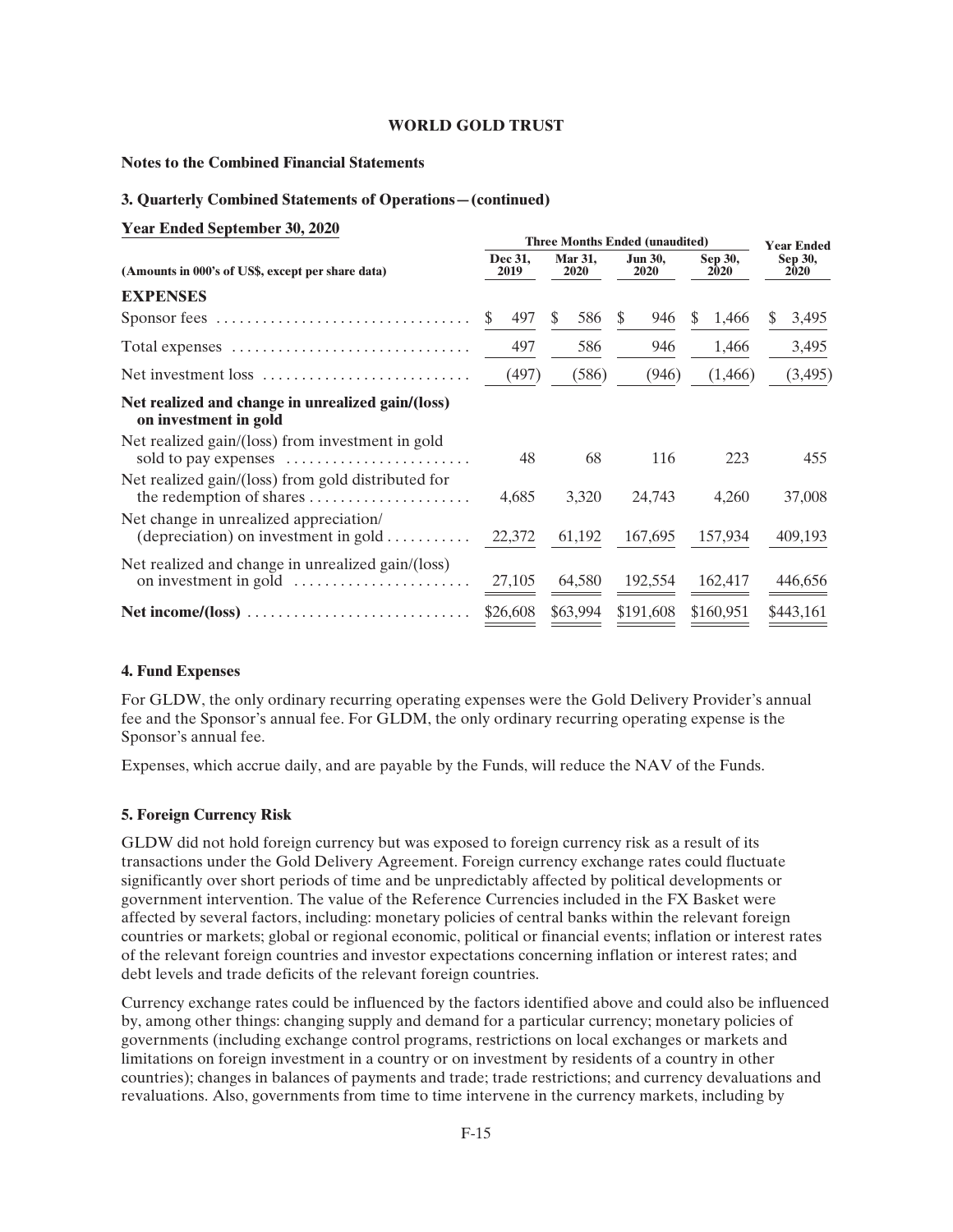## **Notes to the Combined Financial Statements**

# **5. Foreign Currency Risk—(continued)**

regulation, in order to influence rates directly. These events and actions are unpredictable. The resulting volatility in the Reference Currency exchange rates relative to the USD could have materially and adversely affected the value of the Shares.

## **6. Concentration of Risk**

GLDW's primary business activities were the investment in gold bullion, the transactions under the Gold Delivery Agreement, and the issuance and sale of GLDW Shares.

GLDM's primary business activities are the investment in gold bullion and the issuance and sale of GLDM Shares.

Various factors could affect the price of gold including: (i) global gold supply and demand, which is influenced by such factors as forward selling by gold producers, purchases made by gold producers to unwind gold hedge positions, central bank purchases and sales, and production and cost levels in major gold-producing countries such as China, Australia, South Africa and the United States; (ii) investors' expectations with respect to the rate of inflation; (iii) currency exchange rates; (iv) interest rates; (v) investment and trading activities of hedge funds and commodity funds; (vi) other economic variables such as income growth, economic output, and monetary policies; and (vii) global or regional political, economic or financial events and situations. In addition, while gold is used to preserve wealth by investors around the world, there is no assurance that gold will maintain its long-term value in terms of purchasing power in the future. In the event that the price of gold declines, the Sponsor expects the value of an investment in the Shares to decline proportionately. Each of these events could have a material effect on the Funds' financial position and results of operations.

# **7. Derivative Contract Information**

For the year ended September 30, 2019, the effect of GLDW's derivative contracts on the Combined Statements of Operations was as follows:

| <b>Risk exposure<br/>derivative type</b> | <b>Location of Gain or Loss on</b>      | <b>Year Ended</b>    |
|------------------------------------------|-----------------------------------------|----------------------|
| (Amounts in 000's of US\$)               | <b>Derivatives Recognized in Income</b> | Sep-30, $2019^{(1)}$ |
|                                          | Gold Delivery Agreement                 | \$1,820              |

(1) The Gold Delivery Agreement terminated with the liquidation of GLDW as of September 12, 2019.

The table below summarizes the average daily notional value of derivative contracts outstanding during the period:

|                            | <b>Year Ended</b><br>Sep-30, $2019^{(1)}$ |
|----------------------------|-------------------------------------------|
| (Amounts in 000's of US\$) |                                           |
|                            | \$30.748                                  |

(1) The Gold Delivery Agreement terminated with the liquidation of GLDW as of September 12, 2019.

The notional value of the contract varied daily based on the value of gold held at the Custodian.

No contracts existed at September 30, 2021, 2020 and 2019 as a result of GLDW's liquidation.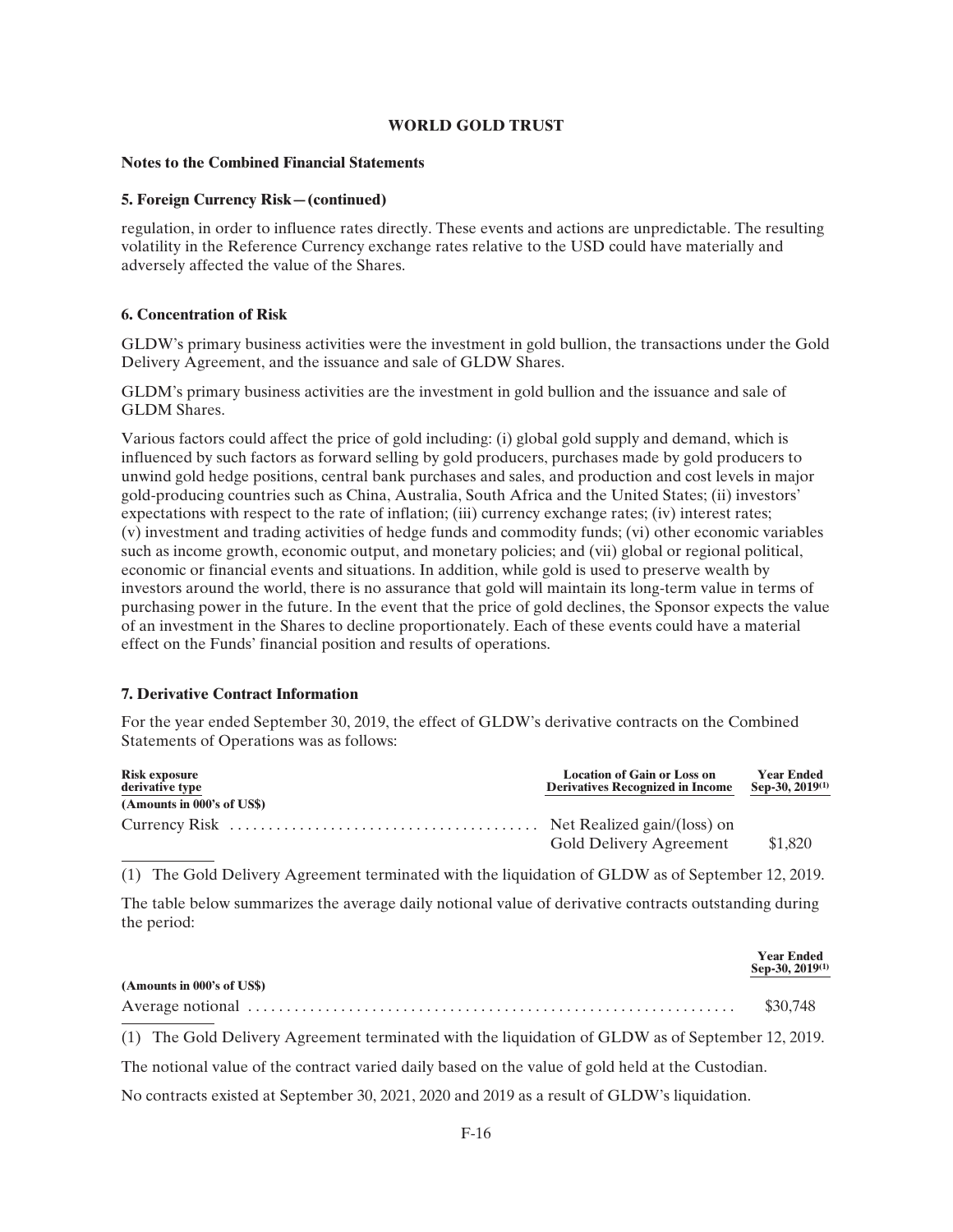#### **Notes to the Combined Financial Statements**

### **8. Indemnification**

The Sponsor and each of its shareholders, members, directors, officers, employees, affiliates and subsidiaries will be indemnified by the Trust and held harmless against any losses, liabilities or expenses incurred in the performance of its duties under the Declaration of Trust without gross negligence, bad faith or willful misconduct. The Sponsor shall in no event be deemed to have assumed or incurred any liability, duty, or obligation to any shareholder or to the Trustee other than as expressly provided for in the Declaration of Trust. Such indemnity includes payment from the Trust of the costs and expenses incurred in defending against any indemnified claim or liability under the Declaration of Trust.

The Trustee and each of its officers, affiliates, directors, employees, and agents will be indemnified by the Trust from and against any losses, claims, taxes, damages, reasonable expenses, and liabilities incurred with respect to the creation, operation or termination of the Trust, the execution, delivery or performance of the Declaration of Trust or the transactions contemplated thereby; provided that the indemnified party acted without willful misconduct, bad faith or gross negligence. The Sponsor will not be liable to the Trust, the Trustee or any shareholder for any action taken or for refraining from taking any action in good faith, or for errors in judgment or for depreciation or loss incurred by reason of the sale of any gold bullion or other assets held in trust under Declaration of Trust. However, the preceding liability exclusion will not protect the Sponsor against any liability resulting from its own gross negligence, bad faith, or willful misconduct.

# **9. Financial Highlights**

Management of the Sponsor does not believe including Financial Highlights in a combined evaluation is meaningful. Refer to GLDM's Notes to the Financial Statements for Financial Highlight calculations.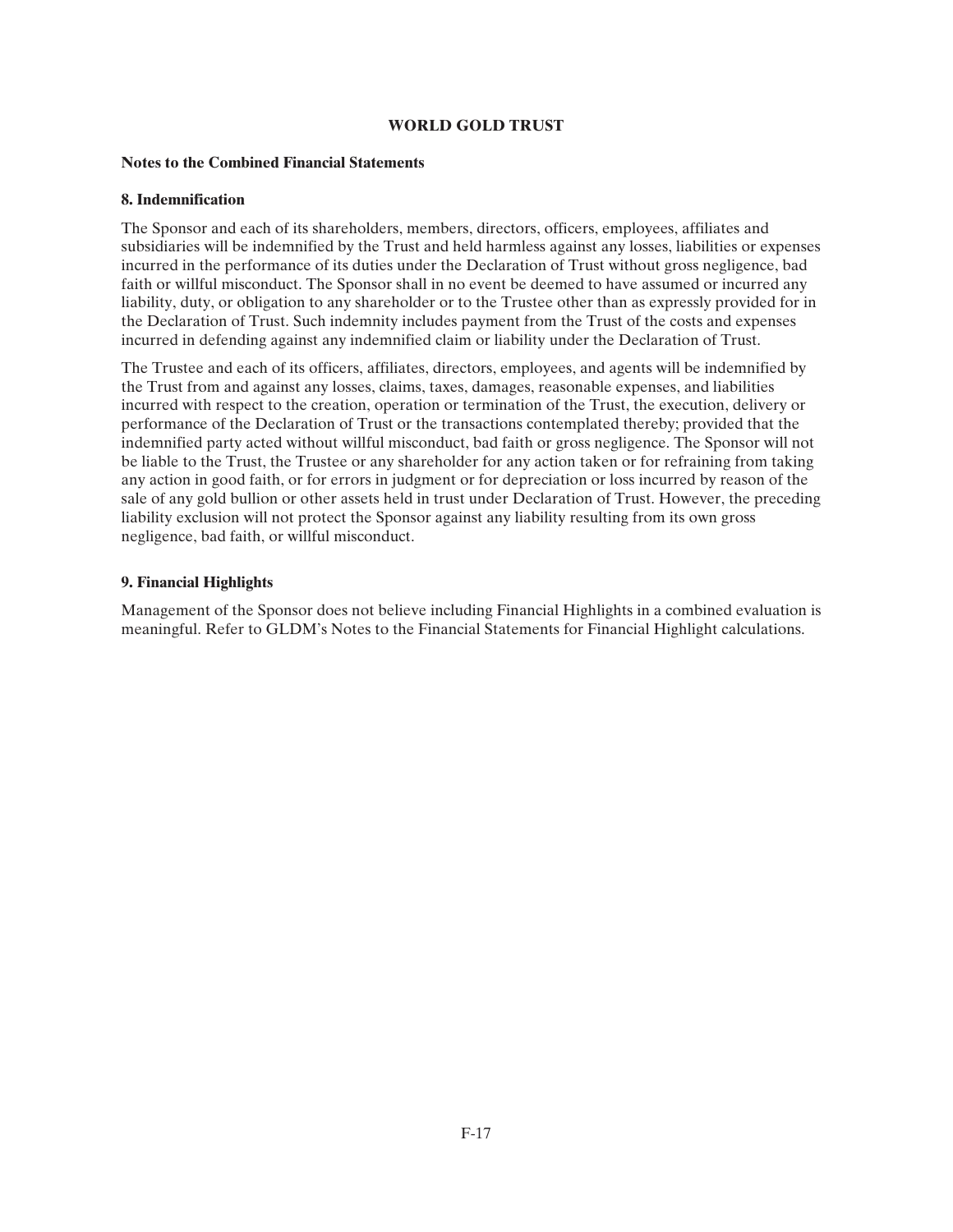#### **Report of Independent Registered Public Accounting Firm**

<span id="page-66-0"></span>To the Trustee of World Gold Trust and the Board of Directors of WGC USA Asset Management Company, LLC:

#### *Opinion on the Combined Financial Statements*

We have audited the accompanying combined statements of financial condition of World Gold Trust and its series (the Trust), including the combined schedules of investment, as of September 30, 2021 and 2020, the related combined statements of operations, cash flows, and changes in net assets for each of the years in the three-year period ended September 30, 2021, and the related notes (collectively, the combined financial statements). In our opinion, the combined financial statements present fairly, in all material respects, the financial position of the Trust as of September 30, 2021 and 2020, and the results of its operations, its cash flows, and changes in its net assets for each of the years in the three-year period ended September 30, 2021, in conformity with U.S. generally accepted accounting principles.

We also have audited, in accordance with the standards of the Public Company Accounting Oversight Board (United States) (PCAOB), the Trust's internal control over financial reporting as of September 30, 2021, based on criteria established in Internal Control Integrated Framework (2013) issued by the Committee of Sponsoring Organizations of the Treadway Commission, and our report dated November 24, 2021 expressed an unqualified opinion on the effectiveness of the Trust's internal control over financial reporting.

### *Basis for Opinion*

These combined financial statements are the responsibility of WGC USA Asset Management Company, LLC (the Trust's sponsor). Our responsibility is to express an opinion on these combined financial statements based on our audits. We are a public accounting firm registered with the PCAOB and are required to be independent with respect to the Trust in accordance with the U.S. federal securities laws and the applicable rules and regulations of the Securities and Exchange Commission and the PCAOB.

We conducted our audits in accordance with the standards of the PCAOB. Those standards require that we plan and perform the audit to obtain reasonable assurance about whether the combined financial statements are free of material misstatement, whether due to error or fraud. Our audits included performing procedures to assess the risks of material misstatement of the combined financial statements, whether due to error or fraud, and performing procedures that respond to those risks. Such procedures included examining, on a test basis, evidence regarding the amounts and disclosures in the combined financial statements. Our audits also included evaluating the accounting principles used and significant estimates made by management, as well as evaluating the overall presentation of the combined financial statements. We believe that our audits provide a reasonable basis for our opinion.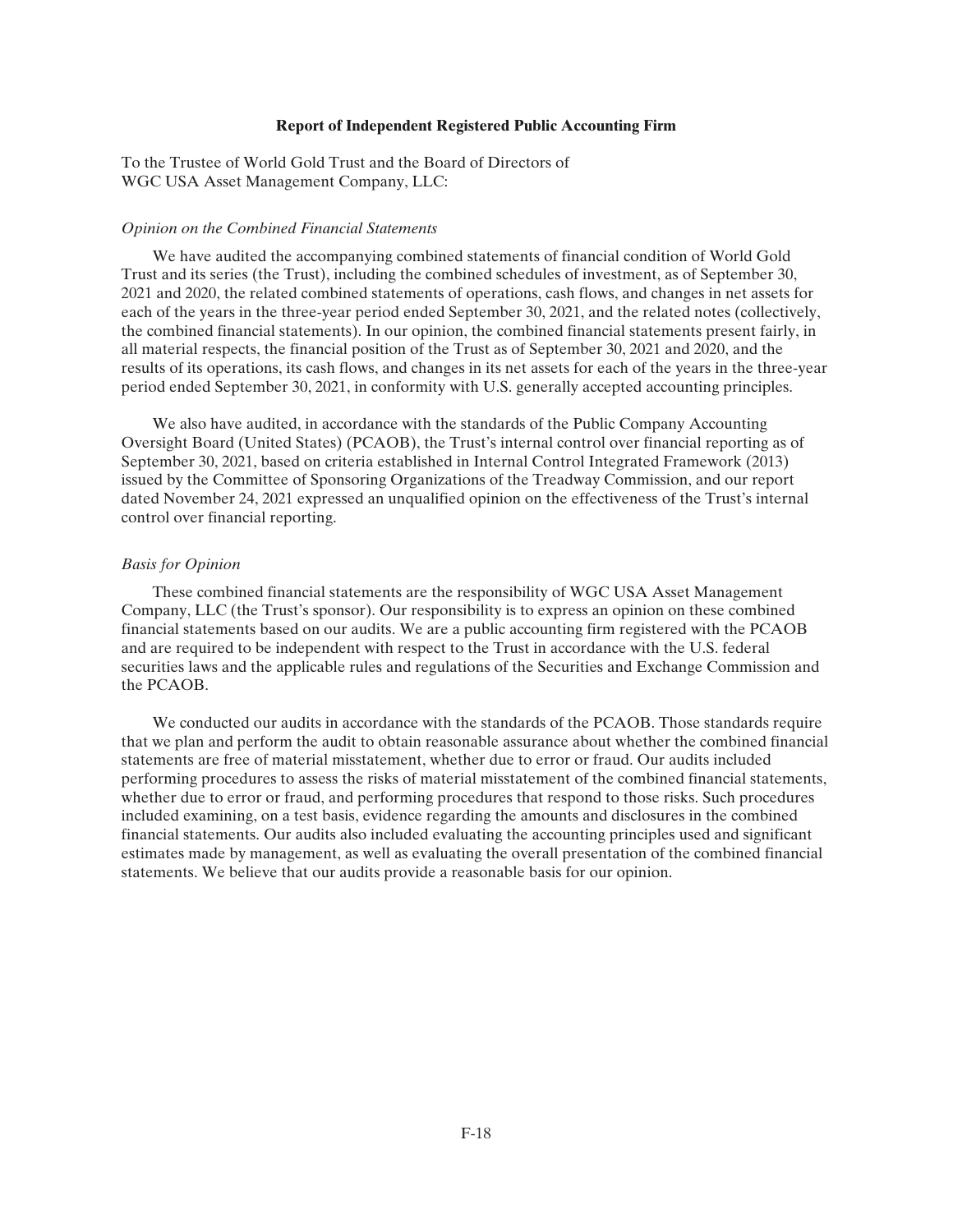#### *Critical Audit Matter*

The critical audit matter communicated below is a matter arising from the current period audit of the combined financial statements that was communicated or required to be communicated to the audit committee and that: (1) relates to accounts or disclosures that are material to the combined financial statements and (2) involved our especially challenging, subjective, or complex judgments. The communication of a critical audit matter does not alter in any way our opinion on the combined financial statements, taken as a whole, and we are not, by communicating the critical audit matter below, providing a separate opinion on the critical audit matter or on the accounts or disclosures to which it relates.

#### *Evaluation of the evidence pertaining to the existence of the gold holdings*

As disclosed in the combined schedule of investment, as of September 30, 2021, the Trust's market value of gold holdings was \$4.4 billion, representing approximately 100% of the Trust's total assets. All of the gold holdings, which were 2.5 million ounces as of September 30, 2021, were held by a third-party custodian (the custodian).

We identified the evaluation of the evidence pertaining to the existence of the gold holdings as a critical audit matter. Given the nature and volume of the gold holdings, subjective auditor judgment was required to evaluate the extent and nature of evidence obtained to assess the quantity of gold held by the custodian as of September 30, 2021.

The following are the primary procedures we performed to address this critical audit matter. We evaluated the design and tested the operating effectiveness of certain internal controls over the Trust's gold holdings process, including controls over (1) the comparison of the Trust's records of gold held to the custodian records and (2) the approval of gold deposits and withdrawals by the trustee of the Trust. We obtained a schedule directly from the custodian of the Trust's gold holdings held by the custodian as of September 30, 2021. We compared the total ounces on such schedule to the Trust's record of gold holdings. We also attended and observed part of the physical count of the Trust's gold holdings performed at the custodian's location by a third party engaged by the Trust's sponsor. We obtained the physical count result of that third party and reconciled it to both the Trust's and the custodian's records.

### /s/ KPMG LLP

We have served as the Trust s auditor since 2016.

New York, New York November 24, 2021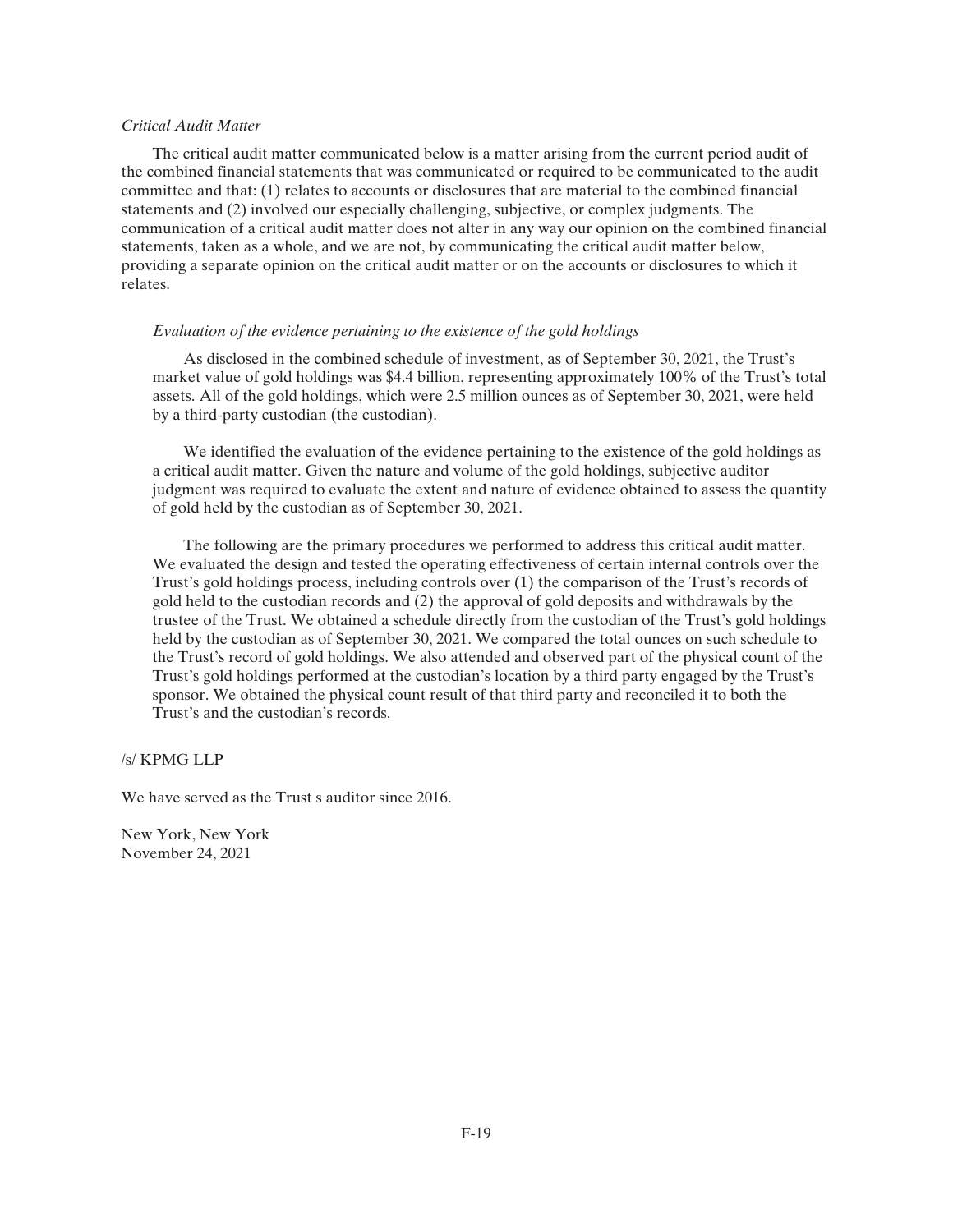# <span id="page-68-0"></span>**Statements of Financial Condition**

at September 30, 2021 and 2020

| (Amounts in 000's of US\$ except for share and per share data)          |               | <b>Sep-30,</b><br>2021 | Sep-30,<br><b>2020</b> |
|-------------------------------------------------------------------------|---------------|------------------------|------------------------|
| <b>ASSETS</b>                                                           |               |                        |                        |
| Investments in Gold, at fair value (cost \$4,237,696 and \$3,014,561 at |               |                        |                        |
|                                                                         |               |                        | 18,793                 |
|                                                                         |               | $$4,387,731$ \;        | 3,561,789              |
| <b>LIABILITIES</b>                                                      |               |                        |                        |
|                                                                         |               | 666 \$                 | 517                    |
|                                                                         |               | 666 \$                 | 517                    |
|                                                                         | <sup>\$</sup> | 4,387,065              | \$3,561,272            |
|                                                                         |               | 253,200,000            | 189,500,000            |
|                                                                         |               | $17.33$ \$             | 18.79                  |

(1) Authorized share capital is unlimited and the par value of the Shares is \$0.00.

*See notes to the financial statements.*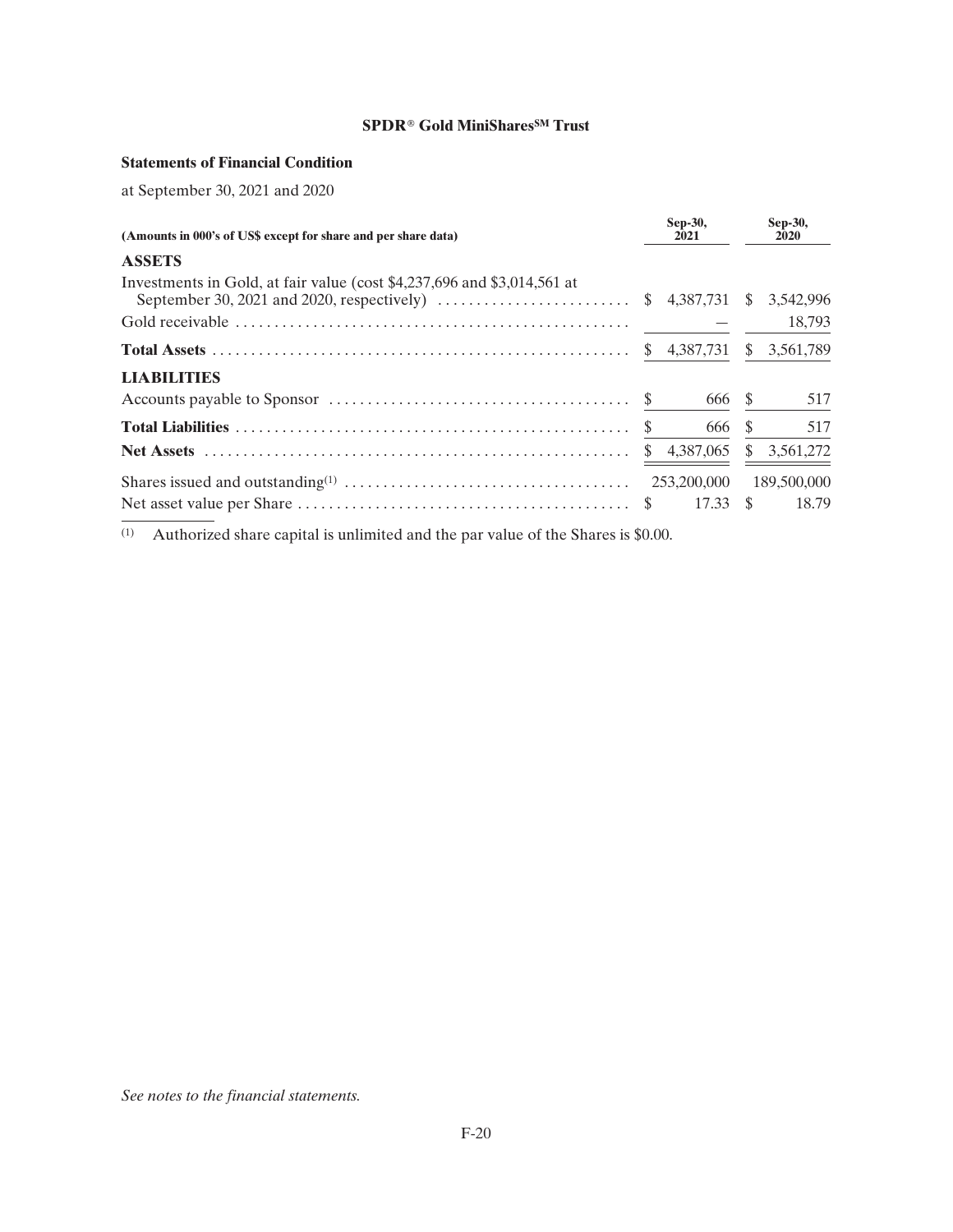# **Schedules of Investment**

| (Amounts in 000's except for percentages)                                      | <b>Ounces of</b><br>gold | <b>Cost</b> | <b>Fair Value</b>    | $%$ of<br><b>Net Assets</b> |
|--------------------------------------------------------------------------------|--------------------------|-------------|----------------------|-----------------------------|
| <b>September 30, 2021</b>                                                      |                          |             |                      |                             |
|                                                                                | 2,517.6                  | \$4,237,696 | \$4,387,731          | 100.02%                     |
| Liabilities in excess of other assets $\ldots, \ldots, \ldots, \ldots, \ldots$ |                          | \$4,237,696 | \$4,387,731<br>(666) | 100.02%<br>$(0.02)\%$       |
|                                                                                |                          |             | \$4,387,065          | 100.00%                     |
|                                                                                | <b>Ounces of</b><br>gold | <b>Cost</b> | <b>Fair Value</b>    | $%$ of<br><b>Net Assets</b> |
| <b>September 30, 2020</b>                                                      |                          |             |                      |                             |
|                                                                                | 1,877.7                  | \$3,014,561 | \$3,542,996          | 99.49%                      |
| Total Investment                                                               |                          | \$3,014,561 | \$3,542,996          | 99.49%                      |
| Other assets in excess of liabilities                                          |                          |             | 18,276               | 0.51%                       |
|                                                                                |                          |             | \$3,561,272          | $100.00\%$                  |

*See notes to the financial statements.*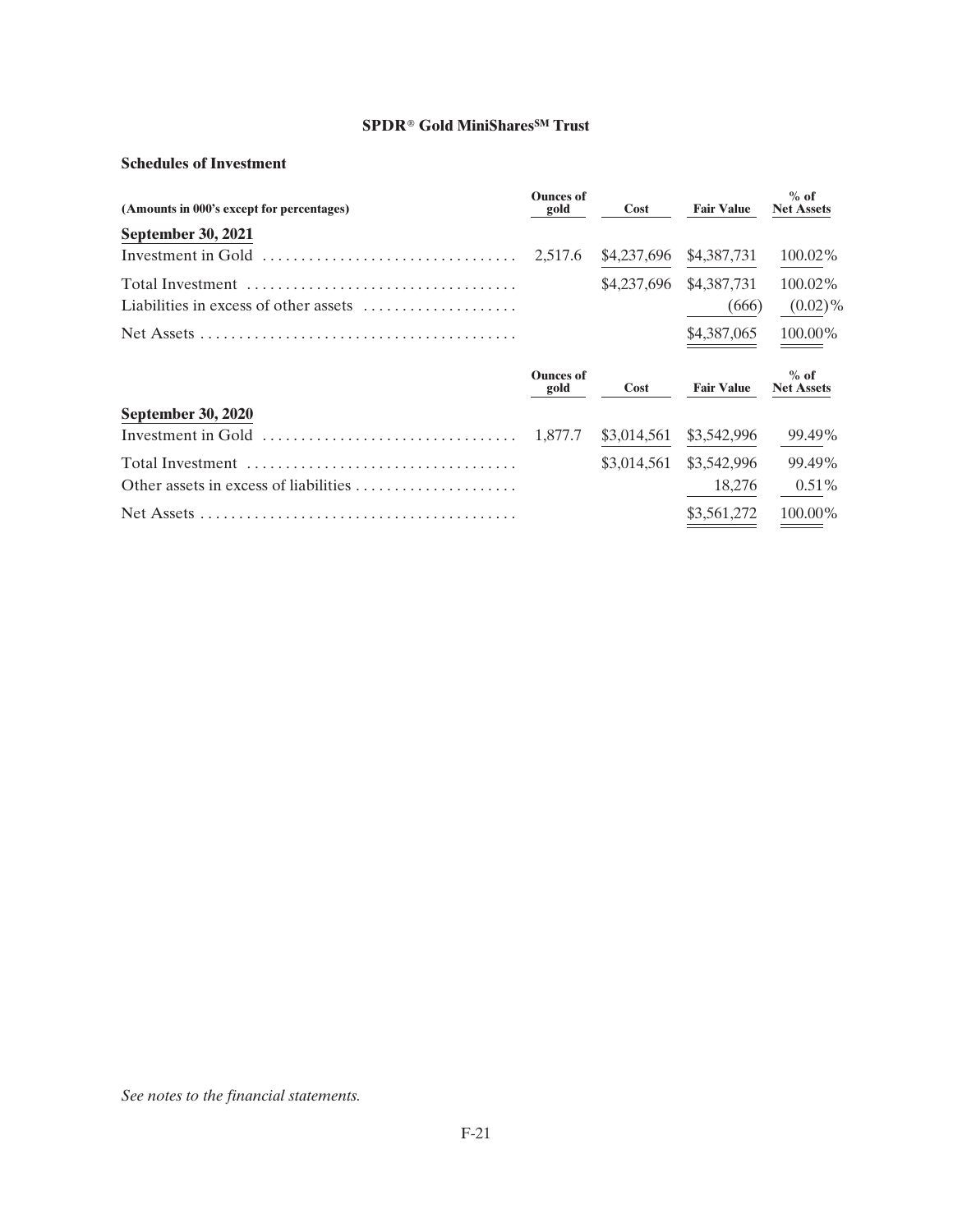# **Statements of Operations**

For the years ended September 30, 2021, 2020 and 2019

| (Amounts in 000's of US\$, except per share data)                                                                                                       | <b>Year Ended</b><br>Sep-30, 2021 | <b>Year Ended</b><br>Sep-30, 2020 | <b>Year Ended</b><br>Sep-30, 2019 |
|---------------------------------------------------------------------------------------------------------------------------------------------------------|-----------------------------------|-----------------------------------|-----------------------------------|
| <b>EXPENSES</b>                                                                                                                                         |                                   |                                   |                                   |
| Sponsor fees $\ldots \ldots \ldots \ldots \ldots \ldots \ldots \ldots \ldots \ldots \ldots \ldots \ldots$                                               | S<br>7,462                        | <sup>\$</sup><br>3,495            | S<br>1,106                        |
|                                                                                                                                                         | 7,462                             | 3,495                             | 1,106                             |
|                                                                                                                                                         | (7, 462)                          | (3,495)                           | (1,106)                           |
| Net realized and change in unrealized gain/(loss) on investment in<br>gold                                                                              |                                   |                                   |                                   |
| Net realized gain/(loss) from investment in gold sold to pay                                                                                            | 634                               | 455                               | 69                                |
| Net realized gain/(loss) from gold distributed for the redemption                                                                                       | 39,311                            | 37,008                            | 5,240                             |
| Net change in unrealized appreciation/(depreciation) on<br>investment in gold $\dots \dots \dots \dots \dots \dots \dots \dots \dots \dots \dots \dots$ | (378, 400)                        | 409,193                           | 125,457                           |
| Net realized and change in unrealized gain/(loss) on investment in                                                                                      | (338, 455)                        | 446,656                           | 130,766                           |
|                                                                                                                                                         | \$(345,917)                       | \$443,161                         | \$129,660                         |
| Net income/(loss) per share $\dots \dots \dots \dots \dots \dots \dots \dots \dots \dots$                                                               | <sup>S</sup><br>(1.51)            | $\$\,3.92$                        | \$.<br>2.85                       |
|                                                                                                                                                         | 229,581                           | 113,181                           | 45,543                            |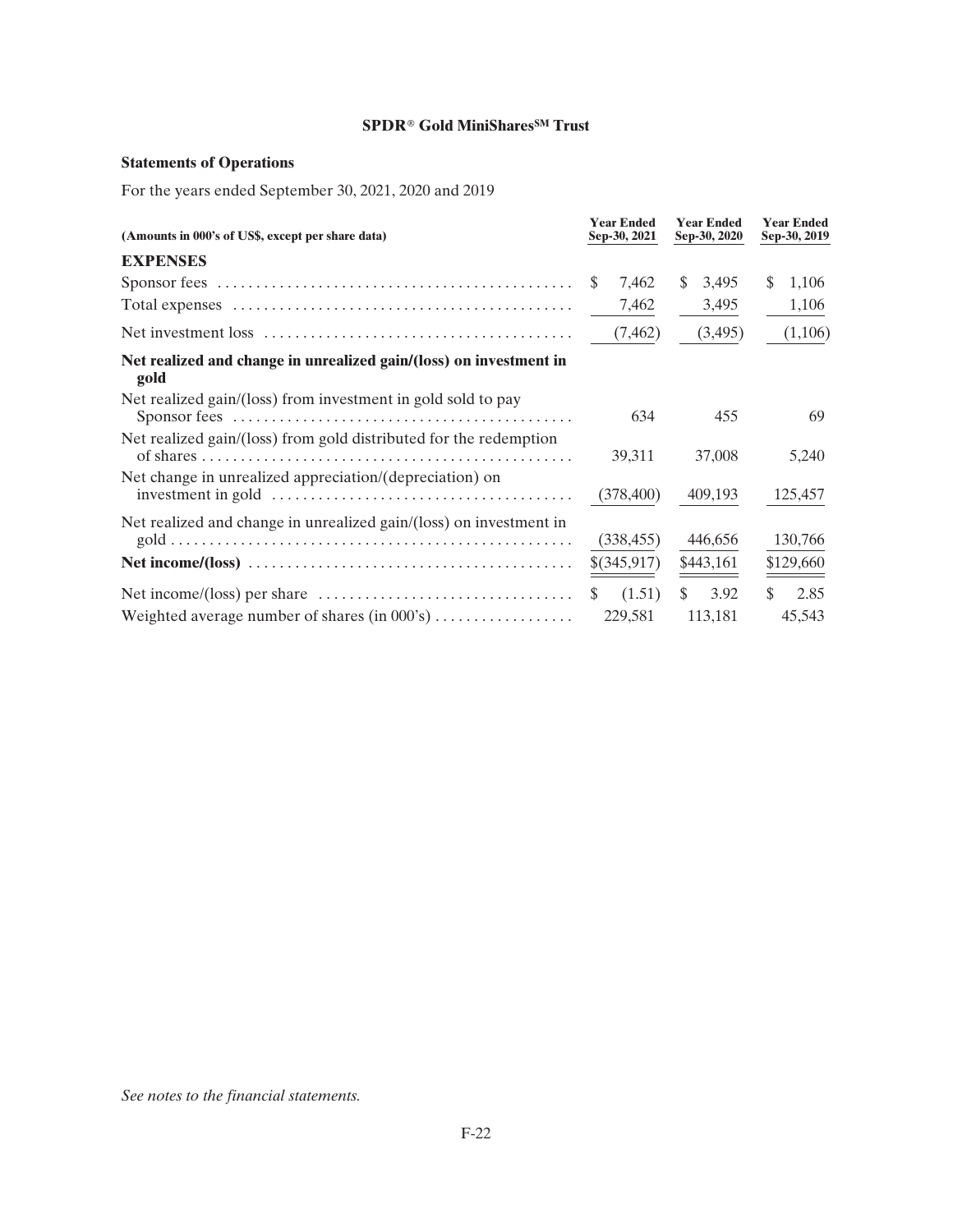# **Statements of Cash Flows**

For the years ended September 30, 2021, 2020 and 2019

| (Amounts in 000's of US\$)                                                                                                                                                | <b>Year Ended</b><br>Sep-30, 2021 | <b>Year Ended</b><br>Sep-30, 2020 | <b>Year Ended</b><br>Sep-30, 2019 |
|---------------------------------------------------------------------------------------------------------------------------------------------------------------------------|-----------------------------------|-----------------------------------|-----------------------------------|
| <b>INCREASE/DECREASE IN CASH FROM OPERATIONS:</b>                                                                                                                         |                                   |                                   |                                   |
|                                                                                                                                                                           | $\mathbb{S}$<br>7,313             | 3,126<br>$\mathbb{S}$             | \$<br>979                         |
|                                                                                                                                                                           | (7,313)                           | (3,126)                           | (979)                             |
| Increase/(Decrease) in cash resulting from operations<br>Cash and cash equivalents at beginning of period                                                                 |                                   |                                   |                                   |
|                                                                                                                                                                           | \$                                | \$                                | \$                                |
| SUPPLEMENTAL DISCLOSURE OF NON-CASH<br><b>FINANCING ACTIVITIES:</b>                                                                                                       |                                   |                                   |                                   |
| Value of gold received for creation of shares-net of change in gold                                                                                                       | \$1,602,034                       | \$2,348,580                       | \$740,241                         |
| Value of gold distributed for redemption of shares-net of change<br>in gold payable $\dots \dots \dots \dots \dots \dots \dots \dots \dots \dots \dots \dots \dots \dots$ | \$(449,117)                       | (285,146)                         | \$(54,738)                        |
|                                                                                                                                                                           |                                   |                                   |                                   |
| (Amounts in 000's of US\$)                                                                                                                                                | <b>Year Ended</b><br>Sep-30, 2021 | <b>Year Ended</b><br>Sep-30, 2020 | <b>Year Ended</b><br>Sep-30, 2019 |
| <b>RECONCILIATION OF NET INCOME/(LOSS) TO NET</b><br><b>CASH PROVIDED BY OPERATING ACTIVITIES</b>                                                                         |                                   |                                   |                                   |
|                                                                                                                                                                           | \$(345,917)                       | \$443,161                         | \$129,660                         |
| Adjustments to reconcile net income/(loss) to net cash provided<br>by operating activities:                                                                               |                                   |                                   |                                   |
| Proceeds from sales of gold to pay expenses                                                                                                                               | 7,313                             | 3,126                             | 979                               |
| Net realized (gain)/loss from investment in gold sold to pay                                                                                                              | (634)                             | (455)                             | (69)                              |
| Net realized (gain)/loss from gold distributed for the redemption                                                                                                         | (39,311)                          | (37,008)                          | (5,240)                           |
| Net change in unrealized (appreciation)/depreciation on                                                                                                                   | 378,400                           | (409, 193)                        | (125, 457)                        |
| Increase/(Decrease) in accounts payable to Sponsor                                                                                                                        | 149                               | 369                               | 127                               |

*See notes to the financial statements.*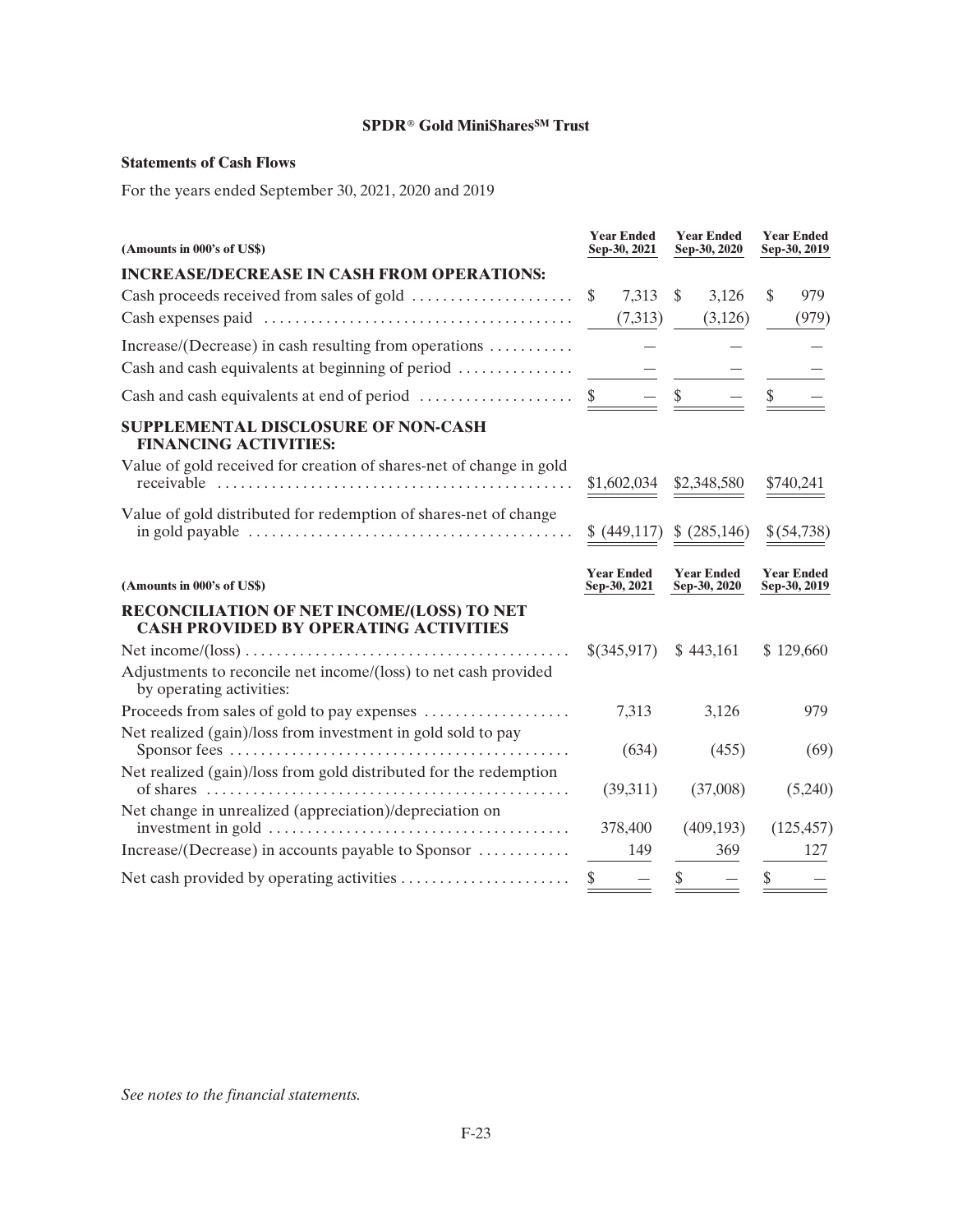# **Statements of Changes in Net Assets**

For the years ended September 30, 2021, 2020 and 2019

| (Amounts in 000's of US\$)                                                                                                                              | Year Ended<br>Sep-30, 2021 | <b>Year Ended</b><br>Sep-30, 2020 | <b>Year Ended</b><br>Sep-30, 2019 |
|---------------------------------------------------------------------------------------------------------------------------------------------------------|----------------------------|-----------------------------------|-----------------------------------|
|                                                                                                                                                         | \$3,561,272                | \$1,050,703                       | 229,028<br>S.                     |
|                                                                                                                                                         | 1,620,827                  | 2,352,554                         | 746,753                           |
|                                                                                                                                                         | (449, 117)                 | (285, 146)                        | (54, 738)                         |
|                                                                                                                                                         | (7, 462)                   | (3,495)                           | (1,106)                           |
| Net realized gain/(loss) from investment in gold sold to pay                                                                                            | 634                        | 455                               | 69                                |
| Net realized gain/(loss) from gold distributed for the redemption                                                                                       | 39.311                     | 37,008                            | 5.240                             |
| Net change in unrealized appreciation/(depreciation) on<br>investment in gold $\dots \dots \dots \dots \dots \dots \dots \dots \dots \dots \dots \dots$ | (378, 400)                 | 409,193                           | 125,457                           |
|                                                                                                                                                         | \$4,387,065                | \$3,561,272                       | \$1,050,703                       |

*See notes to the financial statements.*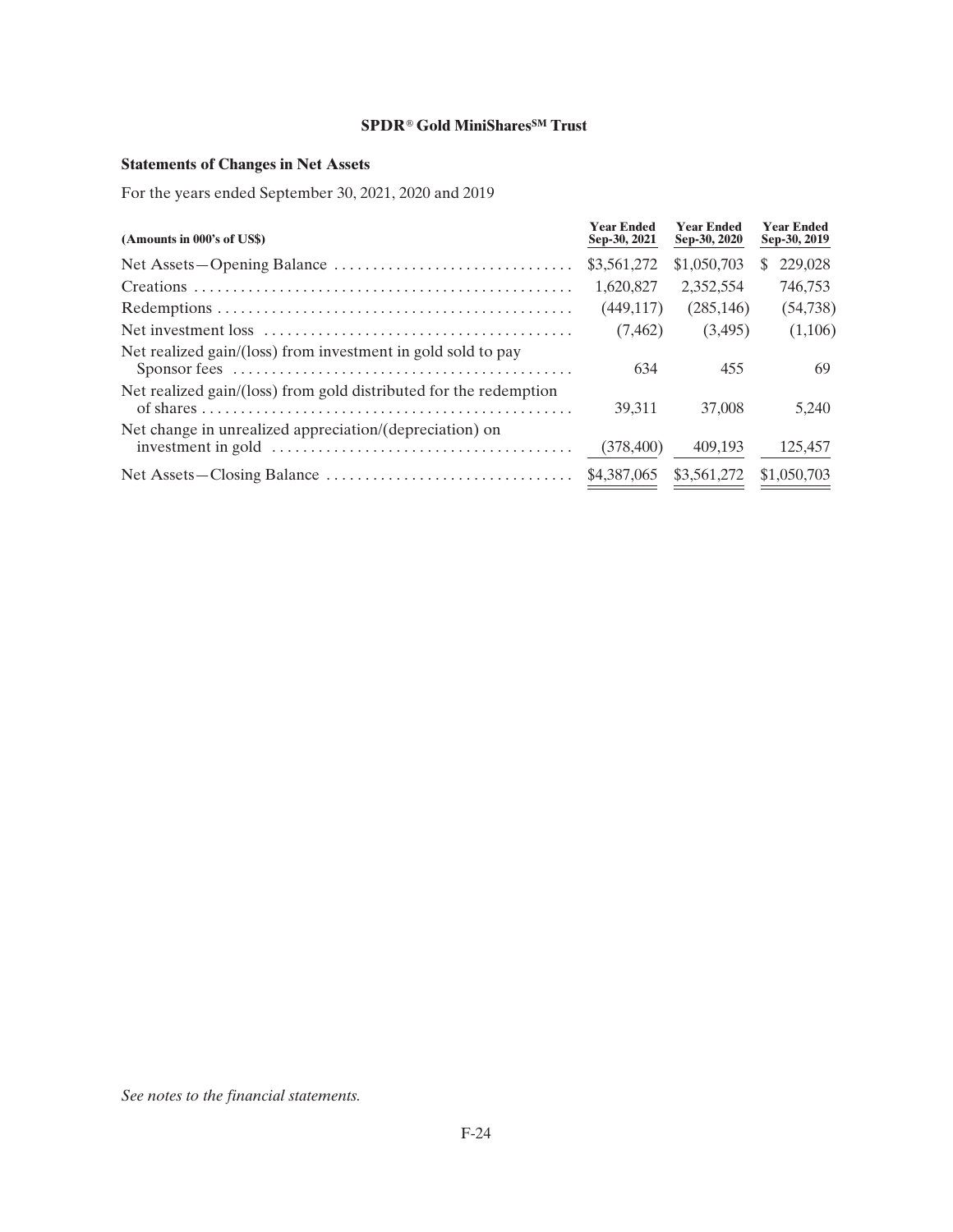#### **Notes to the Financial Statements**

## **1. Organization**

World Gold Trust (the "Trust"), formerly known as "World Currency Gold Trust," was organized as a Delaware statutory trust on August 27, 2014 and is governed by the Fourth Amended and Restated Agreement and Declaration of Trust ("Declaration of Trust"), dated as of April 16, 2018, between WGC USA Asset Management Company, LLC (the "Sponsor") and the Delaware Trust Company (the "Trustee"). The Trust is authorized to issue an unlimited number of shares of beneficial interest. The beneficial interest in the Trust may be divided into one or more series. The Trust has established six separate series, one of which is operational as of September 30, 2021.

The accompanying financial statements relate to the series SPDR<sup>®</sup> Gold MiniShares<sup>SM</sup> Trust ("GLDM"). The shares of GLDM (the "Shares") began publicly trading on June 26, 2018 on the NYSE Arca, Inc. (the "NYSE Arca"). The Shares are also listed on the Mexican Stock Exchange (Bolsa Mexicana de Valores). The fiscal year-end of GLDM is September 30th.

The investment objective of GLDM is for the Shares to reflect the performance of the price of gold bullion, less its expenses. GLDM's only ordinary recurring expense is the Sponsor's annual fee of 0.18% of its net asset value ("NAV"). The Sponsor believes that, for many investors, the Shares represent a cost-effective investment in gold.

BNY Mellon Asset Servicing, a division of The Bank of New York Mellon ("BNYM" or the "Administrator"), is the administrator and transfer agent. BNYM also serves as the custodian of GLDM's cash, if any. ICBC Standard Bank Plc (the "Custodian") is responsible for custody of GLDM's gold bullion. State Street Global Advisors Funds Distributors, LLC (the "Marketing Agent") is the Marketing Agent.

The Trust had no operations with respect to GLDM's Shares prior to June 26, 2018 other than matters relating to its organization and the registration of the offer and sale of GLDM's Shares under the Securities Act of 1933, as amended.

## **2. Significant Accounting Policies**

The preparation of financial statements in accordance with accounting principles generally accepted in the United States of America ("U.S. GAAP") requires those responsible for preparing financial statements to make estimates and assumptions that affect the reported amounts and disclosures. Actual results could differ from those estimates. The following is a summary of significant accounting policies followed by GLDM and the Trust.

## **2.1 Basis of Accounting**

For accounting purposes, GLDM is an investment company within the scope of Financial Accounting Standards Board ("FASB") Accounting Standards Codification ("ASC") Topic 946, Financial Services— Investment Companies, and therefore applies the specialized accounting and reporting guidance therein. It is not registered as an investment company under the Investment Company Act of 1940, as amended.

## **2.2 Basis of Presentation**

The financial statements are presented for GLDM individually. The debts, liabilities, obligations and expenses incurred, contracted for or otherwise existing with respect to GLDM shall be enforceable only against the assets of GLDM and not against the assets of the Trust generally or any other series that the Trust may establish.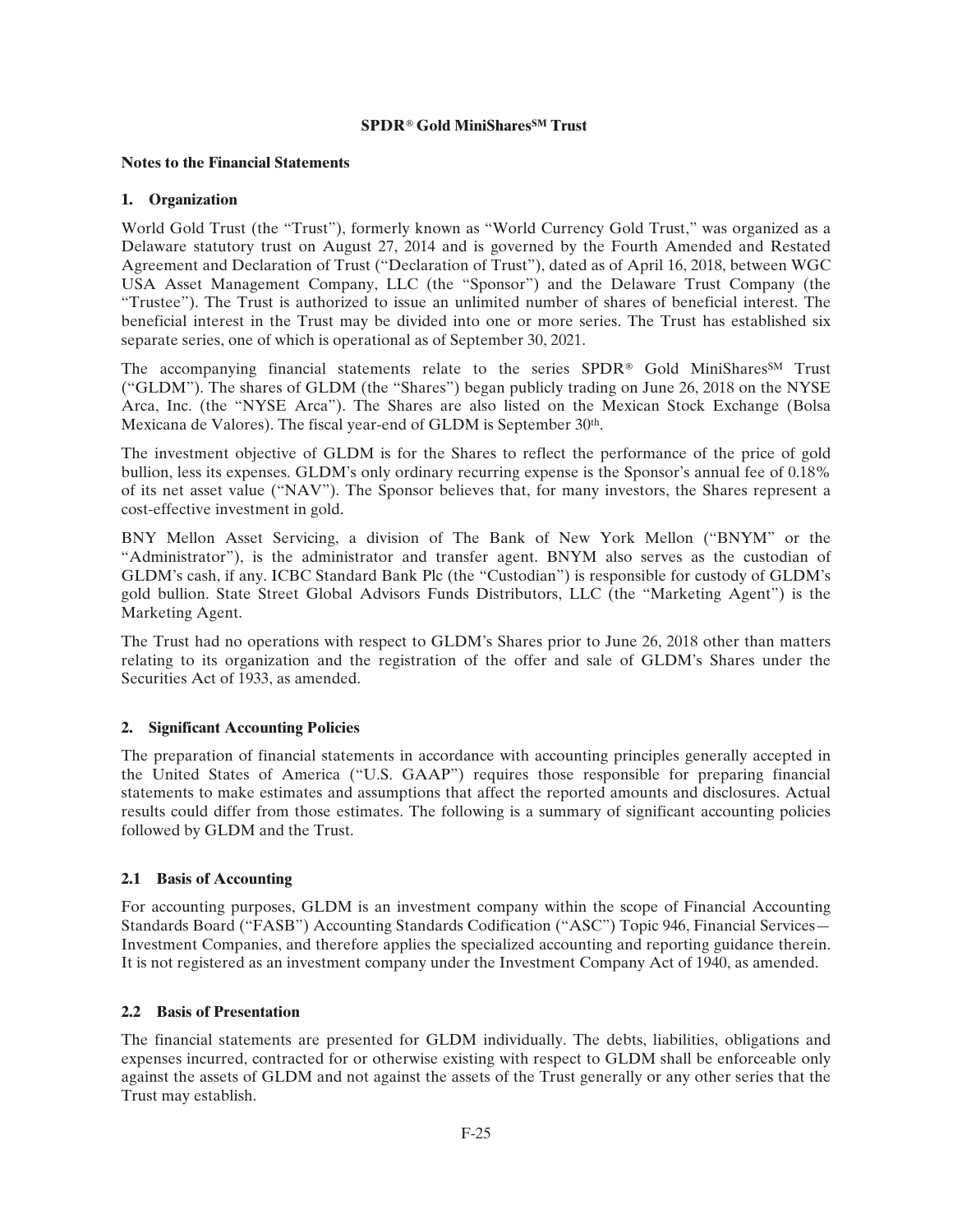#### **Notes to the Financial Statements**

## **2.3 Cash and Cash Equivalents**

Cash and cash equivalents include highly liquid investments of sufficient credit quality with original maturity of three months or less.

## **2.4 Fair Value Measurement**

U.S. GAAP defines fair value as the price a fund would receive to sell an asset or pay to transfer a liability in an orderly transaction between market participants at the measurement date. GLDM's policy is to value its investments at fair value.

Various inputs are used in determining the fair value of GLDM's assets or liabilities. Inputs may be based on independent market data ("observable inputs") or they may be internally developed ("unobservable inputs"). These inputs are categorized into a disclosure hierarchy consisting of three broad levels for financial reporting purposes. The level of a value determined for an asset or liability within the fair value hierarchy is based on the lowest level of any input that is significant to the fair value measurement in its entirety. The three levels of the fair value hierarchy are:

- Level 1 Unadjusted quoted prices in active markets for identical assets or liabilities;
- Level 2 Inputs other than quoted prices included within Level 1 that are observable for the asset or liability either directly or indirectly, including quoted prices for similar assets or liabilities in active markets, quoted prices for identical or similar assets or liabilities in markets that are not considered to be active, inputs other than quoted prices that are observable for the asset or liability and inputs that are derived principally from or corroborated by observable market data by correlation or other means; and
- Level 3 Inputs that are unobservable for the asset and liability, including a fund's assumptions (if any) used in determining the fair value of investments.

The following table summarizes GLDM's investment at fair value:

| (Amounts in 000's of US\$) |                |                |         |
|----------------------------|----------------|----------------|---------|
| <b>September 30, 2021</b>  | <b>Level 1</b> | <b>Level 2</b> | Level 3 |
|                            |                |                |         |
|                            |                |                |         |
| (Amounts in 000's of US\$) |                |                |         |
| <b>September 30, 2020</b>  | <b>Level 1</b> | <b>Level 2</b> | Level 3 |
|                            |                |                |         |
|                            |                |                |         |

There were no transfers between Level 1 and other Levels for the year ended September 30, 2021 and 2020.

The Administrator values the gold held by GLDM on the basis of the price of an ounce of gold as determined by ICE Benchmark Administration Limited (the "IBA"), a benchmark administrator, which provides an independently administered auction process, as well as the overall administration and governance for the London Bullion Market Association (the "LBMA"). In determining the NAV of GLDM, the Administrator values the gold held on the basis of the price of an ounce of gold determined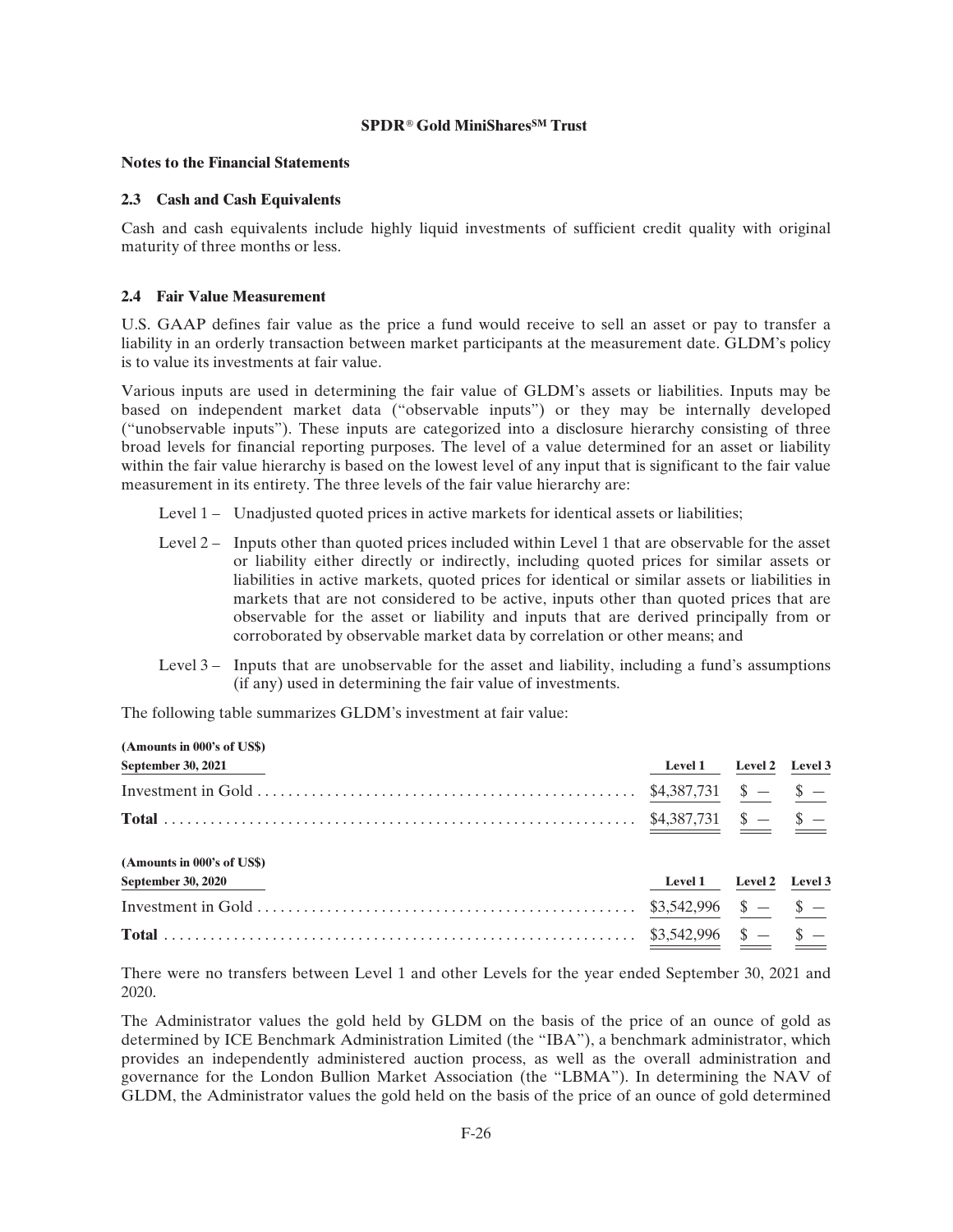## **Notes to the Financial Statements**

## **2.4 Fair Value Measurement—(continued)**

by the IBA 3:00 PM auction process (the "LBMA Gold Price PM"), which is an electronic auction. The auction runs twice daily at 10:30 AM and 3:00 PM London time. The Administrator calculates the NAV of GLDM on each day the NYSE Arca is open for regular trading, generally as of 12:00 PM New York time. If no LBMA Gold Price PM is made on a particular evaluation day or if the LBMA Gold Price PM has not been announced by 12:00 PM New York time on a particular evaluation day, the next most recent LBMA Gold Price AM or PM is used in the determination of the NAV of GLDM, unless the Administrator, in consultation with the Sponsor, determines that such price is inappropriate to use as the basis for such determination.

## **2.5 Custody of Gold**

Gold bullion is held by the Custodian on behalf of GLDM. During the years ended September 30, 2021 and 2020, no gold was held by a subcustodian.

## **2.6 Gold Receivable**

Gold receivable represents the quantity of gold covered by contractually binding orders for the creation of Shares where the gold has not yet been transferred to GLDM's account. Generally, ownership of the gold is transferred within two business days of the trade date.

| (Amounts in 000's of US\$) | 2021 | Sep-30, Sep-30,<br>2020 |
|----------------------------|------|-------------------------|
|                            |      |                         |

## **2.7 Gold Payable**

Gold payable represents the quantity of gold covered by contractually binding orders for the redemption of Shares where the gold has not yet been transferred out of GLDM's account. Generally, ownership of the gold is transferred within two business days of the trade date.

| (Amounts in 000's of US\$) | Sep-30, Sep-30,<br>2021 2020 |  |
|----------------------------|------------------------------|--|
|                            |                              |  |

## **2.8 Creations and Redemptions of Shares**

GLDM creates and redeems Shares from time to time, but only in one or more Creation Units (a Creation Unit equals a block of 100,000 Shares). GLDM issues Shares in Creation Units to certain authorized participants ("Authorized Participants") on an ongoing basis. The creation and redemption of Creation Units is only made in exchange for the amount of gold and any cash represented by the Creation Units being created or redeemed. This amount will be based on the combined net asset value of the number of Shares included in the Creation Units being created or redeemed determined on the day the order to create or redeem Creation Units is properly received.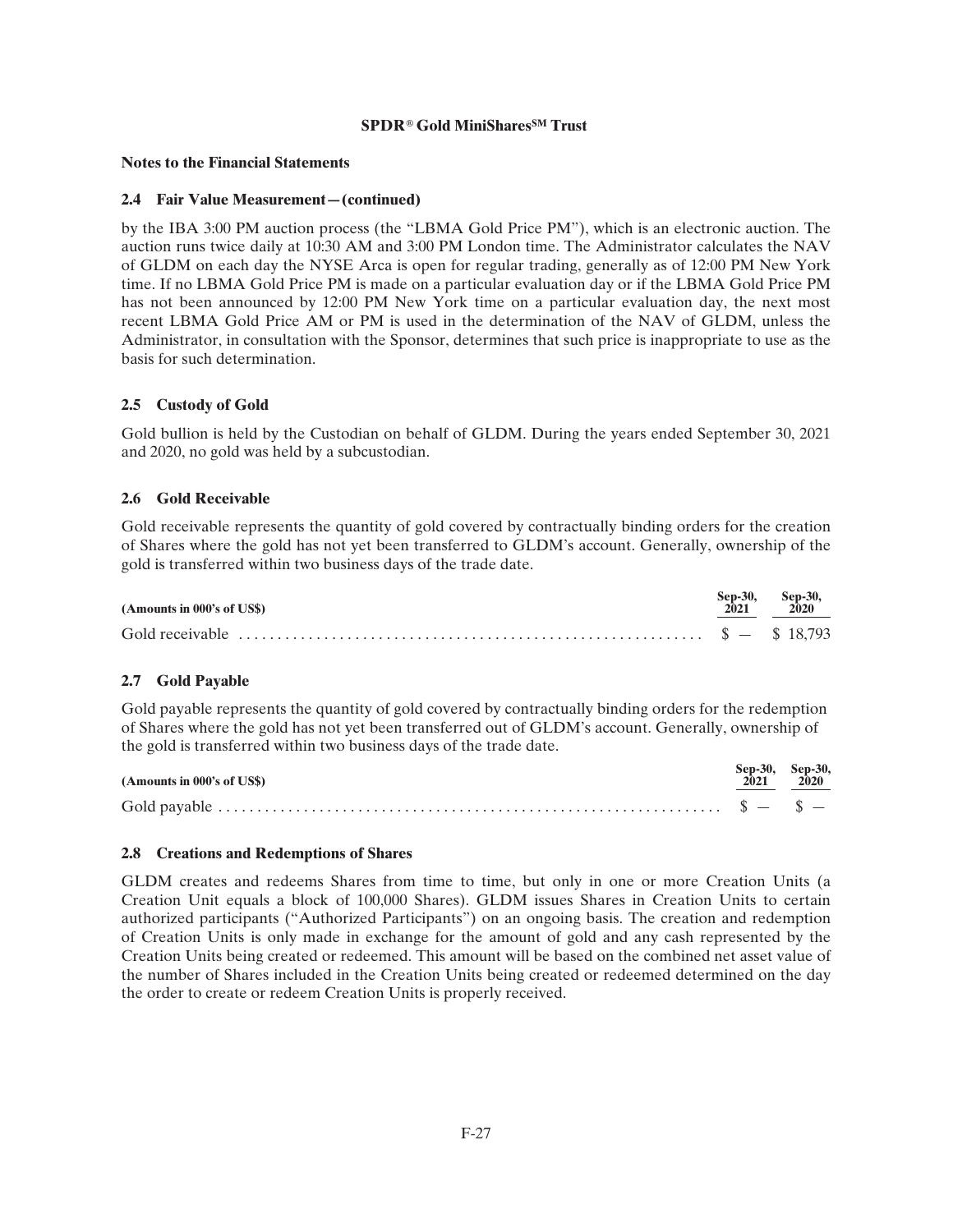## **Notes to the Financial Statements**

## **2.8 Creations and Redemptions of Shares—(continued)**

As the Shares are redeemable in Creation Units at the option of the Authorized Participants, GLDM has classified the Shares as Net Assets for financial reporting purposes. Changes in the Shares for the years ended September 30, 2021, 2020 and 2019 are as follows:

| (Amounts are in 000's)                                    | <b>Year Ended</b><br>Sep-30, 2021 | <b>Year Ended</b><br>Sep-30, 2020 | <b>Year Ended</b><br>Sep-30, 2019 |
|-----------------------------------------------------------|-----------------------------------|-----------------------------------|-----------------------------------|
| <b>Activity in Number of Shares Created and Redeemed:</b> |                                   |                                   |                                   |
|                                                           | 88,800                            | 136,000                           | 55,500                            |
|                                                           | (25,100)                          | (17,400)                          | (3,900)                           |
| Net Change in Number of Shares Created and Redeemed       | 63,700                            | 118,600                           | 51,600                            |
| (Amounts in 000's of US\$)                                | <b>Year Ended</b><br>Sep-30, 2021 | <b>Year Ended</b><br>Sep-30, 2020 | <b>Year Ended</b><br>Sep-30, 2019 |
| <b>Activity in Value of Shares Created and Redeemed:</b>  |                                   |                                   |                                   |
|                                                           | \$1,620,827                       | \$2,352,554                       | \$746,753                         |
|                                                           | (449, 117)                        | (285, 146)                        | (54, 738)                         |
| Net change in Value of Shares Created and Redeemed        | \$1,171,710                       | \$2,067,408                       | \$692,015                         |

## **2.9 Income and Expense (Amounts in 000's of US\$)**

The Administrator will, at the direction of the Sponsor, sell GLDM's gold as necessary to pay its expenses. When selling gold to pay expenses, the Administrator will endeavor to sell the smallest amount of gold needed to pay expenses in order to minimize GLDM's holdings of assets other than gold. Unless otherwise directed by the Sponsor, to meet expenses the Administrator will give a sell order and sell gold to the Custodian at the LBMA Gold Price PM following the sell order. A gain or loss is recognized based on the difference between the selling price and the average cost of the gold sold, and such amounts are reported as net realized gain/(loss) from investment in gold sold to pay Sponsor fees on the Statement of Operations.

GLDM's net realized and change in unrealized loss on investment in gold for the year ended September 30, 2021 of \$(338,455) is made up of a net realized gain of \$634 from the sale of gold to pay Sponsor fees, a net realized gain of \$39,311 from gold distributed for the redemption of shares, and a net change in unrealized depreciation of \$(378,400) on investment in gold.

GLDM's net realized and change in unrealized gain on investment in gold for the year ended September 30, 2020 of \$446,656 is made up of a net realized gain of \$455 from the sale of gold to pay Sponsor fees, a net realized gain of \$37,008 from gold distributed for the redemption of shares, and a net change in unrealized appreciation of \$409,193 on investment in gold.

## **2.10 Income Taxes**

GLDM is classified as a "grantor trust" for U.S. federal income tax purposes. As a result, it is not subject to U.S. federal income tax. Instead, its income and expenses "flow through" to the shareholders, and the Administrator will report GLDM's proceeds, income, deductions, gains and losses to the Internal Revenue Service on that basis.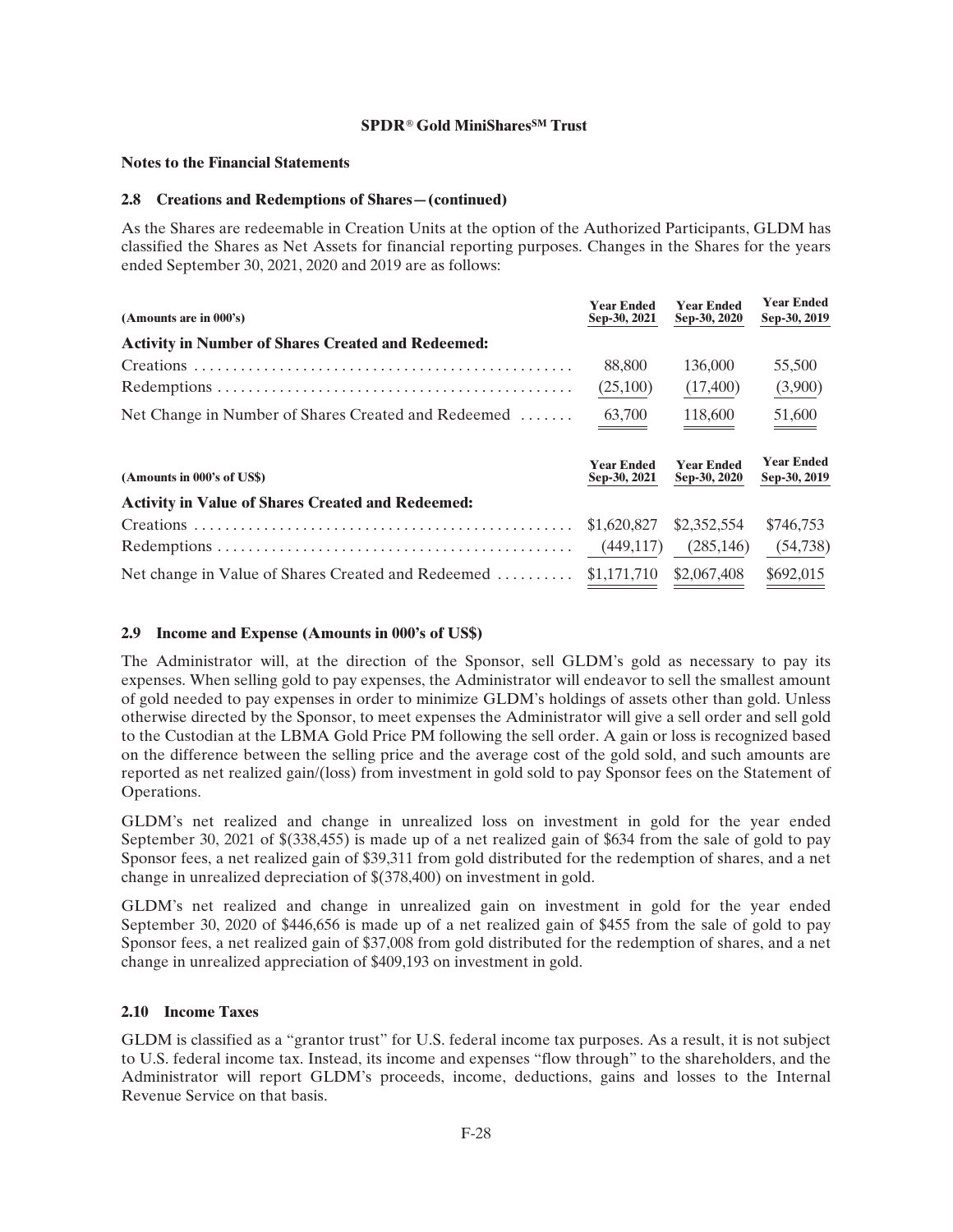#### **Notes to the Financial Statements**

### **2.10 Income Taxes—(continued)**

The Sponsor has evaluated whether there are uncertain tax positions that require financial statement recognition and has determined that no reserves for uncertain tax positions are required as of September 30, 2021. As of September 30, 2021, the 2020, 2019 and 2019 tax years remain open for examination. There were no examinations in progress at period end.

### **3. Quarterly Statements of Operations**

## **Year Ended September 30, 2021**

| <b>Three Months Ended (unaudited)</b>                                                                    |                 |                        |                        |                 |                                      |
|----------------------------------------------------------------------------------------------------------|-----------------|------------------------|------------------------|-----------------|--------------------------------------|
| (Amounts in 000's of US\$, except per share data)                                                        | Dec 31,<br>2020 | <b>Mar 31,</b><br>2021 | <b>Jun 30,</b><br>2021 | Sep 30,<br>2021 | <b>Year Ended</b><br>Sep 30,<br>2021 |
| <b>EXPENSES</b>                                                                                          |                 |                        |                        |                 |                                      |
|                                                                                                          | 1,693<br>S      | 1,794<br>S.            | 1,952<br>S             | 2,023<br>S      | 7,462                                |
| Total expenses $\dots\dots\dots\dots\dots\dots\dots\dots\dots\dots\dots$                                 | 1,693           | 1,794                  | 1,952                  | 2,023           | 7,462                                |
| Net investment loss                                                                                      | (1,693)         | (1,794)                | (1,952)                | (2,023)         | (7, 462)                             |
| Net realized and change in unrealized gain/<br>(loss) on investment in gold                              |                 |                        |                        |                 |                                      |
| Net realized gain/(loss) from investment in gold<br>sold to pay Sponsor fees                             | 224             | 122                    | 154                    | 134             | 634                                  |
| Net realized gain/(loss) from gold distributed<br>for the redemption of shares                           | 34,670          | 2,205                  | 19                     | 2,417           | 39,311                               |
| Net change in unrealized appreciation/<br>(depreciation) on investment in gold $\dots\dots$              | (27, 914)       | (453,395)              | 160,714                | (57,805)        | (378, 400)                           |
| Net realized and change in unrealized gain/<br>$(\text{loss})$ on investment in gold $\dots \dots \dots$ | 6,980           | (451,068)              | 160,887                | (55,254)        | (338, 455)                           |
| Net income/(loss) $\dots \dots \dots \dots \dots \dots \dots \dots$                                      | \$<br>5,287     | \$(452,862)            | \$158,935              | \$(57,277)      | \$(345,917)                          |
| Net income/(loss) per share $\dots\dots\dots\dots\dots$                                                  | \$<br>0.03      | $(2.00)$ \$<br>\$      | 0.66                   | (0.23)<br>\$    | <sup>\$</sup><br>(1.51)              |
| Weighted average number of shares (in                                                                    | 199,978         | 226,720                | 241,069                | 250,621         | 229,581                              |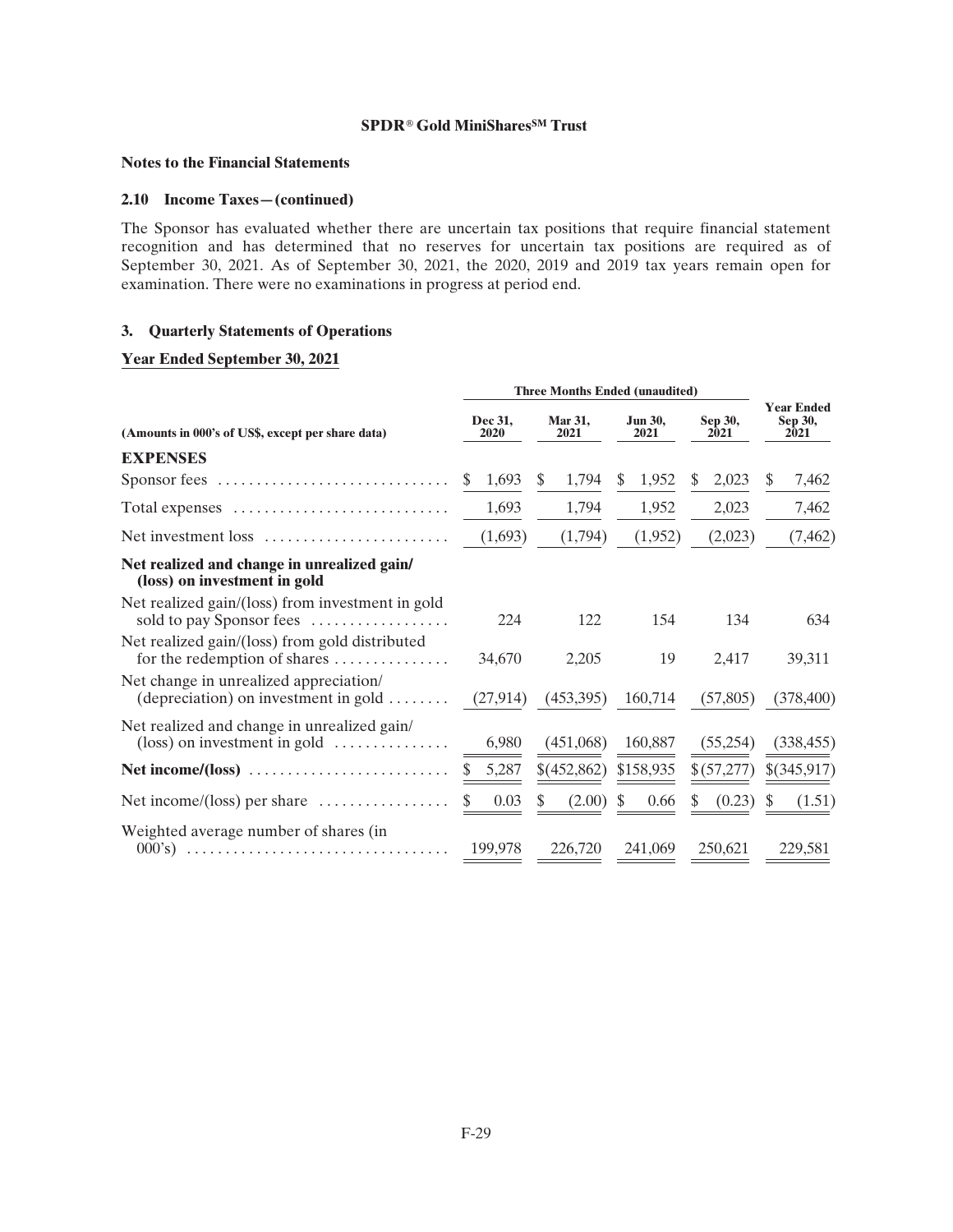### **Notes to the Financial Statements**

## **3. Quarterly Statements of Operations—(continued)**

## **Year Ended September 30, 2020**

|                                                                                                       | <b>Three Months Ended (unaudited)</b> |                        |                        |                       |                                             |
|-------------------------------------------------------------------------------------------------------|---------------------------------------|------------------------|------------------------|-----------------------|---------------------------------------------|
| (Amounts in 000's of US\$, except per share data)                                                     | Dec 31,<br>2019                       | <b>Mar 31,</b><br>2020 | <b>Jun 30,</b><br>2020 | Sep 30,<br>2020       | <b>Year Ended</b><br>Sep 30,<br><b>2020</b> |
| <b>EXPENSES</b>                                                                                       |                                       |                        |                        |                       |                                             |
|                                                                                                       | 497<br>\$                             | 586<br><sup>S</sup>    | 946                    | 1,466                 | \$<br>3,495                                 |
| Total expenses $\dots \dots \dots \dots \dots \dots \dots \dots \dots \dots$                          | 497                                   | 586                    | 946                    | 1,466                 | 3,495                                       |
| Net investment loss $\dots\dots\dots\dots\dots\dots\dots\dots\dots\dots$                              | (497)                                 | (586)                  | (946)                  | (1,466)               | (3, 495)                                    |
| Net realized and change in unrealized gain/(loss)<br>on investment in gold                            |                                       |                        |                        |                       |                                             |
| Net realized gain/(loss) from investment in gold                                                      | 48                                    | 68                     | 116                    | 223                   | 455                                         |
| Net realized gain/(loss) from gold distributed for<br>the redemption of shares                        | 4,685                                 | 3,320                  | 24,743                 | 4,260                 | 37,008                                      |
| Net change in unrealized appreciation/<br>(depreciation) on investment in gold $\dots\dots\dots\dots$ | 22,372                                | 61,192                 | 167,695                | 157,934               | 409,193                                     |
| Net realized and change in unrealized gain/(loss)<br>on investment in gold                            | 27,105                                | 64,580                 | 192,554                | 162,417               | 446,656                                     |
|                                                                                                       | \$26,608                              | \$63,994               | \$191,608              | \$160,951             | \$443.161                                   |
| Net income/(loss) per share $\dots\dots\dots\dots\dots\dots$                                          | \$ 0.36                               | \$0.77                 | $\mathbb{S}^-$<br>1.54 | <sup>\$</sup><br>0.94 | 3.92<br>S.                                  |
| Weighted average number of shares (in $000$ 's)                                                       | 74,360                                | 83,274                 | 124,313                | 170,573               | 113,181                                     |

#### **4. Related Parties—Sponsor**

The Sponsor receives an annual fee equal to 0.18% of the NAV of GLDM, calculated on a daily basis. The Sponsor is responsible for the payment of all of GLDM's ordinary fees and expenses, including but not limited to the following: fees charged by GLDM's Administrator, Custodian, Marketing Agent and Trustee; exchange listing fees; typical maintenance and transaction fees of The Depository Trust Company; SEC registration fees; printing and mailing costs; audit fees and expenses; and legal fees not in excess of \$100,000 per annum and expenses and applicable license fees. The Sponsor is not, however, required to pay any extraordinary expenses incurred in the ordinary course of GLDM's business as outlined in the Sponsor's agreement with the Trust.

## **5. GLDM Expenses**

GLDM's only ordinary recurring operating expenses are the Sponsor's annual fee of 0.18% of the NAV of GLDM. The Sponsor's fee is payable monthly in arrears.

Expenses payable will reduce the NAV of GLDM.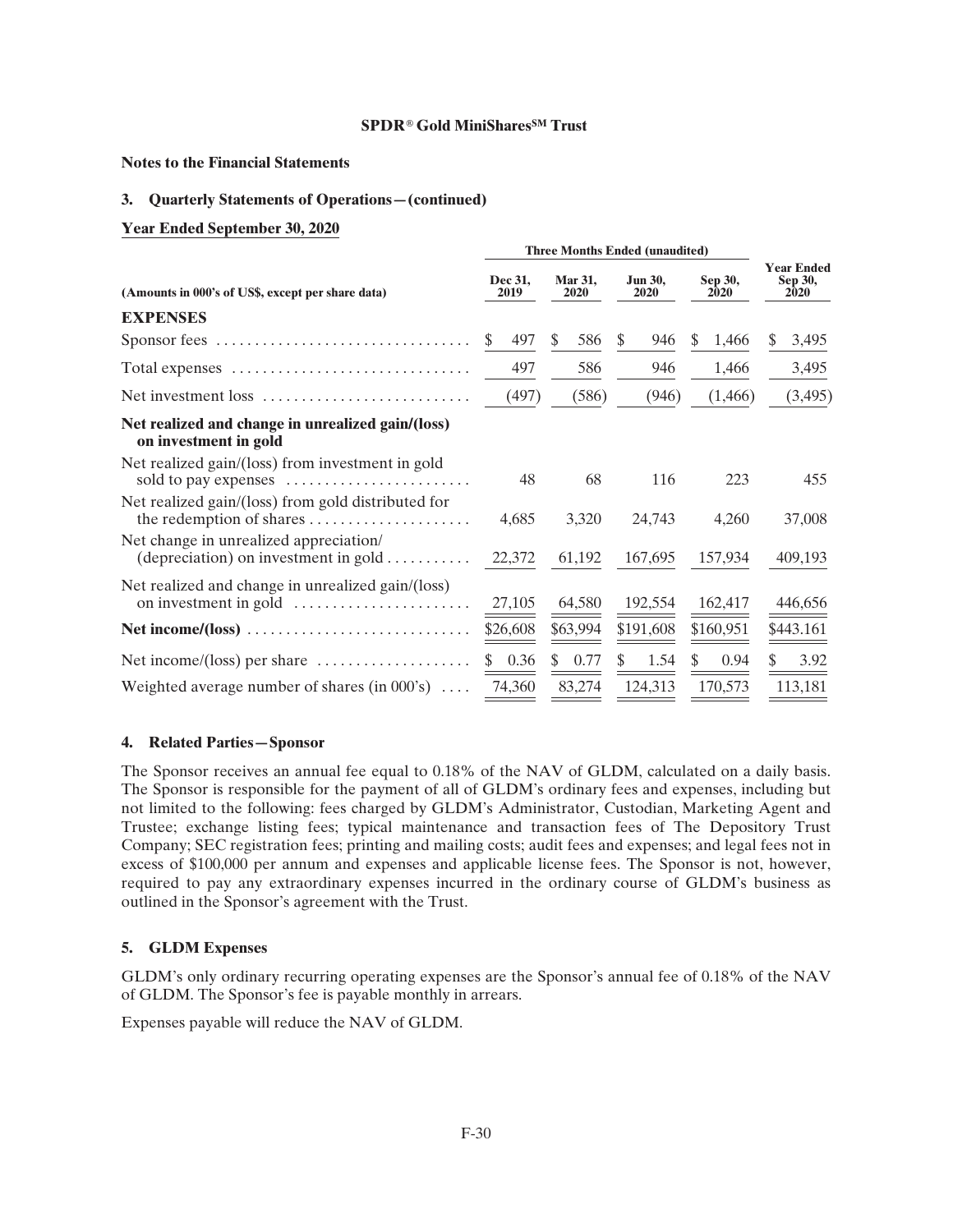#### **Notes to the Financial Statements**

#### **6. Concentration of Risk**

GLDM's primary business activities are the investment in gold bullion and the issuance and sale of Shares.

Various factors could affect the price of gold including: (i) global gold supply and demand, which is influenced by such factors as forward selling by gold producers, purchases made by gold producers to unwind gold hedge positions, central bank purchases and sales, and production and cost levels in major gold-producing countries such as China, Australia, South Africa and the United States; (ii) investors' expectations with respect to the rate of inflation; (iii) currency exchange rates; (iv) interest rates; (v) investment and trading activities of hedge funds and commodity funds; and (vi) other economic variables such as income growth, economic output, and monetary policies; and (vii) global or regional political, economic or financial events and situations. In addition, there is no assurance that gold will maintain its long-term value in terms of purchasing power in the future. In the event that the price of gold declines, the Sponsor expects the value of an investment in the Shares to decline proportionately. Each of these events could have a material effect on GLDM's financial position and results of operations.

#### **7. Indemnification**

The Sponsor and each of its shareholders, members, directors, officers, employees, affiliates and subsidiaries will be indemnified by the Trust and held harmless against any losses, liabilities or expenses incurred in the performance of its duties under the Declaration of Trust without gross negligence, bad faith or willful misconduct. The Sponsor shall in no event be deemed to have assumed or incurred any liability, duty, or obligation to any shareholder or to the Trustee other than as expressly provided for in the Declaration of Trust. Such indemnity includes payment from the Trust of the costs and expenses incurred in defending against any indemnified claim or liability under the Declaration of Trust.

The Trustee and each of its officers, affiliates, directors, employees, and agents will be indemnified by the Trust from and against any losses, claims, taxes, damages, reasonable expenses, and liabilities incurred with respect to the creation, operation or termination of the Trust, the execution, delivery or performance of the Declaration of Trust or the transactions contemplated thereby; provided that the indemnified party acted without willful misconduct, bad faith or gross negligence. The Sponsor will not be liable to the Trust, the Trustee or any shareholder for any action taken or for refraining from taking any action in good faith, or for errors in judgment or for depreciation or loss incurred by reason of the sale of any gold bullion or other assets held in trust under Declaration of Trust. However, the preceding liability exclusion will not protect the Sponsor against any liability resulting from its own gross negligence, bad faith, or willful misconduct.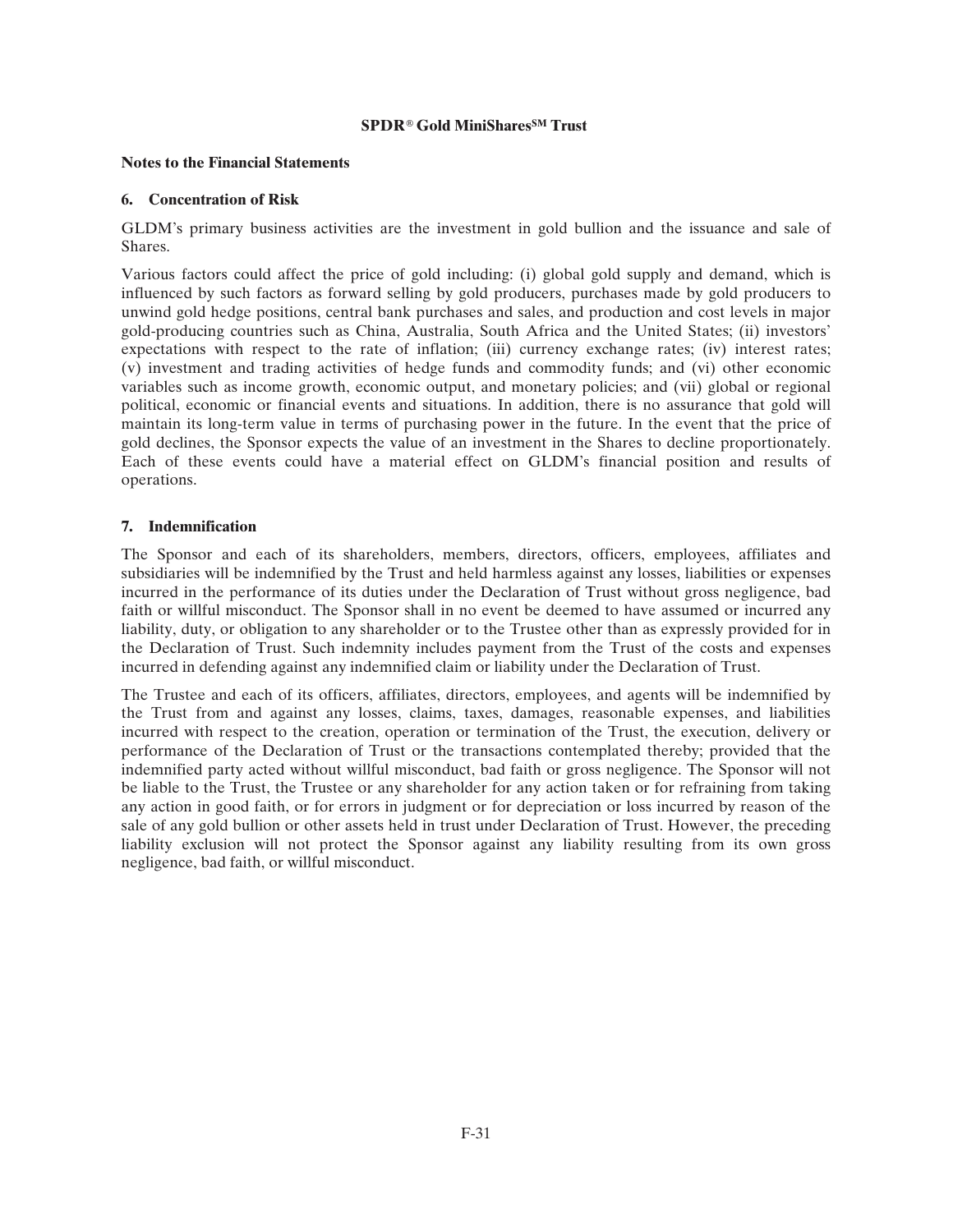#### **Notes to the Financial Statements**

## **8. Financial Highlights**

The following presentation includes financial highlights related to investment performance and operations of a Share outstanding for the years ended September 30, 2021, 2020 and 2019. The total return at net asset value is based on the change in net asset value of a Share during the period and the total return at market value is based on the change in market value of a Share on the NYSE Arca during the period. An individual investor's return and ratios may vary based on the timing of capital transactions.

|                                                                          | <b>Year Ended</b><br>Sep-30, 2021 | <b>Year Ended</b><br>Sep-30, 2020 | <b>Year Ended</b><br>Sep-30, 2019 |
|--------------------------------------------------------------------------|-----------------------------------|-----------------------------------|-----------------------------------|
| <b>Net Asset Value</b>                                                   |                                   |                                   |                                   |
| Net asset value per Share, beginning of period                           | \$18.79                           | \$14.82                           | \$11.87                           |
| Net investment income/(loss) $\dots \dots \dots \dots \dots \dots \dots$ | (0.03)                            | (0.03)                            | (0.02)                            |
| Net Realized and Change in Unrealized Gain/(Loss)                        | (1.43)                            | 4.00                              | 2.97                              |
|                                                                          | (1.46)                            | 3.97                              | 2.95                              |
| Net asset value per Share, end of period                                 | \$17.33                           | \$18.79                           | \$14.82                           |
| Market value per Share, beginning of period                              | \$18.80                           | \$14.70                           | \$11.91                           |
| Market value per Share, end of period                                    | \$17.46                           | \$18.80                           | \$14.70                           |
| Ratio to average net assets                                              |                                   |                                   |                                   |
|                                                                          | $(0.18)\%$                        | $(0.18)\%$                        | $(0.18)\%$                        |
|                                                                          | 0.18%                             | 0.18%                             | 0.18%                             |
|                                                                          | 0.18%                             | 0.18%                             | 0.18%                             |
|                                                                          | $(7.77)$ %                        | 26.79%                            | 24.85%                            |
|                                                                          | $(7.13)\%$                        | 27.89%                            | 23.43%                            |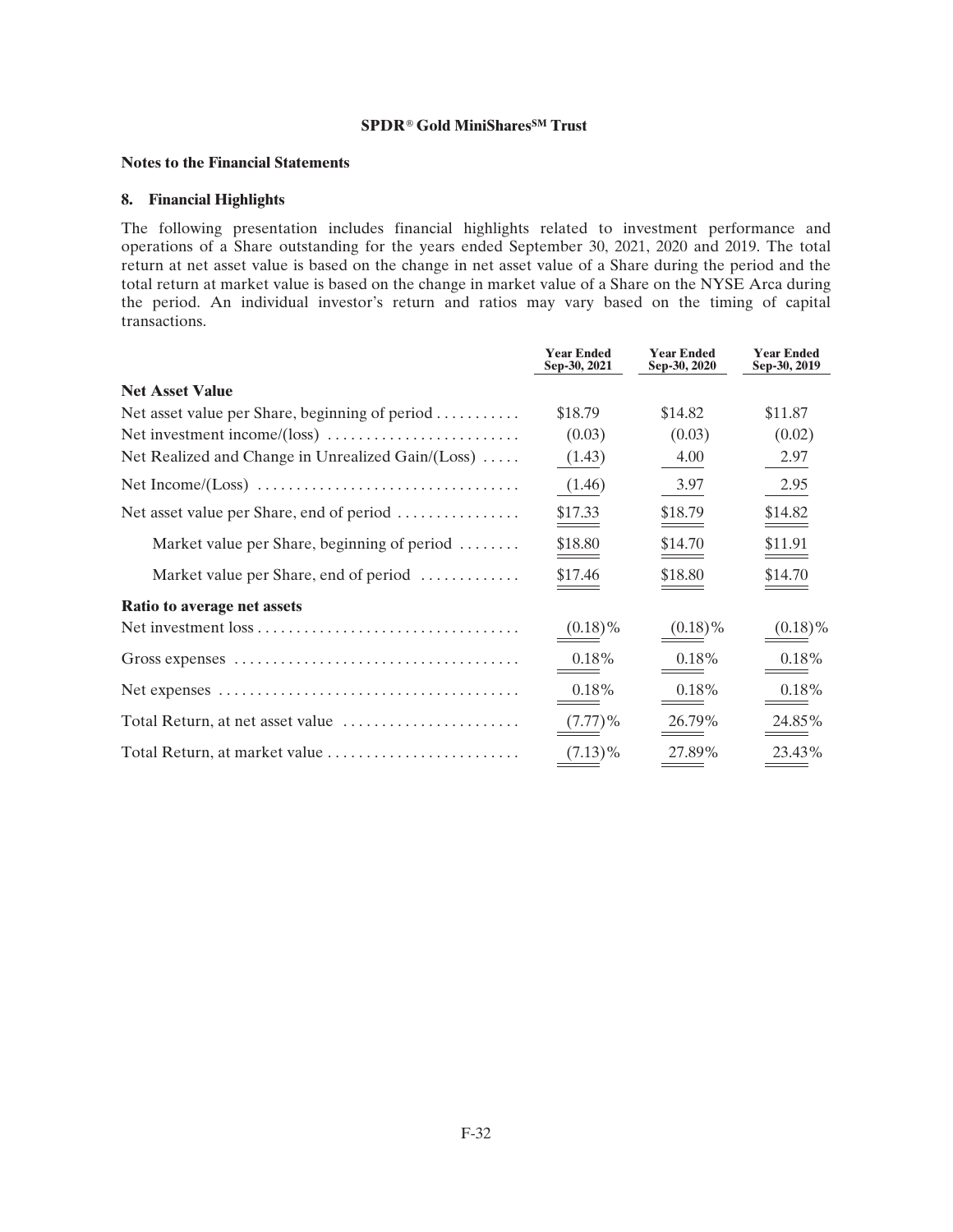#### **DESCRIPTION OF SECURITIES REGISTERED UNDER SECTION 12 OF THE SECURITIES EXCHANGE ACT OF 1934**

The following is a summary of the shares (the "Shares") of the SPDR® Gold MiniSharesSM Trust ("GLDM"), a series of the World Gold Trust (the "Trust"), which is the only class of securities of GLDM that is registered under Section 12 of the Securities Exchange Act of 1934.

### **GENERAL**

The Trust was formed as a Delaware statutory trust on August 27, 2014 and consists of multiple series (each, a "Series"). Each Series issues common units of beneficial interest that represent units of fractional undivided beneficial interest in and ownership of such Series. GLDM is the only operational Series. The Trust is sponsored by WGC USA Asset Management Company, LLC (the "Sponsor").

Each Share represents an equal beneficial interest in the net assets of GLDM, and each holder of the Shares (the "Shareholder") is entitled to receive such holder's pro rata share of distributions of income and capital gains, if any, made with respect to GLDM. Upon redemption of the Shares, the applicable Shareholder shall be paid solely out of the funds and property of GLDM. All Shares are fully paid and non-assessable.

#### **SHARE SPLITS**

If the Sponsor believes that the per Share price in the secondary market for Shares has fallen outside a desirable trading price range, the Sponsor may cause GLDM to declare a split or reverse split in the number of Shares outstanding and to make a corresponding change in the number of Shares constituting a Creation Unit (100,000 Shares).

## **DISTRIBUTIONS**

No Share shall have any priority or preference over any other Share with respect to dividends or distributions of the Trust or otherwise. All dividends and distributions shall be made ratably among all Shareholders from the assets of GLDM according to the number of Shares held of record by such Shareholders on the record date for any dividend or distribution or on the date of termination of the Trust, as the case may be.

#### **VOTING AND APPROVALS**

Under the Fourth Amended and Restated Agreement and Declaration of Trust dated as of April 16, 2018, between the Sponsor and the Delaware Trust Company, Shareholders have no voting rights except as the Sponsor may consider desirable and so authorize in its sole discretion.

#### **THE SECURITIES DEPOSITORY; BOOK-ENTRY-ONLY SYSTEM; GLOBAL SECURITY**

The Depository Trust Company ("DTC") acts as securities depository for the Shares. DTC is a limited-purpose trust company organized under the laws of the State of New York, a member of the Federal Reserve System, a "clearing corporation" within the meaning of the New York Uniform Commercial Code, and a "clearing agency" registered pursuant to the provisions of Section 17A of the Exchange Act. DTC was created to hold securities of DTC Participants and to facilitate the clearance and settlement of transactions in such securities among the DTC Participants through electronic book-entry changes. This eliminates the need for physical movement of securities certificates. DTC Participants include securities brokers and dealers, banks, trust companies, clearing corporations, and certain other organizations, some of whom (and/or their representatives) own DTC. Access to the DTC system is also available to others such as banks, brokers, dealers and trust companies that clear through or maintain a custodial relationship with a DTC Participant, either directly or indirectly. DTC is expected to agree with and represent to the DTC Participants that it will administer its Book-Entry System in accordance with its rules and bylaws and the requirements of law.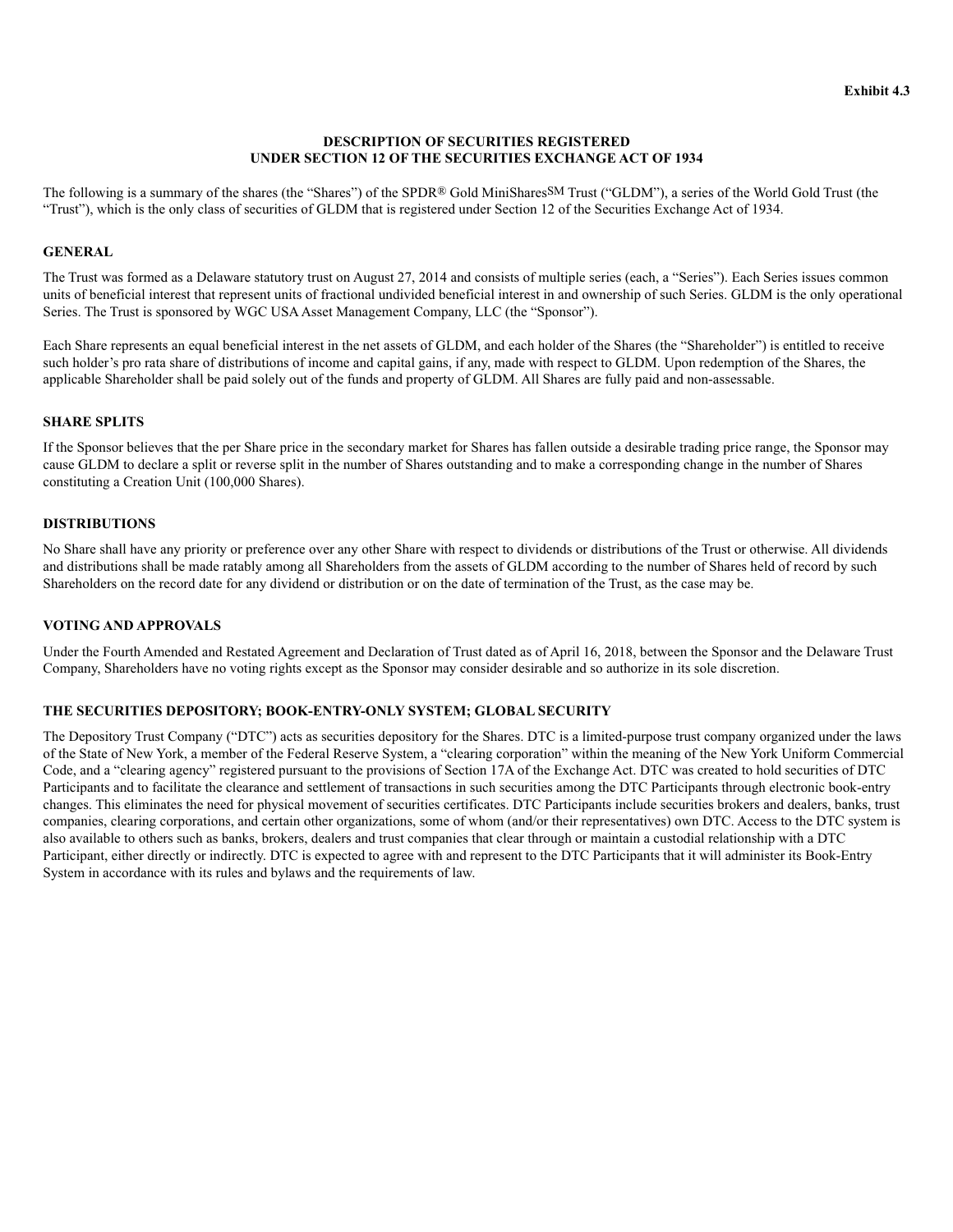Individual certificates will not be issued for the Shares. Instead, one or more global certificates will be signed by the BNY Mellon Asset Servicing, a division of The Bank of New York Mellon, as the administrator of the Trust (the "Administrator") and the Sponsor on behalf of GLDM, registered in the name of Cede & Co., as nominee for DTC, and deposited with the Administrator on behalf of DTC. The global certificates will evidence all of the Shares outstanding at any time. The representations, undertakings and agreements made on the part of GLDM in the global certificates are made and intended for the purpose of binding only GLDM and not the Administrator or the Sponsor individually.

Upon the settlement date of any creation, transfer or redemption of Shares, DTC will credit or debit, on its book-entry registration and transfer system, the amount of the Shares so created, transferred or redeemed to the accounts of the appropriate DTC Participants. The Administrator and the Authorized Participants will designate the accounts to be credited and charged in the case of creation or redemption of Shares.

Beneficial ownership of the Shares will be limited to DTC Participants, Indirect Participants and persons holding interests through DTC Participants and Indirect Participants. Owners of beneficial interests in the Shares will be shown on, and the transfer of ownership will be effected only through, records maintained by DTC (with respect to DTC Participants), the records of DTC Participants (with respect to Indirect Participants), and the records of Indirect Participants (with respect to Shareholders that are not DTC Participants or Indirect Participants). Shareholders are expected to receive from or through the DTC Participant maintaining the account through which the Shareholder has purchased their Shares a written confirmation relating to such purchase.

Shareholders that are not DTC Participants may transfer the Shares through DTC by instructing the DTC Participant or Indirect Participant through which the Shareholders hold their Shares to transfer the Shares. Shareholders that are DTC Participants may transfer the Shares by instructing DTC in accordance with the rules of DTC. Transfers are made in accordance with standard securities industry practice.

DTC may decide to discontinue providing its service with respect to Creation Units and/or the Shares by giving notice to the Administrator and the Sponsor. Under such circumstances, the Administrator and the Sponsor will either find a replacement for DTC to perform its functions at a comparable cost or, if a replacement is unavailable, terminate GLDM.

The rights of the Shareholders generally must be exercised by DTC Participants acting on their behalf in accordance with the rules and procedures of DTC. Because the Shares can only be held in book-entry form through DTC and DTC Participants, investors must rely on DTC, DTC Participants and any other financial intermediary through which they hold the Shares to receive the benefits and exercise the rights described in this section. Investors should consult with their broker or financial institution to find out about procedures and requirements for securities held in book-entry form through DTC.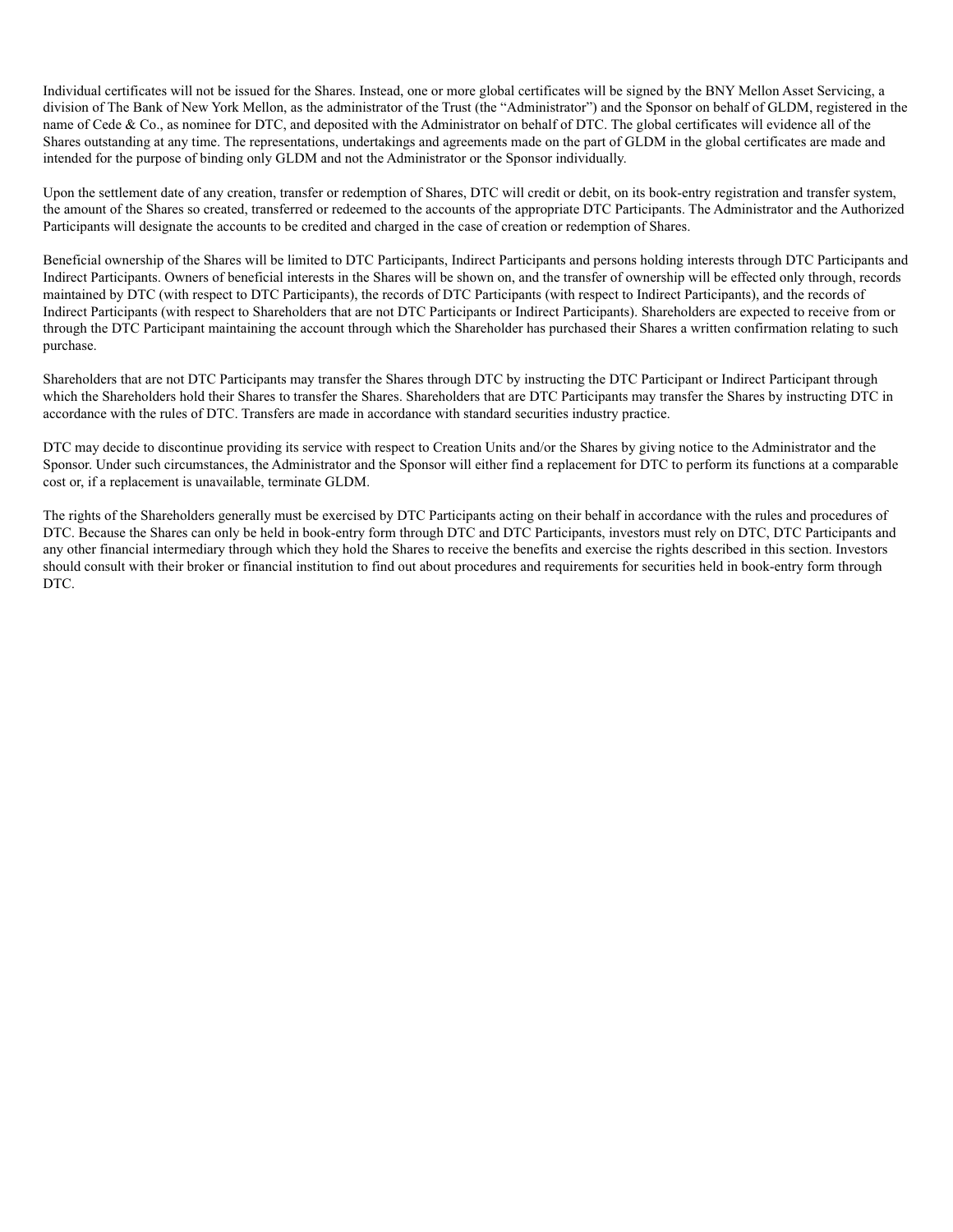## **Consent of Independent Registered Public Accounting Firm**

The Board of Directors, WGC USA Asset Management Company, LLC

World Gold Trust:

We consent to the incorporation by reference in the registration statement on Form S-3 of SPDR® Gold MiniShares<sup>SM</sup> Trust ("GLDM"), a series of World Gold Trust (the "Trust"), of our reports dated November 24, 2021, with respect to the statements of financial condition of GLDM, including the schedules of investment, as of September 30, 2021 and 2020, and the related statements of operations, cash flows and changes in net assets for each of the years in the three-year period ended September 30, 2021, and the related notes, and the effectiveness of internal control over financial reporting as of September 30, 2021, which reports appear in the September 30, 2021 annual report on Form 10-K of the Trust. We also consent to the reference to our firm under the heading "Experts" in the above noted registration statement.

/s/ KPMG LLP

New York, New York November 24, 2021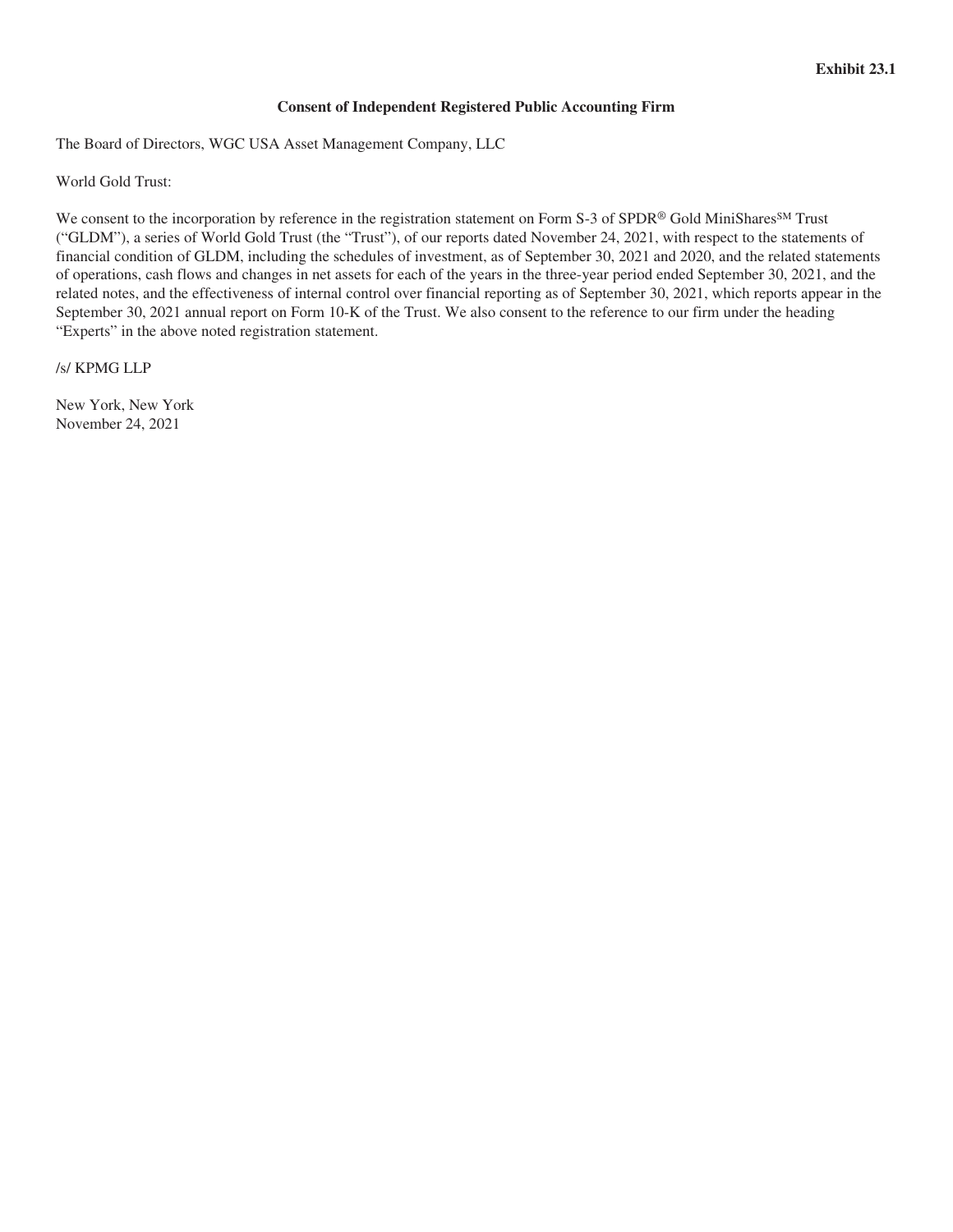## **CONSENT OF CARTER LEDYARD & MILBURN LLP**

We consent to the incorporation by reference in Registration Statement No. 333-237239 on Form S-3 of our opinion relating to U.S. federal tax law contained in the section "United States Federal Tax Consequences" appearing in this Annual Report on Form 10-K of the World Gold Trust for the year ended September 30, 2021.

/s/ Carter Ledyard & Milburn LLP

New York, New York November 24, 2021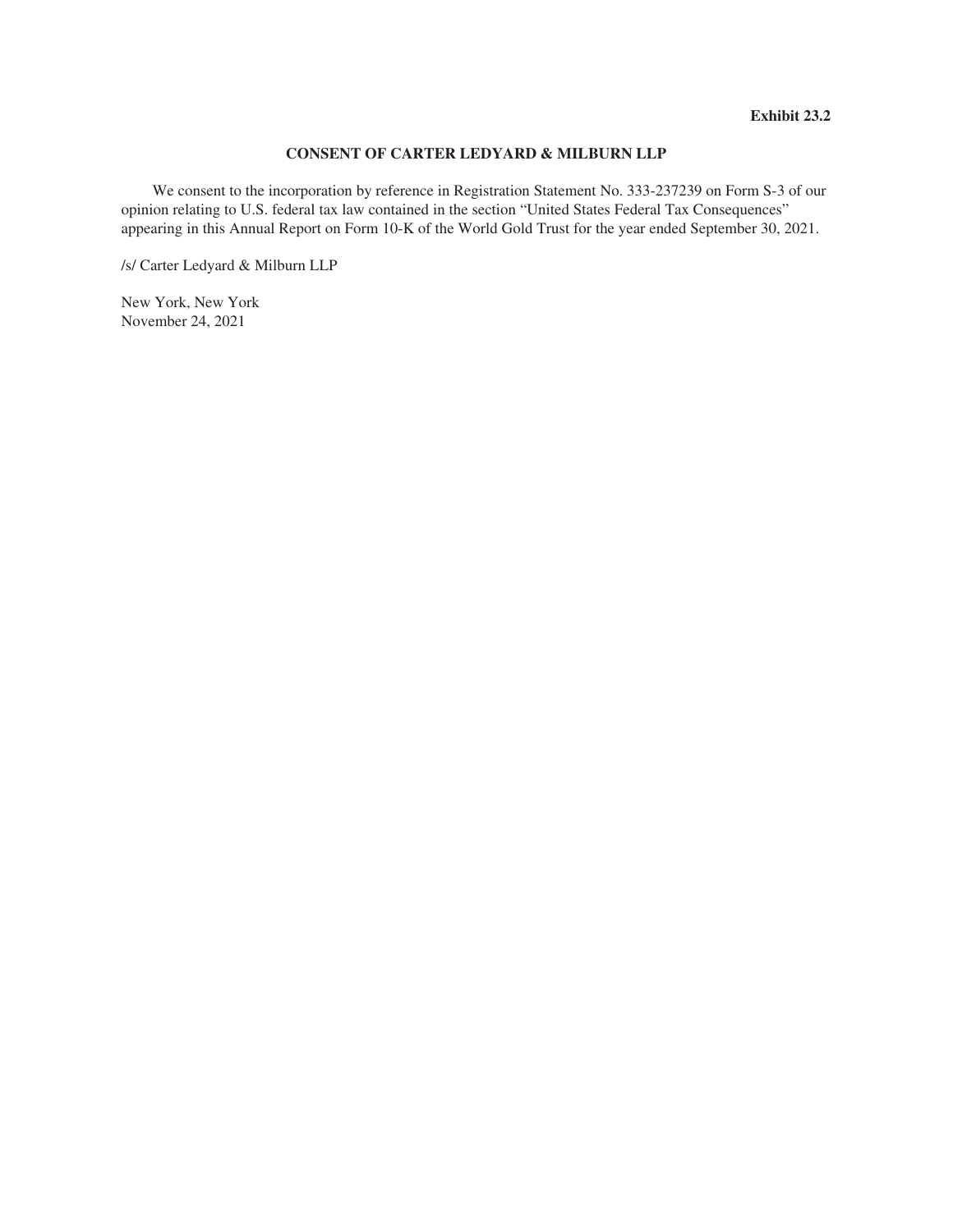## **CERTIFICATION OF PRINCIPAL EXECUTIVE OFFICER PURSUANT TO RULE 13a-14(a) AND 15d-14(a) UNDER THE SECURITIES EXCHANGE ACT OF 1934, AS AMENDED**

I, Joseph R. Cavatoni, certify that:

1. I have reviewed annual report of the World Gold Trust and  $SPDR<sup>°</sup>$  Gold MiniShares<sup>SM</sup> Trust (together, the "registrant");

2. Based on my knowledge, this report does not contain any untrue statement of a material fact or omit to state a material fact necessary to make the statements made, in light of the circumstances under which such statements were made, not misleading with respect to the period covered by this report;

3. Based on my knowledge, the financial statements, and other financial information included in this report, fairly present in all material respects the financial condition, results of operations and cash flows of the registrant as of, and for, the periods presented in this report;

4. The registrant's other certifying officer and I are responsible for establishing and maintaining disclosure controls and procedures (as defined in Exchange Act Rules 13a-15(e) and 15d-15(e)) and internal control over financial reporting (as defined in Exchange Act Rules 13a-15(f) and 15d-15(f)) for the registrant and have:

a. Designed such disclosure controls and procedures, or caused such disclosure controls and procedures to be designed under our supervision, to ensure that material information relating to the registrant, including its consolidated subsidiaries, is made known to us by others within those entities, particularly during the period in which this report is being prepared;

b. Designed such internal control over financial reporting, or caused such internal control over financial reporting to be designed under our supervision, to provide reasonable assurance regarding the reliability of financial reporting and the preparation of financial statements for external purposes in accordance with generally accepted accounting principles;

c. Evaluated the effectiveness of the registrant's disclosure controls and procedures and presented in this report our conclusions about the effectiveness of the disclosure controls and procedures, as of the end of the period covered by this report based on such evaluation; and

d. Disclosed in this report any change in the registrant's internal control over financial reporting that occurred during the registrant's most recent fiscal quarter (the registrant's fourth fiscal quarter in the case of an annual report) that has materially affected, or is reasonably likely to materially affect, the registrant's internal control over financial reporting; and

5. The registrant's other certifying officer and I have disclosed, based on our most recent evaluation of internal control over financial reporting, to the auditors of the World Gold Council and of WGC USA Asset Management Company, LLC and the audit committee of the board of directors of WGC USA Asset Management Company, LLC (or persons performing the equivalent functions):

a. All significant deficiencies and material weaknesses in the design or operation of internal control over financial reporting which are reasonably likely to adversely affect the registrant's ability to record, process, summarize and report financial information; and

b. Any fraud, whether or not material, that involves persons who have a significant role in the registrant's internal control over financial reporting.

Date: November 24, 2021

/s/ Joseph R. Cavatoni

Joseph R. Cavatoni\*\*

Principal Executive Officer

- The originally executed copy of this Certification will be maintained at the Sponsor's offices and will be made available for inspection upon request.
- \*\* The Registrant is a trust and Mr. Cavatoni is signing in his capacity as Principal Executive Officer of WGC USA Asset Management Company, LLC, the Sponsor of the Registrant.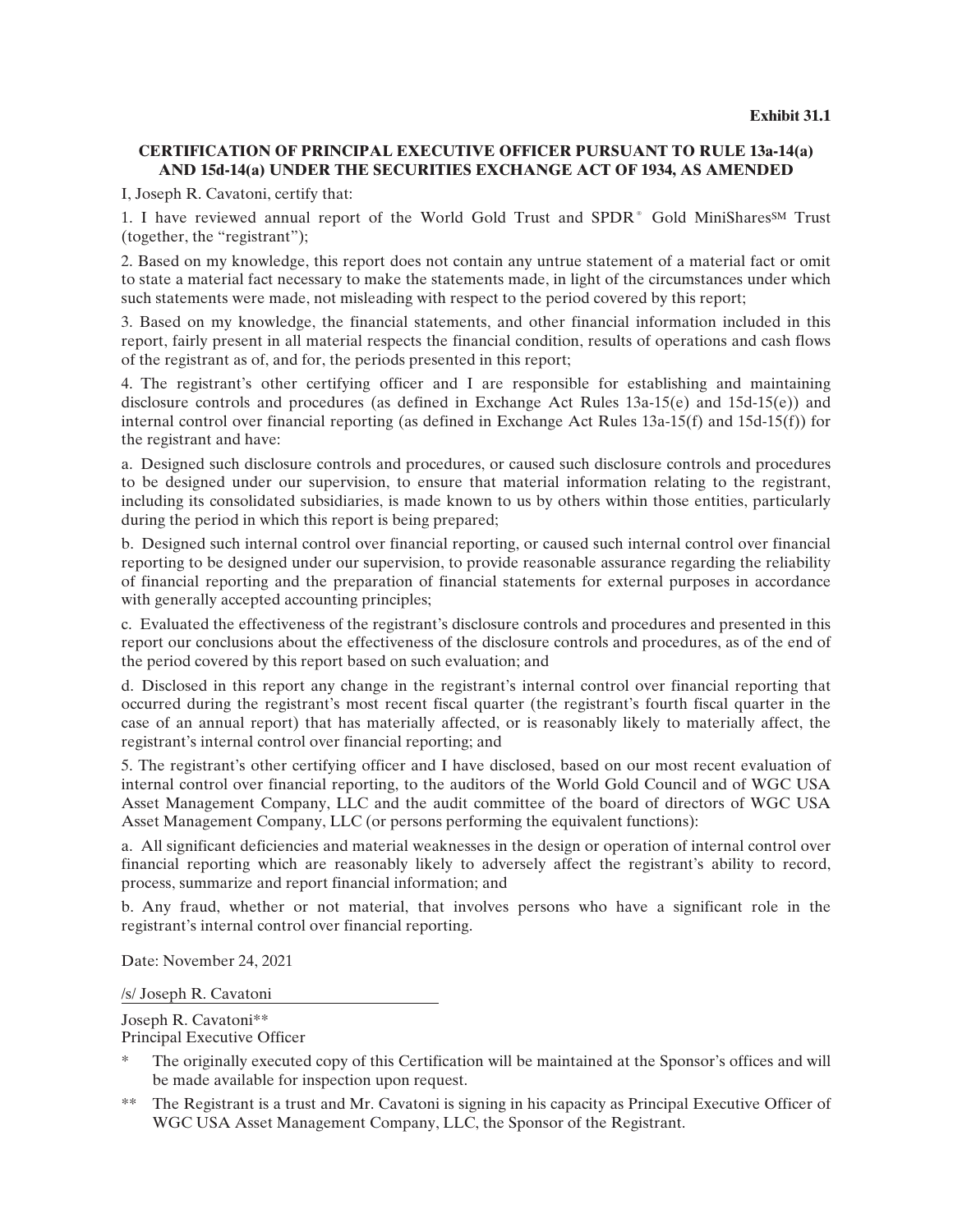## **CERTIFICATION OF PRINCIPAL FINANCIAL AND ACCOUNTING OFFICER PURSUANT TO RULE 13a-14(a) AND 15d-14(a) UNDER THE SECURITIES EXCHANGE ACT OF 1934, AS AMENDED**

I, Brandon Woods, certify that:

1. I have reviewed annual report of the World Gold Trust and  $SPDR<sup>°</sup>$  Gold MiniShares<sup>SM</sup> Trust (together, the "registrant");

2. Based on my knowledge, this report does not contain any untrue statement of a material fact or omit to state a material fact necessary to make the statements made, in light of the circumstances under which such statements were made, not misleading with respect to the period covered by this report;

3. Based on my knowledge, the financial statements, and other financial information included in this report, fairly present in all material respects the financial condition, results of operations and cash flows of the registrant as of, and for, the periods presented in this report;

4. The registrant's other certifying officer and I are responsible for establishing and maintaining disclosure controls and procedures (as defined in Exchange Act Rules 13a-15(e) and 15d-15(e)) and internal control over financial reporting (as defined in Exchange Act Rules 13a-15(f) and 15d-15(f)) for the registrant and have:

a. Designed such disclosure controls and procedures, or caused such disclosure controls and procedures to be designed under our supervision, to ensure that material information relating to the registrant, including its consolidated subsidiaries, is made known to us by others within those entities, particularly during the period in which this report is being prepared;

b. Designed such internal control over financial reporting, or caused such internal control over financial reporting to be designed under our supervision, to provide reasonable assurance regarding the reliability of financial reporting and the preparation of financial statements for external purposes in accordance with generally accepted accounting principles;

c. Evaluated the effectiveness of the registrant's disclosure controls and procedures and presented in this report our conclusions about the effectiveness of the disclosure controls and procedures, as of the end of the period covered by this report based on such evaluation; and

d. Disclosed in this report any change in the registrant's internal control over financial reporting that occurred during the registrant's most recent fiscal quarter (the registrant's fourth fiscal quarter in the case of an annual report) that has materially affected, or is reasonably likely to materially affect, the registrant's internal control over financial reporting; and

5. The registrant's other certifying officer and I have disclosed, based on our most recent evaluation of internal control over financial reporting, to the auditors of the World Gold Council and of WGC USA Asset Management Company, LLC and the audit committee of the board of directors of WGC USA Asset Management Company, LLC (or persons performing the equivalent functions):

a. All significant deficiencies and material weaknesses in the design or operation of internal control over financial reporting which are reasonably likely to adversely affect the registrant's ability to record, process, summarize and report financial information; and

b. Any fraud, whether or not material, that involves persons who have a significant role in the registrant's internal control over financial reporting.

Date: November 24, 2021

/s/ Brandon Woods

Brandon Woods\*\*

Principal Financial and Accounting Officer

- The originally executed copy of this Certification will be maintained at the Sponsor's offices and will be made available for inspection upon request.
- The Registrant is a trust and Mr. Woods is signing in his capacity as Principal Financial and Accounting Officer of WGC USA Asset Management Company, LLC, the Sponsor of the Registrant.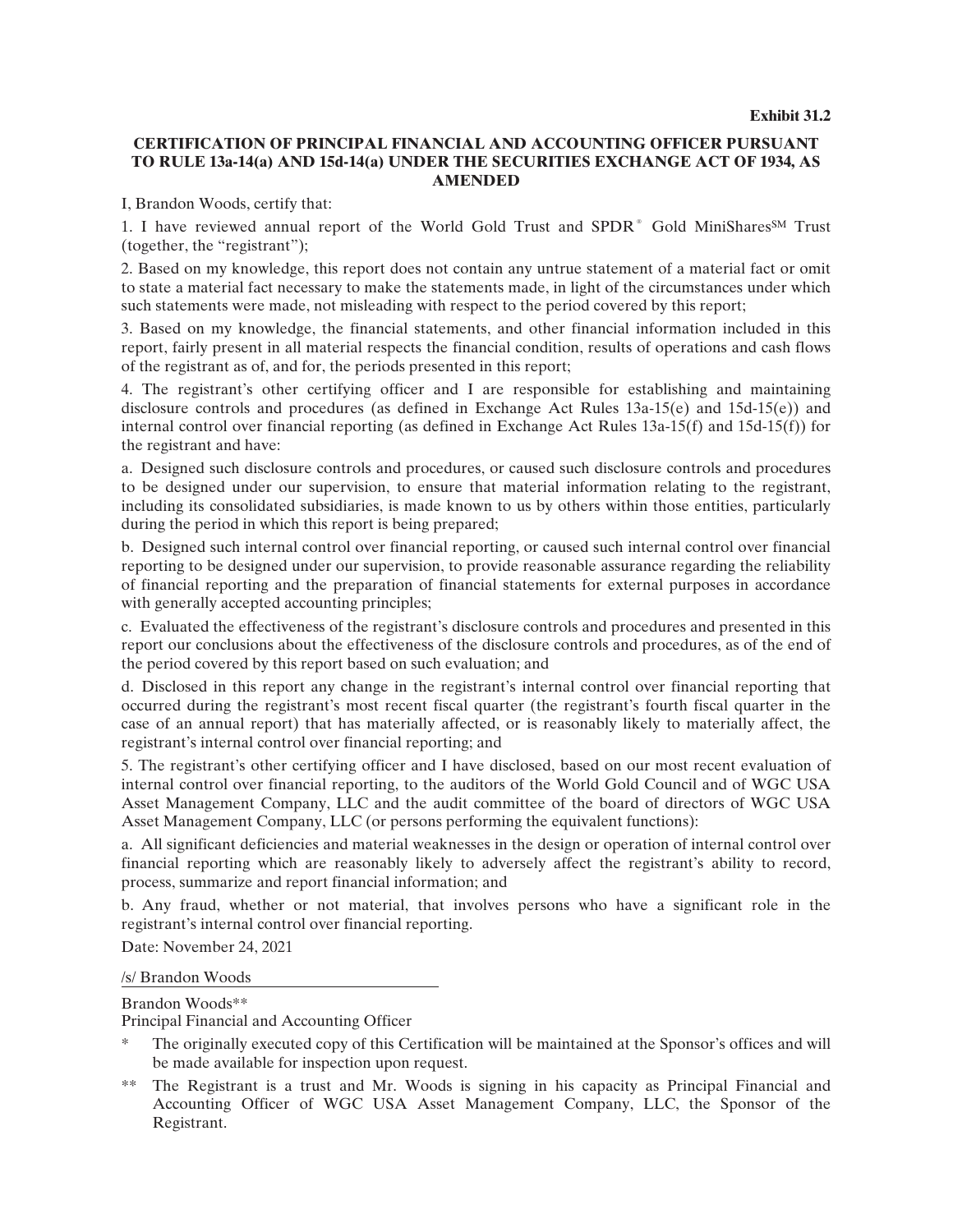## **CERTIFICATION PURSUANT TO 18 U.S.C. SECTION 1350 AS ADOPTED PURSUANT TO SECTION 906 OF THE SARBANES-OXLEY ACT OF 2002**

In connection with the Annual Report of World Gold Trust (the "Trust" or "registrant") on Form 10-K for the period ending September 30, 2021 as filed with the Securities and Exchange Commission on the date hereof (the "Report"), I, Joseph R. Cavatoni, Principal Executive Officer of WGC USA Asset Management Company, LLC, the Sponsor of the Trust, certify, pursuant to 18 U.S.C. § 1350, as adopted pursuant to § 906 of the Sarbanes-Oxley Act of 2002, that:

(1) The Report fully complies with the requirements of Section 13(a) or 15(d) of the Securities Exchange Act of 1934; and

(2) The information contained in the Report fairly presents, in all material respects, the financial condition and result of operations of the Trust.

/s/ Joseph R. Cavatoni Joseph R. Cavatoni\*\* Principal Executive Officer November 24, 2021

- \* The originally executed copy of this Certification will be maintained at the Sponsor's offices and will be made available for inspection upon request.
- \*\* The registrant is a trust and Mr. Cavatoni is signing in his capacity as Principal Executive Officer of WGC USA Asset Management Company, LLC, the sponsor of the Trust.